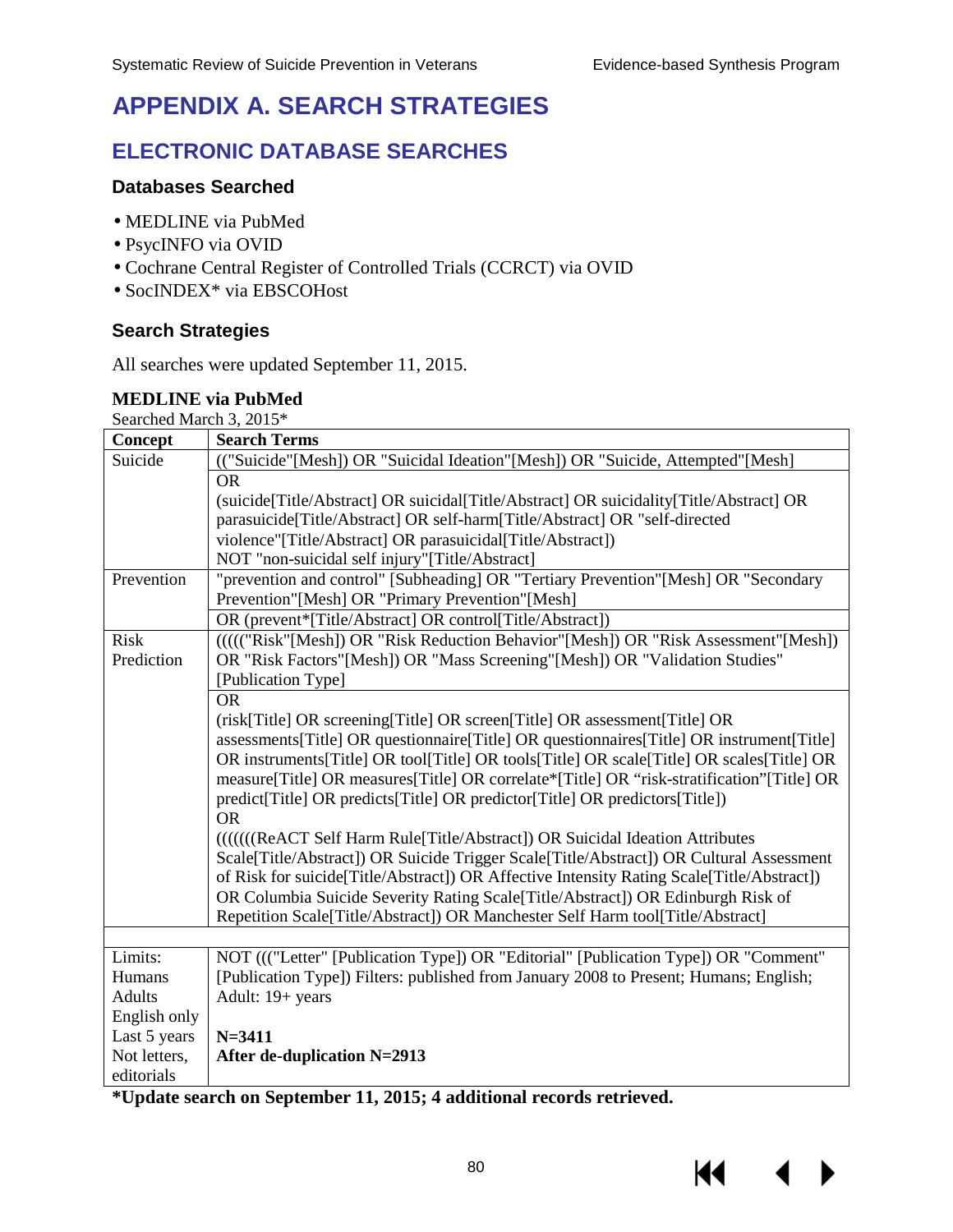#### **PsychINFO via OVID**

Searched March 3, 2015\* Database: PsycINFO <1806 to February Week 4 2015> Search Strategy:

--------------------------------------------------------------------------------

1 suicide/ or attempted suicide/ or suicidal ideation/ (29009)

2 (suicide or suicidal or suicidality or parasuicide or self-harm or "self-directed violence" or parasuicidal).mp. (49986)

- 3 1 or 2 (49986)
- 4 exp Suicide Prevention/ or prevention.mp. or exp Suicide Prevention Centers/ (98208)
- 5 exp Risk Assessment/ or risk.mp. or exp Risk Factors/ (249298)
- 6 (risk or screening or screen or assessment or assessments or questionnaire or questionnaires or instrument or instruments or tool or tools or scale or scales or measure or measures or correlate\* or "risk stratification" or predict or predicts or predictor or predictors).mp. (1380001)
- 7 ReACT Self Harm Rule.mp. (3)
- 8 Suicidal Ideation Attributes Scale.mp. (2)
- 9 Suicide Trigger Scale.mp. (4)
- 10 Cultural Assessment of Risk for suicide.mp. (5)
- 11 Affective Intensity Rating Scale.mp. (2)
- 12 Columbia Suicide Severity Rating Scale.mp. (183)
- 13 Edinburgh Risk of Repetition Scale.mp. (2)
- 14 Manchester Self Harm tool.mp. (0)
- 15 5 or 6 or 7 or 8 or 9 or 10 or 11 or 12 or 13 or 14 (1380001)
- 16 4 or 15 (1420668)
- 17 3 and 16 (30393)

18 limit 17 to (peer reviewed journal and human and english language and treatment & prevention and

adulthood <18+ years> and from January 2008 to Present) **(1445) after deduplication N= 946**

#### **\*Update search on September 11, 2015; 244 additional records retrieved.**

#### **Cochrane Central Register of Controlled Trials (CCRCT) via OVID**

Searched March 3, 2015\* Database: EBM Reviews - Cochrane Central Register of Controlled Trials <January 2015> Search Strategy:

--------------------------------------------------------------------------------

1 suicide/ or attempted suicide/ or suicidal ideation/ (488)

2 (suicide or suicidal or suicidality or parasuicide or self-harm or "self-directed violence" or

- parasuicidal).mp. (1720)
- 3 1 or 2 (1720)
- 4 exp Suicide Prevention/ or prevention.mp. or exp Suicide Prevention Centers/ (41007)
- 5 exp Risk Assessment/ or risk.mp. or exp Risk Factors/ (83788)

6 (risk or screening or screen or assessment or assessments or questionnaire or questionnaires or instrument or instruments or tool or tools or scale or scales or measure or measures or correlate\* or "risk stratification" or predict or predicts or predictor or predictors).mp. (272313)

- 7 ReACT Self Harm Rule.mp. (0)
- 8 Suicidal Ideation Attributes Scale.mp. (0)
- 9 Suicide Trigger Scale.mp. (0)
- 10 Cultural Assessment of Risk for suicide.mp. (0)
- 11 Affective Intensity Rating Scale.mp. (0)
- 12 Columbia Suicide Severity Rating Scale.mp. (11)
- 13 Edinburgh Risk of Repetition Scale.mp. (0)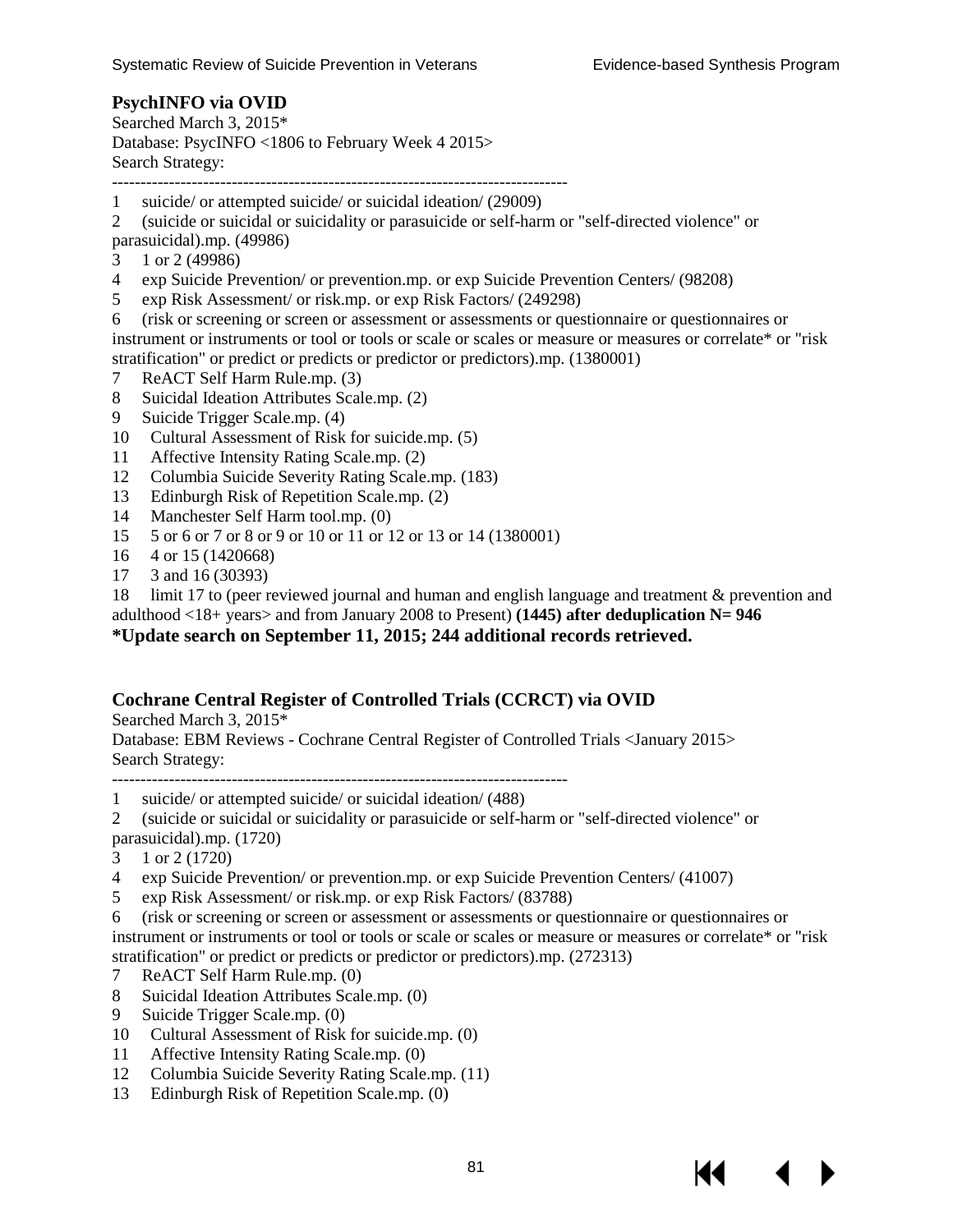- 14 Manchester Self Harm tool.mp. (0)
- 15 5 or 6 or 7 or 8 or 9 or 10 or 11 or 12 or 13 or 14 (272313)
- 16 4 or 15 (293030)
- 17 3 and 16 (1319)

18 limit 17 to (peer reviewed journal and human and english language and treatment & prevention and adulthood <18+ years> and from January 2008 to Present) [Limit not valid; records were retained] **(583) after deduplication 342**

**\*Update search on September 11, 2015; 202 additional records retrieved.**

#### **SocINDEX\* via EBSCOHost**

Searched March 6, 2015 Search Strategy:

--------------------------------------------------------------------------------

S1 TI suicide OR suicidal OR suicidality OR parasuicide OR self-harm OR "self directed violence" OR parasuicidal

S2 DE "HEALTH risk assessment" OR DE "SUICIDAL behavior -- Risk factors"

- S3 DE "SUICIDE" OR DE "SUICIDAL behavior"
- S4 DE "SUICIDE prevention" OR DE "PREVENTIVE medicine"

S5 TI prevent\* OR control OR risk OR screen OR screen OR assessment OR assessments OR questionnaire OR questionnaires OR instrument OR instruments OR tool OR tools OR scale OR scales OR measure OR measures OR correlate\* OR "risk-stratification" OR predict OR predicts OR predictor OR predictors

- S6 S1 OR S3
- S7 S2 OR S4 OR S5
- S8 S6 AND S7
- S9 S6 AND S7 Limiters Date of Publication: 20100101-20151231

**N= (317) 223 after deduplication** 

**\*Update search on September 11, 2015; 0 additional records retrieved.**

### **GREY LITERATURE SEARCHES**

#### **Search Strategies**

All grey literature searches were completed on July 16, 2015.

| <b>Conferences and Organizations:</b>                 |                                  |  |
|-------------------------------------------------------|----------------------------------|--|
| American Association of<br>Suicidology                | http://www.suicidology.org/      |  |
| <b>DOD VA Suicide</b><br><b>Prevention Conference</b> | http://www.suicideoutreach.org   |  |
| <b>International Suicide</b><br>Summit                | http://www.suicide-research.org/ |  |
| American Foundation of<br>Suicide Prevention          | https://www.afsp.org/            |  |
| Military Suicide Research<br>Consortium               | https://msrc.fsu.edu/            |  |
| The Mental Illness<br>Research, Education and         | http://www.mirecc.va.gov/        |  |

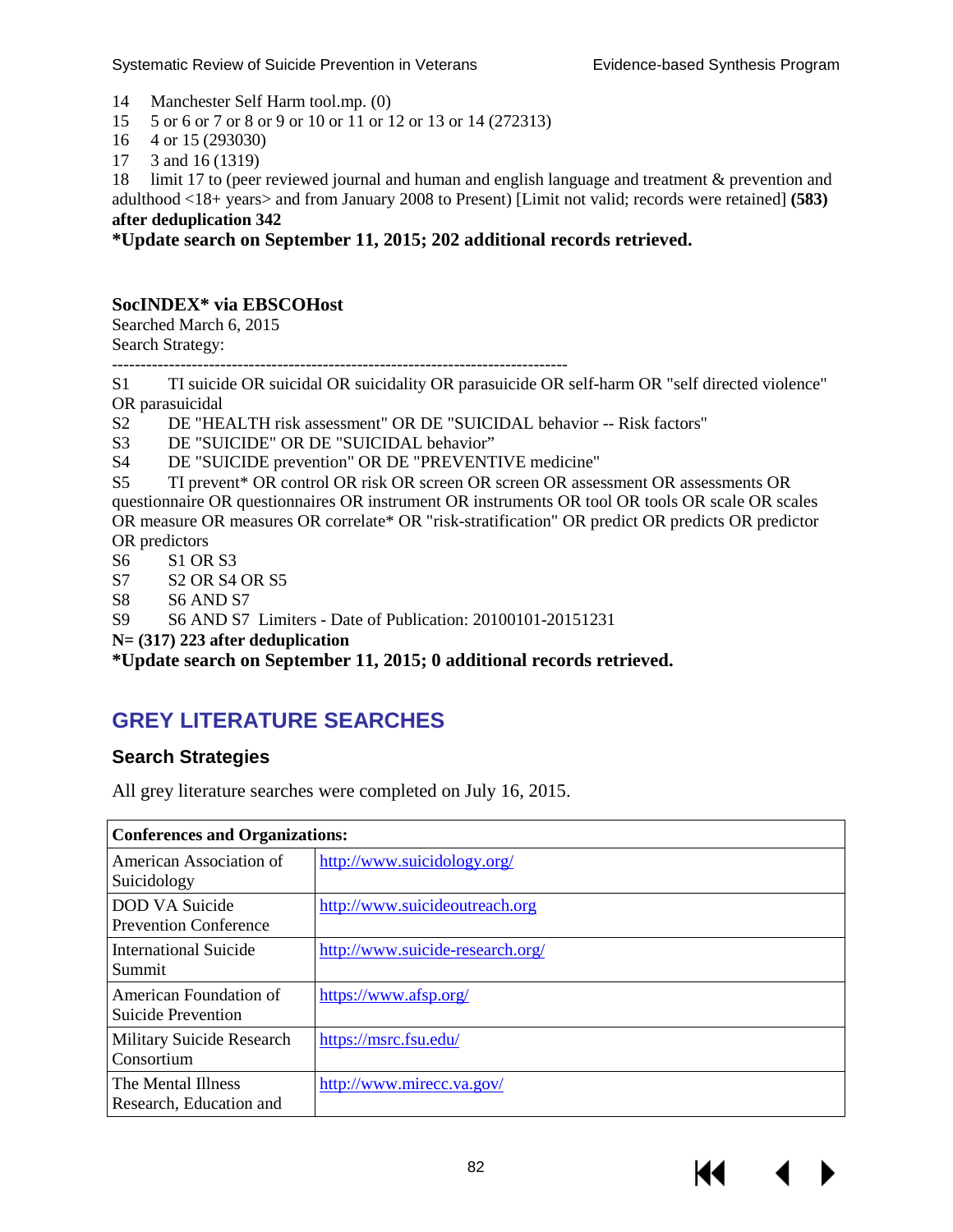$\overline{\mathbf{A}}$ 

▶

 $M^{\prime}$ 

| Clinical Centers (MIRECC)                                   |                                                                                                         |  |
|-------------------------------------------------------------|---------------------------------------------------------------------------------------------------------|--|
| Suicide Prevention Resource   http://www.sprc.org<br>Center |                                                                                                         |  |
| <b>Other Sources:</b>                                       |                                                                                                         |  |
| ClinicalTrials.gov                                          | http://clinicaltrials.gov                                                                               |  |
| <b>NIH RePORTER</b>                                         | http://projectreporter.nih.gov/reporter.cfm                                                             |  |
| <b>Journals Searched Individually:</b>                      |                                                                                                         |  |
| Depression and Anxiety                                      | http://onlinelibrary.wiley.com/journal/10.1002/%28ISSN%291520-6394                                      |  |
| <b>JAMA</b> Psychiatry                                      | http://archpsyc.jamanetwork.com/Solr/advancedSearch.aspx                                                |  |
| <b>Injury Prevention</b>                                    | http://injuryprevention.bmj.com/search                                                                  |  |
| Suicide and Life-threatening<br><b>Behavior</b>             | http://onlinelibrary.wiley.com/journal/10.1111/%28ISSN%291943-278X                                      |  |
| Journal of Affective<br><b>Disorders</b>                    | http://www.jad-journal.com/search/advanced?seriesIssn=0165-<br>0327&searchType=advanced&journalCode=jad |  |
| Psychiatry: Interpersonal<br>and Biological Processes       | http://www.tandfonline.com/loi/upsy20#.VTEnqpPVr0w                                                      |  |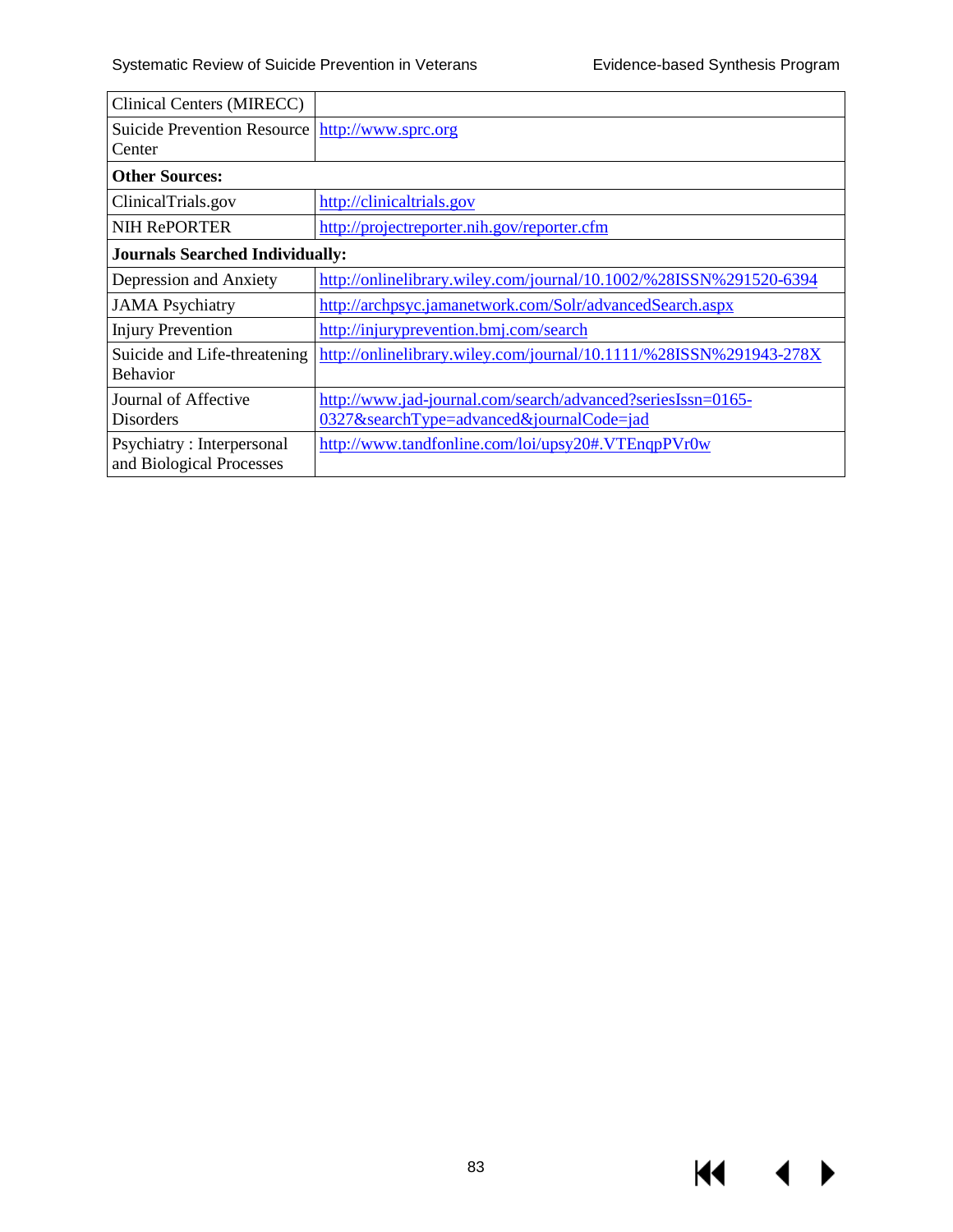KI I

# **APPENDIX B. STUDY SELECTION**

### **Inclusion Criteria**

| Category            | <b>Include</b>                                                                                                                                                                                                                                                                                                                                                                                                                                                                                                                                                                                                                                                                                                                                                                | <b>Exclude</b>                                                                                                                                                                                |
|---------------------|-------------------------------------------------------------------------------------------------------------------------------------------------------------------------------------------------------------------------------------------------------------------------------------------------------------------------------------------------------------------------------------------------------------------------------------------------------------------------------------------------------------------------------------------------------------------------------------------------------------------------------------------------------------------------------------------------------------------------------------------------------------------------------|-----------------------------------------------------------------------------------------------------------------------------------------------------------------------------------------------|
| <b>Population</b>   | Veterans; military personnel; non-Veteran/military<br>individuals age $\geq$ 18 who are demographically similar from<br>US, UK, Canada, New Zealand, or Australia.                                                                                                                                                                                                                                                                                                                                                                                                                                                                                                                                                                                                            | Individuals dissimilar to the included<br>population; patients with other serious<br>psychiatric or medical co-morbidities<br>(eg, cancer).                                                   |
| <b>Intervention</b> | Population-directed healthcare services (eg, hotlines,<br>outreach programs); individual-directed healthcare services<br>(eg, case management, follow-up); services that are<br>clinically relevant to medical practice in the US.                                                                                                                                                                                                                                                                                                                                                                                                                                                                                                                                            | Interventions other than those<br>specifically described in the inclusion<br>criteria, including: interventions that<br>primarily treat co-existing conditions,<br>including pharmacotherapy. |
| Comparator          | Intervention versus non-intervention, usual care, or other<br>intervention.                                                                                                                                                                                                                                                                                                                                                                                                                                                                                                                                                                                                                                                                                                   | Comparison groups using interventions<br>other than those specifically described<br>in the inclusion criteria.                                                                                |
| <b>Outcomes</b>     | Suicidal self-directed violence including suicide attempt and<br>suicide; suicide-specific mortality. Additional secondary<br>outcomes will be collected as available from studies designed<br>primarily to capture suicidal self-directed violence.<br>For KQ2, studies need to report a measure of diagnostic<br>accuracy.                                                                                                                                                                                                                                                                                                                                                                                                                                                  | Self-directed violence ideation and<br>undetermined or non-suicidal self-<br>directed violence; other outcomes not<br>listed as included.                                                     |
| <b>Timing</b>       | All included.                                                                                                                                                                                                                                                                                                                                                                                                                                                                                                                                                                                                                                                                                                                                                                 | No limitations.                                                                                                                                                                               |
| <b>Setting</b>      | For risk assessment and intervention studies: Veteran or<br>military inpatient or outpatient setting; or comparable non-<br>Veteran/military setting.                                                                                                                                                                                                                                                                                                                                                                                                                                                                                                                                                                                                                         | Settings not applicable to US Veteran<br>or military populations.                                                                                                                             |
| <b>Study Design</b> | KQ1: Studies reporting diagnostic accuracy for methods to<br>identify at-risk individuals using best evidence approach.<br>Methods include risk assessment instruments and checklists<br>of clinical symptoms and warning signs, for example;<br>comparisons between various settings and modes of<br>delivery, targeting specific populations, and other<br>approaches.<br>KQ2: Effectiveness: randomized controlled trials (RCTs);<br>observational studies with comparison groups, systematic<br>reviews with these study designs.<br>Adverse effects: RCTs, observational studies, systematic<br>reviews, meta-analyses, and modeling studies; others<br>considered.<br>KQ3: New studies of risk assessment and interventions<br>specific to Veterans/military personnel. | Case reports.                                                                                                                                                                                 |
| Language            | English-language abstracts (includes English-language<br>abstracts of non-English language papers) and papers.                                                                                                                                                                                                                                                                                                                                                                                                                                                                                                                                                                                                                                                                | Non English-language papers.                                                                                                                                                                  |
| <b>Data Sources</b> | Ovid MEDLINE, PubMed, PsycINFO, SocINDEX, Cochrand Sources not listed as included.<br>Central Register of Controlled Trials, Cochrane Database of<br>Systematic Reviews, grey literature sources.                                                                                                                                                                                                                                                                                                                                                                                                                                                                                                                                                                             |                                                                                                                                                                                               |
| <b>Search Dates</b> | Varies by key question; for questions addressed by prior<br>systematic reviews, searches will include dates since the prior specified search dates.<br>searches.                                                                                                                                                                                                                                                                                                                                                                                                                                                                                                                                                                                                              | Studies published outside of the                                                                                                                                                              |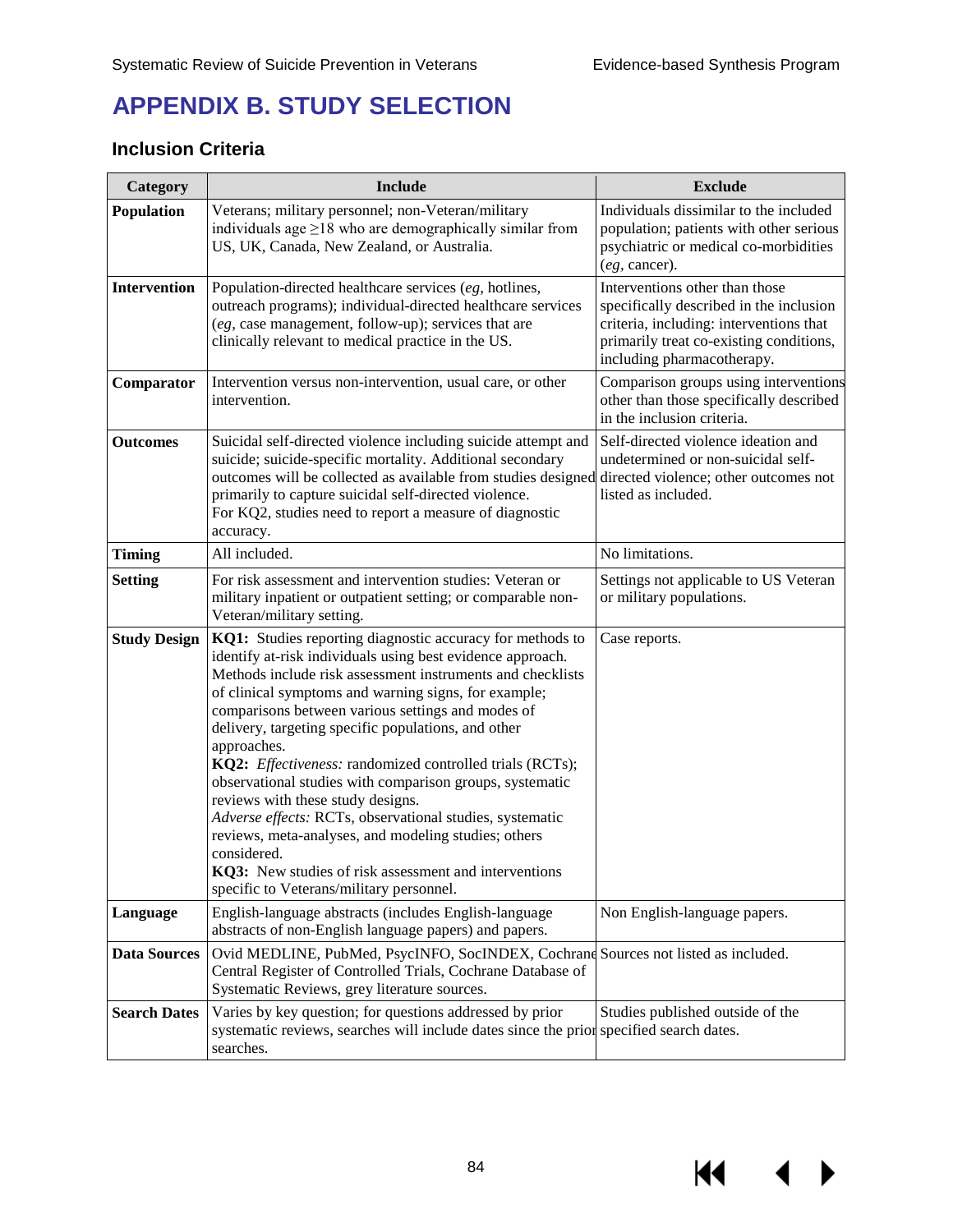К

#### **Study Selection Process**

#### *Importing Citations into EndNote Library*

Search results were imported into the EndNote library and search characteristics (database name, date of search) were entered into Custom 1.

#### *Title/Abstract Review*

All titles and abstracts were reviewed to eliminate obviously irrelevant publications. A single reviewer provided decision codes that were recorded in Custom 3 of the EndNote library.

#### *Decision codes:*

- $R =$  Retrieve for full-text review
- $E =$  Exclude (not eligible for inclusion)
- $B =$  Retrieve for Background only (not eligible for inclusion)

#### *Full-text Review*

Two reviewers independently assessed the eligibility of references coded for full-text review. Each reviewer recorded a decision code. All disagreements about inclusion were resolved using a consensus process and/or review by the Principal Investigator (HDN).

#### *Exclusion Codes:*

- $1 = \text{Non-English language}$
- 2 = Ineligible country (*ie*, any country other than the US, UK, Canada, New Zealand, Australia)
- 3 = Ineligible population or setting (*eg*, children or adolescents, patients with serious comorbidities such as cancer, nursing home populations, institutionalized populations)
- $4 =$  Study does not involve diagnostic accuracy of suicide risk assessment (KQ 1) or a healthcare service intervention to prevent suicide (KQ2)
- $5 =$  Study does not have a comparison group
- $6$  = Ineligible outcome
- 7 = Ineligible study design (*eg*, case reports, case series)
- 8 = Ineligible publication type (*eg*, letter, editorial, publication available only as abstract, protocol without results, non-systematic review or regulatory agency analysis)
- 9 = Ineligible systematic review (due to scope, inclusion criteria, or limitations in quality)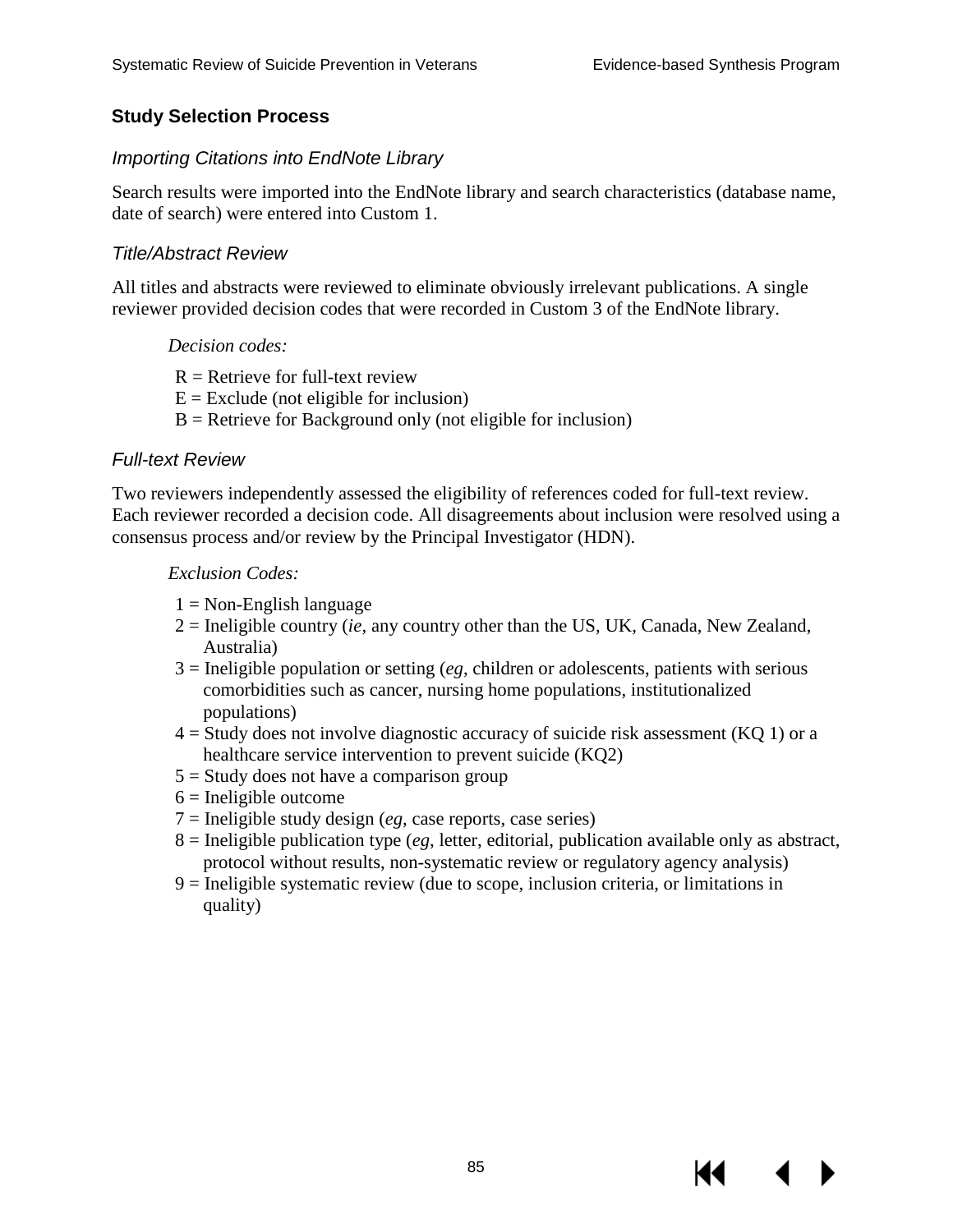## **APPENDIX C. CRITERIA USED IN QUALITY ASSESSMENT**

#### **Risk of Bias Assessment for Randomized Controlled Trials (RCTs): The Cochrane Collaboration Risk of Bias tool<sup>25</sup>**

*Overview* 

| <b>Domain</b>                                                                                                                                                  | <b>Description</b>                                                                                                                                                                                                                                                                                                                                                                                    | <b>Review authors'</b><br>judgment                                                                    |
|----------------------------------------------------------------------------------------------------------------------------------------------------------------|-------------------------------------------------------------------------------------------------------------------------------------------------------------------------------------------------------------------------------------------------------------------------------------------------------------------------------------------------------------------------------------------------------|-------------------------------------------------------------------------------------------------------|
| <b>Sequence generation</b>                                                                                                                                     | Describe the method used to generate the allocation sequence in<br>sufficient detail to allow an assessment of whether it should produce<br>comparable groups.                                                                                                                                                                                                                                        | Was the allocation<br>sequence adequately<br>generated?                                               |
| <b>Allocation</b><br>concealment                                                                                                                               | Describe the method used to conceal the allocation sequence in<br>sufficient detail to determine whether intervention allocations could<br>have been foreseen in advance of or during enrollment.                                                                                                                                                                                                     | Was allocation<br>adequately concealed?                                                               |
| <b>Blinding of</b><br>participants,<br>personnel and<br>outcome assessors<br>Assessments should<br>be made for each<br>main outcome (or<br>class of outcomes). | Describe all measures used, if any, to blind study participants and<br>personnel from knowledge of which intervention a participant<br>received. Provide any information relating to whether the intended<br>blinding was effective.                                                                                                                                                                  | Was knowledge of the<br>allocated intervention<br>adequately prevented<br>during the study?           |
| <b>Incomplete outcome</b><br>data<br>Assessments should<br>be made for each<br>main outcome (or<br>class of outcomes).                                         | Describe the completeness of outcome data for each main outcome,<br>including attrition and exclusions from the analysis. State whether<br>attrition and exclusions were reported, the numbers in each<br>intervention group (compared with total randomized participants),<br>reasons for attrition/exclusions where reported, and any re-inclusions<br>in analyses performed by the review authors. | Were incomplete<br>outcome data<br>adequately addressed?                                              |
| <b>Selective outcome</b><br>reporting                                                                                                                          | State how the possibility of selective outcome reporting was<br>examined by the review authors, and what was found.                                                                                                                                                                                                                                                                                   | Are reports of the<br>study free of<br>suggestion of<br>selective outcome<br>reporting?               |
| Other sources of<br><b>bias</b>                                                                                                                                | State any important concerns about bias not addressed in the other<br>domains in the tool.<br>If particular questions/entries were pre-specified in the review's<br>protocol, responses should be provided for each question/entry.                                                                                                                                                                   | Was the study<br>apparently free of<br>other problems that<br>could put it at a high<br>risk of bias? |

*Specific Criteria Details for Judging Risk of Bias by Domain* 

| <b>SEQUENCE GENERATION</b><br>Was the allocation sequence adequately generated? [Short form: Adequate sequence generation?] |                                                                                                                                                                                                                                                                                                                                                                                                          |  |
|-----------------------------------------------------------------------------------------------------------------------------|----------------------------------------------------------------------------------------------------------------------------------------------------------------------------------------------------------------------------------------------------------------------------------------------------------------------------------------------------------------------------------------------------------|--|
| Criteria for a judgment of<br>'YES'<br><i>(ie, low risk of bias)</i>                                                        | The investigators describe a random component in the sequence generation process<br>such as:<br>Referring to a random number table; using a computer random number generator;<br>coin tossing; shuffling cards or envelopes; throwing dice; drawing of lots;<br>minimization.*<br>*Minimization may be implemented without a random element, and this is considered<br>to be equivalent to being random. |  |

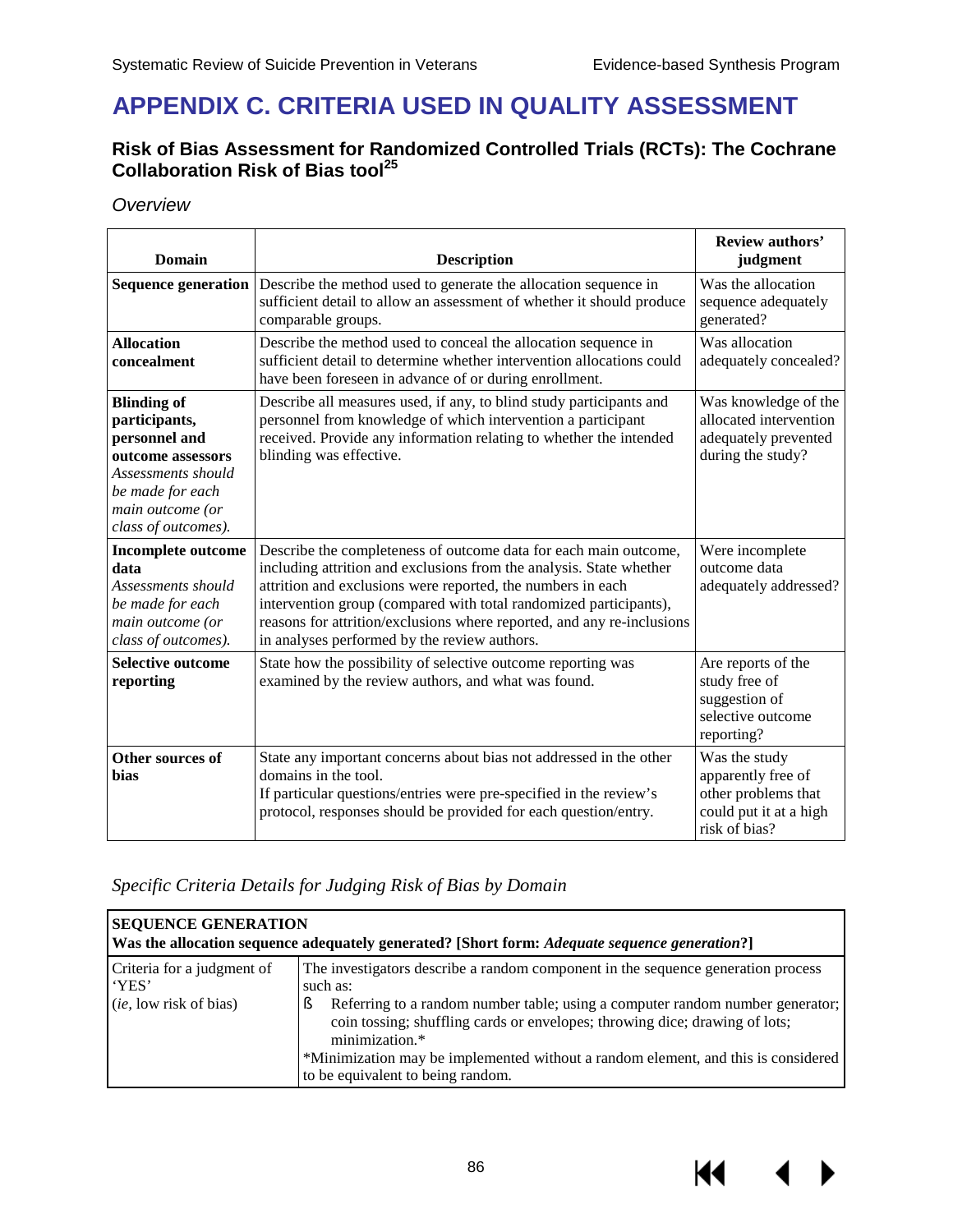$M \rightarrow$ 

| Criteria for the judgment of<br>'NO'<br>(ie, high risk of bias)                                                                                                                     | The investigators describe a non-random component in the sequence generation<br>process. Usually, the description would involve<br>some systematic, non-random approach, for example:<br>Sequence generated by odd or even date of birth;<br>š<br>ş<br>Sequence generated by some rule based on date (or day) of admission;<br>Sequence generated by some rule based on hospital or clinic record number.<br>ş<br>Other non-random approaches happen much less frequently than the systematic<br>approaches mentioned above and tend to be obvious. They usually involve judgment<br>or some method of non-random categorization of participants, for example:<br>Allocation by judgment of the clinician;<br>ş<br>Allocation by preference of the participant;<br>ş<br>Allocation based on the results of a laboratory test or a series of tests;<br>ş<br>Allocation by availability of the intervention.<br>ş |  |  |
|-------------------------------------------------------------------------------------------------------------------------------------------------------------------------------------|-----------------------------------------------------------------------------------------------------------------------------------------------------------------------------------------------------------------------------------------------------------------------------------------------------------------------------------------------------------------------------------------------------------------------------------------------------------------------------------------------------------------------------------------------------------------------------------------------------------------------------------------------------------------------------------------------------------------------------------------------------------------------------------------------------------------------------------------------------------------------------------------------------------------|--|--|
| Criteria for the judgment of<br>'UNCLEAR'<br>(ie, uncertain risk of bias)                                                                                                           | Insufficient information about the sequence generation process to permit judgment of<br>'Yes' or 'No'.                                                                                                                                                                                                                                                                                                                                                                                                                                                                                                                                                                                                                                                                                                                                                                                                          |  |  |
|                                                                                                                                                                                     |                                                                                                                                                                                                                                                                                                                                                                                                                                                                                                                                                                                                                                                                                                                                                                                                                                                                                                                 |  |  |
| <b>ALLOCATION CONCEALMENT</b>                                                                                                                                                       | Was allocation adequately concealed? [Short form: Allocation concealment?]                                                                                                                                                                                                                                                                                                                                                                                                                                                                                                                                                                                                                                                                                                                                                                                                                                      |  |  |
| Criteria for a judgment of<br>'YES'<br>(ie, low risk of bias)                                                                                                                       | Participants and investigators enrolling participants could not foresee assignment<br>because one of the following, or an equivalent<br>method, was used to conceal allocation:<br>Central allocation (including telephone, web-based, and pharmacy-controlled<br>ş<br>randomization);<br>Sequentially numbered drug containers of identical appearance;<br>ş<br>Sequentially numbered, opaque, sealed envelopes.<br>ş                                                                                                                                                                                                                                                                                                                                                                                                                                                                                          |  |  |
| Criteria for the judgment of<br>'NO'<br>(ie, high risk of bias)                                                                                                                     | Participants or investigators enrolling participants could possibly foresee assignments<br>and thus introduce selection bias, such as<br>allocation based on:<br>Using an open random allocation schedule $(eg, a)$ list of random numbers);<br>ş<br>Assignment envelopes were used without appropriate safeguards (eg, if<br>ş<br>envelopes were unsealed or non-opaque or not sequentially numbered);<br>Alternation or rotation;<br>ş<br>Date of birth;<br>ş<br>Case record number;<br>ş<br>Any other explicitly unconcealed procedure.<br>ş                                                                                                                                                                                                                                                                                                                                                                 |  |  |
| Criteria for the judgment of<br>'UNCLEAR'<br>(ie, uncertain risk of bias)                                                                                                           | Insufficient information to permit judgment of 'Yes' or 'No'. This is usually the case<br>if the method of concealment is not described or not described in sufficient detail to<br>allow a definite judgment; for example, if the use of assignment envelopes is<br>described, but it remains unclear whether envelopes were sequentially numbered,<br>opaque and sealed.                                                                                                                                                                                                                                                                                                                                                                                                                                                                                                                                      |  |  |
| BLINDING OF PARTICIPANTS, PERSONNEL AND OUTCOME ASSESSORS<br>Was knowledge of the allocated interventions adequately prevented during the study? [Short form:<br><b>Blinding?</b> ] |                                                                                                                                                                                                                                                                                                                                                                                                                                                                                                                                                                                                                                                                                                                                                                                                                                                                                                                 |  |  |
| Criteria for a judgment of<br>'YES'<br>(ie, low risk of bias)                                                                                                                       | Any one of the following:<br>No blinding, but the review authors judge that the outcome and the outcome<br>š<br>measurement are not likely to be influenced by lack of blinding;<br>Blinding of participants and key study personnel ensured, and unlikely that the<br>ş<br>blinding could have been broken;<br>Either participants or some key study personnel were not blinded, but outcome<br>ş<br>assessment was blinded and the non-blinding of others unlikely to introduce bias.                                                                                                                                                                                                                                                                                                                                                                                                                         |  |  |
| Criteria for the judgment of<br>'NO'<br>(ie, high risk of bias)                                                                                                                     | Any one of the following:<br>No blinding or incomplete blinding, and the outcome or outcome measurement is<br>ş<br>likely to be influenced by lack of blinding;                                                                                                                                                                                                                                                                                                                                                                                                                                                                                                                                                                                                                                                                                                                                                 |  |  |

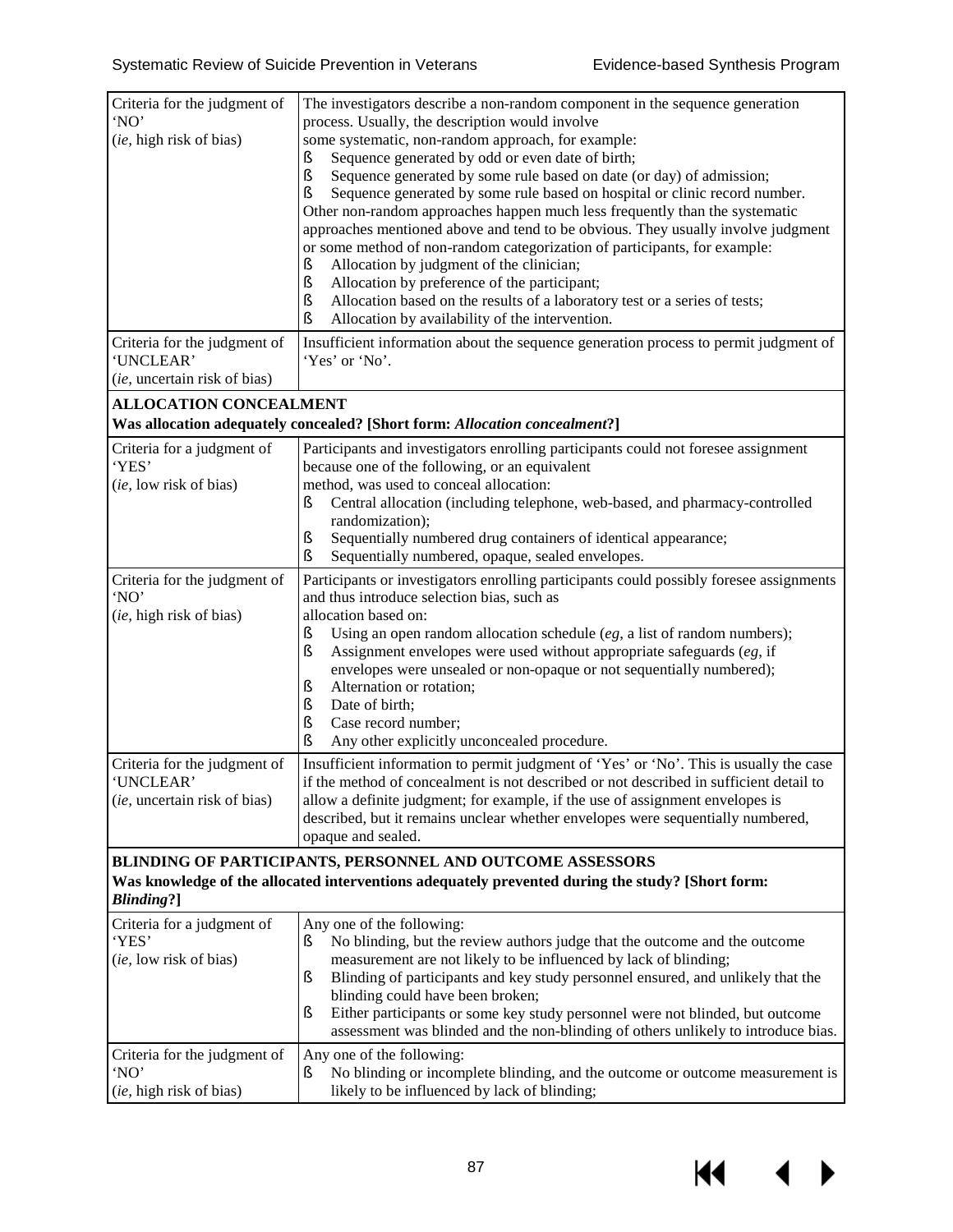$M \rightarrow$ 

|                                                                                                                                                          | ş<br>Blinding of key study participants and personnel attempted, but likely that the<br>blinding could have been broken;<br>Either participants or some key study personnel were not blinded, and the non-<br>ş<br>blinding of others likely to introduce bias.                                                                                                                                                                                                                                                                                                                                                                                                                                                                                                                                                                                       |  |
|----------------------------------------------------------------------------------------------------------------------------------------------------------|-------------------------------------------------------------------------------------------------------------------------------------------------------------------------------------------------------------------------------------------------------------------------------------------------------------------------------------------------------------------------------------------------------------------------------------------------------------------------------------------------------------------------------------------------------------------------------------------------------------------------------------------------------------------------------------------------------------------------------------------------------------------------------------------------------------------------------------------------------|--|
| Criteria for the judgment of<br>'UNCLEAR'<br>(ie, uncertain risk of bias)                                                                                | Any one of the following:<br>Insufficient information to permit judgment of 'Yes' or 'No';<br>ş<br>ş<br>The study did not address this outcome.                                                                                                                                                                                                                                                                                                                                                                                                                                                                                                                                                                                                                                                                                                       |  |
| <b>INCOMPLETE OUTCOME DATA</b>                                                                                                                           |                                                                                                                                                                                                                                                                                                                                                                                                                                                                                                                                                                                                                                                                                                                                                                                                                                                       |  |
|                                                                                                                                                          | Were incomplete outcome data adequately addressed? [Short form: Incomplete outcome data addressed?]                                                                                                                                                                                                                                                                                                                                                                                                                                                                                                                                                                                                                                                                                                                                                   |  |
| Criteria for a judgment of<br>'YES'<br>(ie, low risk of bias)                                                                                            | Any one of the following:<br>No missing outcome data;<br>ş<br>Reasons for missing outcome data unlikely to be related to true outcome (for<br>ş<br>survival data, censoring unlikely to be introducing bias);<br>Missing outcome data balanced in numbers across intervention groups, with<br>ş<br>similar reasons for missing data across groups;<br>For dichotomous outcome data, the proportion of missing outcomes compared<br>ş<br>with observed event risk not enough to have a clinically relevant impact on the<br>intervention effect estimate;<br>For continuous outcome data, plausible effect size (difference in means or<br>ş<br>standardized difference in means) among missing outcomes not enough to have a<br>clinically relevant impact on observed effect size;<br>Missing data have been imputed using appropriate methods.<br>ş |  |
| Criteria for the judgment of<br>'NO'<br>(ie, high risk of bias)                                                                                          | Any one of the following:<br>Reason for missing outcome data likely to be related to true outcome, with either<br>ş<br>imbalance in numbers or reasons for missing data across intervention groups;<br>For dichotomous outcome data, the proportion of missing outcomes compared<br>ş<br>with observed event risk enough to induce clinically relevant bias in intervention<br>effect estimate;<br>For continuous outcome data, plausible effect size (difference in means or<br>ş<br>standardized difference in means) among missing outcomes enough to induce<br>clinically relevant bias in observed effect size;<br>'As-treated' analysis done with substantial departure of the intervention received<br>ş<br>from that assigned at randomization;<br>Potentially inappropriate application of simple imputation.<br>ş                           |  |
| Criteria for the judgment of<br>'UNCLEAR'<br>(ie, uncertain risk of bias)                                                                                | Any one of the following:<br>Insufficient reporting of attrition/exclusions to permit judgment of 'Yes' or 'No'<br>ş<br>(eg, number randomized not stated, no reasons for missing data provided);<br>ş<br>The study did not address this outcome.                                                                                                                                                                                                                                                                                                                                                                                                                                                                                                                                                                                                     |  |
| SELECTIVE OUTCOME REPORTING<br>Are reports of the study free of suggestion of selective outcome reporting? [Short form: Free of selective<br>reporting?] |                                                                                                                                                                                                                                                                                                                                                                                                                                                                                                                                                                                                                                                                                                                                                                                                                                                       |  |
| Criteria for a judgment of<br>'YES'<br>(ie, low risk of bias)                                                                                            | Any of the following:<br>The study protocol is available and all of the study's pre-specified (primary and<br>ş<br>secondary) outcomes that are of interest in the review have been reported in the<br>pre-specified way;<br>The study protocol is not available but it is clear that the published reports<br>ş<br>include all expected outcomes, including those that were pre-specified<br>(convincing text of this nature may be uncommon).                                                                                                                                                                                                                                                                                                                                                                                                       |  |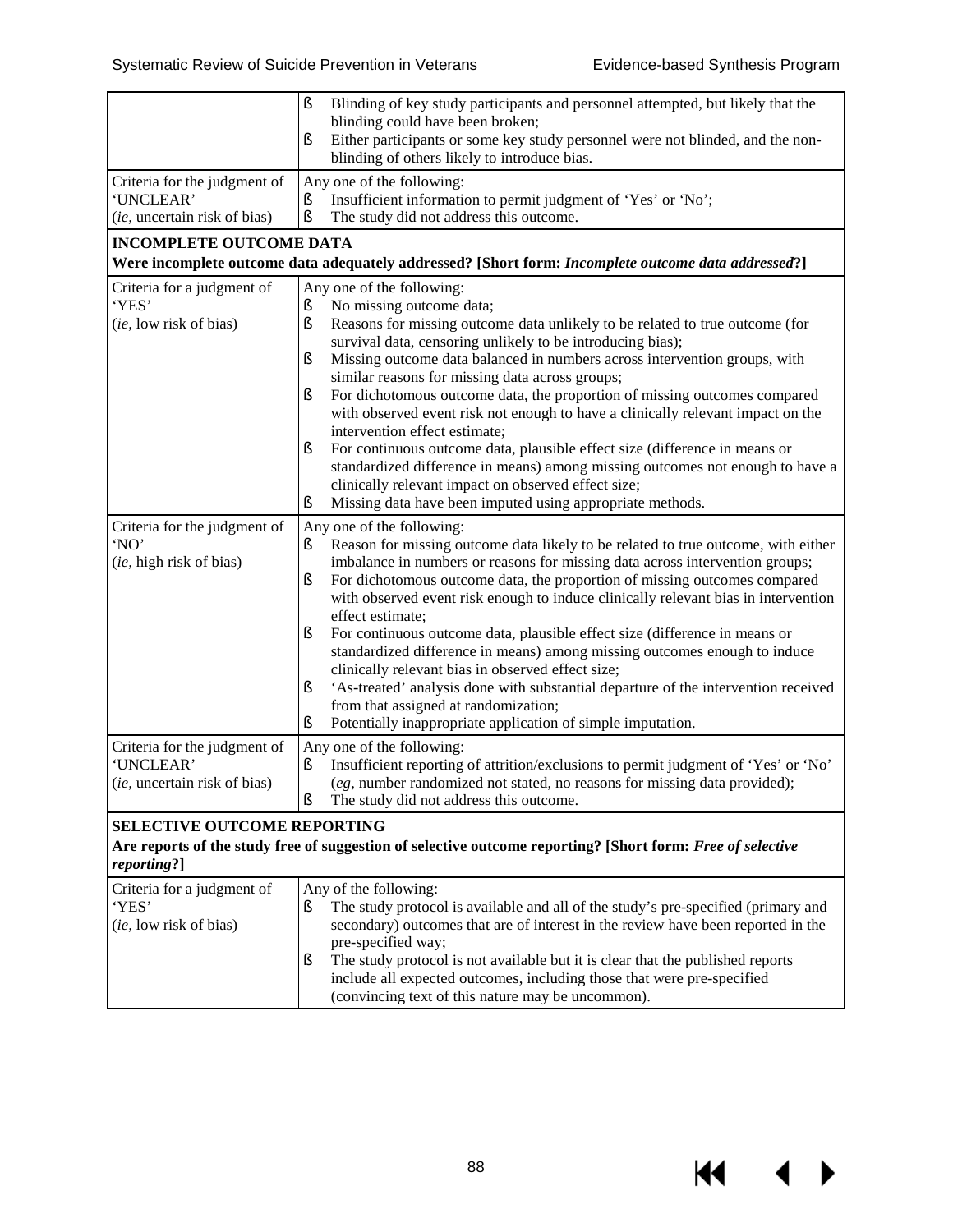| Criteria for the judgment of<br>'NO'<br>(ie, high risk of bias)           | Any one of the following:<br>Not all of the study's pre-specified primary outcomes have been reported;<br>ş<br>One or more primary outcomes is reported using measurements, analysis<br>ş<br>methods or subsets of the data (eg, subscales) that were not pre-specified;<br>ş<br>One or more reported primary outcomes were not pre-specified (unless clear<br>justification for their reporting is provided, such as an unexpected adverse<br>effect);<br>One or more outcomes of interest in the review are reported incompletely so that<br>ş<br>they cannot be entered in a meta-analysis;<br>The study report fails to include results for a key outcome that would be expected<br>ş<br>to have been reported for such a study. |  |
|---------------------------------------------------------------------------|--------------------------------------------------------------------------------------------------------------------------------------------------------------------------------------------------------------------------------------------------------------------------------------------------------------------------------------------------------------------------------------------------------------------------------------------------------------------------------------------------------------------------------------------------------------------------------------------------------------------------------------------------------------------------------------------------------------------------------------|--|
| Criteria for the judgment of<br>'UNCLEAR'<br>(ie, uncertain risk of bias) | Insufficient information to permit judgment of 'Yes' or 'No'. It is likely that the<br>majority of studies will fall into this category.                                                                                                                                                                                                                                                                                                                                                                                                                                                                                                                                                                                             |  |
| OTHER POTENTIAL THREATS TO VALIDITY<br>bias?]                             | Was the study apparently free of other problems that could put it at a risk of bias? [Short form: Free of other                                                                                                                                                                                                                                                                                                                                                                                                                                                                                                                                                                                                                      |  |
| Criteria for a judgment of<br>'YES'<br>(ie, low risk of bias)             | The study appears to be free of other sources of bias.                                                                                                                                                                                                                                                                                                                                                                                                                                                                                                                                                                                                                                                                               |  |
| Criteria for the judgment of<br>'NO'<br>(ie, high risk of bias)           | There is at least one important risk of bias. For example, the study:<br>Had a potential source of bias related to the specific study design used; or<br>ş<br>Stopped early due to some data-dependent process (including a formal-stopping<br>ş<br>rule); or<br>Had extreme baseline imbalance; or<br>ş<br>Has been claimed to have been fraudulent; or<br>ş<br>ş<br>Had some other problem.                                                                                                                                                                                                                                                                                                                                        |  |
| Criteria for the judgment of<br>'UNCLEAR'<br>(ie, uncertain risk of bias) | There may be a risk of bias, but there is either:<br>Insufficient information to assess whether an important risk of bias exists; or<br>ş<br>ş<br>Insufficient rationale or evidence that an identified problem will introduce bias.                                                                                                                                                                                                                                                                                                                                                                                                                                                                                                 |  |

#### **Risk of Bias Assessment for Cohort Studies26,27**

*Criteria:*

- $\mathbf{r}^{\prime}$ Initial assembly of comparable groups**:** consideration of potential confounders with either restriction or measurement for adjustment in the analysis; consideration of inception cohorts
- Maintenance of comparable groups (includes attrition, crossovers, adherence,  $\mathcal{L}^{\text{max}}$ contamination)
- Important differential loss to follow-up or overall high loss to follow-up
- Measurements: equal, reliable, and valid (includes masking of outcome assessment)  $\mathcal{L}^{\text{max}}$
- Clear definition of interventions  $\mathcal{L}^{\text{max}}$
- Important outcomes considered  $\mathbf{r}$
- $\mathbf{L}$ Analysis: adjustment for potential confounders.

#### *Definition of Ratings Based on Above Criteria:*

**Good:** Meets all criteria: Comparable groups are assembled initially and maintained throughout the study (follow-up at least 80 percent); reliable and valid measurement instruments are used and applied equally to the groups; interventions are spelled out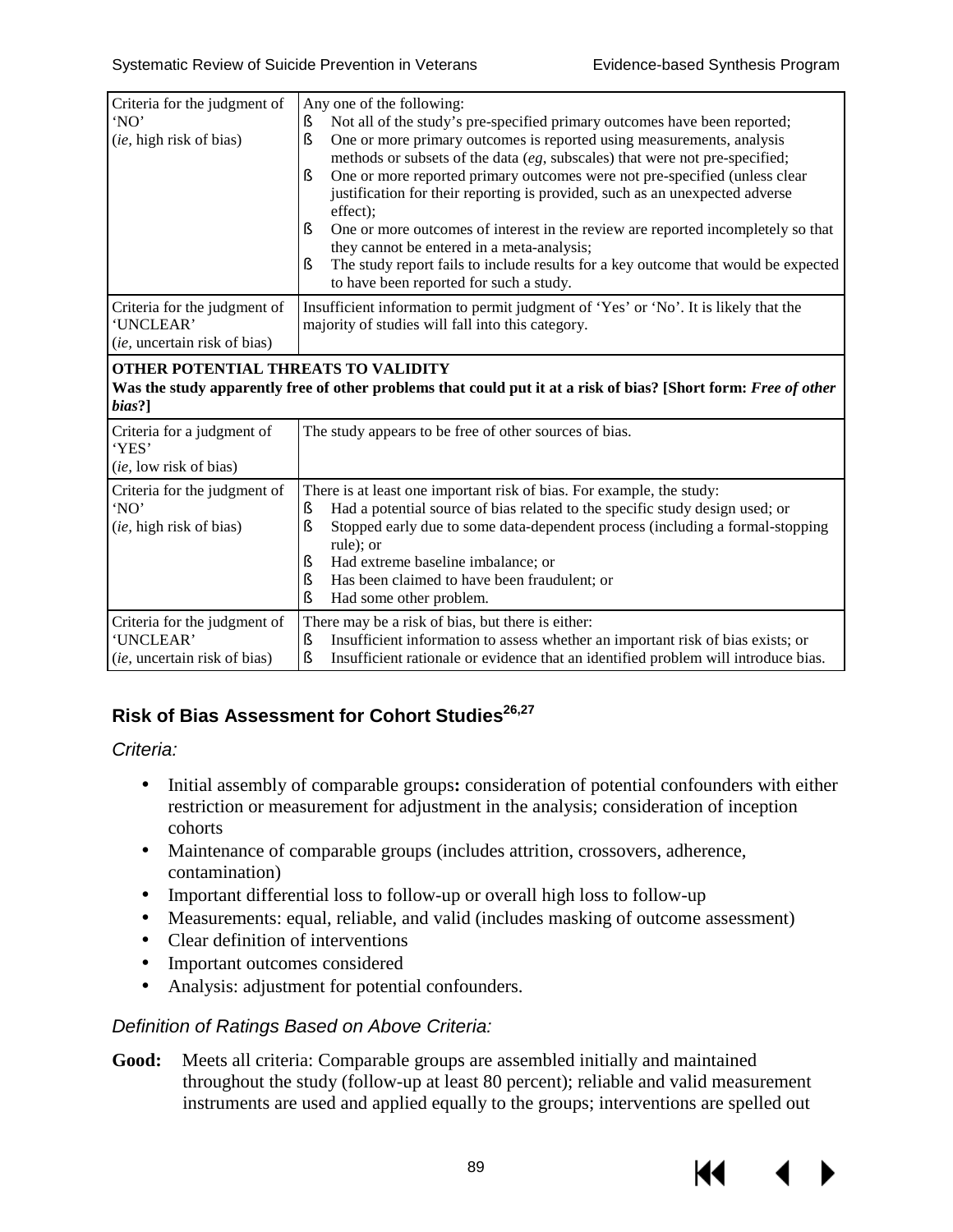К

clearly; important outcomes are considered; and appropriate attention to confounders in analysis. In addition, for RCTs, intention to treat analysis is used.

- **Fair:** Studies will be graded "fair" if any or all of the following problems occur, without the fatal flaws noted in the "poor" category below: Generally comparable groups are assembled initially but some question remains whether some (although not major) differences occurred in follow-up; measurement instruments are acceptable (although not the best) and generally applied equally; some but not all important outcomes are considered; and some but not all potential confounders are accounted for. Intention to treat analysis is done for RCTs.
- **Poor:** Studies will be graded "poor" if any of the following fatal flaws exists: Groups assembled initially are not close to being comparable or maintained throughout the study; unreliable or invalid measurement instruments are used or not applied at all equally among groups (including not masking outcome assessment); and key confounders are given little or no attention. For RCTs, intention to treat is lacking.

| <b>Domain</b>                                                                                    | <b>Description</b>                                                                                                                                                                                                         |
|--------------------------------------------------------------------------------------------------|----------------------------------------------------------------------------------------------------------------------------------------------------------------------------------------------------------------------------|
| Adequate description of<br>population?                                                           | Study describes inclusion criteria for selecting patients, demographics (at least<br>age), and setting (primary care versus hospital versus one other)                                                                     |
| Non-biased selection?                                                                            | Study either reports enrolling (or attempting to enroll) a consecutive series of<br>patients meeting inclusion criteria, or a random sample.                                                                               |
| Adequate sample size?                                                                            | The study reports a sample size of 500 or more patients.                                                                                                                                                                   |
| Low loss to follow-up/ missing<br>data?                                                          | Was there important differential loss to follow-up or overall high loss to<br>follow-up? Numbers should be given for each group.                                                                                           |
| Standardized method of risk<br>factor assessment and scoring<br>clearly described or referenced? | Standardized, reproducible methods of assessment and scoring must be<br>reported or referenced.                                                                                                                            |
| Unbiased risk factor assessment<br>by independent assessors?                                     | Study describes unbiased risk factor assessment by independent assessors.                                                                                                                                                  |
| Adequate outcome measurement?                                                                    | Study clearly describes standardized and reproducible methods to<br>identify/define the events - suicide attempt or behavior - in the entire<br>population of eligible participants regardless of initial risk assessment. |
| Unbiased outcome measurement<br>by independent assessors?                                        | Study clearly describes unbiased methods to identify/define the events - suicide<br>attempt or behavior - by independent assessors.                                                                                        |
| Adequate accounting for potential<br>confounders?                                                | Potential confounders are accounted for by a comparable control group or<br>statistical methods of adjustment.                                                                                                             |

#### **Risk of Bias Assessment for Diagnostic/Screening Accuracy Studies\***

\*Modified from Hayden et al 2006 and Harris et al 2001.26,28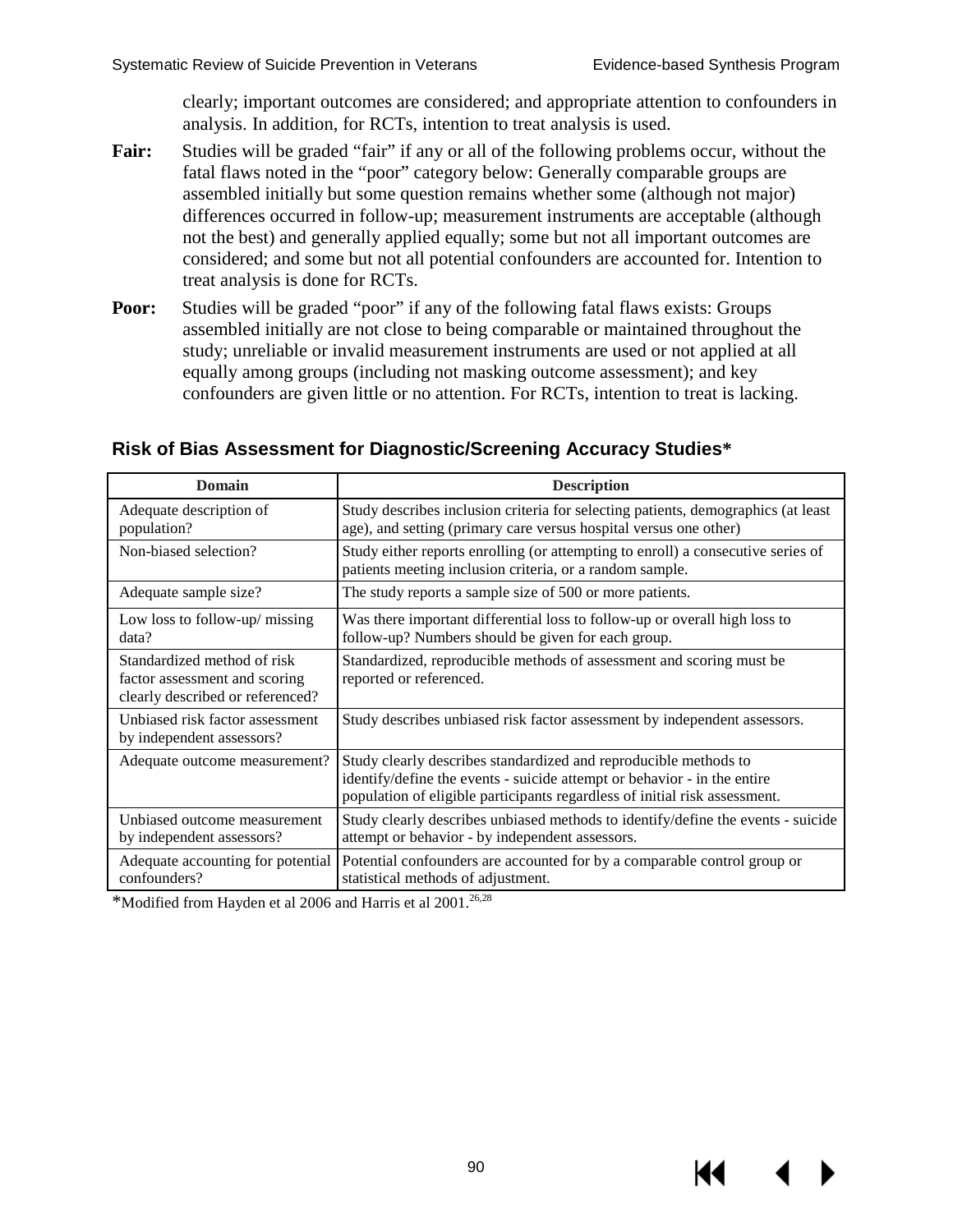## **APPENDIX D. PEER REVIEW COMMENTS/AUTHOR RESPONSES**

| <b>Reviewer</b><br><b>Number</b>                                            | <b>Comment</b>                                                                                                                                                                                                                                                                                                                                                  | <b>Response</b>                                                                                                                                                                                                                                                                                                                                                                                                                                                                                                                                                                                                                                                                                                                                                                                                                                                                                                   |  |  |
|-----------------------------------------------------------------------------|-----------------------------------------------------------------------------------------------------------------------------------------------------------------------------------------------------------------------------------------------------------------------------------------------------------------------------------------------------------------|-------------------------------------------------------------------------------------------------------------------------------------------------------------------------------------------------------------------------------------------------------------------------------------------------------------------------------------------------------------------------------------------------------------------------------------------------------------------------------------------------------------------------------------------------------------------------------------------------------------------------------------------------------------------------------------------------------------------------------------------------------------------------------------------------------------------------------------------------------------------------------------------------------------------|--|--|
|                                                                             | Are the objectives, scope, and methods for this review clearly described?                                                                                                                                                                                                                                                                                       |                                                                                                                                                                                                                                                                                                                                                                                                                                                                                                                                                                                                                                                                                                                                                                                                                                                                                                                   |  |  |
|                                                                             | $3 No$ - The key questions are very confusing - unclear why effectiveness vs.<br>efficacy; key question 3 and search strategy particularly unclear.                                                                                                                                                                                                             | Key Questions 1 and 2 use the term "effectiveness" rather than<br>"efficacy" to reflect broader study inclusion criteria relevant to<br>studies conducted in clinical populations and studies evaluating<br>population-level interventions. More narrowly inclusive efficacy<br>studies would also be included in the review. The revision uses both<br>terms in order to clarify this.<br>Key Question 3 addresses research gaps based on the synthesis of<br>findings for Key Questions 1 and 2. The studies cited in this section<br>were also identified from the searches conducted for KQ 1 and 2, but<br>were selectively used to highlight areas for future research that<br>address the research gaps. This information has been clarified in the<br>revision. In addition, tables describing relevant ongoing studies<br>identified from our grey literature search have been added to the<br>revision. |  |  |
|                                                                             | 4 Yes                                                                                                                                                                                                                                                                                                                                                           | Noted.                                                                                                                                                                                                                                                                                                                                                                                                                                                                                                                                                                                                                                                                                                                                                                                                                                                                                                            |  |  |
|                                                                             | 5 Yes                                                                                                                                                                                                                                                                                                                                                           | Noted.                                                                                                                                                                                                                                                                                                                                                                                                                                                                                                                                                                                                                                                                                                                                                                                                                                                                                                            |  |  |
|                                                                             | 6 Yes                                                                                                                                                                                                                                                                                                                                                           | Noted.                                                                                                                                                                                                                                                                                                                                                                                                                                                                                                                                                                                                                                                                                                                                                                                                                                                                                                            |  |  |
|                                                                             | 7 Yes                                                                                                                                                                                                                                                                                                                                                           | Noted.                                                                                                                                                                                                                                                                                                                                                                                                                                                                                                                                                                                                                                                                                                                                                                                                                                                                                                            |  |  |
|                                                                             | 8 Yes                                                                                                                                                                                                                                                                                                                                                           | Noted.                                                                                                                                                                                                                                                                                                                                                                                                                                                                                                                                                                                                                                                                                                                                                                                                                                                                                                            |  |  |
|                                                                             | $9 \vert$ No - See narrative review in the section for "Additional suggestions or<br>comments". My greatest concern is that the criteria for selecting studies and<br>publication for inclusion is not specified in sufficient detail to allow another<br>investigator to follow the procedures that are specified and wind up with<br>similar evidence tables. | Search strategies and inclusion/exclusion criteria for selecting studies for<br>the systematic review are described in the appendix according to a<br>standard format for systematic reviews. See above clarification<br>regarding the search for studies included for Key Question 3.                                                                                                                                                                                                                                                                                                                                                                                                                                                                                                                                                                                                                            |  |  |
| Are there any published or unpublished studies that we may have overlooked? |                                                                                                                                                                                                                                                                                                                                                                 |                                                                                                                                                                                                                                                                                                                                                                                                                                                                                                                                                                                                                                                                                                                                                                                                                                                                                                                   |  |  |
|                                                                             | 3 Yes - Per page 11 unclear by interventions that included healthcare<br>serviceswere not included. This is particularly odd as review is to focus on<br>effectiveness.                                                                                                                                                                                         | The scope of this review included healthcare service interventions other<br>than studies of interventions to primarily treat co-conditions, as well as<br>studies of pharmacotherapy.                                                                                                                                                                                                                                                                                                                                                                                                                                                                                                                                                                                                                                                                                                                             |  |  |
|                                                                             | 4 Yes - There are multiple relevant assessment studies and clinical trials<br>currently underway funded by the Military Suicide Research Consortium,<br>beyond VHB and WtoH, not referenced. Details are available at                                                                                                                                           | Two tables of relevant ongoing studies were added to the revision<br>including studies from the MSRC website.                                                                                                                                                                                                                                                                                                                                                                                                                                                                                                                                                                                                                                                                                                                                                                                                     |  |  |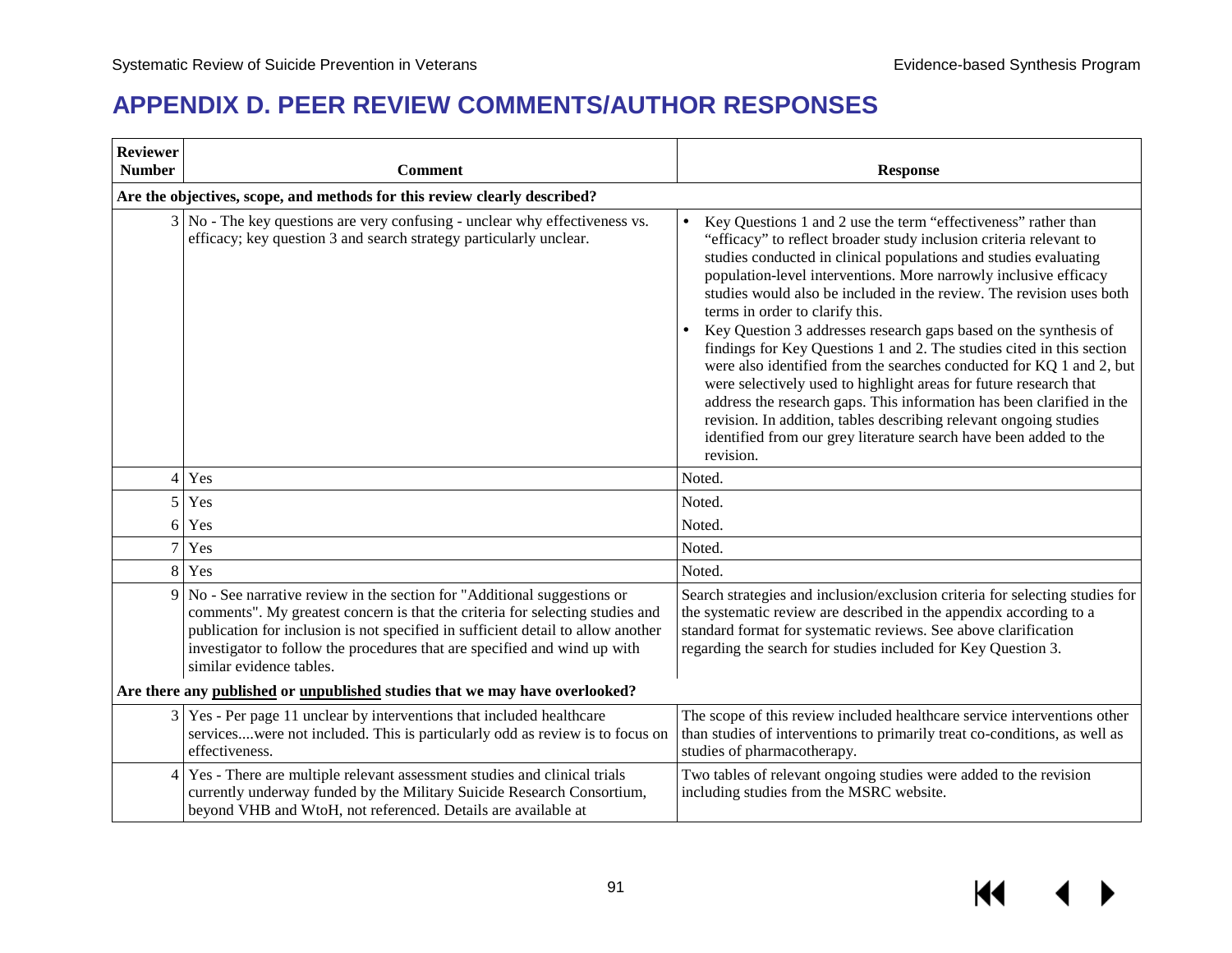| <b>Reviewer</b><br><b>Number</b> | <b>Comment</b>                                                                                                                                                                                                                                                                                                                                                                                                                                                                                                                                                                                                                                                                                                                                                             | <b>Response</b>                                                                                                                                                                                                   |
|----------------------------------|----------------------------------------------------------------------------------------------------------------------------------------------------------------------------------------------------------------------------------------------------------------------------------------------------------------------------------------------------------------------------------------------------------------------------------------------------------------------------------------------------------------------------------------------------------------------------------------------------------------------------------------------------------------------------------------------------------------------------------------------------------------------------|-------------------------------------------------------------------------------------------------------------------------------------------------------------------------------------------------------------------|
|                                  | www.msrc.fsu.edu.                                                                                                                                                                                                                                                                                                                                                                                                                                                                                                                                                                                                                                                                                                                                                          |                                                                                                                                                                                                                   |
| 5                                | Yes - I recently reviewed a paper using PHQ9 depression questionnaire data<br>to predict subsequent suicidal behavior in a VA sample. I believe that paper<br>is now accepted. I'd be happy to contact the journal for more information.                                                                                                                                                                                                                                                                                                                                                                                                                                                                                                                                   | This reviewer graciously provided this study and it was considered for<br>inclusion; however, the study was not eligible because it is not yet<br>published and does not report a measure of diagnostic accuracy. |
| 6                                | N <sub>o</sub>                                                                                                                                                                                                                                                                                                                                                                                                                                                                                                                                                                                                                                                                                                                                                             | Noted.                                                                                                                                                                                                            |
|                                  | Yes - There are at least one or two studies funded by VA and recently<br>completed that are either in the publishing pipeline or the 'null results' file<br>cabinet---e.g., Stephen Dobscha's recent work in primary care. I realize it's<br>often hard to find these, but were these considered?                                                                                                                                                                                                                                                                                                                                                                                                                                                                          | These studies will be added to the revision if they are available and meet<br>inclusion criteria.                                                                                                                 |
| 8                                | Yes - These may have been reviewed and not included as citations in the<br>general text (not as selected studies for review), but I wondered if they may<br>help update citation #12, which seems a bit dated.<br>1. Denneson LM, Teo AR, Ganzini L, Helmer DA, Bair MJ, Dobscha SK.<br>Military Veterans' Experiences with Suicidal Ideation: Implications for<br>Intervention and Prevention. Suicide & Life-Threatening Behavior. 2015<br>Aug 1; 45(4):399-414.<br>2. Dobscha SK, Denneson LM, Kovas AE, Teo A, Forsberg CW, Kaplan<br>MS, Bossarte R, McFarland BH. Correlates of suicide among veterans<br>treated in primary care: case-control study of a nationally representative<br>sample. Journal of general internal medicine. 2014 Dec 1; 29 Suppl 4:853-60. | These papers include authors who are investigators for the systematic<br>review. The references were added to the revision as contextual<br>information in the introduction section.                              |
| 9                                | Yes - See narrative review in the section for "Additional suggestions or<br>comments."                                                                                                                                                                                                                                                                                                                                                                                                                                                                                                                                                                                                                                                                                     | See responses below.                                                                                                                                                                                              |
|                                  | Is there any indication of bias in our synthesis of the evidence?                                                                                                                                                                                                                                                                                                                                                                                                                                                                                                                                                                                                                                                                                                          |                                                                                                                                                                                                                   |
|                                  | $3$ No                                                                                                                                                                                                                                                                                                                                                                                                                                                                                                                                                                                                                                                                                                                                                                     | Noted.                                                                                                                                                                                                            |
| $\overline{4}$                   | <b>No</b>                                                                                                                                                                                                                                                                                                                                                                                                                                                                                                                                                                                                                                                                                                                                                                  | Noted.                                                                                                                                                                                                            |
| 5                                | N <sub>o</sub>                                                                                                                                                                                                                                                                                                                                                                                                                                                                                                                                                                                                                                                                                                                                                             | Noted.                                                                                                                                                                                                            |
| 6                                | <b>No</b>                                                                                                                                                                                                                                                                                                                                                                                                                                                                                                                                                                                                                                                                                                                                                                  | Noted.                                                                                                                                                                                                            |
| 7                                | N <sub>o</sub>                                                                                                                                                                                                                                                                                                                                                                                                                                                                                                                                                                                                                                                                                                                                                             | Noted.                                                                                                                                                                                                            |
|                                  | $8$ No                                                                                                                                                                                                                                                                                                                                                                                                                                                                                                                                                                                                                                                                                                                                                                     | Noted.                                                                                                                                                                                                            |
|                                  | $9$ No                                                                                                                                                                                                                                                                                                                                                                                                                                                                                                                                                                                                                                                                                                                                                                     | Noted.                                                                                                                                                                                                            |
|                                  | Additional suggestions or comments can be provided below. If applicable, please indicate the page and line numbers from the draft report.                                                                                                                                                                                                                                                                                                                                                                                                                                                                                                                                                                                                                                  |                                                                                                                                                                                                                   |
|                                  | 3 Key questions confusing - grouping of effectiveness and adverse events -- are See above related responses.<br>adverse events actually the outcome of interest (suicide). Few efficacy<br>studies have been completed so again it is unclear why we would be moving                                                                                                                                                                                                                                                                                                                                                                                                                                                                                                       |                                                                                                                                                                                                                   |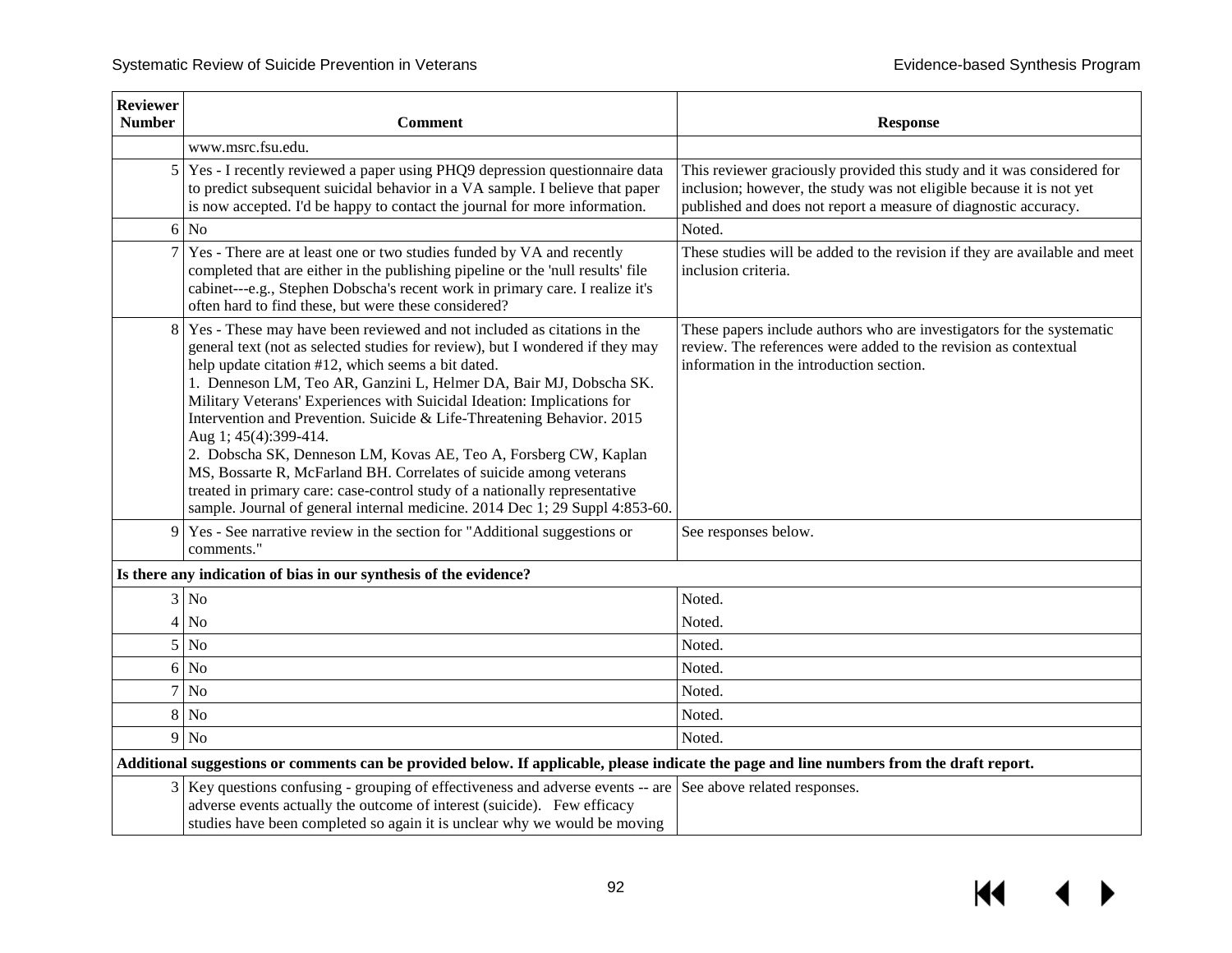| <b>Reviewer</b><br><b>Number</b> | <b>Comment</b>                                                                                                                                                                                                                                                                                                                                                                                                                                                                                                                                                                                                                                                                                      | <b>Response</b>                                                                                                                                                                                                                                                                                                                                                                                                                                                                                                                               |
|----------------------------------|-----------------------------------------------------------------------------------------------------------------------------------------------------------------------------------------------------------------------------------------------------------------------------------------------------------------------------------------------------------------------------------------------------------------------------------------------------------------------------------------------------------------------------------------------------------------------------------------------------------------------------------------------------------------------------------------------------|-----------------------------------------------------------------------------------------------------------------------------------------------------------------------------------------------------------------------------------------------------------------------------------------------------------------------------------------------------------------------------------------------------------------------------------------------------------------------------------------------------------------------------------------------|
|                                  | to effectiveness. Number of studies in progress not identified - (e.g., lithium,<br>blister packaging) which leads to even greater confusion are how data was<br>identified for Key Question #3                                                                                                                                                                                                                                                                                                                                                                                                                                                                                                     |                                                                                                                                                                                                                                                                                                                                                                                                                                                                                                                                               |
| $\overline{4}$                   | Overall this is a well written review summarizing relevant studies concisely.<br>There are places where additional detail is needed, terminology could be<br>clarified, or presentations of study findings are not as clear as one would like.<br>These points are summarized below in order of appearance in the manuscript.                                                                                                                                                                                                                                                                                                                                                                       | Noted.                                                                                                                                                                                                                                                                                                                                                                                                                                                                                                                                        |
|                                  | Executive Summary, page 1 line 19, suicide rates went up among all of the<br>services, not just the Army. While Army rates increased the most, and the<br>overall numbers of soldier suicides were larger than any other service due to<br>the Army being the largest of the services, the impact on Sailors, Airmen,<br>and Marines should not be overlooked. Page 3, line 16, the term "commit<br>suicide" is not consistent with current nomenclature. "Died by suicide" or<br>simply "suicide" are the preferred terms. If this was the term used in the<br>referenced study and there is a reason the authors believe it should be<br>maintained in the review then please place it in quotes. | Executive Summary: The point that suicide rates increased among all of<br>the services, not just the Army, has been added to the revision. The term<br>"commit suicide" has been changed throughout the report.                                                                                                                                                                                                                                                                                                                               |
|                                  | Background, page 7 line 40, see previous comment regarding suicide rates in<br>the other services. Line 42, I see the point being made but the wording is<br>somewhat awkward and one could misinterpret the statistics to mean that<br>Veteran rates increased from 20% of the U.S. population to 60%. Starting<br>line 48, although STARRS includes "Army" in the title many people don't<br>realize that it is a study focusing just on soldiers and not members of the<br>other services. I suggest making that point clear and at other places in the<br>manuscript where the study is discussed.                                                                                              | Background: The "20% to 60%" rise in suicide rate phrase was deleted<br>in the revision to avoid misinterpretation. Additional information was<br>added to the sentence describing the Army STARRS study to make it<br>clear that it is specifically about Army soldiers, not members of the<br>other services.<br>The additional point about differences in STARRS results would require<br>discussion of the risk factors described in other large military cohort<br>studies, which is outside the scope of the background section of this |
|                                  | One possible explanation for differences in STARRS results, particularly<br>around the impact of deployments on suicide risk, is that the population<br>sampled differs from the other large military cohort studies that have been<br>recently published. It would be important to make that point in the review.                                                                                                                                                                                                                                                                                                                                                                                  | report.                                                                                                                                                                                                                                                                                                                                                                                                                                                                                                                                       |
|                                  | Current practices, page 8 beginning line 30, there is no reference to the Zero<br>Suicide initiative results from the Henry Ford Healthcare System in Detroit.<br>They have published results indicating dramatic decreases in suicide deaths<br>among their patients being treated for depression. Granted, this work was not<br>in primary care, but it was still conducted throughout a large healthcare<br>system treating approximately 200,000 individuals and seems relevant to cite<br>here. I'm further confused by the lack of mention of that study here, since it<br>is included on page 35 beginning line 52.                                                                          | The Henry Ford Healthcare System Initiative is not described in the<br>background because it was included as a study in the systematic review.<br>Therefore, it is described in the results section.                                                                                                                                                                                                                                                                                                                                          |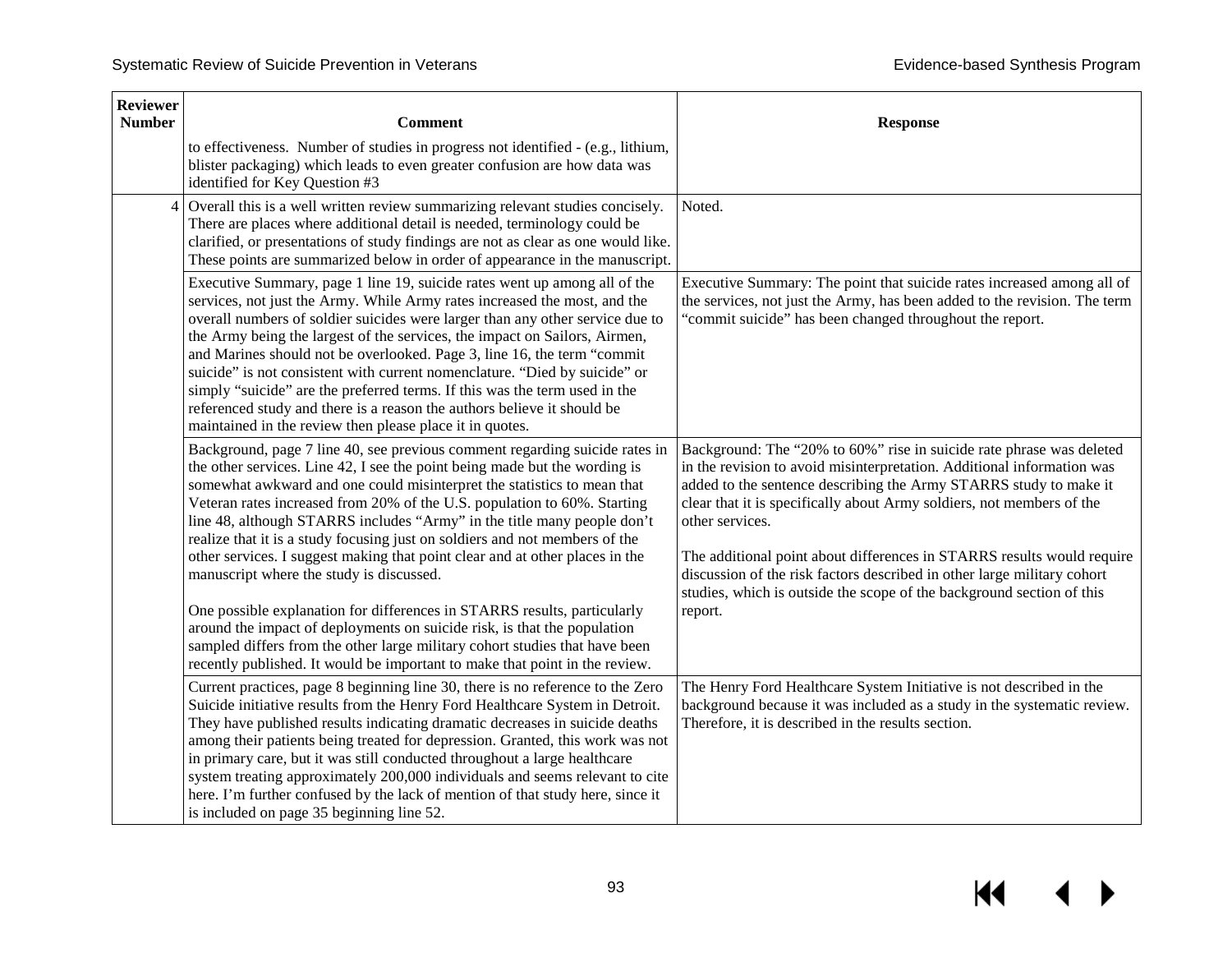| <b>Reviewer</b><br><b>Number</b> | <b>Comment</b>                                                                                                                                                                                                                                                                                                                                                                                                                                                                                                                                                                                                                                                                                                                                                            | <b>Response</b>                                                                                                                                                                                                                                                                                                       |
|----------------------------------|---------------------------------------------------------------------------------------------------------------------------------------------------------------------------------------------------------------------------------------------------------------------------------------------------------------------------------------------------------------------------------------------------------------------------------------------------------------------------------------------------------------------------------------------------------------------------------------------------------------------------------------------------------------------------------------------------------------------------------------------------------------------------|-----------------------------------------------------------------------------------------------------------------------------------------------------------------------------------------------------------------------------------------------------------------------------------------------------------------------|
|                                  | Topic Development, page 9 line 22, again STARRS only includes data from<br>Army soldiers. Results will likely generalize to other services and be<br>applicable to Veterans, but those are empirical questions and it should not be<br>assumed a priori that is the case.                                                                                                                                                                                                                                                                                                                                                                                                                                                                                                 | Methods: Additional information was added to the sentence describing<br>the Army STARRS study to make it clear that it is specifically about<br>Army soldiers.                                                                                                                                                        |
|                                  | In the description of the first individual level RCT to reduce suicide-specific<br>outcomes on page 39 line 18 the intervention is referred to as "the cognitive<br>behavioral therapy group", but it is individual psychotherapy. Perhaps the<br>authors meant "condition" rather than group, but since they referred to TAU<br>as including group therapy in the previous line this reference to the treatment<br>condition is confusing and should be clarified.                                                                                                                                                                                                                                                                                                       | Results: In the results section, the term "group" usually refers to<br>comparison groups (treatment versus usual care); however, this could be<br>confusing because treatment often included group therapy. The term<br>'group" is now explicitly referred to as the "comparison group" when<br>used in this context. |
|                                  | The points made on page 47, beginning line 52 regarding the effectiveness of<br>the Air Force Suicide Prevention Program are valid in general. But it seems<br>somewhat disingenuous to criticize evaluations of the that program for not<br>having comparison data to concurrent groups not receiving the intervention<br>since it was a population-level intervention implemented in the entire Air<br>Force. I suppose someone could have tried to create a demographically<br>comparable sample from one of the other services that did not implement<br>their own prevention program during the same time period, and compared<br>results to that group, but the absence of such data should not be considered a<br>limitation of the Air Force program evaluations. | The point about concurrent comparison data for the Air Force Suicide<br>Prevention Program is intended to indicate evidence gaps and potential<br>future research which is the purpose of Key Question 3.                                                                                                             |
|                                  | Use of the term "commit suicide" appears again on page 50, line 34. See<br>previous comment regarding this issue for suggestions on how to address it.                                                                                                                                                                                                                                                                                                                                                                                                                                                                                                                                                                                                                    | See previous response regarding edits to statements that use the term<br>"commit suicide."                                                                                                                                                                                                                            |
|                                  | I leave it to the authors to determine the most appropriate place to add a<br>discussion of balancing sensitivity and specificity in suicide risk assessment<br>research. The authors define the terms and report the values for all studies<br>which provided the statistics, but do not provide adequate context for readers<br>to evaluate the presented data. This is a vital question for clinicians wishing<br>to select specific measures to use in their practices, or more importantly for<br>VA to consider in broad policy recommendations. This systematic review<br>poses a good opportunity to address this issue in ways that can actually<br>inform clinical practice.                                                                                    | Summary and Discussion: Since the primary goal of risk assessment is<br>to identify individuals at risk for suicide, sensitivity measures were<br>prioritized in the report. This statement and a new figure summarizing<br>the sensitivity results for each study have been added to the revision.                   |
|                                  | General comment - The review is thorough, balanced, and clearly presented.<br>I have no significant concerns regarding the methods, selection of evidence,<br>or interpretation.                                                                                                                                                                                                                                                                                                                                                                                                                                                                                                                                                                                          | Noted.                                                                                                                                                                                                                                                                                                                |
|                                  | Specific comments/suggestions:<br>1) I think the presentation would be clearer if the authors adhered to the<br>traditional classification of prevention programs: primary or universal                                                                                                                                                                                                                                                                                                                                                                                                                                                                                                                                                                                   | Regarding whether studies are primary, secondary, or tertiary<br>prevention: There are too few studies to create additional sub-sections of<br>this material in the report, however, details of the study participants are                                                                                            |

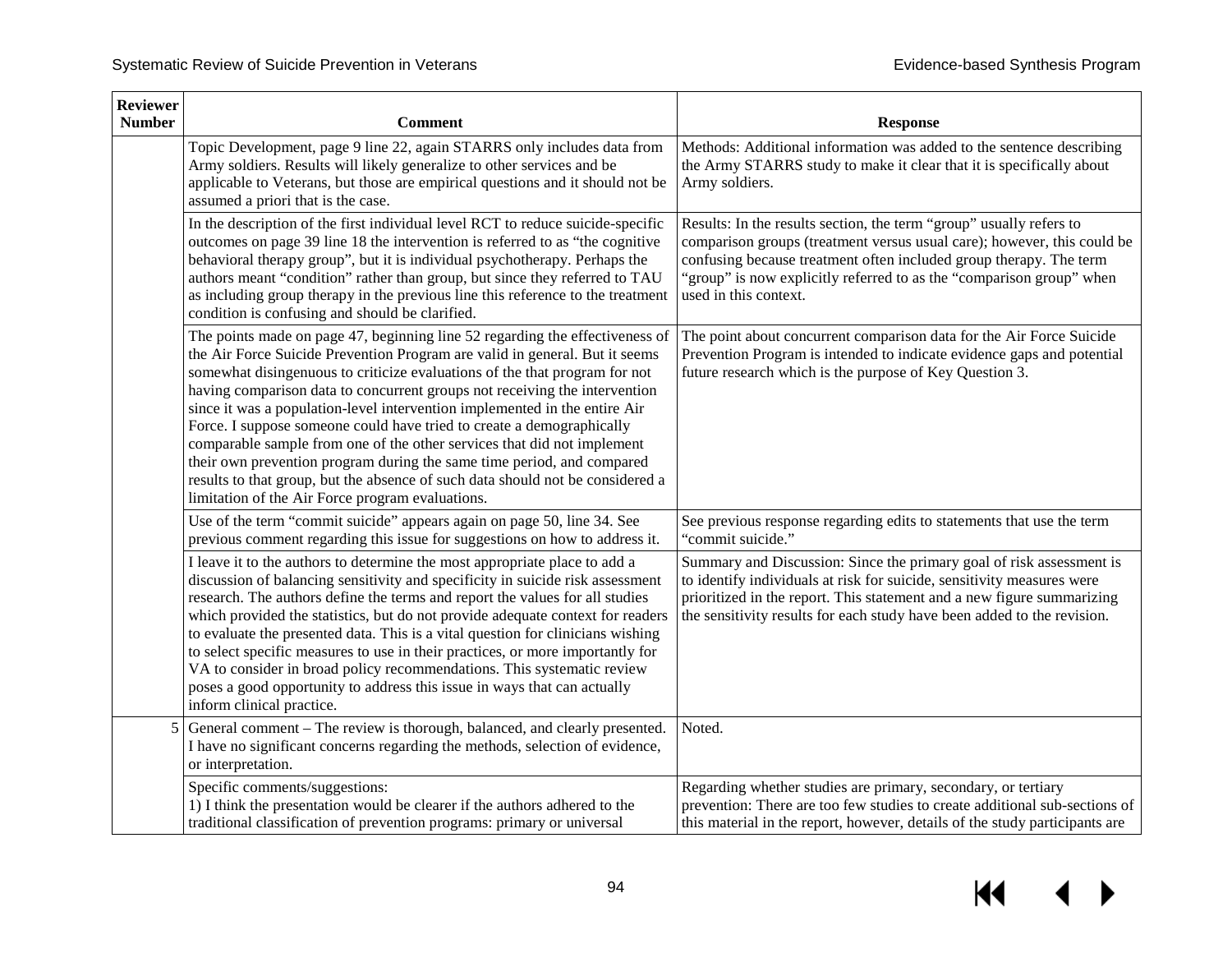| <b>Reviewer</b><br><b>Number</b> | <b>Comment</b>                                                                                                                                                                                                                                                                                                                                                                                                                                                                                                                                                                                                                       | <b>Response</b>                                                                                                                                                              |
|----------------------------------|--------------------------------------------------------------------------------------------------------------------------------------------------------------------------------------------------------------------------------------------------------------------------------------------------------------------------------------------------------------------------------------------------------------------------------------------------------------------------------------------------------------------------------------------------------------------------------------------------------------------------------------|------------------------------------------------------------------------------------------------------------------------------------------------------------------------------|
|                                  | prevention for the entire population, secondary or selective prevention for<br>those at increased risk and tertiary or indicated prevention for those already<br>affected. The author's current scheme appears (to me) to lump together<br>secondary and tertiary prevention interventions. I believe that health systems<br>should (and usually do) distinguish between these two needs. And the<br>evidence in these two areas is quite distinct (much clearer evidence for<br>effectiveness of tertiary prevention to prevent repeat suicide attempt than<br>secondary prevention to prevent attempt in those at increased risk). | described in the text and table.                                                                                                                                             |
|                                  | 2) When presenting data regarding screening or case-finding tools, I would<br>emphasize sensitivity and PPV (and de-emphasize specificity). Specificity is<br>markedly dependent on prevalence, and therefore much less generalizable<br>across settings. PPV is also much more relevant to health system decision-<br>makers (What proportion of the people we would identify would be true<br>cases?).                                                                                                                                                                                                                             | See above related response.                                                                                                                                                  |
|                                  | 3) The discussion of screening or case-finding methods should probably<br>distinguish between studies using some independent (and, ideally,<br>prospective) ascertainment of suicidal behavior vs. those assessing risk<br>factors and retrospectively assessing outcomes in the same cross-sectional<br>interview. The latter method seems (at least to me) much more subject to<br>bias.                                                                                                                                                                                                                                           | The methods related to identifying at-risk individuals are described in<br>more detail in the table. Additional points about methods have been<br>added to the text as well. |
|                                  | 4) Even if the authors choose not to use the primary/secondary/tertiary<br>scheme, the discussion of "individual-directed" interventions should certainly tables.<br>distinguish between those for at-risk populations (e.g. first-episode<br>psychosis) and those for people with recent suicide attempts or suicidal<br>behavior.                                                                                                                                                                                                                                                                                                  | The participants included in each study are detailed in the text and                                                                                                         |
| 6                                | Exec Summary – This section is so important and we know many read this<br>over any other level of detail. Is it possibility to include references for the<br>percentages cited page 1? Considering the high level scrutiny of the topic,<br>etc.                                                                                                                                                                                                                                                                                                                                                                                     | According to the style template, references are not included in the<br>Executive Summary.                                                                                    |
|                                  | Page 2 – data abstraction and quality assessment, "pre-piloted" database not<br>clear what that was referencing or is it important for exec summary? Same<br>paragraph – suggest last sentence:  resolved through consensus – add<br>process including all reviewers (as consensus process alone does not provide<br>method for actual resolution).                                                                                                                                                                                                                                                                                  | Edits to the data abstraction and quality assessment section have been<br>made accordingly.                                                                                  |
|                                  | Page $3 -$ Line 22 included in the previous review $-$ Previous review was not<br>defined as far as I read in the exec summary exactly $-$ are you referring to<br>first sentence which includes three reviews (plural) or a specific?                                                                                                                                                                                                                                                                                                                                                                                               | The statement on page 3 refers to one of the previous reviews. To<br>improve clarity, "a VA ESP review" was added to the statement.                                          |

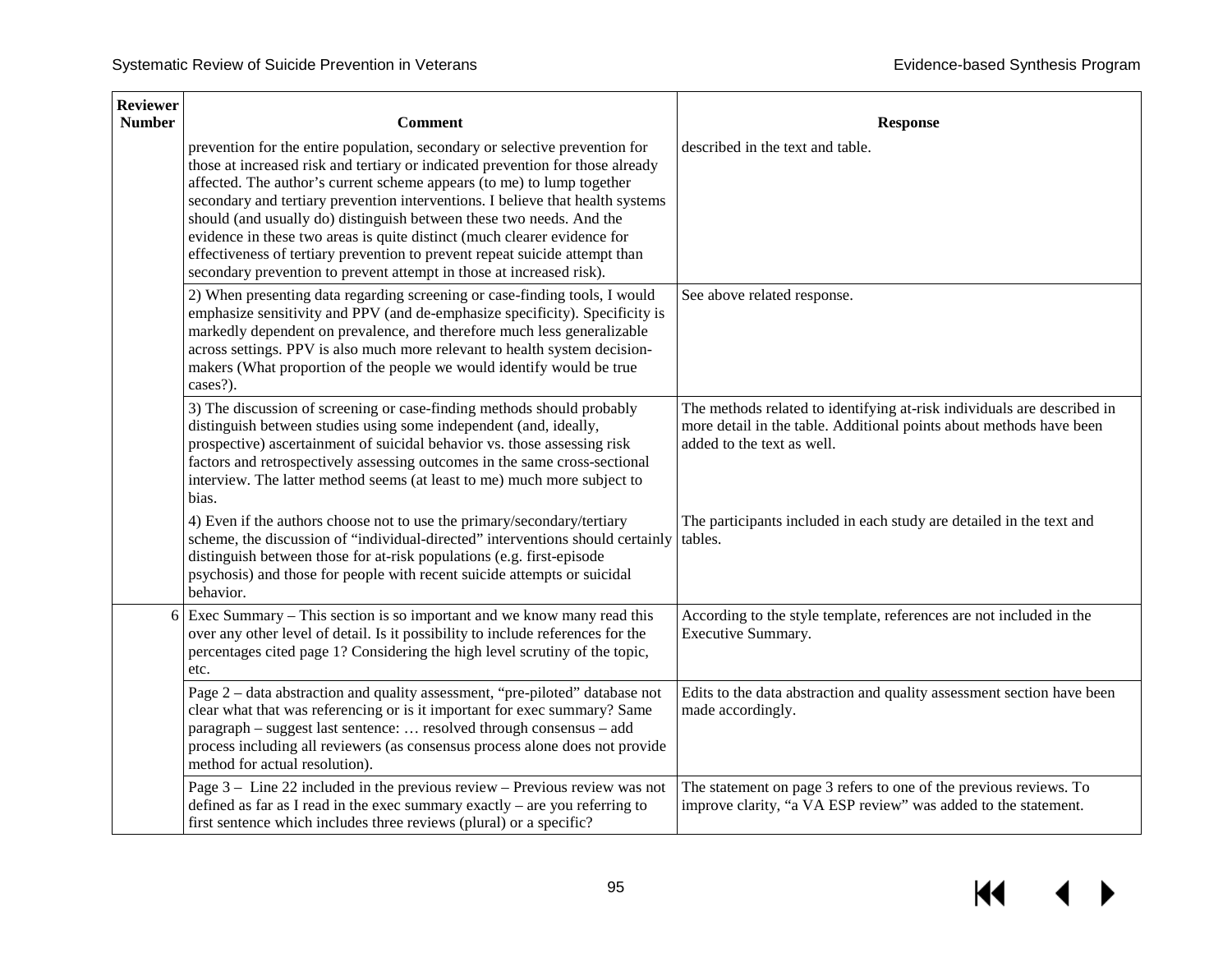| <b>Reviewer</b><br><b>Number</b> | <b>Comment</b>                                                                                                                                                                                                                                                                                                                                                                                                                                                                                                                                                                                                                                                                                  | <b>Response</b>                                                                                                                                                                                        |
|----------------------------------|-------------------------------------------------------------------------------------------------------------------------------------------------------------------------------------------------------------------------------------------------------------------------------------------------------------------------------------------------------------------------------------------------------------------------------------------------------------------------------------------------------------------------------------------------------------------------------------------------------------------------------------------------------------------------------------------------|--------------------------------------------------------------------------------------------------------------------------------------------------------------------------------------------------------|
|                                  | Page 3 – Last paragraph line 58. No studies evaluated adverse effects. How<br>is that possible if they were RCTs?                                                                                                                                                                                                                                                                                                                                                                                                                                                                                                                                                                               | The statement about adverse effects was modified to, "No studies<br>specifically evaluated adverse effects of the interventions."                                                                      |
|                                  | Page 5 – Discussion – Would you like to define "fair" predictive accuracy.                                                                                                                                                                                                                                                                                                                                                                                                                                                                                                                                                                                                                      | Fair diagnostic accuracy is described in a table in the Methods section<br>(ROC AUC $=0.70$ to 0.79). This description was moved to the Executive<br>Summary in order to support the discussion point. |
|                                  | Page $6$ – Conclusions – does it make sense to also acknowledge the inherent<br>challenges in the work? This is just a conceptual discussion; I think agencies<br>are working towards improvements (STARRS, the suicide prevention<br>database, CSP trial of lithium).                                                                                                                                                                                                                                                                                                                                                                                                                          | This point about inherent challenges in the work has been added to the<br>conclusions.                                                                                                                 |
|                                  | Page $7 -$ Background – is there an opportunity end of first paragraph to also<br>speak about risk from recent healthcare encounters/timing issues; may be<br>appropriate in Page 8 Current Practices section instead/also. I really<br>appreciate the Current Practices section.                                                                                                                                                                                                                                                                                                                                                                                                               | The point about suicide in relationship to recent healthcare encounters<br>has been added to the Current Practices section.                                                                            |
|                                  | Page 10 – Why is the alpha D, E, F used under Q1 and C, D under Q2?                                                                                                                                                                                                                                                                                                                                                                                                                                                                                                                                                                                                                             | The lettering for sub-questions was incorrect in the draft because of an<br>auto formatting issue. This has been corrected in the current version.                                                     |
|                                  | Page 45 – I like the discussion about the risk assessment issues. Somewhat<br>related is an effort undertaken by NIH with VA and DoD to define common<br>data elements for suicide prevention research<br>http://www.research.va.gov/resources/suicide_prevention.cfm - describes the<br>request; elements have been published in the PhenX toolkit and we are at<br>least encouraging their use. This doesn't answer the need for more<br>psychometric, but supports the idea of cde's for the topic going forward.<br>Maybe this could be noted in the discussion?                                                                                                                            | The point about common data elements has been added to the<br>discussion.                                                                                                                              |
| $\tau$                           | No comments.                                                                                                                                                                                                                                                                                                                                                                                                                                                                                                                                                                                                                                                                                    | Noted.                                                                                                                                                                                                 |
|                                  | 8 Page 10. It seems odd that the structure of Key Questions 1 and 2 are not the<br>same, as they ask about very similar things. For KQ1, there is a sub-question<br>on effectiveness of methods and a separate sub-question on adverse effects;<br>but for KQ2, both effectiveness and adverse effects are addressed in a single<br>sub-question. The way studies on effectiveness and adverse effects are laid<br>out in the text are similar across both Key Questions, so it is not clear why<br>the Key Questions are set up differently. If given a choice, I would prefer the<br>2 separate questions, as in KQ1, since this seems to fit slightly better with the<br>layout of the text. | To improve consistency and efficiency, "adverse effects" was combined<br>with "effectiveness" for both Key Questions.                                                                                  |
|                                  | Also, under these questions on page 10, the lettering of the sub-questions<br>seems to be out of order --where are A) and B)?                                                                                                                                                                                                                                                                                                                                                                                                                                                                                                                                                                   | The lettering for sub-questions was incorrect in the draft due to an auto<br>formatting issue. This has been corrected in the current version.                                                         |
|                                  | In the paragraph starting on page 10, line 36, it says that adverse effects                                                                                                                                                                                                                                                                                                                                                                                                                                                                                                                                                                                                                     | For the purposes of study selection for the systematic review, non-                                                                                                                                    |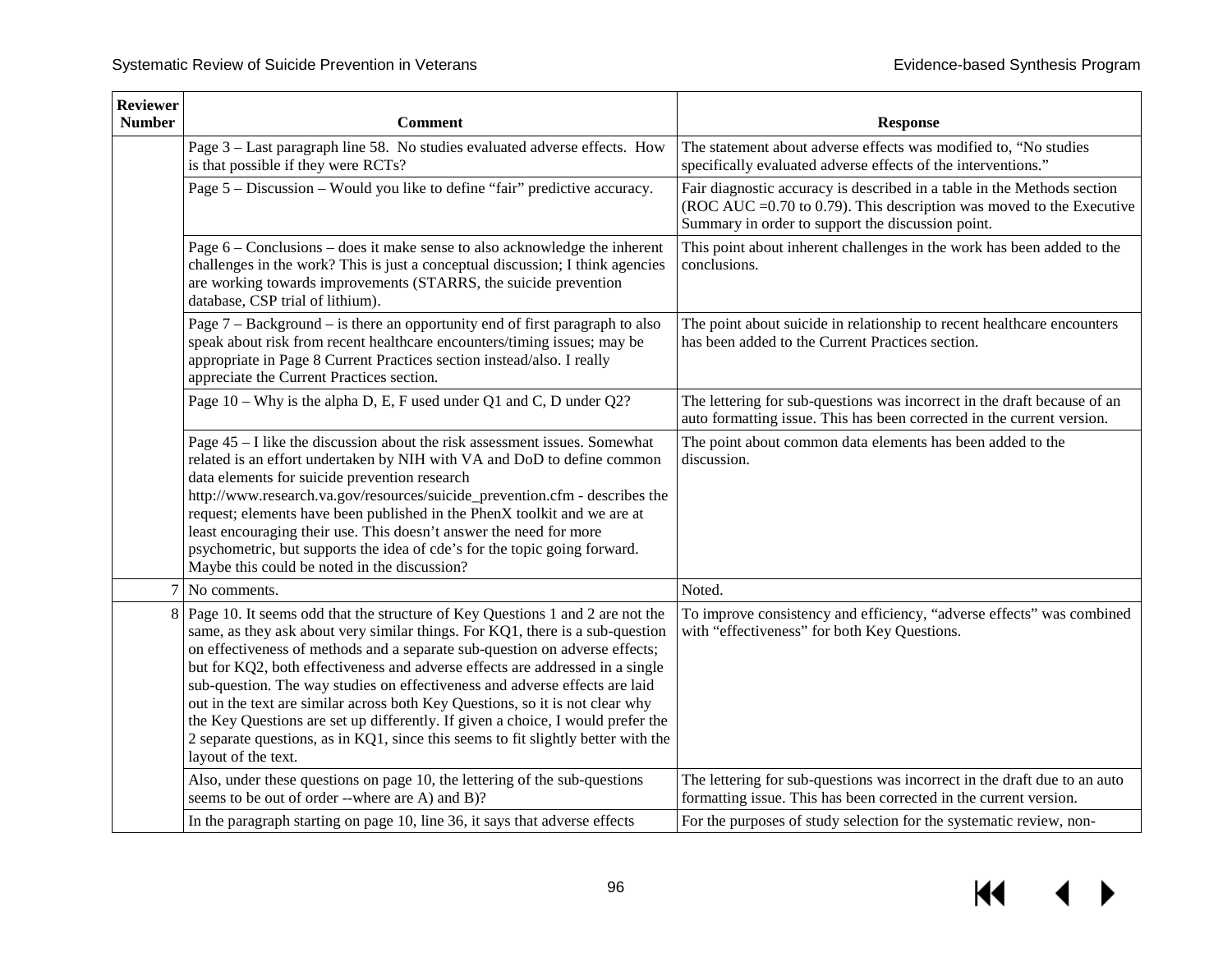| <b>Reviewer</b><br><b>Number</b> | <b>Comment</b>                                                                                                                                                                                                                                                                                                                                                                                                                                                  | <b>Response</b>                                                                                                                                                                                                                                                                                                                                                        |
|----------------------------------|-----------------------------------------------------------------------------------------------------------------------------------------------------------------------------------------------------------------------------------------------------------------------------------------------------------------------------------------------------------------------------------------------------------------------------------------------------------------|------------------------------------------------------------------------------------------------------------------------------------------------------------------------------------------------------------------------------------------------------------------------------------------------------------------------------------------------------------------------|
|                                  | include any outcomes "that are not beneficial to the patients" suggesting that<br>something with a neutral outcome -- one that does not help or hurt the patient<br>-- would be considered adverse. Is this correct?                                                                                                                                                                                                                                            | beneficial outcomes would be evaluated for adverse effects, but the<br>clinical relevance of a specific outcome would need to be considered as<br>well. Some outcomes may have a neutral effect on some patients and an<br>adverse effect on others.                                                                                                                   |
|                                  | On page 11, line 19, it seems there is either a word missing or an extra word<br>inserted -- not sure which it is, and the sentence is unclear.                                                                                                                                                                                                                                                                                                                 | The sentence on page 11 was clarified in the revision.                                                                                                                                                                                                                                                                                                                 |
|                                  | On page 12, line 21: What is it about these studies made them too<br>heterogeneous for inclusion in a meta-analysis? The sample? The<br>instruments? The outcome measures? The risk of bias?                                                                                                                                                                                                                                                                    | Several factors made the studies too heterogeneous for meta-analysis;<br>these factors have been added to the sentence in the revision<br>(participants, interventions, measures, outcomes).                                                                                                                                                                           |
|                                  | On page 12, figure 2: under the box 'Excluded $=$ 438 references', what are the<br>ineligible systematic reviews? The criteria for judging the eligibility of<br>systematic reviews for inclusion were not mentioned previously.                                                                                                                                                                                                                                | Inclusion criteria for systematic reviews have been added to the methods<br>section in the revision.                                                                                                                                                                                                                                                                   |
|                                  | It is not clear why the literature reviews for both Key Questions were split<br>into subsections based on whether the studies cited were used in the previous<br>reviews or not; What was the justification for this? (apologies if I missed it in<br>the text.) If it is being used to highlight changes in the literature over time, I<br>think that focus needs to be made more explicit; maybe in a short summary<br>section for each of the Key Questions. | Since this report is an update of parts of 3 earlier VA ESP systematic<br>reviews, the results for each Key Question begin with a brief summary<br>of relevant previous findings. Details of the studies are also included in<br>tables. The revision provides a more explicit rationale for presenting the<br>results this way, which is to consolidate the evidence. |
|                                  | Page 16, line 57: Should 'analysis' be 'analyses' since it is referring to work<br>across studies?                                                                                                                                                                                                                                                                                                                                                              | Here, "regression analysis" refers to the methodological approach, not<br>necessarily each study's analysis.                                                                                                                                                                                                                                                           |
|                                  | Page 25, Table 1.3: If you are generating a table that lists the various<br>measures of risk for SDV or suicide found in the selected studies, is there a<br>need for the main citation for each measure to be included in the table as<br>well, so a reader could know where to check on the key characteristics (i.e.,<br>reliability and validity) of specific measures? This basically adds another<br>column to the table.                                 | Additional citations for the risk instruments have been added to the<br>Table as described by the reviewer.                                                                                                                                                                                                                                                            |
|                                  | Page 50, line 6: Sentence does not seem complete.                                                                                                                                                                                                                                                                                                                                                                                                               | The sentence on page 50 directs readers to tables.                                                                                                                                                                                                                                                                                                                     |
|                                  | Could there be a summary paragraph at the end that highlights the advances<br>made since the time of the previous reports, particularly with respect to the<br>gaps that were previously identified?                                                                                                                                                                                                                                                            | Although the suggestion for a summary is helpful, few studies from the<br>previous reviews addressed the Key Questions of this review, and these<br>are briefly described at the beginning of each of the results sections.                                                                                                                                            |
| 9                                | There must be concerns about the specification of the criteria for inclusion of<br>studies in the review as specified on page 11, rows 7-17.<br>The text indicates "eligible studies included populations of  non-<br>demographically comparable non-Veteran/military adults aged 18 and older<br>" The statement about studies that "included  demographically                                                                                                 | The inclusion criteria, "demographically comparable non-<br>Veteran/military adults" are intended to be inclusive. The exclusion<br>criteria are more explicit and indicate that highly selective samples that<br>would not be representative of military/Veteran populations would be<br>excluded, including patients with other serious co-morbidities such as       |

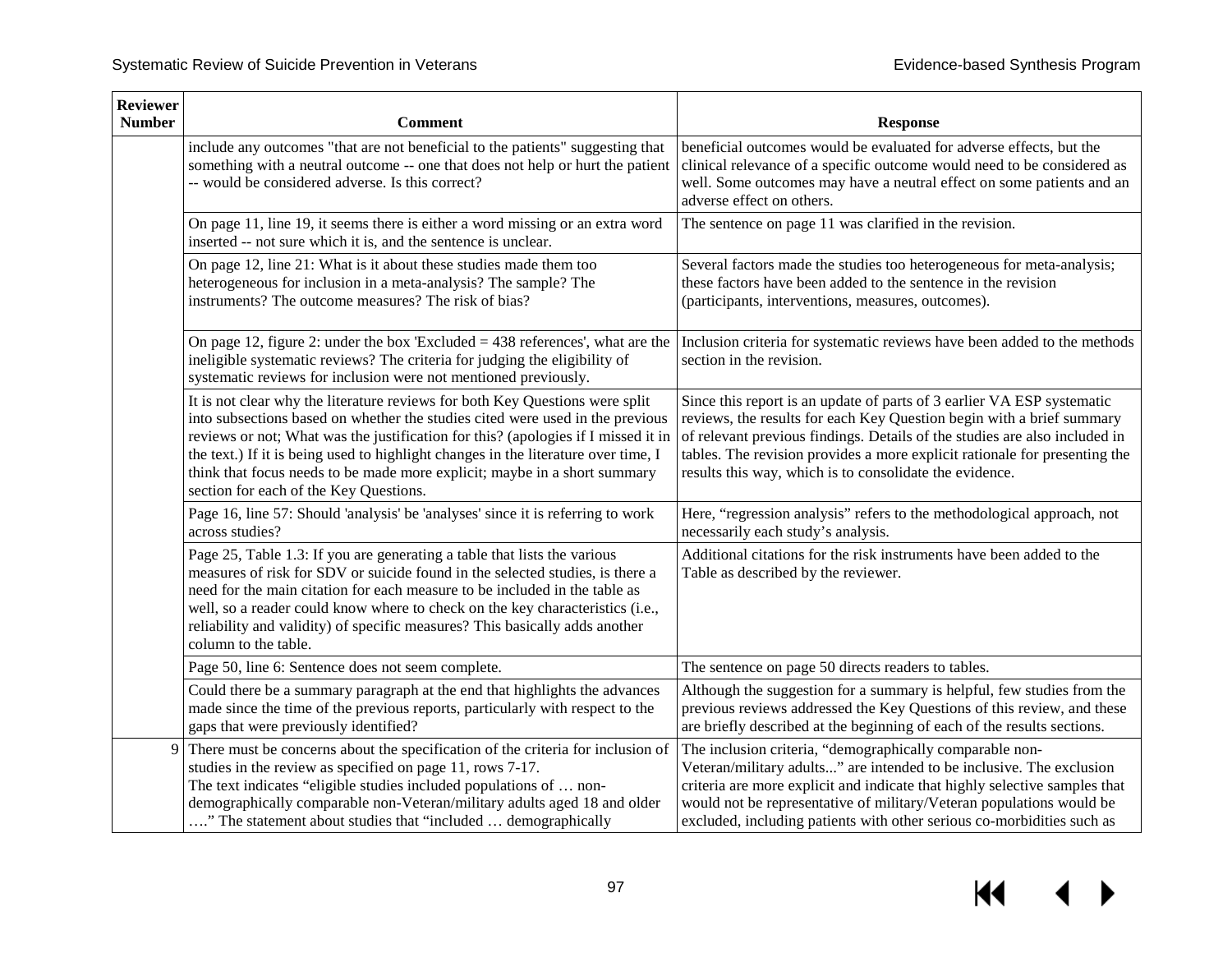| <b>Reviewer</b><br><b>Number</b> | Comment                                                                                                                                                                                                                                                                                                                                                                                                                                                                                                                                                                                                                                                                                                                                                                                                                                                                                                                                                                                                                                                                                                                                                                                                                                                                                                                                                                                                                                                                                                                                                                                                                                                                                                                                                   | <b>Response</b>                                                                                                                                                                                                                                                                                                                                                                                                                                                                                                                                                                                                                                                                                                                                                                                                                                                                                                                                                                               |
|----------------------------------|-----------------------------------------------------------------------------------------------------------------------------------------------------------------------------------------------------------------------------------------------------------------------------------------------------------------------------------------------------------------------------------------------------------------------------------------------------------------------------------------------------------------------------------------------------------------------------------------------------------------------------------------------------------------------------------------------------------------------------------------------------------------------------------------------------------------------------------------------------------------------------------------------------------------------------------------------------------------------------------------------------------------------------------------------------------------------------------------------------------------------------------------------------------------------------------------------------------------------------------------------------------------------------------------------------------------------------------------------------------------------------------------------------------------------------------------------------------------------------------------------------------------------------------------------------------------------------------------------------------------------------------------------------------------------------------------------------------------------------------------------------------|-----------------------------------------------------------------------------------------------------------------------------------------------------------------------------------------------------------------------------------------------------------------------------------------------------------------------------------------------------------------------------------------------------------------------------------------------------------------------------------------------------------------------------------------------------------------------------------------------------------------------------------------------------------------------------------------------------------------------------------------------------------------------------------------------------------------------------------------------------------------------------------------------------------------------------------------------------------------------------------------------|
|                                  | comparable non-Veterans military adults" is vague. Does it mean that it<br>included studies with any demographically comparable individuals or does it<br>mean study that included only these individuals? What dimensions were<br>included in the comparison? Without this information, it would be impossible<br>for anyone to replicate the search and selection processes in a reliable way, or<br>for anyone to evaluate the sensitivity of the process. If it does not specify<br>methods that could allow replication, the article is of limited value as a<br>systematic review.<br>In a similar way, the text indicates that "(s)tudies enrolling participants from<br>dissimilar populations were not included because they are less applicable to<br>the target population of this review (eg, children and adolescents; individuals<br>with serious psychiatric or medical comorbidities such as schizophrenia or<br>cancer, and institutionalized populations). Alas, service members and<br>Veterans can get serious psychiatric or medical illnesses such as<br>schizophrenia and cancer, and they can get institutionalized. A substantial<br>proportion of suicides among Veterans occurs among those with one serious<br>psychiatric comorbidity, depression, and another large proportion occurs in<br>those with schizophrenia or bipolar disorder or PTSD. Excluding these<br>populations limits the potential utility of the review. In fact, it is unlikely that<br>there is any study of suicide prevention that did not include individuals with<br>"serious psychiatric illnesses." The exclusion should be reconsidered or, at<br>least, the text should be modified to indicate exactly what conditions were<br>exclusionary. | advanced cancer, etc. Even though military/Veterans also experience<br>serious illness, this report focuses on prevention in a broader population.<br>Since depressive disorders, including many undiagnosed cases, are fairly<br>common, studies conducted among depressed participants were<br>included. It would be unmanageable to list all possible other exclusions.<br>The criteria are described in the Appendix and more details have been<br>added to the revision to address additional questions of the reviewer.<br>The inclusion of studies performed in the selected countries is consistent<br>with the previous reviews for which this report serves as an update.<br>The use of the term "diagnostic accuracy study" is a category of study<br>design that applies to studies for Key Question 1. While this may not be<br>the best description for these studies, it is the appropriate term for the<br>type of study. The revision minimizes its use to reduce confusion. |
|                                  | Most of the concerns discussed here are related to the sensitive of the<br>methods used for identifying studies for inclusion. However, there may also<br>be concerns about the specificity. One study (Galfavy HC, Oquendo MA,<br>Mann JJ. Act Psychiatrica Scand 117: 244-252, 2008) discussed in detail on<br>pages 17 and 18 included only patients with a major depressive episode and a<br>diagnosis of major depressive disorder or bipolar disorder. All of the patients<br>in this study had "serious psychiatric illnesses". Why was this paper, but not<br>others, included?<br>The text states that eligible studies included populations from the US, UK,<br>Canada, New Zealand, and Australia. Again, does this mean that for<br>inclusion, the studies included any individuals from these countries, or that<br>they included only individuals from these countries. The stated rationale for<br>including these countries was that they were "chosen because of their                                                                                                                                                                                                                                                                                                                                                                                                                                                                                                                                                                                                                                                                                                                                                                   |                                                                                                                                                                                                                                                                                                                                                                                                                                                                                                                                                                                                                                                                                                                                                                                                                                                                                                                                                                                               |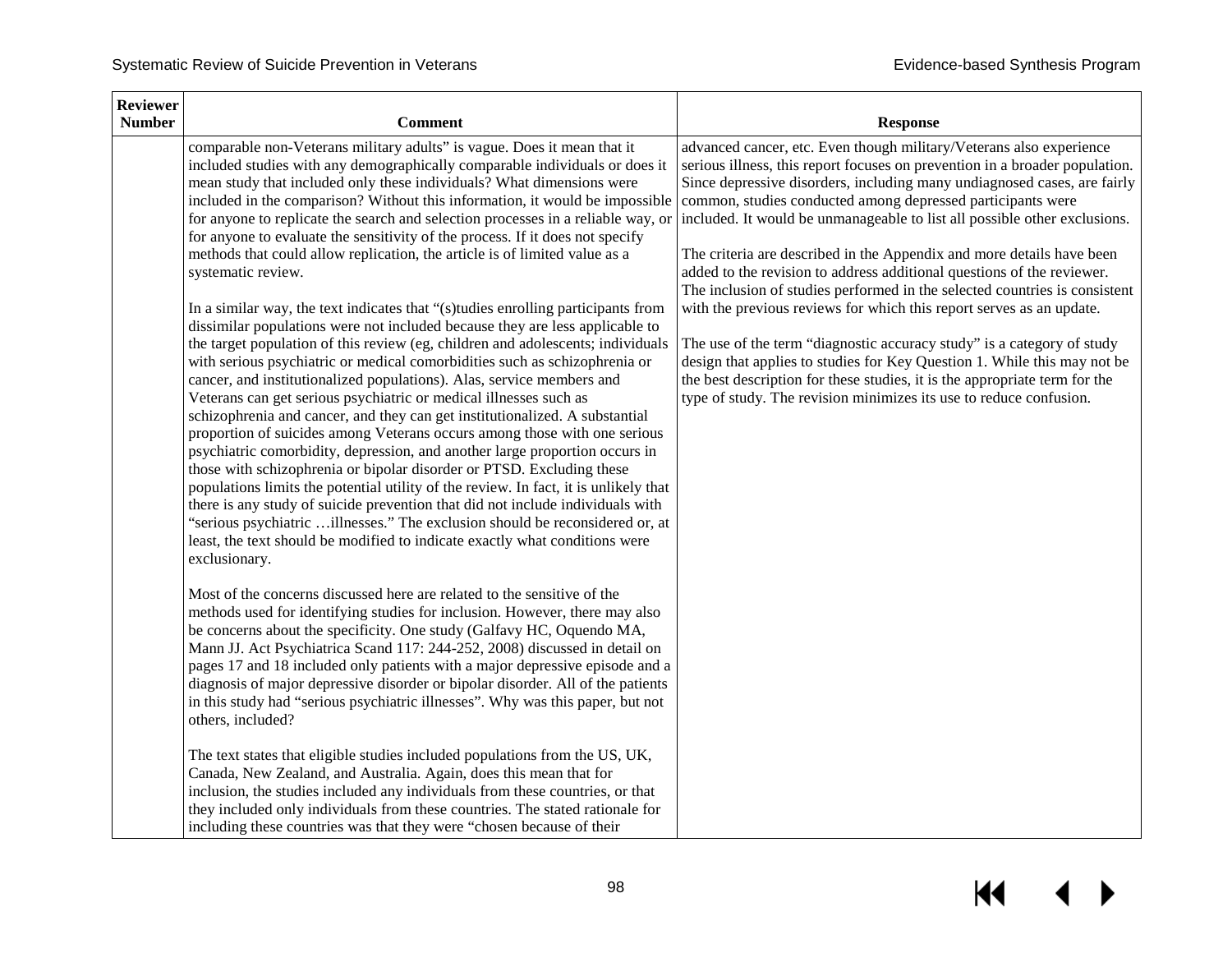| <b>Reviewer</b><br><b>Number</b> | <b>Comment</b>                                                                                                                                                                                                                                                                                                                                                                                                                                                                                                                                                                                                                                                                                                                                                                                                                                                                                                                                                                            | <b>Response</b>                                                                                                                                                                                                                                                                                                                                                                       |
|----------------------------------|-------------------------------------------------------------------------------------------------------------------------------------------------------------------------------------------------------------------------------------------------------------------------------------------------------------------------------------------------------------------------------------------------------------------------------------------------------------------------------------------------------------------------------------------------------------------------------------------------------------------------------------------------------------------------------------------------------------------------------------------------------------------------------------------------------------------------------------------------------------------------------------------------------------------------------------------------------------------------------------------|---------------------------------------------------------------------------------------------------------------------------------------------------------------------------------------------------------------------------------------------------------------------------------------------------------------------------------------------------------------------------------------|
|                                  | similarities to the US in terms of healthcare services as well as their<br>involvement in the Operation Enduring Freedom/ Operation Iraqi Freedom<br>(OEF/OIF) conflicts." The extent to which healthcare services in the UK,<br>Canada, New Zealand, and Australia are similar to those in the US could be a<br>matter of debate. Moreover, the selection of these countries appears arbitrary.<br>There has been a substantial body of research on suicide prevention in other<br>countries that participated in OEF/OIF including Germany, Italy, and the<br>Scandinavian countries. It is not clear why the authors excluded them.<br>Moreover, the restriction to the specified countries excluded information that<br>is clearly relevant to military populations, e.g., findings from Israeli<br>experience about soldier's access to firearms when they were not on duty<br>(Lubin G, Webeloff N, Halperin D, et al, Suicide and Life Threatening<br>Behavior 40: 421-424, 2010). |                                                                                                                                                                                                                                                                                                                                                                                       |
|                                  | The text included the statement, "For Key Question 1, included studies<br>evaluated the diagnostic accuracy of methods " It is not clear if including<br>the word "diagnostic" is appropriate. This issue recurs elsewhere (e.g., page<br>5, line 23).                                                                                                                                                                                                                                                                                                                                                                                                                                                                                                                                                                                                                                                                                                                                    |                                                                                                                                                                                                                                                                                                                                                                                       |
|                                  | There are a number of studies that appear salient but are not included in the<br>systematic review. This is of concern for two reasons. First, the findings are<br>not included in the information presented to the readers. Second, and more<br>important, their absence raises questions about the sensitivity and reliability<br>of the processes used for identifying relevant studies.                                                                                                                                                                                                                                                                                                                                                                                                                                                                                                                                                                                               | Although the studies identified by the reviewer are relevant to this<br>review, studies that did not meet inclusion criteria for Key Questions 1<br>and 2 were not included in the evidence tables. Since Key Question 3<br>focuses on future research to address evidence gaps, inclusion criteria<br>are broader, and some of these studies are described under the KQ3<br>section. |
|                                  | Two publications ( <sup>1</sup> Kessler RC, Warner CH, Ivany C, et al. JAMA<br>Psychiatry 72:49-57; and <sup>2</sup> Simon GE, Rutter CM, Peterson D, et al,<br>Psychiatric Services 64: 1195-1202, 2013) are included in the references<br>(Numbers 74 and 76 on page 61, respectively) and cited on page 46 in the<br>discussion for key question #3. However, they are not included in the<br>evidence tables or the discussion related to key question #1. This is a                                                                                                                                                                                                                                                                                                                                                                                                                                                                                                                  | The inclusion criteria state that studies of interventions to primarily treat<br>co-existing conditions, as well as studies of pharmacotherapy, were not<br>included (page 11). The scope of the review was determined by the<br>sponsor and technical expert panel members.                                                                                                          |
|                                  | significant omission, not only because the findings from these studies are<br>important, but because their absence suggests that the evidence tables may be<br>incomplete.                                                                                                                                                                                                                                                                                                                                                                                                                                                                                                                                                                                                                                                                                                                                                                                                                | The review includes studies of interventions that reported suicide and<br>other suicidal self-directed violence as outcomes; studies reporting other<br>outcomes were excluded.                                                                                                                                                                                                       |
|                                  | Findings from one VA study $(3$ <sup>3</sup> Ganzini L, Denneson LM, Press N, et al,<br>Journal of General Internal Medicine 28, 1215-1221, 2013) are highly<br>important for inclusion in the evidence base for key question #1, and for<br>framing the discussion. Why wasn't this study included?                                                                                                                                                                                                                                                                                                                                                                                                                                                                                                                                                                                                                                                                                      | Regarding specific studies mentioned by the reviewer:<br>1. Kessler RC, Warner CH, Ivany C, et al. Predicting suicides after<br>psychiatric hospitalization in US Army soldiers: the Army Study To<br>Assess Risk and rEsilience in Servicemembers (Army STARRS).                                                                                                                     |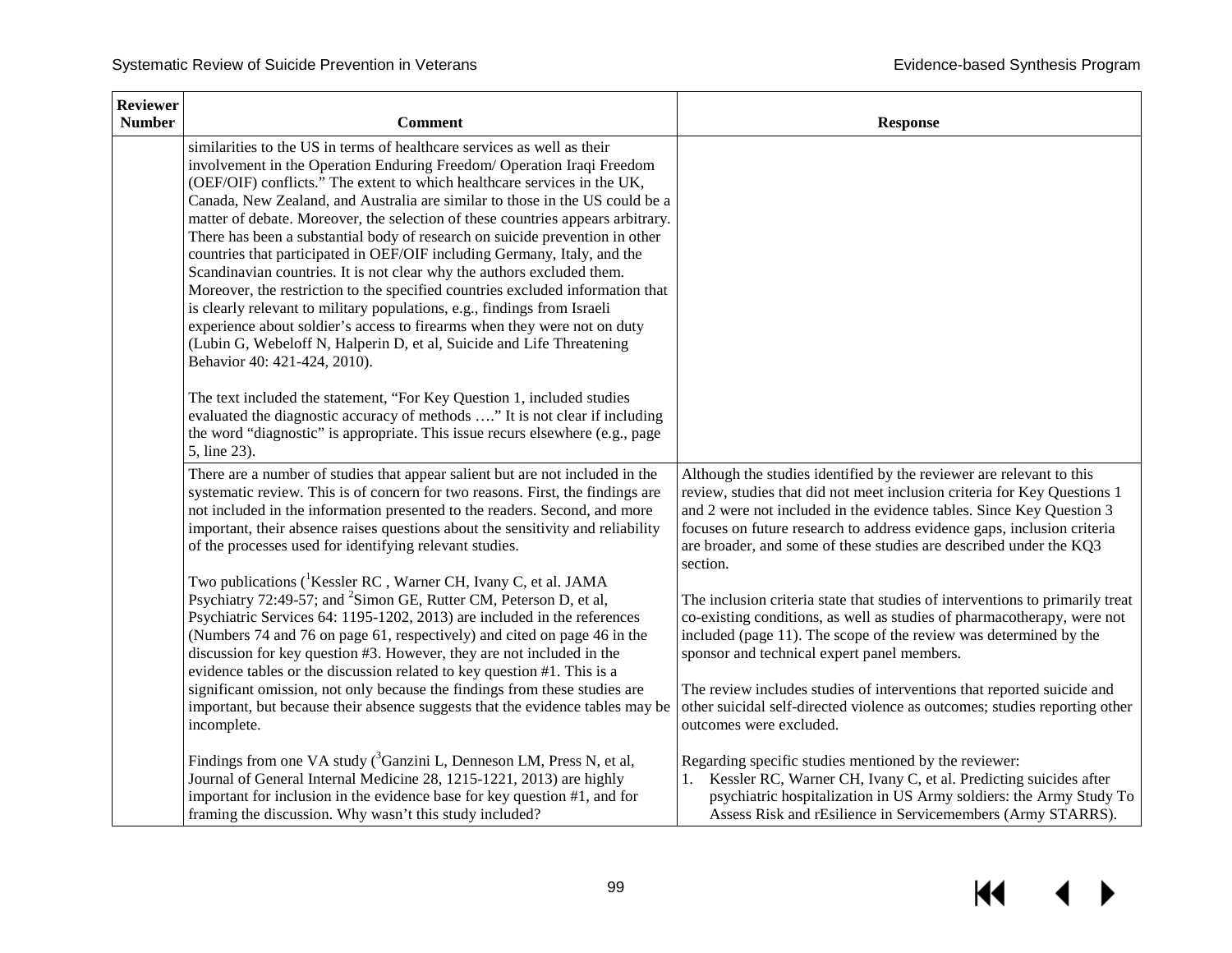| <b>Reviewer</b><br><b>Number</b> | <b>Comment</b>                                                                                                                                                                                                                                                                                                                                                                                                                                                                                                                                                                                                                                                                                                                                                                                                                                                                                                                                                                                                                                                                                                                                                                                                                                                                                                                                                                                                                                                                                                                                                                                                                                                                                                                                                                                                                                                                                                                                                                                                                                                                                                                                                                                                                                                                                                                                                                                                                                        |                            | <b>Response</b>                                                                                                                                                                                                                                                                                                                                                                                                                                                                                                                                                                                                                                                                                                                                                                                                                                                                                                                                                                                                                                                                                                                                                                                                                                                                                                                                                                                                                                                                                                                                                                                                                                                                                                                                                                                                                                                                                                                                                                                                                                                                                                                                                                                                                                                                                      |
|----------------------------------|-------------------------------------------------------------------------------------------------------------------------------------------------------------------------------------------------------------------------------------------------------------------------------------------------------------------------------------------------------------------------------------------------------------------------------------------------------------------------------------------------------------------------------------------------------------------------------------------------------------------------------------------------------------------------------------------------------------------------------------------------------------------------------------------------------------------------------------------------------------------------------------------------------------------------------------------------------------------------------------------------------------------------------------------------------------------------------------------------------------------------------------------------------------------------------------------------------------------------------------------------------------------------------------------------------------------------------------------------------------------------------------------------------------------------------------------------------------------------------------------------------------------------------------------------------------------------------------------------------------------------------------------------------------------------------------------------------------------------------------------------------------------------------------------------------------------------------------------------------------------------------------------------------------------------------------------------------------------------------------------------------------------------------------------------------------------------------------------------------------------------------------------------------------------------------------------------------------------------------------------------------------------------------------------------------------------------------------------------------------------------------------------------------------------------------------------------------|----------------------------|------------------------------------------------------------------------------------------------------------------------------------------------------------------------------------------------------------------------------------------------------------------------------------------------------------------------------------------------------------------------------------------------------------------------------------------------------------------------------------------------------------------------------------------------------------------------------------------------------------------------------------------------------------------------------------------------------------------------------------------------------------------------------------------------------------------------------------------------------------------------------------------------------------------------------------------------------------------------------------------------------------------------------------------------------------------------------------------------------------------------------------------------------------------------------------------------------------------------------------------------------------------------------------------------------------------------------------------------------------------------------------------------------------------------------------------------------------------------------------------------------------------------------------------------------------------------------------------------------------------------------------------------------------------------------------------------------------------------------------------------------------------------------------------------------------------------------------------------------------------------------------------------------------------------------------------------------------------------------------------------------------------------------------------------------------------------------------------------------------------------------------------------------------------------------------------------------------------------------------------------------------------------------------------------------|
|                                  | After reading the manuscript, I identified three studies that, from my<br>perspective, should have been included in the evidence table and discussion<br>related to key question #2 ( <sup>4</sup> Beautrais AL, Gibb SJ, Faulkner A, et al. British<br>Journal of Psychiatry. 197:55-60, 2010; <sup>5</sup> Currier GW, Fisher SG, Caine ED.<br>Academic Emergency Medicine. 17:36-43, 2010; <sup>6</sup> Alexopoulos GS,<br>Reynolds CF 3rd, Bruce ML, et al American Journal of Psychiatry. 166:882-<br>90, 2009). Why weren't these studies included? Does their absence suggest<br>that the search strategy and/or the inclusion/exclusion criteria for reviewing<br>publications should be revised?<br>Without explicitly stating that it does so, and without specifying relevant<br>inclusion/exclusion criteria, the review appears to have excluded somatic<br>treatments from the evidence table and discussion. Some of these<br>publications (e.g., <sup>7</sup> Price RB, Iosifescu DV, Murrough JW, et al Depression<br>& Anxiety. 31:335-43, 2014; <sup>8</sup> Cipriani A, Hawton K, Stockton S, et al BMJ.<br>346:f3646, 2013; <sup>9</sup> Khan A, Khan SR; Hobus J, et al Journal of Psychiatric<br>Research. 45:1489-96, 2011; <sup>1</sup> Oquendo MA, Galfalvy HC, Currier D, et al<br>American Journal of Psychiatry. 168:1050-6, 2011; <sup>11</sup> Grunebaum MF, Keilp<br>JG, Ellis SP, et al Journal of Clinical Psychiatry. 74(9):872-9, 2013; <sup>12</sup> Zisook<br>S, Kasckow JW, Lanouette NM, et al Journal of Clinical Psychiatry. 71:915-<br>22, 2010) may have been excluded because they focus on treatment of<br>patients with specific mental disorders; this exclusion reinforces concerns<br>about whether the exclusion of studies based in populations characterized by<br>mental disorders limits the value of the review. However, a publication from<br>VA investigators focused on somatic treatment of suicidality, rather than<br>specific mental health conditions, albeit in patients with mental disorders or<br>TBI ( <sup>13</sup> George MS, Raman R, Benedek DM, et al Brain Stimulation. 7:421-<br>31, 2013). It is not clear why this paper was excluded. Perhaps, related to this<br>issue, the section related to key question #2 uses the term "Healthcare<br>Services Intervention". What is a "healthcare services intervention"? Does<br>the definition exclude somatic treatments? | 2.<br>3.<br>4.<br>5.<br>6. | JAMA Psychiatry. 2015 Jan;72(1):49-57.<br>This study was published after the initial literature search and<br>has been included under Key Question 1 in the revision.<br>Simon GE, Rutter CM, Peterson D, et al. Does response on the<br>PHQ-9 Depression Questionnaire predict subsequent suicide<br>attempt or suicide death? Psychiatr Serv. 2013 Dec 1;64(12):1195-<br>202.<br>This study does not meet inclusion criteria for Key Question 1<br>because it does not report measures of accuracy (ie, sensitivity<br>and specificity) and these measures cannot be calculated from<br>the reported data. Since it is a relevant study and future<br>research to determine its sensitivity and specificity would be<br>useful, the study is described in Key Question 3.<br>Ganzini L, Denneson LM, Press N, et al. Trust is the basis for<br>effective suicide risk screening and assessment in Veterans. J Gen<br>Intern Med. 2013 Sep;28(9):1215-21.<br>This study does not meet inclusion criteria.<br>Beautrais AL, Gibb SJ, Faulkner A, Fergusson DM, Mulder RT.<br>Postcard intervention for repeat self-harm: randomised controlled<br>trial. Br J Psychiatry. 2010 Jul;197(1):55-60.<br>The outcome of this study is self-harm, but the study did not<br>differentiate suicidal or non-suicidal self-harm and it was not<br>included in this review.<br>Currier GW, Fisher SG, Caine ED. Mobile crisis team intervention<br>to enhance linkage of discharged suicidal emergency department<br>patients to outpatient psychiatric services: a randomized controlled<br>trial. Acad Emerg Med. 2010 Jan;17(1):36-43.<br>The outcome of this study is improved clinical contact after<br>discharge, not suicidal self-directed violence. Therefore, it was<br>not included in this review.<br>Alexopoulos GS, Reynolds CF 3rd, Bruce ML, Katz IR, Raue PJ,<br>Mulsant BH, Oslin DW, Ten Have T; PROSPECT Group. Reducing<br>suicidal ideation and depression in older primary care patients: 24-<br>month outcomes of the PROSPECT study. Am J Psychiatry. 2009<br>Aug;166(8):882-90.<br>Results of this trial (PROSPECT) were reported in a separate<br>publication in the previous systematic review. In the revision,<br>this reference was added under the same trial in the table with |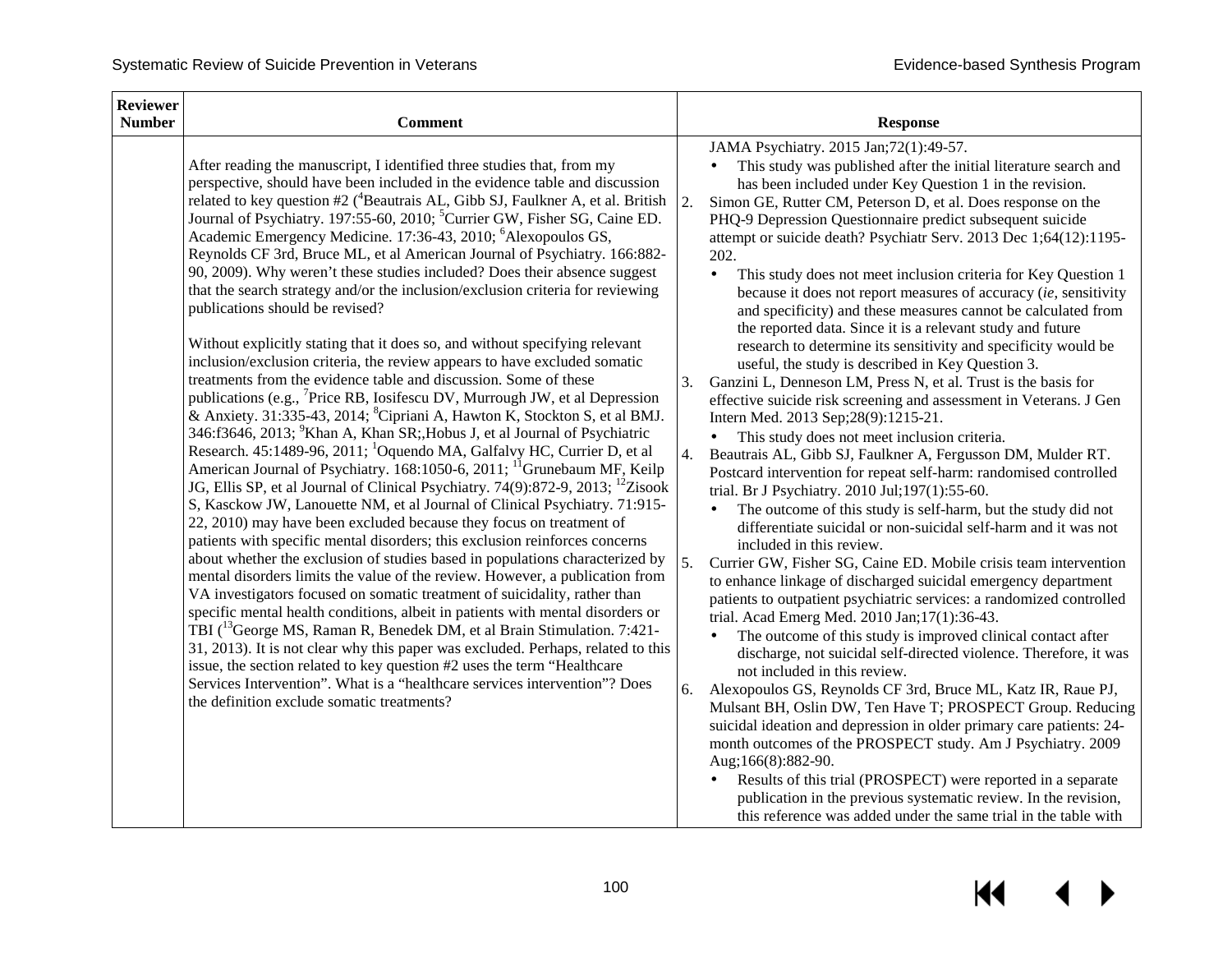| <b>Reviewer</b> |                |                                                                                                                                            |  |  |
|-----------------|----------------|--------------------------------------------------------------------------------------------------------------------------------------------|--|--|
| <b>Number</b>   | <b>Comment</b> | <b>Response</b>                                                                                                                            |  |  |
|                 |                | the other reference (Gallo).                                                                                                               |  |  |
|                 |                |                                                                                                                                            |  |  |
|                 |                | References 7-12 concern therapies that are not included in this                                                                            |  |  |
|                 |                | systematic review (see Appendix B for inclusion/exclusion criteria):                                                                       |  |  |
|                 |                | 7. Price RB, Iosifescu DV, Murrough JW, et al. Effects of ketamine on<br>explicit and implicit suicidal cognition: a randomized controlled |  |  |
|                 |                | trial in treatment-resistant depression. Depress Anxiety. 2014                                                                             |  |  |
|                 |                | Apr;31(4):335-43.                                                                                                                          |  |  |
|                 |                | Study of ketamine using the Implicit Associations Test as an                                                                               |  |  |
|                 |                | outcome measure.                                                                                                                           |  |  |
|                 |                | 8. Cipriani A, Hawton K, Stockton S, Geddes JR. Lithium in the                                                                             |  |  |
|                 |                | prevention of suicide in mood disorders: updated systematic review                                                                         |  |  |
|                 |                | and meta-analysis. BMJ. 2013 Jun 27;346:f3646.                                                                                             |  |  |
|                 |                | A systematic review of lithium for suicide prevention in people<br>with mood disorders.                                                    |  |  |
|                 |                | Khan A, Khan SR, Hobus J, et al. Differential pattern of response in<br>9.                                                                 |  |  |
|                 |                | mood symptoms and suicide risk measures in severely ill depressed                                                                          |  |  |
|                 |                | patients assigned to citalopram with placebo or citalopram                                                                                 |  |  |
|                 |                | combined with lithium: role of lithium levels. J Psychiatr Res. 2011                                                                       |  |  |
|                 |                | Nov;45(11):1489-96.                                                                                                                        |  |  |
|                 |                | A study of lithium.                                                                                                                        |  |  |
|                 |                | 10. Oquendo MA, Galfalvy HC, Currier D, et al. Treatment of suicide<br>attempters with bipolar disorder: a randomized clinical trial       |  |  |
|                 |                | comparing lithium and valproate in the prevention of suicidal                                                                              |  |  |
|                 |                | behavior. Am J Psychiatry. 2011 Oct;168(10):1050-6.                                                                                        |  |  |
|                 |                | A study of lithium.                                                                                                                        |  |  |
|                 |                | 11. Grunebaum MF, Keilp JG, Ellis SP, et al. SSRI versus bupropion                                                                         |  |  |
|                 |                | effects on symptom clusters in suicidal depression: post hoc                                                                               |  |  |
|                 |                | analysis of a randomized clinical trial. J Clin Psychiatry. 2013<br>Sep; 74(9): 872-9.                                                     |  |  |
|                 |                | A study of SSRI vs. bupropion.                                                                                                             |  |  |
|                 |                | 12. Zisook S, Kasckow JW, Lanouette NM, et al. Augmentation with                                                                           |  |  |
|                 |                | citalopram for suicidal ideation in middle-aged and older                                                                                  |  |  |
|                 |                | outpatients with schizophrenia and schizoaffective disorder who                                                                            |  |  |
|                 |                | have subthreshold depressive symptoms: a randomized controlled                                                                             |  |  |
|                 |                | trial. J Clin Psychiatry. 2010 Jul;71(7):915-22.                                                                                           |  |  |
|                 |                | A study of citalopram.                                                                                                                     |  |  |
|                 |                | 13. George MS, Raman R, Benedek DM, et al. A two-site pilot                                                                                |  |  |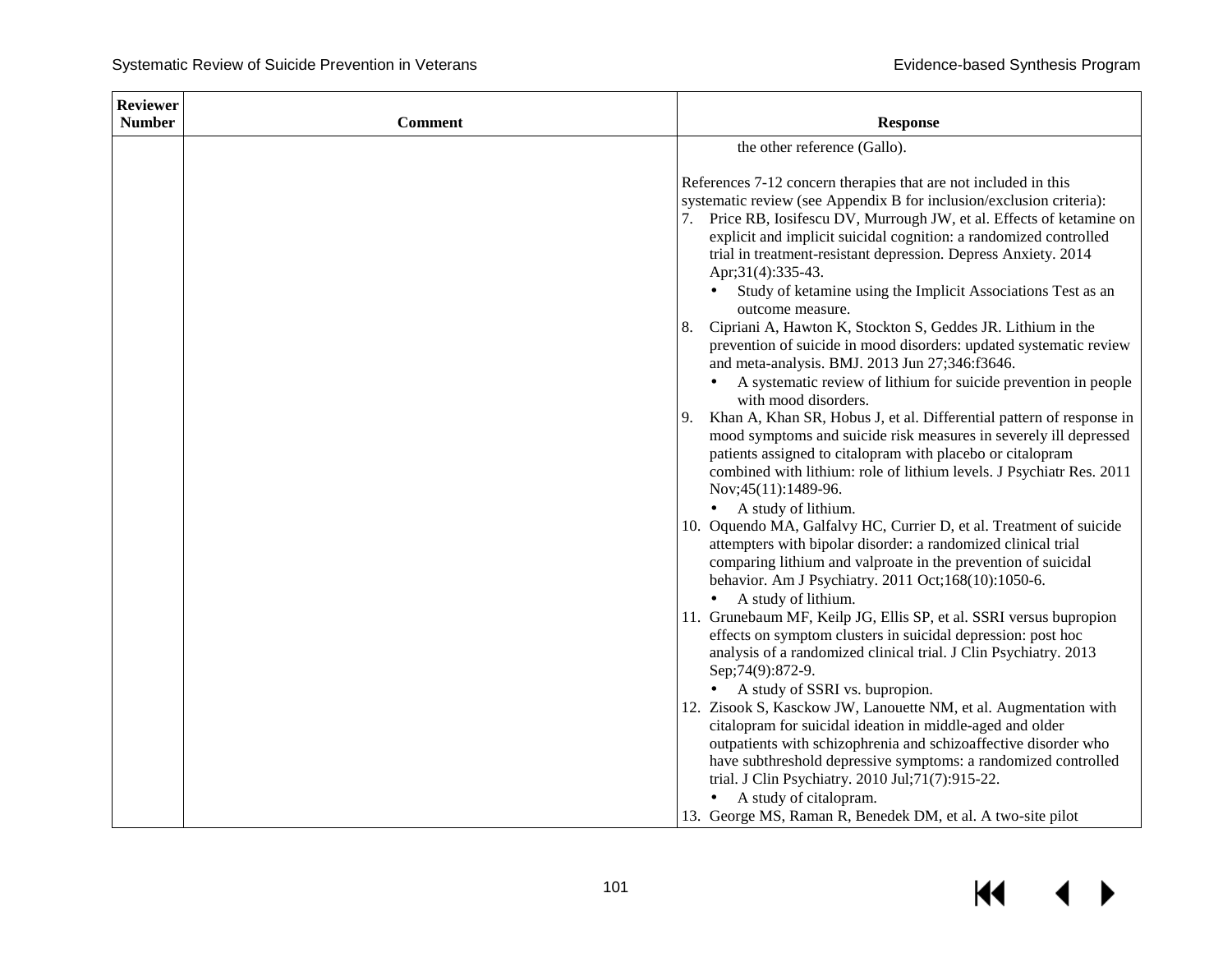| <b>Reviewer</b> |                                                                                                                                                                                                                                                                                                                                                                                                                                                                                                                                                                                                                                                                                                                                                                        |                                                                                                                                                                                                                                                                                                                                                                                                                                                                                                                                                                                                                                                                                                                                                                                                                                                                                                                                                                                                                                                                                                                                                                                                                                                                                                                                                                                                                                                                                                                                                                                                                                                                                                                                                                                                                                                                                             |
|-----------------|------------------------------------------------------------------------------------------------------------------------------------------------------------------------------------------------------------------------------------------------------------------------------------------------------------------------------------------------------------------------------------------------------------------------------------------------------------------------------------------------------------------------------------------------------------------------------------------------------------------------------------------------------------------------------------------------------------------------------------------------------------------------|---------------------------------------------------------------------------------------------------------------------------------------------------------------------------------------------------------------------------------------------------------------------------------------------------------------------------------------------------------------------------------------------------------------------------------------------------------------------------------------------------------------------------------------------------------------------------------------------------------------------------------------------------------------------------------------------------------------------------------------------------------------------------------------------------------------------------------------------------------------------------------------------------------------------------------------------------------------------------------------------------------------------------------------------------------------------------------------------------------------------------------------------------------------------------------------------------------------------------------------------------------------------------------------------------------------------------------------------------------------------------------------------------------------------------------------------------------------------------------------------------------------------------------------------------------------------------------------------------------------------------------------------------------------------------------------------------------------------------------------------------------------------------------------------------------------------------------------------------------------------------------------------|
| <b>Number</b>   | <b>Comment</b>                                                                                                                                                                                                                                                                                                                                                                                                                                                                                                                                                                                                                                                                                                                                                         | <b>Response</b>                                                                                                                                                                                                                                                                                                                                                                                                                                                                                                                                                                                                                                                                                                                                                                                                                                                                                                                                                                                                                                                                                                                                                                                                                                                                                                                                                                                                                                                                                                                                                                                                                                                                                                                                                                                                                                                                             |
|                 |                                                                                                                                                                                                                                                                                                                                                                                                                                                                                                                                                                                                                                                                                                                                                                        | randomized 3 day trial of high dose left prefrontal repetitive<br>transcranial magnetic stimulation (rTMS) for suicidal inpatients.<br>Brain Stimul. 2014 May-Jun; 7(3): 421-31.<br>Outcome measure is suicidal thinking, not suicidal self-directed<br>violence.                                                                                                                                                                                                                                                                                                                                                                                                                                                                                                                                                                                                                                                                                                                                                                                                                                                                                                                                                                                                                                                                                                                                                                                                                                                                                                                                                                                                                                                                                                                                                                                                                           |
|                 | 3. The manuscript includes a table of previous systematic reviews of<br>interventions for suicide prevention. However, it appears incomplete. The<br>authors should consider adding other recently published systematic reviews<br>focusing on specific aspects of suicide prevention. $\binom{1}{1}$ Milner AJ, Carter G,<br>Pirkis J. et al. Br J Psychiatry. 206:184-90, 2015; <sup>2</sup> Cuijpers P, de Beurs DP,<br>van Spijker BA, et al J Affect Disord.144:183-90, 2013; <sup>3</sup> Lapierre S,<br>Erlangsen A, Waern M, et al. Crisis. 32:88-98, 2011; <sup>4</sup> Brown GK, Green KL.<br>American Journal of Preventive Medicine S209-S215, 2014; <sup>5</sup> van der Feltz-<br>Correlis CM, Sachiapone M, Postuvan V, et al. Crisis 22:319-33, 2011.) | The systematic reviews cited by the reviewer include the following:<br>1. Milner AJ, Carter G, Pirkis J, Robinson J, Spittal MJ. Letters, green<br>cards, telephone calls and postcards: systematic and meta-analytic<br>review of brief contact interventions for reducing self-harm, suicide<br>attempts and suicide. Br J Psychiatry. 2015 Mar;206(3):184-90.<br>This systematic review does not meet inclusion criteria.<br>2.<br>Cuijpers P, de Beurs DP, van Spijker BA, Berking M, Andersson G,<br>Kerkhof AJ. The effects of psychotherapy for adult depression on<br>suicidality and hopelessness: a systematic review and meta-analysis.<br>J Affect Disord. 2013 Jan 25;144(3):183-90.<br>This systematic review does not include any studies with<br>suicidal self-directed violence as outcomes.<br>3. Lapierre S, Erlangsen A, Waern M, et al. A systematic review of<br>elderly suicide prevention programs. Crisis. 2011;32(2):88-98.<br>This systematic review does not meet inclusion criteria.<br>4. Brown GK, Green KL. A review of evidence-based follow-up care<br>for suicide prevention: where do we go from here? Am J Prev Med.<br>2014 Sep;47(3 Suppl 2):S209-15.<br>This paper is not a systematic review, but describes key papers<br>from previously published systematic reviews. This publication<br>was used to help identify additional studies that the literature<br>search may not have captured.<br>van der Feltz-Cornelis CM, Sarchiapone M, Postuvan V, et al. Best<br>5.<br>practice elements of multilevel suicide prevention strategies: a<br>review of systematic reviews. Crisis. 2011;32(6):319-33.<br>This paper is not a systematic review, but describes key papers<br>from previously published systematic reviews. This publication<br>was used to help identify additional studies that the literature<br>search may not have captured. |
|                 | 4. The literature on treatments such as transcranial magnetic stimulation and<br>ketamine raise questions about whether suicidality, regardless of the<br>underlying diagnosis of a mental health condition, can be a target for somatic                                                                                                                                                                                                                                                                                                                                                                                                                                                                                                                               | Somatic treatment is outside the scope of this review.                                                                                                                                                                                                                                                                                                                                                                                                                                                                                                                                                                                                                                                                                                                                                                                                                                                                                                                                                                                                                                                                                                                                                                                                                                                                                                                                                                                                                                                                                                                                                                                                                                                                                                                                                                                                                                      |

#### $\overline{\mathbf{M}}$ ▶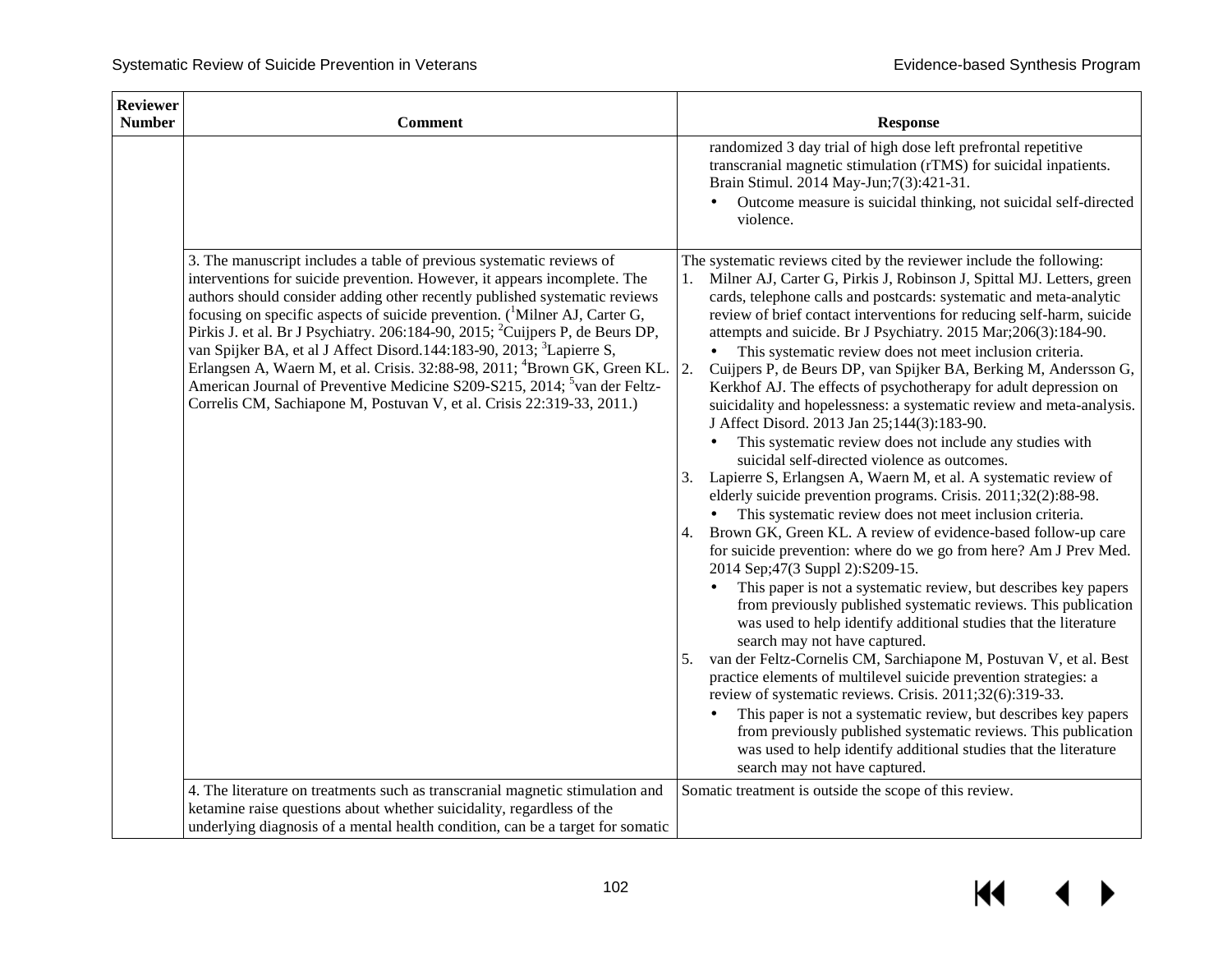| <b>Reviewer</b><br><b>Number</b> | <b>Comment</b>                                                                                                                                                                                                                                                                                                                                                                                                                                                                                                                                                                                                                                                                                            | <b>Response</b>                                                                                                                          |
|----------------------------------|-----------------------------------------------------------------------------------------------------------------------------------------------------------------------------------------------------------------------------------------------------------------------------------------------------------------------------------------------------------------------------------------------------------------------------------------------------------------------------------------------------------------------------------------------------------------------------------------------------------------------------------------------------------------------------------------------------------|------------------------------------------------------------------------------------------------------------------------------------------|
|                                  | treatment. This issue should be discussed, either by including relevant studies<br>in the evidence table for key question #2 or including it in the discussion for<br>key question #3.                                                                                                                                                                                                                                                                                                                                                                                                                                                                                                                    |                                                                                                                                          |
|                                  | 5. The discussion of Cognitive Behavioral Therapy (CBT) should distinguish<br>between CBT directed toward suicidality as an indication (e.g., Rudd MD,<br>Bryan CJ, Wertenberger EG, et al. American Journal of Psychiatry 172:<br>4441-449, 2015; Brown GK, Ten Have T, Henriques GR, et al, JAMA 294,<br>563-570, 2005) versus the large majority of other studies that evaluated CBT<br>targeting an underlying mental health condition. It might acknowledge that<br>the impact on suicide-related behaviors of CBT directed toward specific<br>conditions has been variable, but the impact of the specific intervention<br>Cognitive Therapy for Suicide Prevention has, thus far, been consistent. | This systematic review did not evaluate CBT for other indications and is<br>unable to draw this conclusion.                              |
|                                  | 6. On page 4, the review includes the statement, "few studies have evaluated<br>the effectiveness of preventive interventions in individuals at earlier stages of<br>the suicide pathway." The review would have been strengthened by a<br>discussion of rates of suicide-related behaviors across population, estimates<br>of effect sizes for different types of interventions, the sample sizes that would<br>be necessary to achieve adequate statistical power in an intervention study,<br>and the anticipated costs of the research that would be needed.                                                                                                                                          | This information would be interesting and relevant, but is outside the<br>scope of this review.                                          |
|                                  | 7. In discussing trends in suicide rates for Veterans and service members, it<br>would be useful to include information about Veterans receiving health care<br>services from VA and other Veterans, as well as the differences between the<br>two groups.                                                                                                                                                                                                                                                                                                                                                                                                                                                | Statistics regarding suicide trends among Veterans within and outside<br>VA healthcare are provided as available from published sources. |
|                                  | 8. Page 7 line 43: Consider changing "Female Veterans are at especially high<br>risk " to "Female Veterans are at especially high risk relative to other<br>women "                                                                                                                                                                                                                                                                                                                                                                                                                                                                                                                                       | This sentence was revised as suggested.                                                                                                  |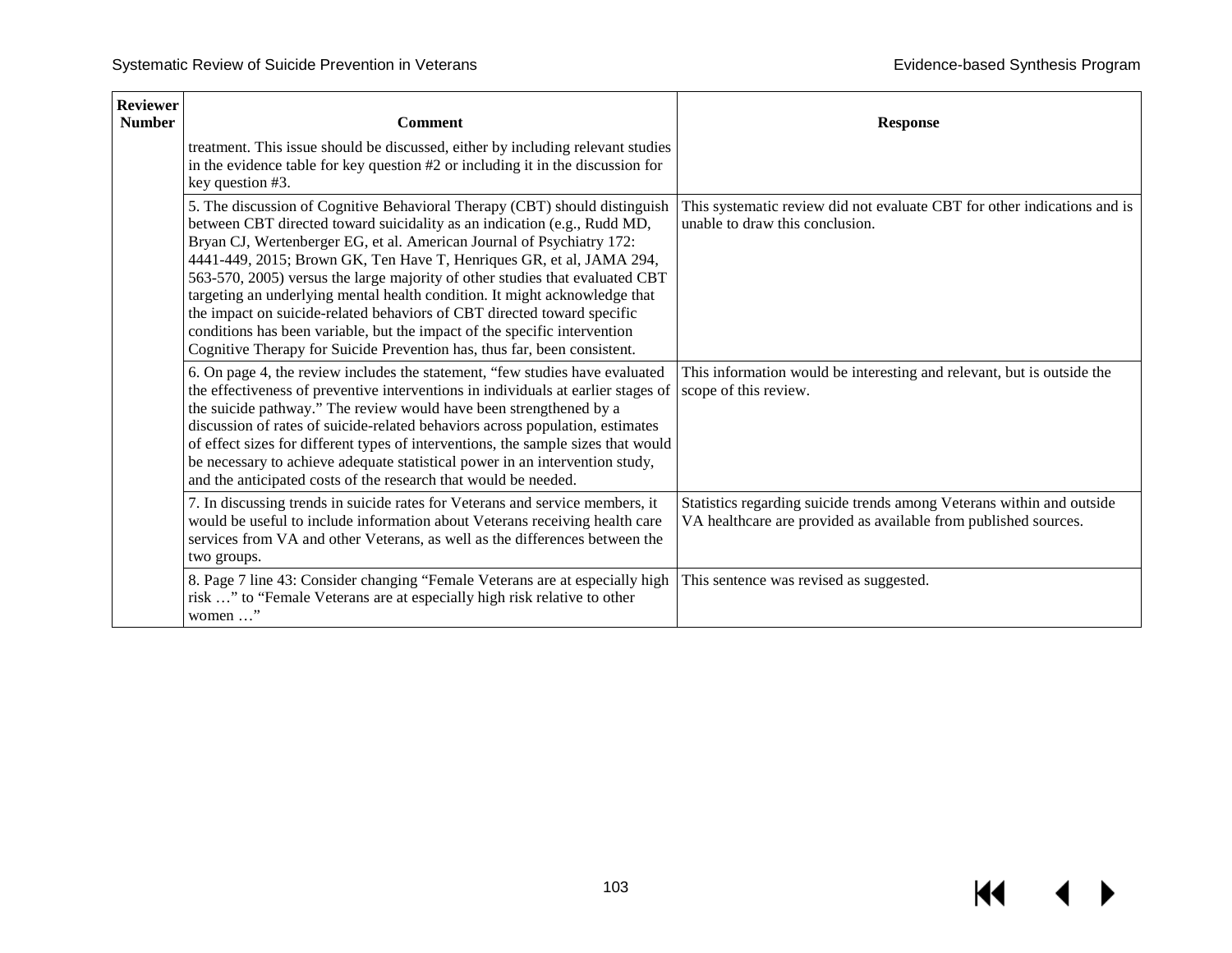# **APPENDIX E. EXCLUDED REFERENCES**

#### **Exclusion Codes: Reasons for Exclusion**\*

**1** = Non-English language

**2** = Ineligible country (*ie*, any country other than the US, UK, Canada, New Zealand, Australia)

**3** = Ineligible population or setting (*eg*, children or adolescents, patients with serious

comorbidities such as cancer or schizophrenia, nursing home populations, institutionalized populations)

**4** = Study does not involve diagnostic accuracy of suicide risk assessment (KQ 1) or a healthcare service intervention to prevent suicide (KQ2)

**5** = Study does not have a comparison group

**6** = Ineligible outcome

**7** = Ineligible study design (*eg*, case reports, case series)

**8** = Ineligible publication type (*eg*, letter, editorial, publication only available as an abstract,

protocol without results, non-systematic review or regulatory agency analysis)

 $\dot{9}$  = Ineligible systematic review (due to scope, inclusion criteria, outcomes, or limitations in quality)

\*Some citations had multiple reasons for being ineligible; only one exclusion code is listed in the table.

| <b>Citation</b>                                                                                                                                                                                                                                                                                                                                            | <b>Key</b><br>Question | <b>Exclusion</b><br>Code |
|------------------------------------------------------------------------------------------------------------------------------------------------------------------------------------------------------------------------------------------------------------------------------------------------------------------------------------------------------------|------------------------|--------------------------|
| Abidin Z, Davoren M, Naughton L, Gibbons O, Nulty A, Kennedy HG. Susceptibility (risk and protective)<br>factors for in-patient violence and self-harm: prospective study of structured professional judgement instruments<br>START and SAPROF, DUNDRUM-3 and DUNDRUM-4 in forensic mental health services. BMC Psychiatry.<br>2013;13(Issue):197.         | KQ1                    | 6                        |
| Acosta FJ, Vega D, Torralba L, et al. Hopelessness and suicidal risk in bipolar disorder. A study in clinically<br>nonsyndromal patients. Compr Psychiatry. 2012;53(Issue):1103-1109.                                                                                                                                                                      | KQ1                    | 2                        |
| Agosti V, Chen Y, Levin FR. Does Attention Deficit Hyperactivity Disorder increase the risk of suicide attempts?<br>J Affect Disord. 2011;133(Issue):595-599.                                                                                                                                                                                              | KQ1                    | $\overline{4}$           |
| Albright G, Goldman R, Shockley KM, McDevitt F, Akabas S. Using an Avatar-Based Simulation to Train<br>Families to Motivate Veterans with Post-Deployment Stress to Seek Help at the VA. Games for Health Journal.<br>2011;1(Issue):21-28.                                                                                                                 | KQ <sub>2</sub>        | 6                        |
| Alonzo D, Stanley B. A novel intervention for treatment of suicidal individuals. Psychiatr Serv.<br>2013;64(Issue):494.                                                                                                                                                                                                                                    | KQ <sub>2</sub>        | 6                        |
| Alonzo D, Thompson RG, Stohl M, Hasin D. The influence of parental divorce and alcohol abuse on adult<br>offspring risk of lifetime suicide attempt in the United States. Am J Orthopsychiatry. 2014;84(Issue):316-320.                                                                                                                                    | KQ1                    | $\overline{4}$           |
| Altamura AC, Mundo E, Cattaneo E, et al. The MCP-1 gene (SCYA2) and mood disorders: preliminary results of<br>a case-control association study. Neuroimmunomodulation. 2010;17(Issue):126-131.                                                                                                                                                             | KQ1                    | 2                        |
| Anestis M. Predicting Suicide Risk in a Military Population. Military Suicide Research Consortium.<br>https://msrc.fsu.edu/funded-research/predicting-suicide-risk-military-population. Accessed September 25, 2015.                                                                                                                                       | KQ1                    | $8*$                     |
| Anestis MD, Khazem LR, Mohn RS, Green BA. Testing the main hypotheses of the interpersonal-psychological<br>theory of suicidal behavior in a large diverse sample of United States military personnel. Compr Psychiatry.<br>2015;60(Issue):78-85.                                                                                                          | KQ1                    | $\overline{4}$           |
| Anestis MD, Silva C, Lavender JM, et al. Predicting nonsuicidal self-injury episodes over a discrete period of<br>time in a sample of women diagnosed with bulimia nervosa: an analysis of self-reported trait and ecological<br>momentary assessment based affective lability and previous suicide attempts. Int J Eat Disord.<br>2012;45(Issue):808-811. | KQ1                    | 6                        |
| Antypa N, Antonioli M, Serretti A. Clinical, psychological and environmental predictors of prospective suicide<br>events in patients with Bipolar Disorder. <i>J Psychiatr Res.</i> 2013;47(Issue):1800-1808.                                                                                                                                              | KQ1                    | $\overline{4}$           |
| Aomori University of Health and Welfare. A Community-based Depression Screening Intervention for Middle-                                                                                                                                                                                                                                                   | KQ <sub>2</sub>        | 2                        |

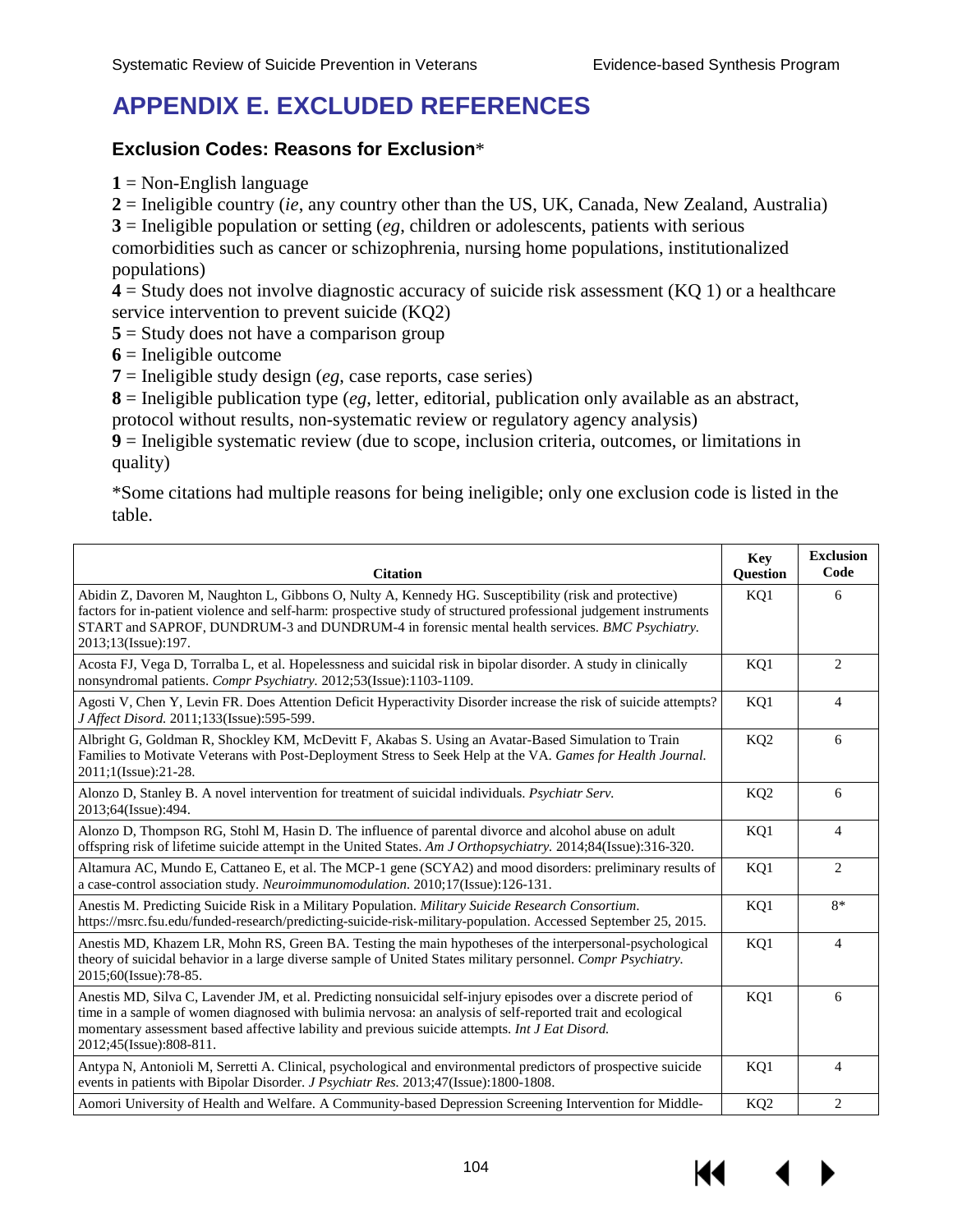14

 $\blacktriangleright$ 

| <b>Citation</b>                                                                                                                                                                                                                                                    | <b>Key</b><br>Question | <b>Exclusion</b><br>Code |
|--------------------------------------------------------------------------------------------------------------------------------------------------------------------------------------------------------------------------------------------------------------------|------------------------|--------------------------|
| aged Suicide. ClinicalTrials.gov.2015; https://ClinicalTrials.gov/show/NCT02468466. Accessed September 25,<br>2015.                                                                                                                                                |                        |                          |
| Arana A, Wentworth CE, Ayuso-Mateos JL, Arellano FM. Suicide-related events in patients treated with<br>antiepileptic drugs. N Engl J Med. 2010;363(Issue):542-551.                                                                                                | KQ <sub>2</sub>        | $\overline{4}$           |
| Arbore P. A San Francisco-Based Center Reaches Out with Supportive Services for Mid-Life and Older Adults at<br>Risk for Depression and Suicide. Generations. 2014;38(Issue):27-29.                                                                                | KQ1                    | 8                        |
| Arnevik E, Wilberg T, Urnes O, Johansen M, Monsen JT, Karterud S. Psychotherapy for personality disorders:<br>short-term day hospital psychotherapy versus outpatient individual therapy - a randomized controlled study. Eur<br>Psychiatry. 2009;24(Issue):71-78. | KQ <sub>2</sub>        | 2                        |
| Aschan L, Goodwin L, Cross S, Moran P, Hotopf M, Hatch SL. Suicidal behaviours in South East London:<br>prevalence, risk factors and the role of socio-economic status. J Affect Disord. 2013;150(Issue):441-449.                                                  | KQ1                    | $\overline{4}$           |
| Assistance Publique - Hôpitaux de Paris. Randomized Controlled and Prospective Trial of a Cohort of People<br>Who Made a Suicide Attempt. ClinicalTrials.gov. 2012; https://ClinicalTrials.gov/show/NCT01176929.<br>Accessed September 25, 2015.                   | KQ <sub>2</sub>        | 2                        |
| Ayer DW, Jayathilake K, Meltzer HY. The InterSePT suicide scale for prediction of imminent suicidal behaviors.<br>Psychiatry Res. 2008;161(Issue):87-96.                                                                                                           | KQ1                    | 3                        |
| Baca-Garcia E, Perez-Rodriguez MM, Oquendo MA, et al. Estimating risk for suicide attempt: are we asking the<br>right questions? Passive suicidal ideation as a marker for suicidal behavior. J Affect Disord. 2011;134(Issue):327-<br>332.                        | KQ1                    | 4                        |
| Bachynski KE, Canham-Chervak M, Black SA, Dada EO, Millikan AM, Jones BH. Mental health risk factors for<br>suicides in the US Army, 2007--8. Inj Prev. 2012;18(Issue):405-412.                                                                                    | KQ1                    | $\overline{4}$           |
| Bagge C, Conner K. Looking for Suicide Warning Signs. Military Suicide Research Consortium.<br>https://msrc.fsu.edu/funded-research/looking-suicide-warning-signs. Accessed September 25, 2015.                                                                    | KQ1                    | $8*$                     |
| Bagge CL, Lamis DA, Nadorff M, Osman A. Relations between hopelessness, depressive symptoms and<br>suicidality: Mediation by reasons for living. J Clin Psychol. 2014;70(Issue):18-31.                                                                             | KQ1                    | $\overline{4}$           |
| Bagge CL, Littlefield AK, Rosellini AJ, Coffey SF. Relations among behavioral and questionnaire measures of<br>impulsivity in a sample of suicide attempters. Suicide Life Threat Behav. 2013;43(Issue):460-467.                                                   | KQ1                    | $\overline{4}$           |
| Bakst S, Rabinowitz J, Bromet EJ. Is poor premorbid functioning a risk factor for suicide attempts in first-<br>admission psychosis? Schizophr Res. 2010;116(Issue):210-216.                                                                                       | KQ1                    | 3                        |
| Baldessarini R, Tondo L. Suicidal risks during treatment of bipolar disorder patients with lithium versus<br>anticonvulsants. Pharmacopsychiatry. 2009;42(Issue):72-75.                                                                                            | KQ1                    | $\overline{4}$           |
| Baldessarini RJ, Tondo L. Lithium and suicidal risk. Bipolar Disorders. 2008;10(Issue):114-115.                                                                                                                                                                    | KQ1                    | $\overline{4}$           |
| Barber CR, Weinberg EF. Integrative Multidisciplinary Treatment in the public sector: A pilot study. Bull<br>Menninger Clin. 2010;74(Issue):263-282.                                                                                                               | KQ <sub>2</sub>        | 6                        |
| Barbui C, Esposito E, Cipriani A. Selective serotonin reuptake inhibitors and risk of suicide: A systematic review<br>of observational studies. Can Med Assoc J. 2009;180(Issue):291-297.                                                                          | KQ <sub>2</sub>        | 4                        |
| Bateman A, Fonagy P. 8-year follow-up of patients treated for borderline personality disorder: Mentalization-<br>based treatment versus treatment as usual. Am J Psychiatry. 2008;165(Issue):631-638.                                                              | KQ <sub>2</sub>        | 4                        |
| Bateman A, Fonagy P. Randomized controlled trial of outpatient mentalization-based treatment versus structured<br>clinical management for borderline personality disorder. Am J Psychiatry. 2009;166(Issue):1355-1364.                                             | KQ <sub>2</sub>        | 4                        |
| Batey H, May J, Andrade J. Negative intrusive thoughts and dissociation as risk factors for self-harm. Suicide<br>Life Threat Behav. 2010;40(Issue):35-49.                                                                                                         | KQ1                    | 6                        |
| Baud P, Perroud N, Courtet P, et al. Modulation of anger control in suicide attempters by TPH-1. Genes Brain<br>Behav. 2009;8(Issue):97-100.                                                                                                                       | KQ1                    | 2                        |
| Beautrais AL, Gibb SJ, Faulkner A, Fergusson DM, Mulder RT. Postcard intervention for repeat self-harm:<br>randomised controlled trial. Br J Psychiatry. 2010;197(Issue):55-60.                                                                                    | KQ <sub>2</sub>        | 6                        |
| Beautrais AL, Gibb SJ, Fergusson DM, Horwood LJ, Larkin GL. Removing bridge barriers stimulates suicides:<br>an unfortunate natural experiment. Aust N Z J Psychiatry. 2009;43(Issue):495-497.                                                                     | KQ <sub>2</sub>        | 4                        |
| Bebbington PE, Minot S, Cooper C, et al. Suicidal ideation, self-harm and attempted suicide: results from the<br>British psychiatric morbidity survey 2000. Eur Psychiatry. 2010;25(Issue):427-431.                                                                | KQ1                    | 4                        |
| Becker M, Brown L, Ochshorn E, Diamond R. Risk for suicide among medicaid beneficiaries. Suicide Life<br>Threat Behav. 2009;39(Issue):172-181.                                                                                                                     | KQ1                    | 4                        |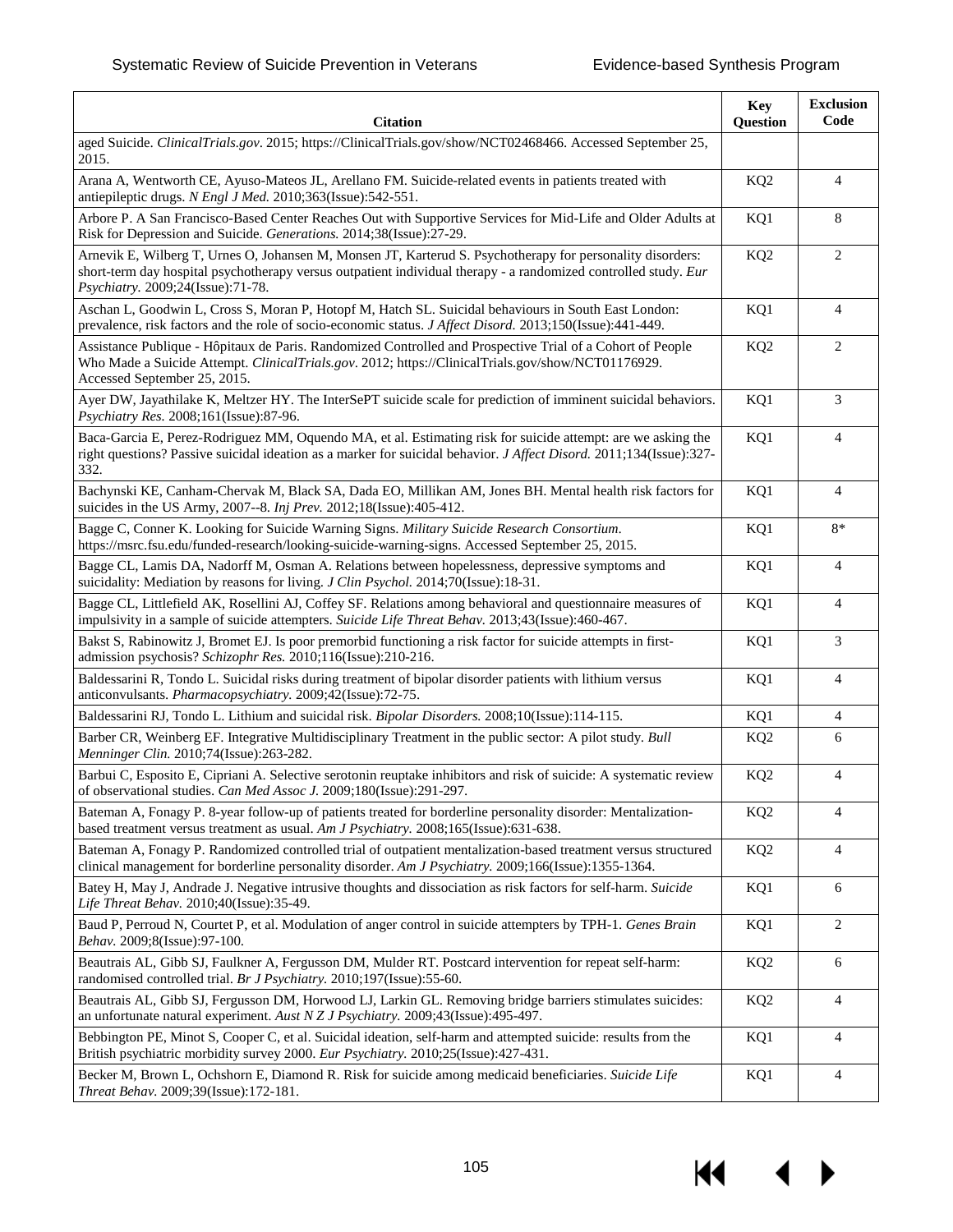| <b>Citation</b>                                                                                                                                                                                                                                                         | <b>Key</b><br>Question | <b>Exclusion</b><br>Code |
|-------------------------------------------------------------------------------------------------------------------------------------------------------------------------------------------------------------------------------------------------------------------------|------------------------|--------------------------|
| Bedi S, Nelson EC, Lynskey MT, et al. Risk for suicidal thoughts and behavior after childhood sexual abuse in<br>women and men. Suicide Life Threat Behav. 2011;41(Issue):406-415.                                                                                      | KQ1                    | $\overline{4}$           |
| Beghi M, Rosenbaum JF. Risk factors for fatal and nonfatal repetition of suicide attempt: a critical appraisal.<br>Curr Opin Psychiatry. 2010;23(Issue):349-355.                                                                                                        | KQ1                    | $\overline{4}$           |
| Belnap BH, Schulberg HC, He F, Mazumdar S, Reynolds CF, III, Rollman BL. Electronic protocol for suicide<br>risk management in research participants. J Psychosom Res. 2015;78(Issue):340-345.                                                                          | KQ1                    | 6                        |
| Ben-Efraim YJ, Wasserman D, Wasserman J, Sokolowski M. Family-based study of HTR2A in suicide attempts:<br>observed gene, gene x environment and parent-of-origin associations. Mol Psychiatry. 2013;18(Issue):758-766.                                                 | KQ1                    | 2                        |
| Ben-Efraim YJ, Wasserman D, Wasserman J, Sokolowski M. Family-based study of AVPR1B association and<br>interaction with stressful life events on depression and anxiety in suicide attempts. Neuropsychopharmacology.<br>2013;38(Issue):1504-1511.                      | KQ1                    | 2                        |
| Bergen H, Hawton K, Waters K, Cooper J, Kapur N. Psychosocial assessment and repetition of self-harm: the<br>significance of single and multiple repeat episode analyses. J Affect Disord. 2010;127(Issue):257-265.                                                     | KQ1                    | 6                        |
| Bergmans Y, Links PS. Reducing potential risk factors for suicide-related behavior with a group intervention for<br>clients with recurrent suicide-related behavior. Ann Clin Psychiatry. 2009;21(Issue):17-25.                                                         | KQ <sub>2</sub>        | 6                        |
| Berlim MT, van den Eynde F, Tovar-Perdomo S, Chachamovich E, Zangen A, Turecki G. Augmenting<br>antidepressants with deep transcranial magnetic stimulation (DTMS) in treatment-resistant major depression.<br>World J Biol Psychiatry. 2014;15(Issue):570-578.         | KQ <sub>2</sub>        | 6                        |
| Bernal G. UPR RP Suicide Prevention Program.<br>https://projectreporter.nih.gov/project_info_description.cfm?aid=8286671. Accessed September 25, 2015.                                                                                                                  | KQ <sub>2</sub>        | 8                        |
| Bernert RA, Kim JS, Iwata NG, Perlis ML. Sleep disturbances as an evidence-based suicide risk factor. Current<br>Psychiatry Reports. 2015;17(Issue):554.                                                                                                                | KQ1                    | $\overline{4}$           |
| Berrouiguet S, Alavi Z, Vaiva G, et al. SIAM (Suicide intervention assisted by messages): The development of a<br>post-acute crisis text messaging outreach for suicide prevention. BMC Psychiatry. 2014;14(Issue):294.                                                 | KQ <sub>2</sub>        | 8                        |
| Berrouiguet S, Gravey M, Le Galudec M, Alavi Z, Walter M. Post-acute crisis text messaging outreach for<br>suicide prevention: A pilot study. Psychiatry Res. 2014;217(Issue):154-157.                                                                                  | KQ <sub>2</sub>        | $\overline{2}$           |
| Betz ME, Miller M, Barber C, et al. Lethal means restriction for suicide prevention: beliefs and behaviors of<br>emergency department providers. Depress Anxiety. 2013;30(Issue):1013-1020.                                                                             | KQ <sub>2</sub>        | 6                        |
| Bhaskaran J, Wang Y, Roos L, Sareen J, Skakum K, Bolton JM. Method of suicide attempt and reaction to<br>survival as predictors of repeat suicide attempts: a longitudinal analysis. J Clin Psychiatry. 2014;75(Issue):e802-<br>808.                                    | KQ1                    | $\overline{4}$           |
| Bhui KS, McKenzie K. Rates and risk factors by ethnic group for suicides within a year of contact with mental<br>health services in England and Wales. Psychiatr Serv. 2008;59(Issue):414-420.                                                                          | KQ1                    | $\overline{4}$           |
| Bilen K, Pettersson H, Owe-Larsson B, et al. Can early follow-up after deliberate self-harm reduce repetition? A<br>prospective study of 325 patients. J Affect Disord. 2014;152-154(Issue):320-325.                                                                    | KQ <sub>2</sub>        | $\overline{2}$           |
| Bilen K, Ponzer S, Ottosson C, et al. Can repetition of deliberate self-harm be predicted? A prospective<br>multicenter study validating clinical decision rules. J Affect Disord. 2013;149(Issue):253-258.                                                             | KQ1                    | 2                        |
| Blasco-Fontecilla H, Delgado-Gomez D, Legido-Gil T, de Leon J, Perez-Rodriguez MM, Baca-Garcia E. Can the<br>Holmes-Rahe Social Readjustment Rating Scale (SRRS) be used as a suicide risk scale? An exploratory study.<br>Arch Suicide Res. 2012;16(Issue):13-28.      | KQ1                    | $\overline{2}$           |
| Blasco-Fontecilla H, Delgado-Gomez D, Ruiz-Hernandez D, Aguado D, Baca-Garcia E, Lopez-Castroman J.<br>Combining scales to assess suicide risk. J Psychiatr Res. 2012;46(Issue):1272-1277.                                                                              | KQ1                    | 2                        |
| Blasczyk-Schiep S, Kazen M, Kuhl J, Grygielski M. Appraisal of suicidal risk among adolescents and young<br>adults through the Rorschach test. J Pers Assess. 2011;93(Issue):518-526.                                                                                   | KQ1                    | 2                        |
| Blosnich JR, Brown GR, Shipherd JC, Kauth M, Piegari RI, Bossarte RM. Prevalence of gender identity disorder<br>and suicide risk among transgender veterans utilizing Veterans Health Administration care. Am J Public Health.<br>2013;103(Issue):e27-e32.              | KQ1                    | 4                        |
| Blum N, St John D, Pfohl B, et al. Systems Training for Emotional Predictability and Problem Solving (STEPPS)<br>for outpatients with borderline personality disorder: a randomized controlled trial and 1-year follow-up. Am J<br>Psychiatry. 2008;165(Issue):468-478. | KQ <sub>2</sub>        | 6                        |
| Bohnert KM, Ilgen MA, McCarthy JF, Ignacio RV, Blow FC, Katz IR. Tobacco use disorder and the risk of<br>suicide mortality. Addiction. 2014;109(Issue):155-162.                                                                                                         | KQ1                    | 4                        |
| Bolton JM, Cox BJ, Afifi TO, Enns MW, Bienvenu OJ, Sareen J. Anxiety disorders and risk for suicide attempts:                                                                                                                                                           | KQ1                    | $\overline{4}$           |

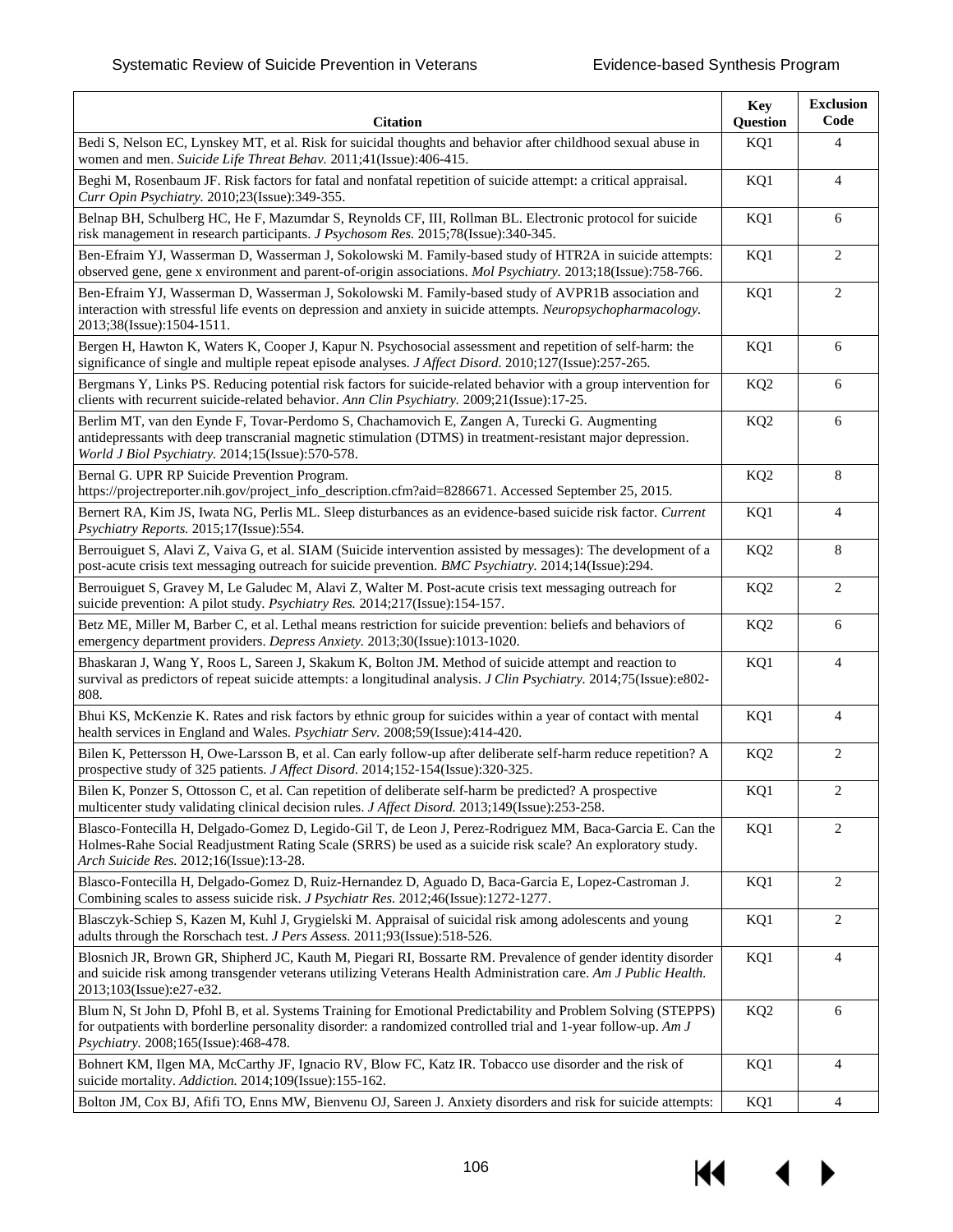| <b>Citation</b>                                                                                                                                                                                                                                                                                                             | <b>Key</b><br>Question | <b>Exclusion</b><br>Code |
|-----------------------------------------------------------------------------------------------------------------------------------------------------------------------------------------------------------------------------------------------------------------------------------------------------------------------------|------------------------|--------------------------|
| findings from the Baltimore Epidemiologic Catchment area follow-up study. Depress Anxiety.<br>2008;25(Issue):477-481.                                                                                                                                                                                                       |                        |                          |
| Bolton JM, Pagura J, Enns MW, Grant B, Sareen J. A population-based longitudinal study of risk factors for<br>suicide attempts in major depressive disorder. J Psychiatr Res. 2010;44(Issue):817-826.                                                                                                                       | KQ1                    | $\overline{4}$           |
| Bongiovi-Garcia ME, Merville J, Almeida MG, et al. Comparison of clinical and research assessments of<br>diagnosis, suicide attempt history and suicidal ideation in major depression. J Affect Disord.<br>2009;115(Issue):183-188.                                                                                         | KQ1                    | 6                        |
| Booth R, Keogh K, Doyle J, Owens T. Living through distress: A skills training group for reducing deliberate<br>self-harm. Behav Cogn Psychother. 2014;42(Issue):156-165.                                                                                                                                                   | KQ <sub>2</sub>        | 6                        |
| Borges G, Angst J, Nock MK, Ruscio AM, Kessler RC. Risk factors for the incidence and persistence of suicide-<br>related outcomes: a 10-year follow-up study using the National Comorbidity Surveys. J Affect Disord.<br>2008;105(Issue):25-33.                                                                             | KQ1                    | 4                        |
| Boyce N. Pilots of the future: Suicide prevention and the internet. The Lancet. 2010;376(Issue):1889-1890.                                                                                                                                                                                                                  | KQ <sub>2</sub>        | 8                        |
| Bradvik L, Mattisson C, Bogren M, Nettelbladt P. Long-term suicide risk of depression in the Lundby cohort<br>1947-1997--severity and gender. Acta Psychiatr Scand. 2008;117(Issue):185-191.                                                                                                                                | KQ1                    | 2                        |
| Braithwaite E, Charette Y, Crocker AG, Reyes A. The predictive validity of clinical ratings of the Short-Term<br>Assessment of Risk and Treatability (START). Int J Forensic Ment Health. 2010;9(Issue):271-281.                                                                                                            | KQ1                    | $\overline{4}$           |
| Brechlin T, Myers K. 0077 Good from tragedy? enhancing prevention, intervention and postvention of suicide<br>through the comprehensive, multidisciplinary reviews of suicide deaths in utah. Inj Prev. 2015;21(Issue):A19.                                                                                                 | KQ <sub>2</sub>        | 8                        |
| Brenner L, Military Suicide Research Consortium, VA Eastern Colorado Health Care System. Window to Hope-<br>Evaluating a Psychological Treatment for Hopelessness Among Veterans With Traumatic Brain Injury (WtoH).<br>ClinicalTrials.gov. 2014; https://ClinicalTrials.gov/show/NCT01691378. Accessed September 25, 2015. | KQ <sub>2</sub>        | 8                        |
| Brenner L, Simpson G, Forster J, et al. Window to hope: Preliminary results from a randomized controlled trial<br>(RCT) of a psychological treatment for hopelessness among US veterans with traumatic brain injury (TBI). Brain<br>Inj. 2014;28(Issue):737.                                                                | KQ <sub>2</sub>        | 6                        |
| Britton PC, Bossarte RM, Thompson C, Kemp J, Conner KR. Influences on call outcomes among veteran callers<br>to the National Veterans Crisis Line. Suicide Life Threat Behav. 2013;43(Issue):494-502.                                                                                                                       | KQ <sub>2</sub>        | 6                        |
| Britton PC, Ilgen MA, Rudd MD, Conner KR. Warning signs for suicide within a week of healthcare contact in<br>Veteran decedents. Psychiatry Res. 2012;200(Issue):395-399.                                                                                                                                                   | KQ1                    | $\overline{4}$           |
| Britton PC, Ilgen MA, Valenstein M, Knox K, Claassen CA, Conner KR. Differences between veteran suicides<br>with and without psychiatric symptoms. Am J Public Health. 2012;102 Suppl 1(Issue):S125-130.                                                                                                                    | KQ1                    | $\overline{4}$           |
| Bronx Veterans Medical Research Foundation. High Risk Suicidal Behavior in Veterans. ClinicalTrials.gov.<br>2015; https://ClinicalTrials.gov/show/NCT02462694. Accessed September 25, 2015.                                                                                                                                 | KQ <sub>2</sub>        | 8†                       |
| Brooke Army Medical Center. Ketamine for Acute Suicidal Ideation in the Emergency Department: Randomized<br>Controlled Trial. ClinicalTrials.gov. 2015; https://ClinicalTrials.gov/show/NCT01892995. Accessed September<br>25, 2015.                                                                                        | KQ <sub>2</sub>        | 8                        |
| Brown GK, Green KL. A review of evidence-based follow-up care for suicide prevention: where do we go from<br>here? Am J Prev Med. 2014;47(Issue):S209-215.                                                                                                                                                                  | KQ <sub>2</sub>        | 8                        |
| Brown MZ, Linehan MM, Comtois KA, Murray A, Chapman AL. Shame as a prospective predictor of self-<br>inflicted injury in borderline personality disorder: a multi-modal analysis. Behav Res Ther. 2009;47(Issue):815-<br>822.                                                                                               | KQ1                    | $\overline{4}$           |
| Brown S, Langrish M. Evaluation of a risk assessment tool to predict violent behaviour by patients detained in a<br>psychiatric intensive care unit. Journal of Psychiatric Intensive Care. 2012;8(Issue):35-41.                                                                                                            | KQ1                    | 6                        |
| Brundin L, Bjorkqvist M, Traskman-Bendz L, Petersen A. Increased orexin levels in the cerebrospinal fluid the<br>first year after a suicide attempt. J Affect Disord. 2009;113(Issue):179-182.                                                                                                                              | KQ1                    | 2                        |
| Bryan CJ, Bryan AO, Ray-Sannerud BN, Etienne N, Morrow CE. Suicide attempts before joining the military<br>increase risk for suicide attempts and severity of suicidal ideation among military personnel and veterans. Compr<br>Psychiatry. 2014;55(Issue):534-541.                                                         | KQ1                    | $\overline{4}$           |
| Bryan CJ, Clemans TA. Repetitive traumatic brain injury, psychological symptoms, and suicide risk in a clinical<br>sample of deployed military personnel. JAMA Psychiatry. 2013;70(Issue):686-691.                                                                                                                          | KQ1                    | 4                        |
| Bryan CJ, Cukrowicz KC. Associations between types of combat violence and the acquired capability for suicide.<br>Suicide Life Threat Behav. 2011;41(Issue):126-136.                                                                                                                                                        | KQ1                    | 6                        |
| Bryan CJ, David Rudd M, Wertenberger E, et al. Improving the detection and prediction of suicidal behavior                                                                                                                                                                                                                  | KQ1                    | $\overline{4}$           |

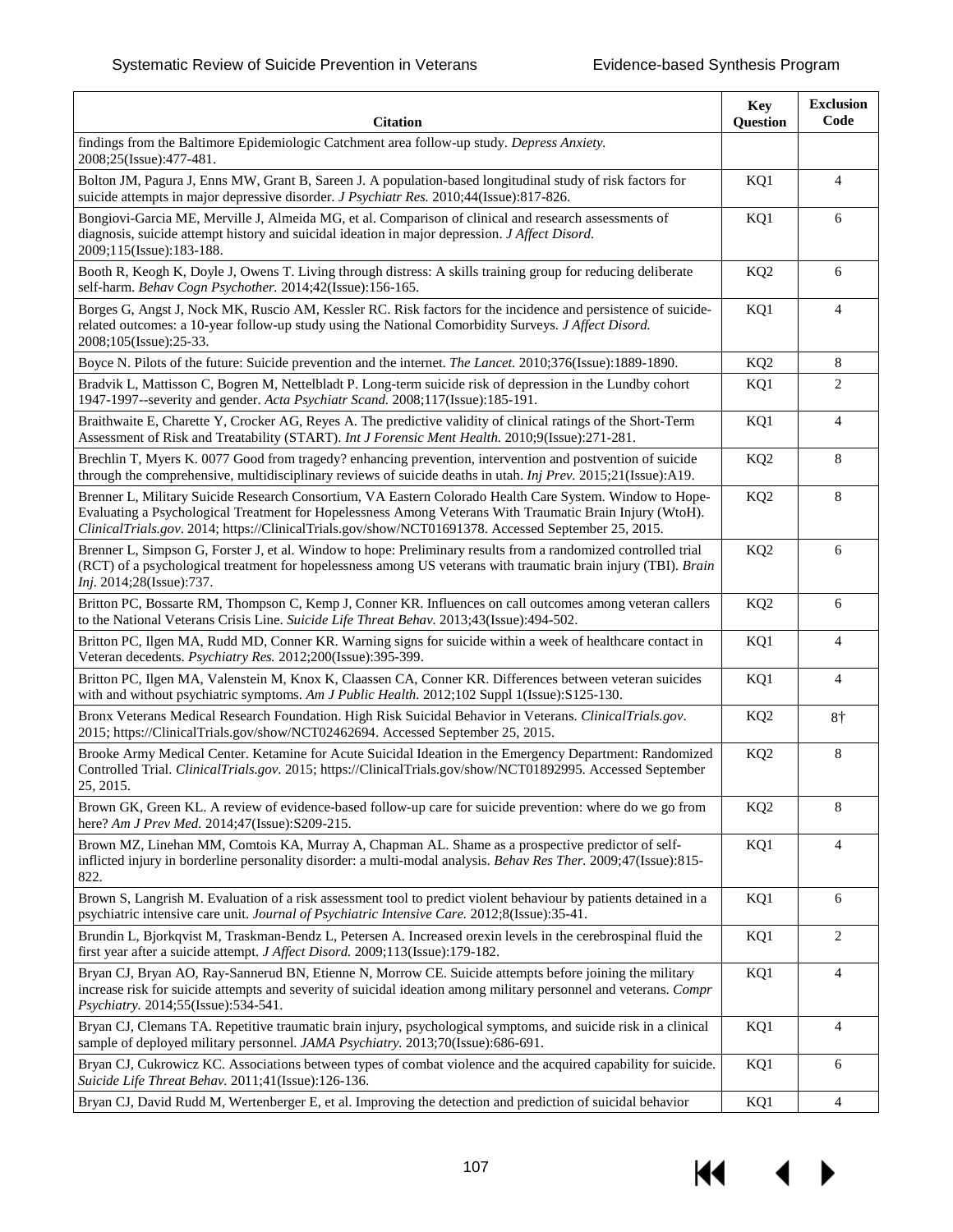| <b>Citation</b>                                                                                                                                                                                                                            | <b>Key</b><br>Question   | <b>Exclusion</b><br>Code |
|--------------------------------------------------------------------------------------------------------------------------------------------------------------------------------------------------------------------------------------------|--------------------------|--------------------------|
| among military personnel by measuring suicidal beliefs: an evaluation of the Suicide Cognitions Scale. J Affect<br>Disord. 2014;159(Issue):15-22.                                                                                          |                          |                          |
| Bryan CJ, Dhillon-Davis LE, Dhillon-Davis KK. Emotional impact of a video-based suicide prevention program<br>on suicidal viewers and suicide survivors. Suicide Life Threat Behav. 2009;39(Issue):623-632.                                | KQ <sub>2</sub>          | 6                        |
| Bryan CJ, Gonzales J, Rudd DM, et al. Depression Mediates the Relation of Insomnia Severity with Suicide Risk<br>in Three Clinical Samples of U.S. Military Personnel. Depress Anxiety. 2015(Issue).                                       | KQ1                      | $\overline{4}$           |
| Bryan CJ, Griffith JH, Pace BT, et al. Combat exposure and risk for suicidal thoughts and behaviors among<br>military personnel and veterans: A systematic review and meta-analysis. Suicide Life Threat Behav.<br>2015;45(Issue):633-649. | KQ1                      | $\overline{4}$           |
| Bryan CJ, Hernandez AM, Allison S, Clemans T. Combat exposure and suicide risk in two samples of military<br>personnel. J Clin Psychol. 2013;69(Issue):64-77.                                                                              | KQ1                      | 6                        |
| Bryan CJ, Jennings KW, Jobes DA, Bradley JC. Understanding and preventing military suicide. Arch Suicide<br>Res. 2012;16(Issue):95-110.                                                                                                    | KQ1 &<br>KQ <sub>2</sub> | 8                        |
| Bryan CJ, McNaugton-Cassill M, Osman A, Hernandez AM. The associations of physical and sexual assault with<br>suicide risk in nonclinical military and undergraduate samples. Suicide Life Threat Behav. 2013;43(Issue):223-<br>234.       | KQ1                      | $\overline{4}$           |
| Bryan CJ, Steiner-Pappalardo N, Rudd MD. Exposure to a mnemonic interferes with recall of suicide warning<br>signs in a community-based suicide prevention program. Suicide Life Threat Behav. 2009;39(Issue):194-203.                     | KQ <sub>2</sub>          | 6                        |
| Bryan CJ. Brief Intervention for Short-Term Suicide Risk Reduction in Military Populations. Military Suicide<br>Research Consortium. https://msrc.fsu.edu/funded-research/risk_reduction. Accessed September 25, 2015.                     | KQ <sub>2</sub>          | 8†                       |
| Bryan CJ. The clinical utility of a brief measure of perceived burdensomeness and thwarted belongingness for the<br>detection of suicidal military personnel. J Clin Psychol. 2011;67(Issue):981-992.                                      | KQ1                      | 6                        |
| Bulik CM, Thornton L, Pinheiro AP, et al. Suicide attempts in anorexia nervosa. Psychosom Med.<br>2008;70(Issue):378-383.                                                                                                                  | KQ1                      | $\overline{4}$           |
| Butler Hospital. Evaluation of the Coping Long Term With Active Suicide Program (CLASP).<br>ClinicalTrials.gov. 2015; https://ClinicalTrials.gov/show/NCT02313753. Accessed September 25, 2015.                                            | KQ <sub>2</sub>          | 8                        |
| Caine ED. Forging an agenda for suicide prevention in the United States. Am J Public Health.<br>2013;103(Issue):822-829.                                                                                                                   | KQ <sub>2</sub>          | 8                        |
| Capron DW, Blumenthal H, Medley AN, et al. Anxiety sensitivity cognitive concerns predict suicidality among<br>smokers. J Affect Disord. 2012;138(Issue):239-246.                                                                          | KQ1                      | 6                        |
| Carlberg L, Schosser A, Calati R, et al. Association study of CREB1 polymorphisms and suicidality in MDD:<br>Results from a European multicenter study on treatment resistant depression. Int J Neurosci.<br>2015;125(Issue):336-343.      | KQ1                      | $\overline{4}$           |
| Carlson EB, McDade-Montez E, Armstrong J, Dalenberg C, Loewenstein RJ. Development and initial validation<br>of the Structured Interview for Self-Destructive Behaviors. J Trauma Dissociation. 2013;14(Issue):312-327.                    | KQ1                      | 6                        |
| Carlsten A, Waern M. Are sedatives and hypnotics associated with increased suicide risk of suicide in the<br>elderly? BMC Geriatr. 2009;9(Issue):20.                                                                                       | KQ1                      | 2                        |
| Carolina MUoS. Chronotherapy Randomized Controlled Trial. ClinicalTrials.gov. 2015;<br>https://ClinicalTrials.gov/show/NCT02176824. Accessed September 25, 2015.                                                                           | KQ <sub>2</sub>          | 8                        |
| Carr ER, Woods AM, Vahabzadeh A, Sutton C, Wittenauer J, Kaslow NJ. PTSD, depressive symptoms, and<br>suicidal ideation in African American women: a mediated model. J Clin Psychol Med Settings.<br>2013;20(Issue):37-45.                 | KQ1                      | 4                        |
| Castle K, Conner K, Kaukeinen K, Tu X. Perceived racism, discrimination, and acculturation in suicidal ideation<br>and suicide attempts among black young adults. Suicide Life Threat Behav. 2011;41(Issue):342-351.                       | KQ1                      | $\overline{4}$           |
| Catanese AA, John MS, Di Battista J, Clarke DM. Acute cognitive therapy in reducing suicide risk following a<br>presentation to an emergency department. Behaviour Change. 2009;26(Issue):16-26.                                           | KQ <sub>2</sub>          | 6                        |
| Catanzarite JA, Robinson MD. Peer Education in Campus Suicide Prevention. New Directions for Student<br>Services. 2013;2013(Issue):43-53.                                                                                                  | KQ <sub>2</sub>          | 8                        |
| Center for Substance Abuse Treatment. Substance Abuse and Suicide Prevention: Evidence and Implications-A<br>White Paper. Rockville, MD: Substance Abuse and Mental Health Services Administration (DHHS Pub. No.<br>SMA-08-4352);2008.    | KQ <sub>2</sub>          | 8                        |
| Centre for Addiction and Mental Health, Canadian Institutes of Health Research, Simon Fraser University. DBT<br>for Chronically Self-harming Individuals With BPD: Evaluating the Clinical & Cost Effectiveness of a 6 mo.                 | KQ <sub>2</sub>          | 8                        |

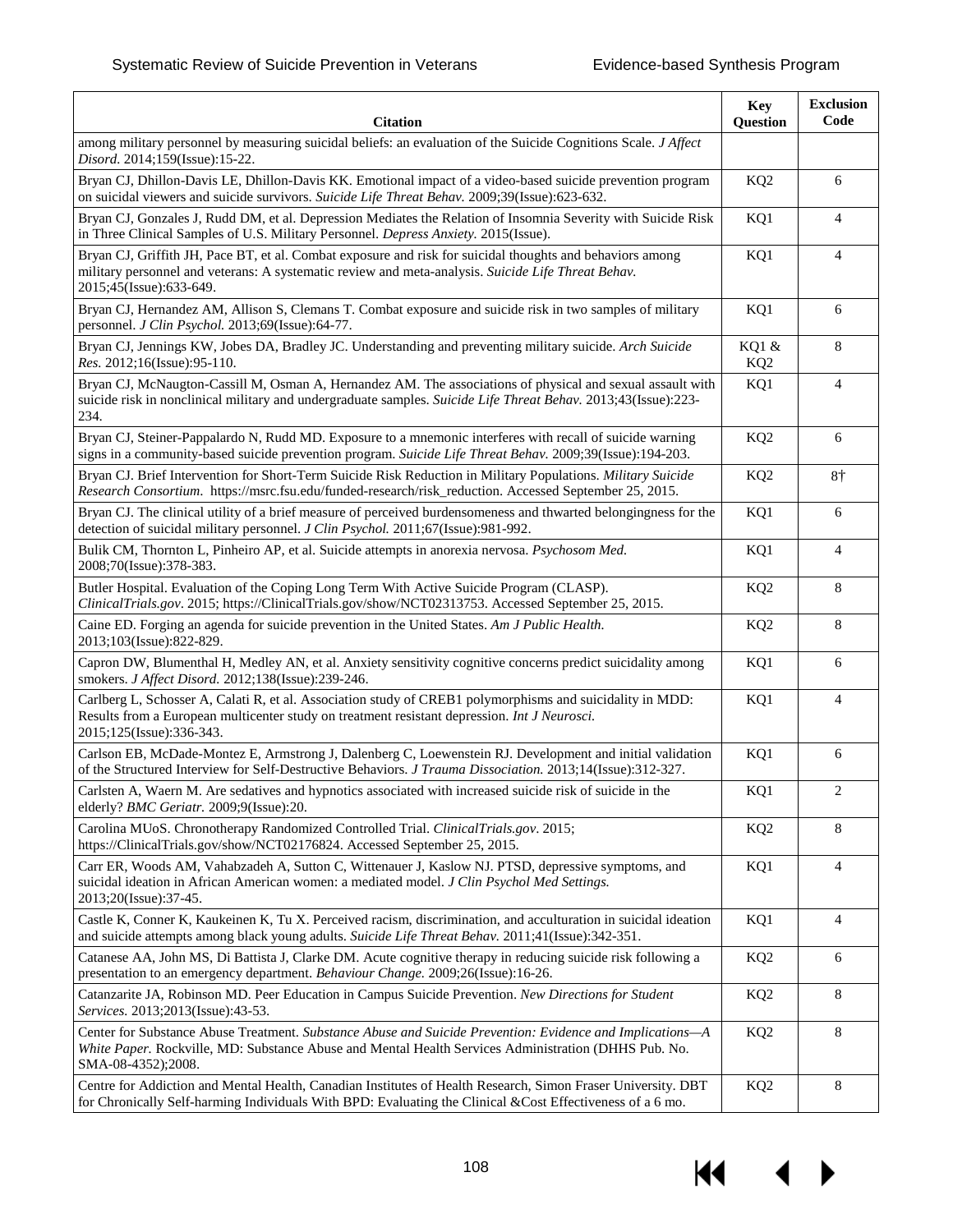| <b>Citation</b>                                                                                                                                                                                                                                                                                                                                  | <b>Key</b><br>Question   | <b>Exclusion</b><br>Code |
|--------------------------------------------------------------------------------------------------------------------------------------------------------------------------------------------------------------------------------------------------------------------------------------------------------------------------------------------------|--------------------------|--------------------------|
| Treatment (FASTER-DBT). ClinicalTrials.gov. 2015; https://ClinicalTrials.gov/show/NCT02387736. Accessed<br>September 25, 2015.                                                                                                                                                                                                                   |                          |                          |
| Centre Hospitalier Universitaire de Nīmes. Effects of Ketamine in the Acute Phase of Suicidal Ideation.<br>ClinicalTrials.gov. 2015; https://ClinicalTrials.gov/show/NCT02299440. Accessed September 25, 2015.                                                                                                                                   | KQ <sub>2</sub>          | $\overline{2}$           |
| Cerecor. A Randomized, Double-Blind, Placebo-Controlled, Sequential Parallel Study of CERC-301 in the<br>Adjunctive Treatment of Subjects With Severe Depression and Recent Active Suicidal Ideation Despite<br>Antidepressant Treatment. ClinicalTrials.gov. 2014; https://ClinicalTrials.gov/show/NCT01941043. Accessed<br>September 25, 2015. | KQ <sub>2</sub>          | 8                        |
| Cha CB, Najmi S, Park JM, Finn CT, Nock MK. Attentional bias toward suicide-related stimuli predicts suicidal<br>behavior. J Abnorm Psychol. 2010;119(Issue):616-622.                                                                                                                                                                            | KQ1                      | $\overline{4}$           |
| Chamberlain P, Goldney R, Delfabbro P, Gill T, Dal Grande L. Suicidal ideation. The clinical utility of the K10.<br>Crisis. 2009;30(Issue):39-42.                                                                                                                                                                                                | KQ1                      | 6                        |
| Chan SW, Chien WT, Tso S. The qualitative evaluation of a suicide prevention and management programme by<br>general nurses. J Clin Nurs. 2008;17(Issue):2884-2894.                                                                                                                                                                               | KQ <sub>2</sub>          | $\overline{4}$           |
| Chandrasekaran R, Gnanaselane J. Predictors of repeat suicidal attempts after first-ever attempt: A two-year<br>follow-up study. Hong Kong Journal of Psychiatry. 2008;18(Issue):131-135.                                                                                                                                                        | KQ1                      | $\overline{2}$           |
| Chang EC, Sanna LJ, Hirsch JK, Jeglic EL. Loneliness and negative life events as predictors of hopelessness and<br>suicidal behaviors in Hispanics: evidence for a diathesis-stress model. J Clin Psychol. 2010;66(Issue):1242-1253.                                                                                                             | KQ1                      | $\overline{4}$           |
| Chang EC, Yu EA, Lee JY, Hirsch JK, Kupfermann Y, Kahle ER. An examination of optimism/pessimism and<br>suicide risk in primary care patients: Does belief in a changeable future make a difference? Cognit Ther Res.<br>2013;37(Issue):796-804.                                                                                                 | KQ1                      | $\overline{4}$           |
| Chapman AL, Derbidge CM, Cooney E, Hong PY, Linehan MM. Temperament as a prospective predictor of self-<br>injury among patients with borderline personality disorder. J Pers Disord. 2009;23(Issue):122-140.                                                                                                                                    | KQ1                      | $\overline{4}$           |
| Cheatle MD. Assessing suicide risk in patients with chronic pain and depression. <i>J Fam Pract</i> .<br>2014;63(Issue):S6-S11.                                                                                                                                                                                                                  | KQ1                      | $\overline{7}$           |
| Chesin M, Stanley B. Risk assessment and psychosocial interventions for suicidal patients. Bipolar Disord.<br>2013;15(Issue):584-593.                                                                                                                                                                                                            | KQ1 &<br>KQ <sub>2</sub> | 8                        |
| Children's Hospital Medical Center in Cincinnati. Suicidal Thought and Biological Markers (STM).<br>ClinicalTrials.gov. 2014; https://ClinicalTrials.gov/show/NCT01992445. Accessed September 25, 2015.                                                                                                                                          | KQ1                      | 3                        |
| Christensen H, Calear AL, Van Spijker B, et al. Psychosocial interventions for suicidal ideation, plans, and<br>attempts: A database of randomised controlled trials. BMC Psychiatry. 2014;14(Issue):86.                                                                                                                                         | KQ <sub>2</sub>          | 8                        |
| Chu J, Floyd R, Diep H, Pardo S, Goldblum P, Bongar B. A tool for the culturally competent assessment of<br>suicide: the Cultural Assessment of Risk for Suicide (CARS) measure. Psychol Assess. 2013;25(Issue):424-434.                                                                                                                         | KQ1                      | 6                        |
| Cimini MD, Rivero EM. Postsuicide Intervention as a Prevention Tool: Developing a Comprehensive Campus<br>Response to Suicide and Related Risk. New Directions for Student Services. 2013;2013(Issue):83-96.                                                                                                                                     | KQ <sub>2</sub>          | 6                        |
| Cipriani A, Hawton K, Stockton S, Geddes JR. Lithium in the prevention of suicide in mood disorders: updated<br>systematic review and meta-analysis. BMJ. 2013;346(Issue):f3646.                                                                                                                                                                 | KQ <sub>2</sub>          | 9                        |
| Clarkin JF, Levy KN, Lenzenweger MF, Kernberg OF. Evaluating three treatments for borderline personality<br>disorder: a multiwave study. Am J Psychiatry. 2007;164(Issue):922-928.                                                                                                                                                               | KQ1                      | 6                        |
| Clayton P, Auster T. Strategies for the Prevention and Treatment of Suicidal Behavior. Focus. 2008;6(Issue):15-<br>21.                                                                                                                                                                                                                           | KQ <sub>2</sub>          | 8                        |
| Comtois KA. Military Continuity Project (MCP). Military Suicide Research Consortium. 2013; NCT01829620.<br>https://msrc.fsu.edu/funded-research/txt_msg. Accessed September 25, 2015.                                                                                                                                                            | KQ <sub>2</sub>          | $8+$                     |
| Congdon P. Latent variable model for suicide risk in relation to social capital and socio-economic status. Soc<br>Psychiatry Psychiatr Epidemiol. 2012;47(Issue):1205-1219.                                                                                                                                                                      | KQ1                      | 4                        |
| Conner KR, Bagge CL, Goldston DB, Ilgen MA. Alcohol and suicidal behavior: what is known and what can be<br>done. Am J Prev Med. 2014;47(Issue):S204-208.                                                                                                                                                                                        | KQ <sub>2</sub>          | 8                        |
| Conner KR, McCarthy MD, Bajorska A, Caine ED, Tu XM, Knox KL. Mood, anxiety, and substance-use<br>disorders and suicide risk in a military population cohort. Suicide Life Threat Behav. 2012;42(Issue):699-708.                                                                                                                                 | KQ1                      | $\overline{4}$           |
| Conner KR, Simons K. State of Innovation in Suicide Intervention Research with Military Populations. Suicide<br>Life Threat Behav. 2015;45(Issue):281-292.                                                                                                                                                                                       | KQ <sub>2</sub>          | 8                        |
| Conner KR, Wood J, Pisani AR, Kemp J. Evaluation of a suicide prevention training curriculum for substance<br>abuse treatment providers based on Treatment Improvement Protocol Number 50. J Subst Abuse Treat.                                                                                                                                  | KQ <sub>2</sub>          | 6                        |

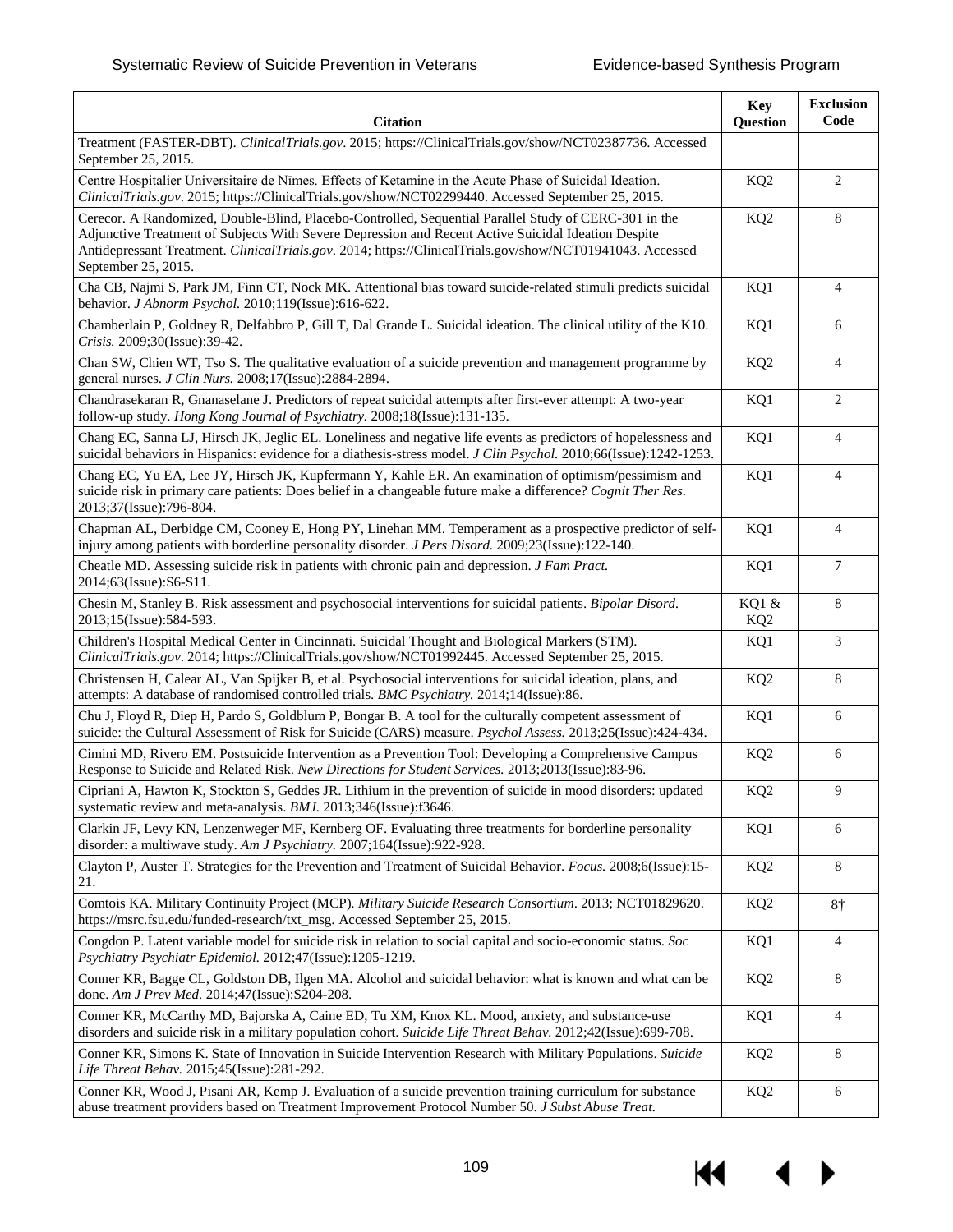| <b>Citation</b>                                                                                                                                                                                                                                                                 | <b>Key</b><br>Question | <b>Exclusion</b><br>Code |
|---------------------------------------------------------------------------------------------------------------------------------------------------------------------------------------------------------------------------------------------------------------------------------|------------------------|--------------------------|
| 2013;44(Issue):13-16.                                                                                                                                                                                                                                                           |                        |                          |
| Conrad AK, Jacoby AM, Jobes DA, et al. A psychometric investigation of the Suicide Status Form II with a<br>psychiatric inpatient sample. Suicide Life Threat Behav. 2009;39(Issue):307-320.                                                                                    | KQ1                    | $\overline{4}$           |
| Cook TB, Davis MS. Assessing legal strains and risk of suicide using archived court data. Suicide Life Threat<br>Behav. 2012;42(Issue):495-506.                                                                                                                                 | KQ1                    | $\overline{4}$           |
| Coope C, Gunnell D, Hollingworth W, et al. Suicide and the 2008 economic recession: Who is most at risk?<br>Trends in suicide rates in England and Wales 2001-2011. Soc Sci Med. 2014;117(Issue):76-85.                                                                         | KQ1                    | $\overline{4}$           |
| Cooper J, Kapur N, Dunning J, Guthrie E, Appleby L, Mackway-Jones K. A clinical tool for assessing risk after<br>self-harm. Ann Emerg Med. 2006;48(Issue):459-466.                                                                                                              | KQ1                    | 6                        |
| Cooper J, Kapur N, Mackway-Jones K. A comparison between clinicians' assessment and the Manchester Self-<br>Harm Rule: a cohort study. Emerg Med J. 2007;24(Issue):720-721.                                                                                                     | KQ1                    | 6                        |
| Cooper J, Kapur N, Webb R, et al. Suicide after deliberate self-harm: a 4-year cohort study. Am J Psychiatry.<br>2005;162(Issue):297-303.                                                                                                                                       | KQ1                    | $\overline{4}$           |
| Cornette MM, Schlotthauer AE, Berlin JS, et al. The public health approach to reducing suicide: opportunities for<br>curriculum development in psychiatry residency training programs. Acad Psychiatry. 2014;38(Issue):575-584.                                                 | KQ <sub>2</sub>        | 8                        |
| Cougle J. Using Anger-Reductions Treatment to Reduce Suicide Risk. Military Suicide Research Consortium.<br>https://msrc.fsu.edu/funded-research/using-anger-reduction-treatment-reduce-suicide-risk. Accessed September<br>25, 2015.                                           | KQ <sub>2</sub>        | 8                        |
| Cougnard A, Verdoux H, Grolleau A, Moride Y, Begaud B, Tournier M. Impact of antidepressants on the risk of<br>suicide in patients with depression in real-life conditions: a decision analysis model. Psychol Med.<br>2009;39(Issue):1307-1315.                                | KQ <sub>2</sub>        | 2                        |
| Cox DW, Ghahramanlou-Holloway M, Greene FN, et al. Suicide in the United States Air Force: Risk factors<br>communicated before and at death. J Affect Disord. 2011;133(Issue):398-405.                                                                                          | KQ1                    | 4                        |
| Crowder MK, Kemmelmeier M. Untreated depression predicts higher suicide rates in U.S. Honor cultures. J<br>Cross Cult Psychol. 2014;45(Issue):1145-1161.                                                                                                                        | KQ1                    | 4                        |
| Crowe M, Inder M, Moor S, Luty SE, Carter J. Suicide attempts in young people with bipolar disorder: Results<br>from a psychotherapy intervention and three years follow-up. Bipolar Disorders. 2013;15(Issue):97.                                                              | KQ <sub>2</sub>        | 8                        |
| Cuijpers P, de Beurs DP, van Spijker BA, Berking M, Andersson G, Kerkhof AJ. The effects of psychotherapy<br>for adult depression on suicidality and hopelessness: a systematic review and meta-analysis. J Affect Disord.<br>2013;144(Issue):183-190.                          | KQ <sub>2</sub>        | 6                        |
| Currier GW, Brown GK, Brenner LA, et al. Rationale and study protocol for a two-part intervention: Safety<br>planning and structured follow-up among veterans at risk for suicide and discharged from the emergency<br>department. Contemp Clin Trials. 2015;43(Issue):179-184. | KQ <sub>2</sub>        | $8+$                     |
| Currier GW, Fisher SG, Caine ED. Mobile crisis team intervention to enhance linkage of discharged suicidal<br>emergency department patients to outpatient psychiatric services: a randomized controlled trial. Acad Emerg<br>Med. 2010;17(Issue):36-43.                         | KQ <sub>2</sub>        | 6                        |
| Cylus J, Glymour MM, Avendano M. Do generous unemployment benefit programs reduce suicide rates? A state<br>fixed-effect analysis covering 1968-2008. Am J Epidemiol. 2014;180(Issue):45-52.                                                                                    | KQ1                    | 7                        |
| Dalca IM, McGirr A, Renaud J, Turecki G. Gender-specific suicide risk factors: a case-control study of<br>individuals with major depressive disorder. J Clin Psychiatry. 2013;74(Issue):1209-1216.                                                                              | KQ1                    | 4                        |
| Dale R, Power K, Kane S, Stewart AM, Murray L. The role of parental bonding and early maladaptive schemas<br>in the risk of suicidal behavior repetition. Arch Suicide Res. 2010;14(Issue):311-328.                                                                             | KQ1                    | 4                        |
| Davidson CL, Babson KA, Bonn-Miller MO, Souter T, Vannoy S. The impact of exercise on suicide risk:<br>examining pathways through depression, PTSD, and sleep in an inpatient sample of veterans. Suicide Life Threat<br>Behav. 2013;43(Issue):279-289.                         | KQ1                    | $\overline{4}$           |
| Davidson KM, Tyrer P, Norrie J, Palmer SJ, Tyrer H. Cognitive therapy v. usual treatment for borderline<br>personality disorder: Prospective 6-year follow-up. Br J Psychiatry. 2010;197(Issue):456-462.                                                                        | KQ <sub>2</sub>        | 4                        |
| De Silva S, Parker A, Purcell R, Callahan P, Liu P, Hetrick S. Mapping the evidence of prevention and<br>intervention studies for suicidal and self-harming behaviors in young people. Crisis. 2013;34(Issue):223-232.                                                          | KQ <sub>2</sub>        | 3                        |
| Dell'osso L, Mandelli L, Carlini M, et al. Temperamental and genetic predictors of suicide attempt and self-<br>mutilation. Neuropsychobiology. 2013;68(Issue):250-257.                                                                                                         | KQ1                    | $\overline{c}$           |
| Denckla CA, Bailey R, Jackson C, Tatarakis J, Chen CK. A novel adaptation of distress tolerance skills training<br>among military veterans: Outcomes in suicide-related events. Cognitive and Behavioral Practice Apr. Apr                                                      | KQ <sub>2</sub>        | 6                        |

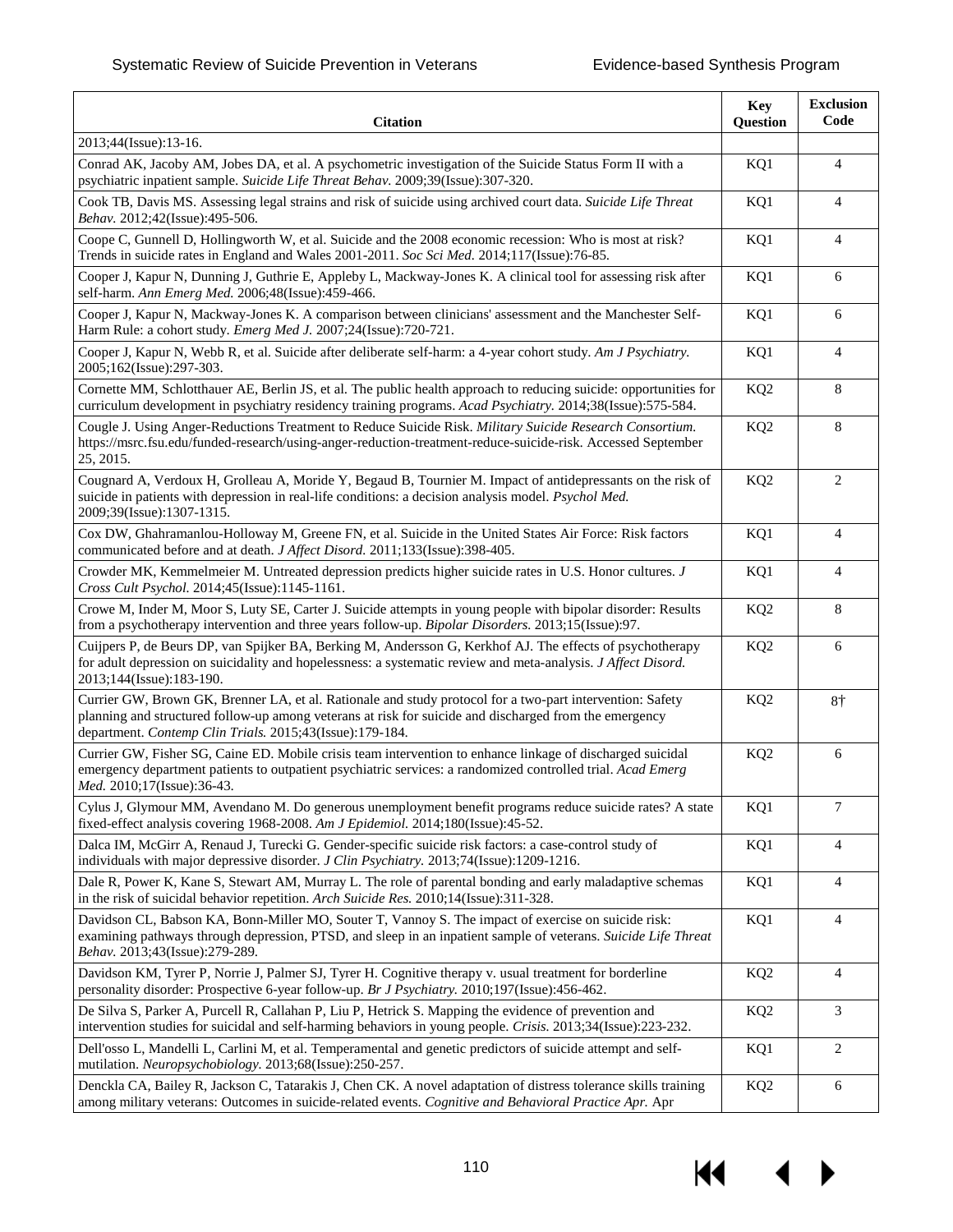| <b>Citation</b>                                                                                                                                                                                                                                                                                                                                  | <b>Key</b><br>Question | <b>Exclusion</b><br>Code |
|--------------------------------------------------------------------------------------------------------------------------------------------------------------------------------------------------------------------------------------------------------------------------------------------------------------------------------------------------|------------------------|--------------------------|
| 2014(Issue).                                                                                                                                                                                                                                                                                                                                     |                        |                          |
| Dennehy EB, Marangell LB, Martinez J, Balasubramani G, Wisniewski SR. Clinical and functional outcomes of<br>patients who experience partial response to citalopram: Secondary analysis of STAR*D. J Psychiatr Pract.<br>2014;20(Issue):178-187.                                                                                                 | KQ <sub>2</sub>        | 6                        |
| Department of Veterans A. Executive Dysfunction and Suicide in Psychiatric Outpatients and Inpatients.<br>ClinicalTrials.gov. 2014; https://ClinicalTrials.gov/show/NCT01043432. Accessed September 25, 2015.                                                                                                                                    | KQ <sub>2</sub>        | 8                        |
| Department of Veterans Affairs, Butler Hospital. Veterans Coping Long-term With Active Suicide (CLASP-VA).<br>ClinicalTrials.gov. 2015; https://ClinicalTrials.gov/show/NCT01894841. Accessed September 25, 2015.                                                                                                                                | KQ <sub>2</sub>        | $8+$                     |
| Department of Veterans Affairs, Columbia University Department of Psychology College of Physicians &<br>Surgeons, Rutgers University Bloustein Center for Survey Research. Mindfulness-Based Cognitive Therapy for<br>Suicide Prevention. ClinicalTrials.gov. 2015; https://ClinicalTrials.gov/show/NCT01872338. Accessed<br>September 25, 2015. | KQ <sub>2</sub>        | $8+$                     |
| Department of Veterans Affairs. Adjunctive BBTI for SI. ClinicalTrials.gov. 2015;<br>https://ClinicalTrials.gov/show/NCT02248675. Accessed September 25, 2015.                                                                                                                                                                                   | KQ <sub>2</sub>        | 6                        |
| Department of Veterans Affairs. Crisis Line Facilitation. ClinicalTrials.gov. 2015;<br>https://ClinicalTrials.gov/show/NCT02459587. Accessed September 25, 2015.                                                                                                                                                                                 | KQ <sub>2</sub>        | 8†                       |
| Department of Veterans Affairs. Increasing Treatment Seeking Among Suicidal Veterans Calling the Crisis Line.<br>ClinicalTrials.gov. 2015; https://ClinicalTrials.gov/show/NCT01771965. Accessed September 25, 2015.                                                                                                                             | KQ <sub>2</sub>        | 8                        |
| Department of Veterans Affairs. Motivational Interviewing to Prevent Suicide in High Risk Veterans.<br>ClinicalTrials.gov. 2015; https://ClinicalTrials.gov/show/NCT01544127. Accessed September 25, 2015.                                                                                                                                       | KQ <sub>2</sub>        | 8                        |
| Desseilles M, Perroud N, Guillaume S, et al. Is it valid to measure suicidal ideation by depression rating scales? J<br>Affect Disord. 2012;136(Issue):398-404.                                                                                                                                                                                  | KQ1                    | 2                        |
| Dewey L, Allwood M, Fava J, Arias E, Pinizzotto A, Schlesinger L. Suicide by cop: clinical risks and subtypes.<br>Arch Suicide Res. 2013;17(Issue):448-461.                                                                                                                                                                                      | KQ1                    | 4                        |
| Diamond GS, Wintersteen MB, Brown GK, et al. Attachment-based family therapy for adolescents with suicidal<br>ideation: a randomized controlled trial. J Am Acad Child Adolesc Psychiatry. 2010;49(Issue):122-131.                                                                                                                               | KQ <sub>2</sub>        | 3                        |
| Ding Y, Lawrence N, Olie E, et al. Prefrontal cortex markers of suicidal vulnerability in mood disorders: A<br>model-based structural neuroimaging study with a translational perspective. Translational psychiatry.<br>2015;5(Issue).                                                                                                           | KQ1                    | $\overline{4}$           |
| Dour HJ, Cha CB, Nock MK. Evidence for an emotion-cognition interaction in the statistical prediction of suicide<br>attempts. Behav Res Ther. 2011;49(Issue):294-298.                                                                                                                                                                            | KQ1                    | 3                        |
| Draper J, Murphy G, Vega E, Covington DW, McKeon R. Helping Callers to the National Suicide Prevention<br>Lifeline Who Are at Imminent Risk of Suicide: The Importance of Active Engagement, Active Rescue, and<br>Collaboration Between Crisis and Emergency Services. Suicide Life Threat Behav. 2015;45(Issue):261-270.                       | KQ <sub>2</sub>        | $\overline{4}$           |
| Dube P, Kroenke K, Bair MJ, Theobald D, Williams LS. The P4 screener: Evaluation of a brief measure for<br>assessing potential suicide risk in 2 randomized effectiveness trials of primary care and oncology patients<br>[NCT00118430; NCT00313573]. Prim Care Companion J Clin Psychiatry. 2010;12(Issue).                                     | KQ1                    | $\overline{4}$           |
| Ducasse D, Rene E, Beziat S, Guillaume S, Courtet P, Olie E. Acceptance and commitment therapy for<br>management of suicidal patients: A pilot study. Psychother Psychosom. 2014;83(Issue):374-376.                                                                                                                                              | KQ <sub>2</sub>        | 2                        |
| Dunning J. A calm approach to suicide prevention. Community Care. 2010(Issue):26-27.                                                                                                                                                                                                                                                             | KQ <sub>2</sub>        | 8                        |
| Dwivedi Y, Pandey GN. Elucidating biological risk factors in suicide: role of protein kinase A. Prog<br>Neuropsychopharmacol Biol Psychiatry. 2011;35(Issue):831-841.                                                                                                                                                                            | KQ1                    | $\overline{4}$           |
| Dwivedi Y. Brain-derived neurotrophic factor and suicide pathogenesis. Ann Med. 2010;42(Issue):87-96.                                                                                                                                                                                                                                            | KQ1                    | $\overline{4}$           |
| Edelstein BA, Heisel MJ, McKee DR, et al. Development and Psychometric Evaluation of the Reasons for<br>Living-Older Adults Scale: A Suicide Risk Assessment Inventory. Gerontologist. 2009;49(Issue):736-745.                                                                                                                                   | KQ1                    | 6                        |
| Edwards SJ, Sachmann MD. No-suicide contracts, no-suicide agreements, and no-suicide assurances: A study of<br>their nature, utilization, perceived effectiveness, and potential to cause harm. Crisis. 2010;31(Issue):290-302.                                                                                                                  | KQ <sub>2</sub>        | 4                        |
| Emory University. Group Interventions for Suicidal African Americans. ClinicalTrials.gov. 2015;<br>https://ClinicalTrials.gov/show/NCT02227160. Accessed September 25, 2015.                                                                                                                                                                     | KQ <sub>2</sub>        | 8                        |
| Engel CC, Bray RM, Jaycox LH, et al. Implementing collaborative primary care for depression and posttraumatic<br>stress disorder: Design and sample for a randomized trial in the U.S. military health system. Contemp Clin Trials.<br>2014;39(Issue):310-319.                                                                                   | KQ <sub>2</sub>        | 6                        |
| Far Eastern Memorial Hospital. Whole Person Care Research Program of the Suicide Cases Consultative                                                                                                                                                                                                                                              | KQ <sub>2</sub>        | 2                        |

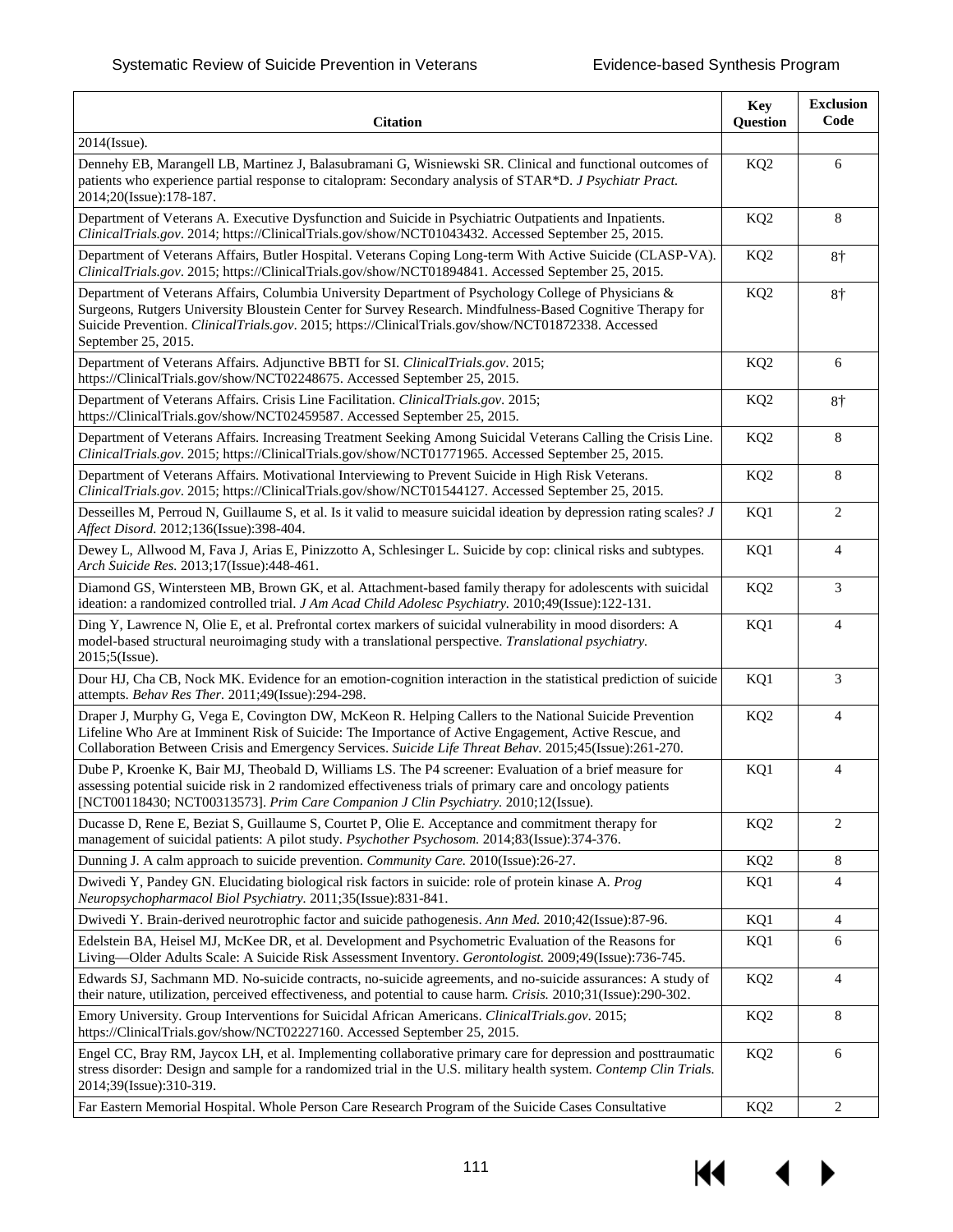| <b>Citation</b>                                                                                                                                                                                                                                                           | <b>Key</b><br>Question   | <b>Exclusion</b><br>Code |
|---------------------------------------------------------------------------------------------------------------------------------------------------------------------------------------------------------------------------------------------------------------------------|--------------------------|--------------------------|
| Services. ClinicalTrials.gov. 2014; https://ClinicalTrials.gov/show/NCT02158611. Accessed September 25,<br>2015.                                                                                                                                                          |                          |                          |
| Fava M, Massachusetts General Hospital. Adaptation of Dialectical Behavior Therapy Skills-Groups for<br>Individuals With Suicidal Ideation and Depression. ClinicalTrials.gov. 2015;<br>https://ClinicalTrials.gov/show/NCT01441258. Accessed September 25, 2015.         | KQ <sub>2</sub>          | 8                        |
| Fawcett JA, Baldessarini RJ, Coryell WH, Silverman MM, Stein DJ. Defining and managing suicidal risk in<br>patients taking psychotropic medications. J Clin Psychiatry. 2009;70(Issue):782-789.                                                                           | KQ1 &<br>KQ <sub>2</sub> | 8                        |
| Federici A, Wisniewski L. An intensive DBT program for patients with multidiagnostic eating disorder<br>presentations: A case series analysis. Int J Eat Disord. 2013;46(Issue):322-331.                                                                                  | KQ <sub>2</sub>          | $\tau$                   |
| Fedyszyn IE, Harris MG, Robinson J, Paxton SJ. Classification Algorithm for the Determination of Suicide<br>Attempt and Suicide (CAD-SAS). Development and psychometric properties. Crisis. 2012;33(Issue):151-161.                                                       | KQ1                      | $\overline{4}$           |
| Fedyszyn IE, Robinson J, Harris MG, Paxton SJ, Francey S. Predictors of suicide-related behaviors during<br>treatment following a first episode of psychosis: the contribution of baseline, past, and recent factors. Schizophr<br>Res. 2012;140(Issue):17-24.            | KQ1                      | 3                        |
| Fedyszyn IE, Robinson J, Matyas T, Harris MG, Paxton SJ. Temporal pattern of suicide risk in young individuals<br>with early psychosis. Psychiatry Res. 2010;175(Issue):98-103.                                                                                           | KQ1                      | 4                        |
| Fiedorowicz JG, Leon AC, Keller MB, Solomon DA, Rice JP, Coryell WH. Do risk factors for suicidal behavior<br>differ by affective disorder polarity? Psychol Med. 2009;39(Issue):763-771.                                                                                 | KQ1                      | 4                        |
| Fine TH, Contractor AA, Tamburrino M, et al. Validation of the telephone-administered PHQ-9 against the in-<br>person administered SCID-I major depression module. J Affect Disord. 2013;150(Issue):1001-1007.                                                            | KQ1                      | 6                        |
| Fink M, Kellner CH, McCall WV. The role of ECT in suicide prevention. <i>J ECT</i> . 2014;30(Issue):5-9.                                                                                                                                                                  | KQ <sub>2</sub>          | 8                        |
| Finney EJ, Buser SJ, Schwartz J, Archibald L, Swanson R. Suicide prevention in fire service: The Houston Fire<br>Department (HFD) model. Aggr Violent Behav. 2015;21(Issue):1-4.                                                                                          | KQ <sub>2</sub>          | $\tau$                   |
| Fishbain DA, Lewis JE, Bruns D, Gao J, Disorbio JM, Meyer L. Patient predictor variables for six forms of<br>suicidality. Eur J Pain. 2012;16(Issue):706-717.                                                                                                             | KQ1                      | 6                        |
| Fitzpatrick JJ. Preventing suicide: Developing meaning in life. Arch Psychiatr Nurs. 2009;23(Issue):275-276.                                                                                                                                                              | KQ <sub>2</sub>          | 8                        |
| Fleischmann A, Bertolote JM, Wasserman D, et al. Effectiveness of brief intervention and contact for suicide<br>attempters: a randomized controlled trial in five countries. Bull World Health Organ. 2008;86(Issue):703-709.                                             | KQ <sub>2</sub>          | 2                        |
| Florentine JB, Crane C. Suicide prevention by limiting access to methods: A review of theory and practice. Soc<br>Sci Med. 2010;70(Issue):1626-1632.                                                                                                                      | KQ <sub>2</sub>          | 8                        |
| Florida State University, Department of Defense. Cognitive Anxiety Sensitivity Treatment for Suicide.<br>ClinicalTrials.gov. 2013; https://ClinicalTrials.gov/show/NCT01947179. Accessed September 25, 2015.                                                              | KQ <sub>2</sub>          | 8                        |
| Florida State University, Department of Defense. Depression and Anxiety Reduction Treatment for Suicide<br>(DARTS). ClinicalTrials.gov. 2015; https://ClinicalTrials.gov/show/NCT01941862. Accessed September 25,<br>2015.                                                | KQ <sub>2</sub>          | 8                        |
| Florida State University. Controlled Evaluation of a Computerized Anger-reduction Treatment for Suicide<br>Prevention. ClinicalTrials.gov. 2015; https://ClinicalTrials.gov/show/NCT01918696. Accessed September 25,<br>2015.                                             | KQ <sub>2</sub>          | 6                        |
| Forkmann T, Wichers M, Geschwind N, et al. Effects of mindfulness-based cognitive therapy on self-reported<br>suicidal ideation: Results from a randomised controlled trial in patients with residual depressive symptoms.<br>Compr Psychiatry. 2014;55(Issue):1883-1890. | KQ <sub>2</sub>          | $\overline{c}$           |
| Fountoulakis KN, Gonda X, Rihmer Z. Suicide prevention programs through community intervention. J Affect<br>Disord.130(Issue):10-16.                                                                                                                                      | KQ <sub>2</sub>          | 8                        |
| Fountoulakis KN, Pantoula E, Siamouli M, et al. Development of the Risk Assessment Suicidality Scale (RASS):<br>a population-based study. J Affect Disord. 2012;138(Issue):449-457.                                                                                       | KQ1                      | 2                        |
| Freeman SA. Suicide risk and psychopharmacology: assessment and management of acute and chronic risk<br>factors. J Clin Psychiatry. 2009;70(Issue):1052-1053.                                                                                                             | KQ1                      | 8                        |
| Galfalvy H, Currier D, Oquendo MA, Sullivan G, Huang YY, John Mann J. Lower CSF MHPG predicts short-<br>term risk for suicide attempt. Int J Neuropsychopharmacol. 2009;12(Issue):1327-1335.                                                                              | KQ1                      | 4                        |
| Galfalvy H, Huang YY, Oquendo MA, Currier D, Mann JJ. Increased risk of suicide attempt in mood disorders<br>and TPH1 genotype. J Affect Disord. 2009;115(Issue):331-338.                                                                                                 | KQ1                      | 4                        |
| Gammelgard M, Koivisto A-M, Eronen M, Kaltiala-Heino R. Violence risk and psychopathology in<br>institutionalised adolescents. J Forens Psychiatry Psychol. 2010;21(Issue):933-949.                                                                                       | KQ1                      | 3                        |

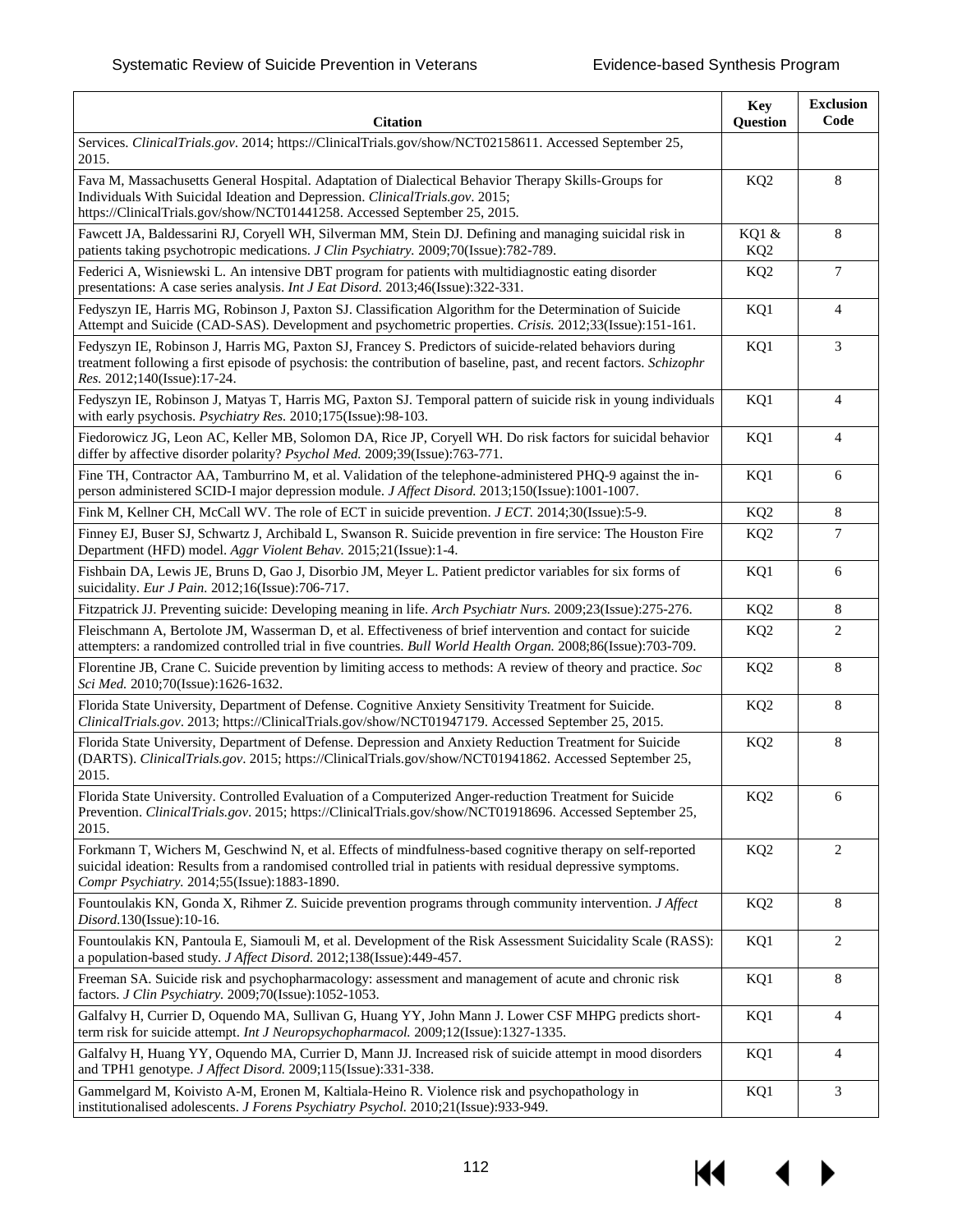| <b>Citation</b>                                                                                                                                                                                                                                                                                                               | <b>Key</b><br>Question | <b>Exclusion</b><br>Code |
|-------------------------------------------------------------------------------------------------------------------------------------------------------------------------------------------------------------------------------------------------------------------------------------------------------------------------------|------------------------|--------------------------|
| Gao K, Tolliver BK, Kemp DE, et al. Correlates of historical suicide attempt in rapid-cycling bipolar disorder: a<br>cross-sectional assessment. J Clin Psychiatry. 2009;70(Issue):1032-1040.                                                                                                                                 | KQ1                    | 4                        |
| Garcia-Amador M, Colom F, Valenti M, Horga G, Vieta E. Suicide risk in rapid cycling bipolar patients. J Affect<br>Disord. 2009;117(Issue):74-78.                                                                                                                                                                             | KQ1                    | $\overline{4}$           |
| George MS, Raman R, Benedek DM, et al. A two-site pilot randomized 3 day trial of high dose left prefrontal<br>repetitive transcranial magnetic stimulation (rTMS) for suicidal inpatients. Brain Stimulation. 2014;7(Issue):421-<br>431.                                                                                     | KQ <sub>2</sub>        | 6                        |
| Georgia Regents University, National Institute of Mental Health, Wake Forest School of Medicine, University of<br>Wisconsin Madison, Duke University. Reducing Suicidal Ideation Through Insomnia Treatment (REST-IT).<br>ClinicalTrials.gov. 2014; https://ClinicalTrials.gov/show/NCT01689909. Accessed September 25, 2015. | KQ <sub>2</sub>        | 8                        |
| Georgia Regents University. Reducing Suicidal Ideation Through Treatment of Nightmares-Post Traumatic<br>Stress Disorder (PTSD) (REST-ON PTSD). ClinicalTrials.gov. 2014;<br>https://ClinicalTrials.gov/show/NCT02199652. Accessed September 25, 2015.                                                                        | KQ <sub>2</sub>        | 8                        |
| Ghahramanlou-Holloway M, Brown GK, Currier GW, et al. Safety Planning for Military (SAFE MIL): rationale,<br>design, and safety considerations of a randomized controlled trial to reduce suicide risk among psychiatric<br>inpatients. Contemp Clin Trials. 2014;39(Issue):113-123.                                          | KQ <sub>2</sub>        | 8                        |
| Ghahramanlou-Holloway M, Cox DW, Greene FN. Post-admission cognitive therapy: A brief intervention for<br>psychiatric inpatients admitted after a suicide attempt. Cogn Behav Pract. 2012;19(Issue):233-244.                                                                                                                  | KQ <sub>2</sub>        | 8                        |
| Gilat I, Shahar G. Suicide prevention by online support groups: An action theory-based model of emotional first<br>aid. Arch Suicide Res. 2009;13(Issue):52-63.                                                                                                                                                               | KQ <sub>2</sub>        | 8                        |
| Girardi P, Pompili M, Innamorati M, et al. Temperament, post-partum depression, hopelessness, and suicide risk<br>among women soon after delivering. Women Health. 2011;51(Issue):511-524.                                                                                                                                    | KQ1                    | 2                        |
| Glasner-Edwards S, Mooney LJ, Marinelli-Casey P, et al. Risk Factors for Suicide Attempts in<br>Methamphetamine-Dependent Patients. Am J Addict. 2008;17(Issue):24-27.                                                                                                                                                        | KQ1                    | $\overline{4}$           |
| Goodman M. High Risk Suicidal Veterans - Predictors of Suicide Risk and Efficacy of Dialectal Behavior<br>Therapy. VISN 3 Mental Illness Research, Education & Clinical Center.<br>http://www.mirecc.va.gov/visn3/clinical.asp#Behavior. Accessed September 25, 2015.                                                         | KQ <sub>2</sub>        | 8†                       |
| Goodwin RD, Marusic A. Perception of health, suicidal ideation, and suicide attempt among adults in the<br>community. Crisis. 2011;32(Issue):346-351.                                                                                                                                                                         | KQ1                    | $\overline{4}$           |
| Gould MS, Cross W, Pisani AR, Munfakh JL, Kleinman M. Impact of Applied Suicide Intervention Skills<br>Training on the National Suicide Prevention Lifeline. Suicide Life Threat Behav. 2013;43(Issue):676-691.                                                                                                               | KQ <sub>2</sub>        | 6                        |
| Gray D, Coon H, McGlade E, et al. Comparative analysis of suicide, accidental, and undetermined cause of death<br>classification. Suicide Life Threat Behav. 2014;44(Issue):304-316.                                                                                                                                          | KQ1                    | $\overline{4}$           |
| Green JM, Wood AJ, Kerfoot MJ, et al. Group therapy for adolescents with repeated self harm: randomised<br>controlled trial with economic evaluation. BMJ. 2011;342(Issue).                                                                                                                                                   | KQ <sub>2</sub>        | 3                        |
| Group Health Cooperative, National Institute of Mental Health, HealthPartners Institute for Education Research,<br>Kaiser Permanente. UH3 Pragmatic Suicide Prevention Trial. ClinicalTrials.gov. 2015;<br>https://ClinicalTrials.gov/show/NCT02326883. Accessed September 25, 2015.                                          | KQ <sub>2</sub>        | 8                        |
| Group Health Cooperative, National Institute of Mental Health. Now Matters Now: An Online Suicide<br>Prevention Program. ClinicalTrials.gov. 2015; https://ClinicalTrials.gov/show/NCT01924936. Accessed<br>September 25, 2015.                                                                                               | KQ <sub>2</sub>        | 8                        |
| Grunebaum MF, Ellis SP, Duan N, Burke AK, Oquendo MA, Mann JJ. Pilot randomized clinical trial of an SSRI<br>vs bupropion: Effects on suicidal behavior, ideation, and mood in major depression. Neuropsychopharmacology.<br>2012;37(Issue):697-706.                                                                          | KQ1                    | $\overline{4}$           |
| Grunebaum MF, Keilp JG, Ellis SP, et al. SSRI versus bupropion effects on symptom clusters in suicidal<br>depression: Post hoc analysis of a randomized clinical trial. J Clin Psychiatry. 2013;74(Issue):872-879.                                                                                                            | KQ <sub>2</sub>        | $\overline{4}$           |
| Guintivano J, Brown T, Newcomer A, et al. Identification and replication of a combined epigenetic and genetic<br>biomarker predicting suicide and suicidal behaviors. Am J Psychiatry. 2014;171(Issue):1287-1296.                                                                                                             | KQ1                    | 6                        |
| Gunn JF, 3rd, Lester D, McSwain S. Testing the warning signs of suicidal behavior among suicide ideators using<br>the 2009 National survey on drug abuse and health. Int J Emerg Ment Health. 2011;13(Issue):147-154.                                                                                                         | KQ1                    | $\overline{4}$           |
| Gunnarsdottir OS, Rafnsson V. Risk of suicide and fatal drug poisoning after discharge from the emergency<br>department: a nested case-control study. Emerg Med J. 2010;27(Issue):93-96.                                                                                                                                      | KQ1                    | 2                        |
| Gupta MA. Suicide attempt and externalizing behaviours in posttraumatic stress disorder (PTSD): Possible role                                                                                                                                                                                                                 | KQ <sub>2</sub>        | 7                        |

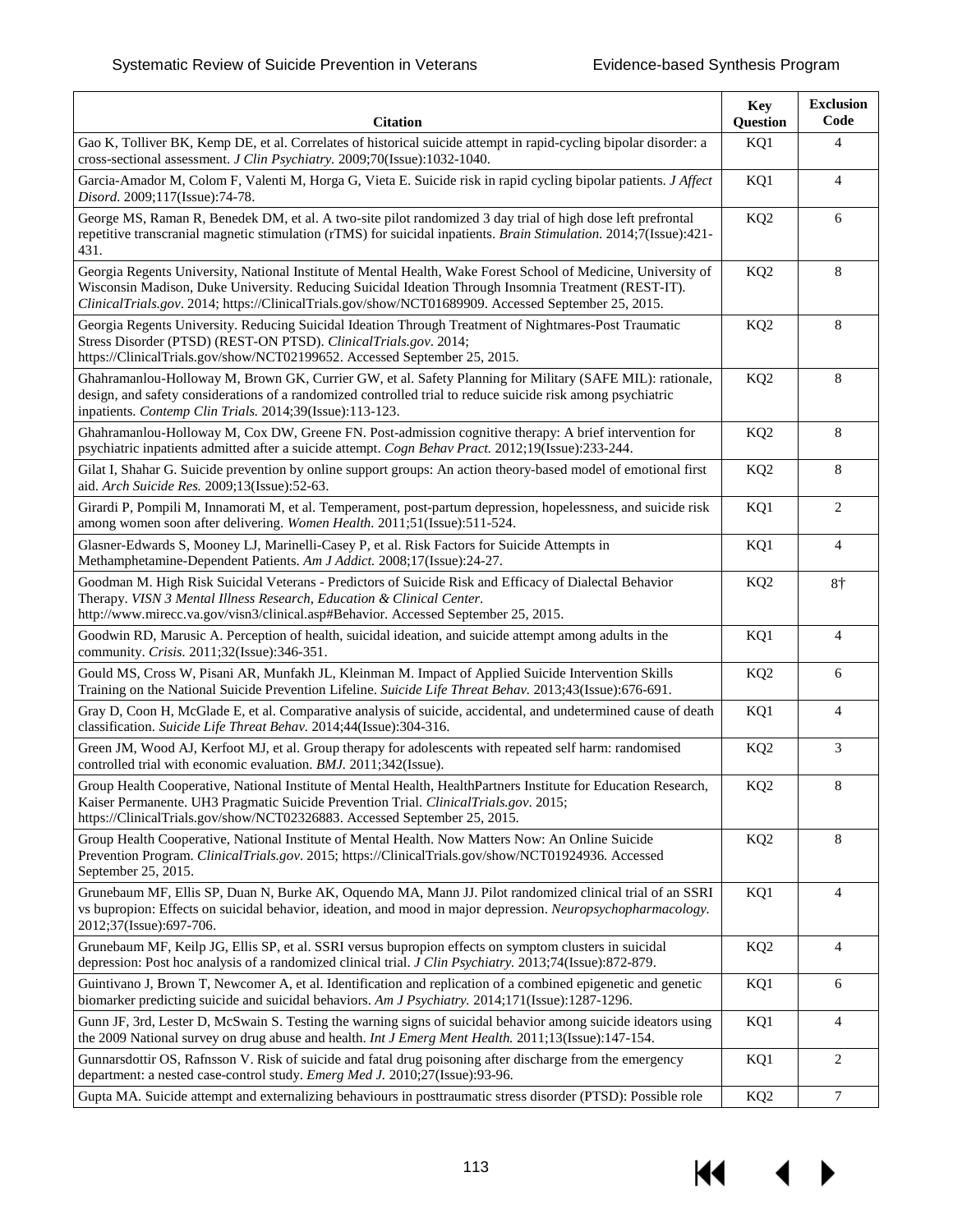| <b>Citation</b>                                                                                                                                                                                                                                                                                                                                                             | <b>Key</b><br>Question | <b>Exclusion</b><br>Code |
|-----------------------------------------------------------------------------------------------------------------------------------------------------------------------------------------------------------------------------------------------------------------------------------------------------------------------------------------------------------------------------|------------------------|--------------------------|
| of the activating effect of antidepressants. Aust N Z J Psychiatry. 2015;49(Issue):89-90.                                                                                                                                                                                                                                                                                   |                        |                          |
| Gureje O, Oladeji B, Hwang I, et al. Parental psychopathology and the risk of suicidal behavior in their offspring:<br>results from the World Mental Health surveys. Mol Psychiatry. 2011;16(Issue):1221-1233.                                                                                                                                                              | KQ1                    | 4                        |
| Hamdi E, Price S, Qassem T, Amin Y, Jones D. Suicides not in contact with mental health services: Risk<br>indicators and determinants of referral. <i>J Ment Health.</i> 2008;17(Issue):398-409.                                                                                                                                                                            | KQ1                    | 4                        |
| Hampton T. Depression care effort brings dramatic drop in large HMO population's suicide rate. JAMA.<br>2010;303(Issue):1903-1905.                                                                                                                                                                                                                                          | KQ <sub>2</sub>        | 8                        |
| Harris KM, McLean JP, Sheffield J. Examining suicide-risk individuals who go online for suicide-related<br>purposes. Arch Suicide Res. 2009;13(Issue):264-276.                                                                                                                                                                                                              | KQ1                    | $\overline{4}$           |
| Harrison DP, Stritzke WG, Fay N, Ellison TM, Hudaib AR. Probing the implicit suicidal mind: does the<br>Death/Suicide Implicit Association Test reveal a desire to die, or a diminished desire to live? Psychol Assess.<br>2014;26(Issue):831-840.                                                                                                                          | KQ1                    | 6                        |
| Harrod CS, Goss CW, Stallones L, DiGuiseppi C. Interventions for primary prevention of suicide in university<br>and other post-secondary educational settings (Review). Cochrane Database of Systematic Reviews. 2014(Issue).                                                                                                                                               | KQ <sub>2</sub>        | 9                        |
| Hassanian-Moghaddam H, Sarjami S, Kolahi A-A, Carter GL. Postcards in Persia: Randomised controlled trial to<br>reduce suicidal behaviours 12 months after hospital-treated self-poisoning. Br J Psychiatry. 2011;198(Issue):309-<br>316.                                                                                                                                   | KQ <sub>2</sub>        | $\overline{c}$           |
| Hassiotis A, Tanzarella M, Bebbington P, Cooper C. Prevalence and predictors of suicidal behaviour in a sample<br>of adults with estimated borderline intellectual functioning: results from a population survey. J Affect Disord.<br>2011;129(Issue):380-384.                                                                                                              | KQ1                    | $\overline{4}$           |
| Hatcher S, Sharon C, House A, Collins N, Collings S, Pillai A. The ACCESS study: Zelen randomised controlled<br>trial of a package of care for people presenting to hospital after self-harm. Br J Psychiatry. 2015;206(Issue):229-<br>236.                                                                                                                                 | KQ <sub>2</sub>        | 6                        |
| Hawkins KA, Hames JL, Ribeiro JD, Silva C, Joiner TE, Cougle JR. An examination of the relationship between<br>anger and suicide risk through the lens of the interpersonal theory of suicide. J Psychiatr Res. 2014;50(Issue):59-<br>65.                                                                                                                                   | KQ1                    | 4                        |
| Hazell PL, Martin G, McGill K, et al. Group therapy for repeated deliberate self-harm in adolescents: Failure of<br>replication of a randomized trial. J Am Acad Child Adolesc Psychiatry. 2009;48(Issue):662-670.                                                                                                                                                          | KQ <sub>2</sub>        | 3                        |
| Hazlett E, Goodman M. Affective Startle Assessment in High Risk Suicidal Veterans (DoD Supplement). VISN 3<br>Mental Illness Research, Education & Clinical Center. http://www.mirecc.va.gov/visn3/clinical.asp#Startle.<br>Accessed September 25, 2015.                                                                                                                    | KQ1                    | $8*$                     |
| Health NIoM, N aIoHCC. Ask Suicide-Screening Questions to Everyone in Medical Settings (asQ em):<br>Development of a Suicide Risk Screening Instrument for Adult Medical Inpatients. ClinicalTrials.gov. 2015;<br>https://ClinicalTrials.gov/show/NCT02140177. Accessed September 25, 2015.                                                                                 | KQ1                    | 8                        |
| Hegerl U, Mergl R, Havers I, et al. Sustainable effects on suicidality were found for the Nuremberg alliance<br>against depression. Eur Arch Psychiatry Clin Neurosci. 2010;260(Issue):401-406.                                                                                                                                                                             | KQ <sub>2</sub>        | $\overline{c}$           |
| Hegerl U, Wittenburg L, Arensman E, et al. Optimizing Suicide Prevention Programs and Their Implementation<br>in Europe (OSPI Europe): An evidence-based multi-level approach. BMC Public Health. 2009;9(Issue).                                                                                                                                                            | KQ <sub>2</sub>        | 8                        |
| Hegerl U, Wittenburg L. The European Alliance Against Depression: A multilevel approach to the prevention of<br>suicidal behavior. Psychiatr Serv. 2009;60(Issue):596-599.                                                                                                                                                                                                  | KQ <sub>2</sub>        | 8                        |
| Heisel MJ, Duberstein PR, Lyness JM, Feldman MD. Screening for suicide ideation among older primary care<br>patients. J Am Board Fam Med. 2010;23(Issue):260-269.                                                                                                                                                                                                           | KQ1                    | 6                        |
| Henry M. Jackson Foundation for the Advancement of Military Medicine, U.S. Army Medical Research and<br>Materiel Command, Department of Defense, et al. A Brief Intervention to Reduce Suicide Risk in Military<br>Service Members and Veterans - Study 2 (SAFEMIL). ClinicalTrials.gov. 2015;<br>https://ClinicalTrials.gov/show/NCT01360736. Accessed September 25, 2015. | KQ <sub>2</sub>        | 8                        |
| Henry M. Jackson Foundation for the Advancement of Military Medicine, National Alliance for Research on<br>Schizophrenia and Depression. Inpatient Post Admission Cognitive Therapy (PACT) for the Prevention of<br>Suicide Attempts. ClinicalTrials.gov. 2015; https://ClinicalTrials.gov/show/NCT01340859. Accessed September<br>25, 2015.                                | KQ <sub>2</sub>        | 8†                       |
| Henry M. Jackson Foundation for the Advancement of Military Medicine, Department of Veterans Affairs, Duke<br>University, et al. Post Admission Cognitive Therapy (PACT) for the Inpatient Treatment of Military Personnel<br>With Suicidal Behaviors. ClinicalTrials.gov. 2015; https://ClinicalTrials.gov/show/NCT01359761. Accessed<br>September 25, 2015.               | KQ <sub>2</sub>        | 8†                       |

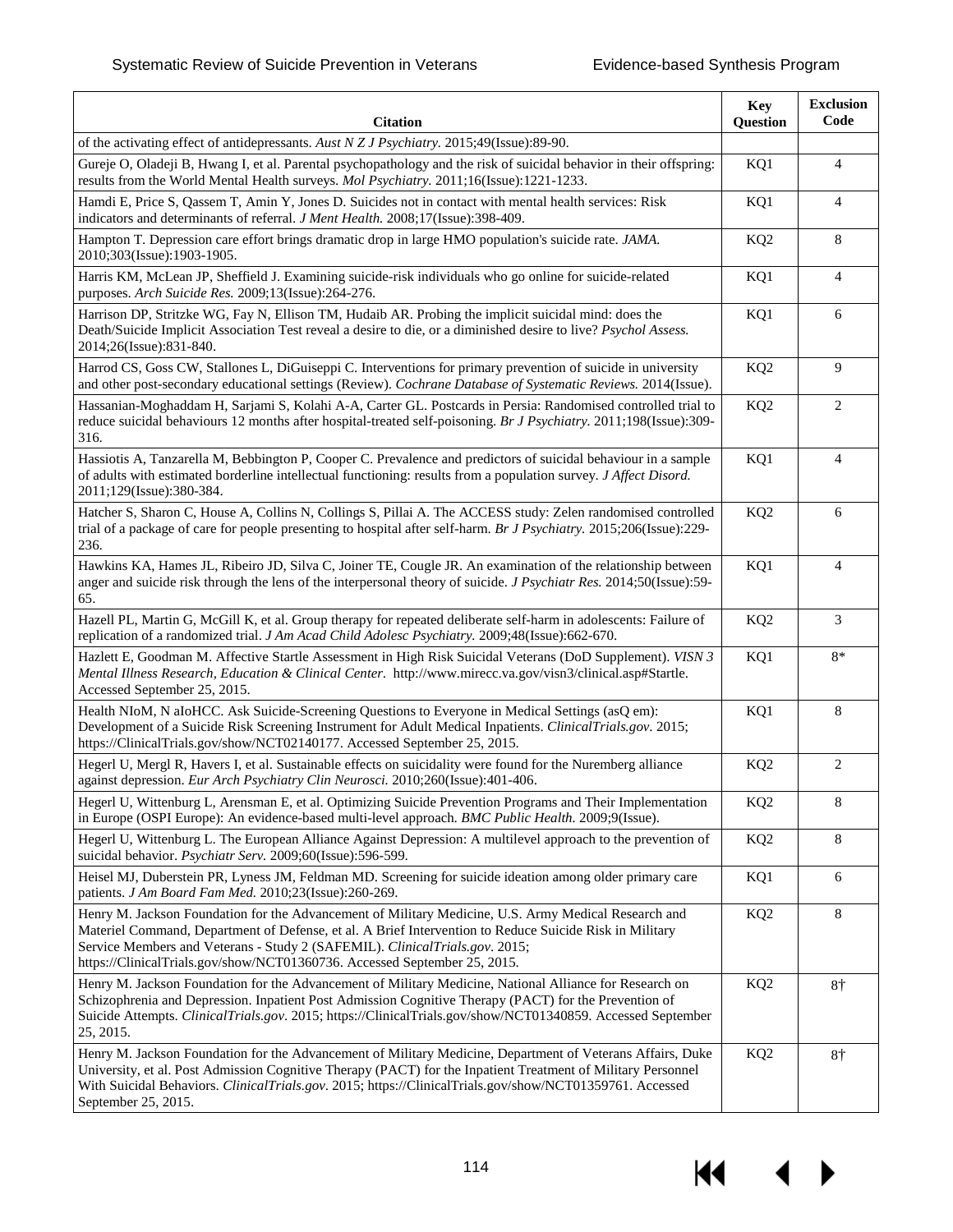| <b>Citation</b>                                                                                                                                                                                                                                                                                                                        | <b>Key</b><br>Question | <b>Exclusion</b><br>Code |
|----------------------------------------------------------------------------------------------------------------------------------------------------------------------------------------------------------------------------------------------------------------------------------------------------------------------------------------|------------------------|--------------------------|
| Henry M. Jackson Foundation for the Advancement of Military Medicine, Congressionally Directed Medical<br>Research Programs. Pilot Trial of Inpatient Cognitive Therapy for the Prevention of Suicide in Military<br>Personnel. ClinicalTrials.gov. 2015; https://ClinicalTrials.gov/show/NCT01356186. Accessed September 25,<br>2015. | KQ <sub>2</sub>        | $8+$                     |
| Hills AL, Afifi TO, Cox BJ, Bienvenu OJ, Sareen J. Externalizing psychopathology and risk for suicide attempt:<br>cross-sectional and longitudinal findings from the Baltimore Epidemiologic Catchment Area Study. J Nerv Ment<br>Dis. 2009;197(Issue):293-297.                                                                        | KQ1                    | $\overline{4}$           |
| Hinshaw SP, Owens EB, Zalecki C, et al. Prospective follow-up of girls with attention-deficit/hyperactivity<br>disorder into early adulthood: continuing impairment includes elevated risk for suicide attempts and self-injury. J<br>Consult Clin Psychol. 2012;80(Issue):1041-1051.                                                  | KQ1                    | $\overline{4}$           |
| Hirsch JK, Duberstein PR, Unutzer J. Chronic medical problems and distressful thoughts of suicide in primary<br>care patients: mitigating role of happiness. Int J Geriatr Psychiatry. 2009;24(Issue):671-679.                                                                                                                         | KQ <sub>2</sub>        | 6                        |
| Hjorthoj CR, Madsen T, Agerbo E, Nordentoft M. Risk of suicide according to level of psychiatric treatment: A<br>nationwide nested case-control study. Soc Psychiatry Psychiatr Epidemiol. 2014;49(Issue):1357-1365.                                                                                                                   | KQ1                    | $\overline{c}$           |
| Holden C. Psychiatry. Suicide scale. Science. 2010;327(Issue):1068.                                                                                                                                                                                                                                                                    | KQ1                    | 8                        |
| Holland JM, Malott J, Currier JM. Meaning made of stress among veterans transitioning to college: examining<br>unique associations with suicide risk and life-threatening behavior. Suicide Life Threat Behav.<br>2014;44(Issue):218-231.                                                                                              | KQ1                    | $\overline{4}$           |
| Holma KM, Melartin TK, Haukka J, Holma IA, Sokero TP, Isometsa ET. Incidence and predictors of suicide<br>attempts in DSM-IV major depressive disorder: a five-year prospective study. Am J Psychiatry.<br>2010;167(Issue):801-808.                                                                                                    | KQ1                    | $\overline{2}$           |
| Holtmann M, Buchmann AF, Esser G, Schmidt MH, Banaschewski T, Laucht M. The Child Behavior Checklist-<br>Dysregulation Profile predicts substance use, suicidality, and functional impairment: a longitudinal analysis. J<br>Child Psychol Psychiatry. 2011;52(Issue):139-147.                                                         | KQ1                    | $\overline{c}$           |
| Hom MA, Stanley IH, Joiner TE. Evaluating factors and interventions that influence help-seeking and mental<br>health service utilization among suicidal individuals: A review of the literature. Clin Psychol Rev.<br>2015;40(Issue):28-39.                                                                                            | KQ <sub>2</sub>        | 7                        |
| Homaifar B, Amick M. Thinking Under Stress and the Risk of Suicide. Military Suicide Research Consortium.<br>https://msrc.fsu.edu/funded-research/thinking-under-stress-and-risk-suicide. Accessed September 25, 2015.                                                                                                                 | KQ1                    | $\overline{4}$           |
| Hooven C, Snedker KA, Thompson EA. Suicide Risk at Young Adulthood: Continuities and Discontinuities<br>From Adolescence. Youth & Society. 2012;44(Issue):524-547.                                                                                                                                                                     | KQ1                    | $\overline{4}$           |
| Hopwood CJ, Baker KL, Morey LC. Extratest validity of selected personality assessment inventory scales and<br>indicators in an inpatient substance abuse setting. J Pers Assess. 2008;90(Issue):574-577.                                                                                                                               | KQ1                    | $\overline{4}$           |
| Horesh N, Levi Y, Apter A. Medically serious versus non-serious suicide attempts: relationships of lethality and<br>intent to clinical and interpersonal characteristics. J Affect Disord. 2012;136(Issue):286-293.                                                                                                                    | KQ1                    | $\overline{4}$           |
| Horowitz LM, Bridge JA, Teach SJ, et al. Ask Suicide-Screening Questions (ASQ): a brief instrument for the<br>pediatric emergency department. Arch Pediatr Adolesc Med. 2012;166(Issue):1170-1176.                                                                                                                                     | KQ1                    | 3                        |
| Hovanesian S, Isakov I, Cervellione KL. Defense mechanisms and suicide risk in major depression. Arch Suicide<br>Res. 2009;13(Issue):74-86.                                                                                                                                                                                            | KQ1                    | $\overline{4}$           |
| Hoyer EH, Licht RW, Mortensen PB. Risk factors of suicide in inpatients and recently discharged patients with<br>affective disorders. A case-control study. Eur Psychiatry. 2009;24(Issue):317-321.                                                                                                                                    | KQ1                    | $\overline{2}$           |
| Huber CG, Schottle D, Lambert M, et al. Brief Psychiatric Rating Scale - Excited Component (BPRS-EC) and<br>neuropsychological dysfunction predict aggression, suicidality, and involuntary treatment in first-episode<br>psychosis. Schizophr Res. 2012;134(Issue):273-278.                                                           | KQ1                    | $\overline{c}$           |
| Hung GC, Caine ED, Fan HF, Huang MC, Chen YY. Predicting suicide attempts among treatment-seeking male<br>alcoholics: an exploratory study. Suicide Life Threat Behav. 2013;43(Issue):429-438.                                                                                                                                         | KQ1                    | $\overline{2}$           |
| Hunt IM, Kapur N, Webb R, et al. Suicide in recently discharged psychiatric patients: a case-control study.<br>Psychol Med. 2009;39(Issue):443-449.                                                                                                                                                                                    | KQ1                    | $\overline{4}$           |
| Hunter A, Leuchter A, Cook I, Abrams M. Brain functional changes (QEEG cordance) and worsening suicidal<br>ideation and mood symptoms during antidepressant treatment. Acta Psychiatr Scand. 2010;122(Issue):461-469.                                                                                                                  | KQ1                    | 6                        |
| Hvid M, Wang AG. Preventing repetition of attempted suicide--I. Feasibility (acceptability, adherence, and<br>effectiveness) of a Baerum-model like aftercare. Nord J Psychiatry. 2009;63(Issue):148-153.                                                                                                                              | KQ <sub>2</sub>        | $\overline{2}$           |
| Hyman J, Ireland R, Frost L, Cottrell L. Suicide incidence and risk factors in an active duty US military                                                                                                                                                                                                                              | KQ1                    | 4                        |

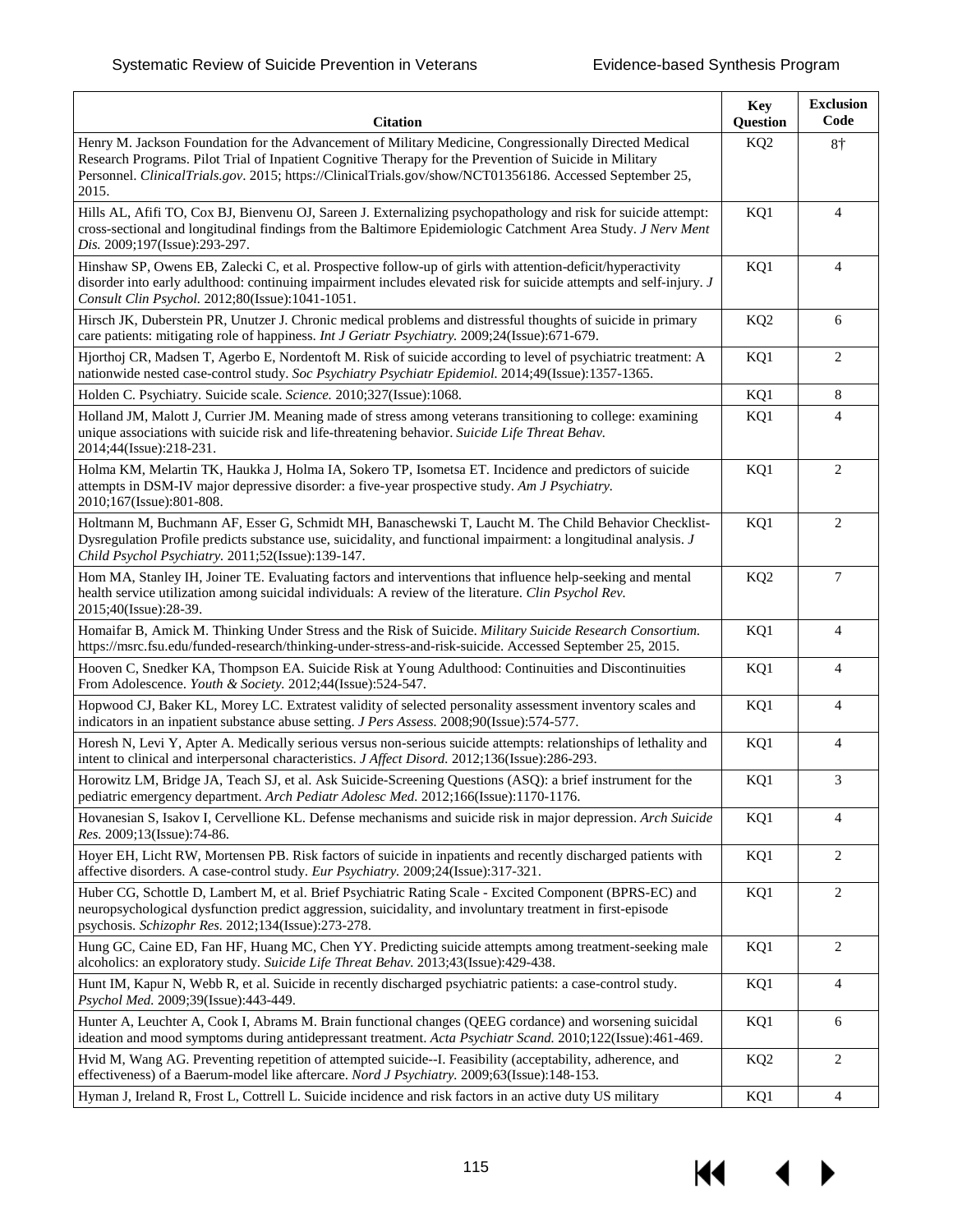| <b>Citation</b>                                                                                                                                                                                                                                                                                                                                                                                          | <b>Key</b><br>Question   | <b>Exclusion</b><br>Code |
|----------------------------------------------------------------------------------------------------------------------------------------------------------------------------------------------------------------------------------------------------------------------------------------------------------------------------------------------------------------------------------------------------------|--------------------------|--------------------------|
| population. Am J Public Health. 2012;102 Suppl 1(Issue):S138-146.                                                                                                                                                                                                                                                                                                                                        |                          |                          |
| Ichikawa M, Inada H, Kumeji M. Reconsidering the effects of blue-light installation for prevention of railway<br>suicides. J Affect Disord. 152(Issue): 183-185.                                                                                                                                                                                                                                         | KQ <sub>2</sub>          | 2                        |
| Ilgen MA, Bohnert AS, Ignacio RV, et al. Psychiatric diagnoses and risk of suicide in veterans. Arch Gen<br>Psychiatry. 2010;67(Issue):1152-1158.                                                                                                                                                                                                                                                        | KQ1                      | $\overline{4}$           |
| Ilgen MA, Downing K, Zivin K, et al. Exploratory data mining analysis identifying subgroups of patients with<br>depression who are at high risk for suicide. J Clin Psychiatry. 2009;70(Issue):1495-1500.                                                                                                                                                                                                | KQ1                      | $\overline{4}$           |
| Innamorati M, Pompili M, Serafini G, et al. Psychometric properties of the suicidal history self-rating screening<br>scale. Arch Suicide Res. 2011;15(Issue):87-92.                                                                                                                                                                                                                                      | KQ1                      | 2                        |
| Iosifescu D, Greenwald S, Devlin P, et al. Pretreatment frontal EEG and changes in suicidal ideation during SSRI<br>treatment in major depressive disorder. Acta Psychiatr Scand. 2008;117(Issue):271-276.                                                                                                                                                                                               | KQ1                      | 6                        |
| Isaac M, Elias B, Katz LY, et al. Gatekeeper training as a preventative intervention for suicide: A systematic<br>review. Can J Psychiatry. 2009;54(Issue):260-268.                                                                                                                                                                                                                                      | KQ <sub>2</sub>          | 9                        |
| Isacsson G, Holmgren A, Osby U, Ahlner J. Decrease in suicide among the individuals treated with<br>antidepressants: a controlled study of antidepressants in suicide, Sweden 1995-2005. Acta Psychiatr Scand.<br>2009;120(Issue):37-44.                                                                                                                                                                 | KQ <sub>2</sub>          | $\overline{c}$           |
| Jandl M, Steyer J, Kaschka WP. Suicide risk markers in major depressive disorder: a study of electrodermal<br>activity and event-related potentials. J Affect Disord. 2010;123(Issue):138-149.                                                                                                                                                                                                           | KQ1                      | 2                        |
| Janelidze S, Suchankova P, Ekman A, et al. Low il-8 is associated with anxiety in suicidal patients: Genetic<br>variation and decreased protein levels. Acta Psychiatr Scand. 2015;131(Issue):269-278.                                                                                                                                                                                                   | KQ1                      | 2                        |
| Janssen Research & Development LLC. A Double-blind Study to Assess the Efficacy and Safety of Intranasal<br>Esketamine for the Rapid Reduction of the Symptoms of Major Depressive Disorder, Including Suicidal Ideation,<br>in Participants Who Are Assessed to be at Imminent Risk for Suicide. ClinicalTrials.gov. 2015;<br>https://ClinicalTrials.gov/show/NCT02133001. Accessed September 25, 2015. | KQ <sub>2</sub>          | 6                        |
| Jobes DA. Innovations in Clinical Assessment and Treatment of Suicide Risk. Paper presented at: Texas Suicide<br>Prevention Symposium: Coming Together to Care 20152015; Houston, TX.                                                                                                                                                                                                                    | KQ1 &<br>KQ <sub>2</sub> | 8                        |
| Joe S, Canetto SS, Romer D. Advancing prevention research on the role of culture in suicide prevention. Suicide<br>Life Threat Behav. 2008;38(Issue):354-362.                                                                                                                                                                                                                                            | KQ <sub>2</sub>          | 8                        |
| Johnson JG, Zhang B, Prigerson HG. Investigation of a developmental model of risk for depression and<br>suicidality following spousal bereavement. Suicide Life Threat Behav. 2008;38(Issue):1-12.                                                                                                                                                                                                       | KQ1                      | $\overline{4}$           |
| Johnson LL, O'Connor SS, Kaminer B, Jobes DA, Gutierrez PM. Suicide-Focused Group Therapy for Veterans.<br>Mil Behav Health. 2014;2(Issue):327-336.                                                                                                                                                                                                                                                      | KQ <sub>2</sub>          | 8                        |
| Joiner TE, Gutierrez PM. Toward a Gold Standard for Suicide Risk Assessment for Military Personnel. Military<br>Suicide Research Consortium. https://msrc.fsu.edu/funded-research/toward-gold-standard-suicide-risk-<br>assessment-military-personnel. Accessed September 25, 2015.                                                                                                                      | KQ1                      | $8*$                     |
| Joiner TE, Jr., Van Orden KA, Witte TK, et al. Main predictions of the interpersonal-psychological theory of<br>suicidal behavior: empirical tests in two samples of young adults. J Abnorm Psychol. 2009;118(Issue):634-646.                                                                                                                                                                            | KQ1                      |                          |
| Jokinen J, Chatzittofis A, Hellstrom C, Nordstrom P, Uvnas-Moberg K, Asberg M. Low CSF oxytocin reflects<br>high intent in suicide attempters. Psychoneuroendocrinology. 2012;37(Issue):482-490.                                                                                                                                                                                                         | KQ1                      | $\overline{2}$           |
| Jokinen J, Forslund K, Ahnemark E, Gustavsson JP, Nordstrom P, Asberg M. Karolinska Interpersonal Violence<br>Scale predicts suicide in suicide attempters. J Clin Psychiatry. 2010;71(Issue):1025-1032.                                                                                                                                                                                                 | KQ1                      | $\overline{c}$           |
| Jokinen J, Nordstrom AL, Nordstrom P. CSF 5-HIAA and DST non-suppression--orthogonal biologic risk factors<br>for suicide in male mood disorder inpatients. <i>Psychiatry Res.</i> 2009;165(Issue):96-102.                                                                                                                                                                                               | KQ1                      | $\overline{c}$           |
| Jokinen J, Ouda J, Nordstrom P. Noradrenergic function and HPA axis dysregulation in suicidal behaviour.<br>Psychoneuroendocrinology. 2010;35(Issue):1536-1542.                                                                                                                                                                                                                                          | KQ1                      | $\overline{c}$           |
| Kaplan MS, McFarland BH, Huguet N, Valenstein M. Suicide risk and precipitating circumstances among young,<br>middle-aged, and older male veterans. Am J Public Health. 2012;102 Suppl 1(Issue):S131-137.                                                                                                                                                                                                | KQ1                      | 4                        |
| Kapur N, Murphy E, Cooper J, et al. Psychosocial assessment following self-harm: results from the multi-centre<br>monitoring of self-harm project. J Affect Disord. 2008;106(Issue):285-293.                                                                                                                                                                                                             | KQ1                      | 6                        |
| Karras E, Stephens B, Kemp JE, Bossarte RM. Using media to promote suicide prevention hotlines to Veteran<br>households. Inj Prev. 2014;20(Issue):62-65.                                                                                                                                                                                                                                                 | KQ <sub>2</sub>          | 6                        |
| Kashyap S, Hooke GR, Page AC. Identifying risk of deliberate self-harm through longitudinal monitoring of<br>psychological distress in an inpatient psychiatric population. BMC Psychiatry. 2015;15(Issue):81.                                                                                                                                                                                           | KQ1                      | $\overline{4}$           |

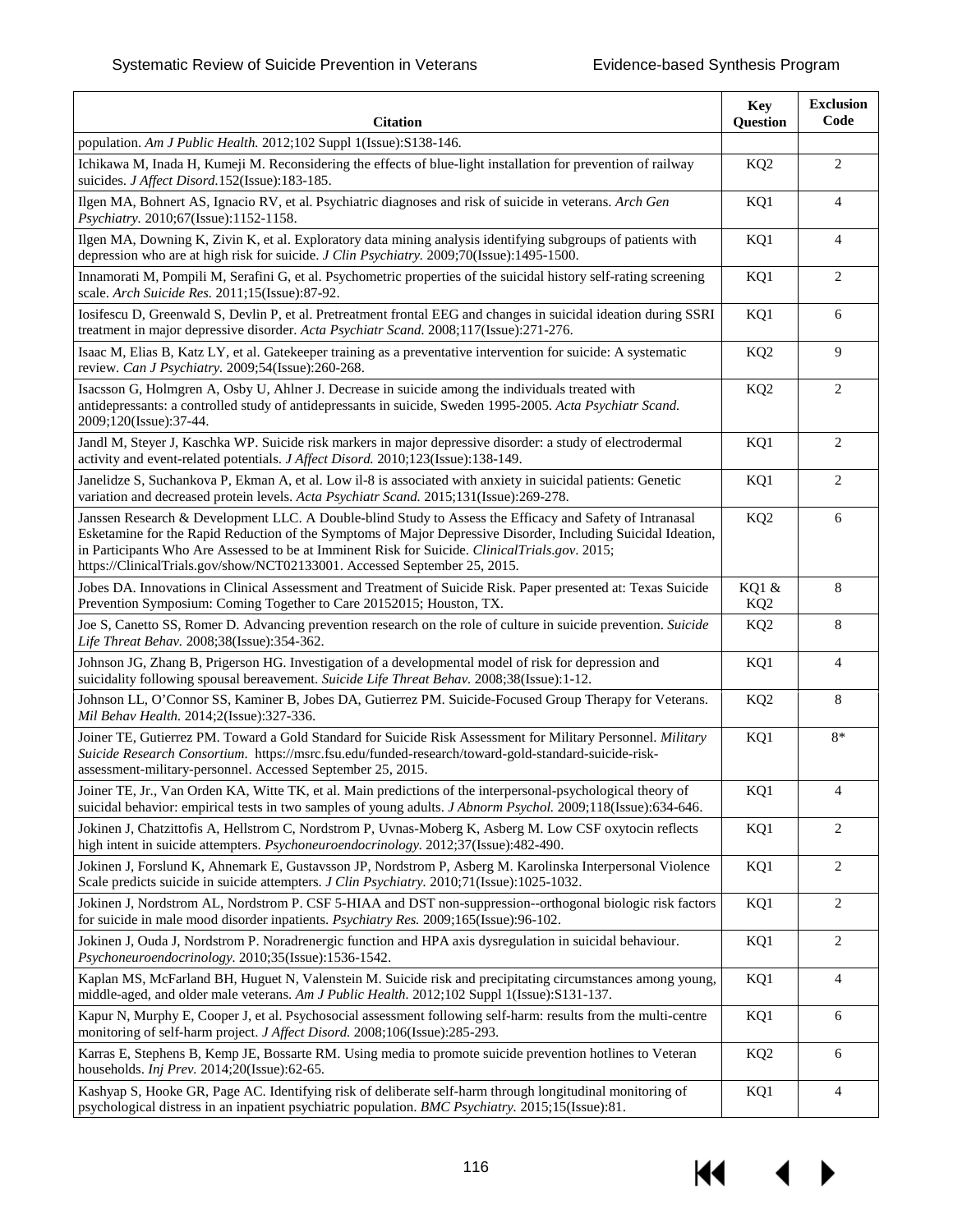| <b>Citation</b>                                                                                                                                                                                                                                                                                   | <b>Key</b><br>Question | <b>Exclusion</b><br>Code |
|---------------------------------------------------------------------------------------------------------------------------------------------------------------------------------------------------------------------------------------------------------------------------------------------------|------------------------|--------------------------|
| Kasper S, Montgomery SA, Moller H-J, et al. Longitudinal analysis of the suicidal behaviour risk in short-term<br>placebo-controlled studies of mirtazapine in major depressive disorder. World J Biol Psychiatry.<br>2010;11(Issue):36-44.                                                       | KQ1                    | $\overline{4}$           |
| Kessler RC, Santiago PN, Colpe LJ, et al. Clinical reappraisal of the Composite International Diagnostic<br>Interview Screening Scales (CIDI-SC) in the Army Study to Assess Risk and Resilience in Servicemembers<br>(Army STARRS). Int J Methods Psychiatr Res. 2013;22(Issue):303-321.         | KQ1                    | $\overline{4}$           |
| Khalsa HM, Salvatore P, Hennen J, Baethge C, Tohen M, Baldessarini RJ. Suicidal events and accidents in 216<br>first-episode bipolar I disorder patients: predictive factors. J Affect Disord. 2008;106(Issue):179-184.                                                                           | KQ1                    | $\overline{4}$           |
| Khan A, Khan SR, Hobus J, et al. Differential pattern of response in mood symptoms and suicide risk measures<br>in severely ill depressed patients assigned to citalopram with placebo or citalopram combined with lithium: role<br>of lithium levels. J Psychiatr Res. 2011;45(Issue):1489-1496. | KQ <sub>2</sub>        | $\overline{4}$           |
| Kim YK, Hwang JA, Lee HJ, et al. Association between norepinephrine transporter gene (SLC6A2)<br>polymorphisms and suicide in patients with major depressive disorder. J Affect Disord. 2014;158(Issue):127-132.                                                                                  | KQ1                    | $\mathbf{2}$             |
| King CA, Eisenberg D, Zheng K, et al. Online suicide risk screening and intervention with college students: A<br>pilot randomized controlled trial. J Consult Clin Psychol. 2015;83(Issue):630-636.                                                                                               | KQ <sub>2</sub>        | 6                        |
| King CA, Klaus N, Kramer A, Venkataraman S, Quinlan P, Gillespie B. The Youth-Nominated Support Team-<br>Version II for suicidal adolescents: A randomized controlled intervention trial. J Consult Clin Psychol.<br>2009;77(Issue):880-893.                                                      | KQ <sub>2</sub>        | 3                        |
| Klieve H, Barnes M, De Leo D. Controlling firearms use in Australia: has the 1996 gun law reform produced the<br>decrease in rates of suicide with this method? Soc Psychiatry Psychiatr Epidemiol. 2009;44(Issue):285-292.                                                                       | KQ <sub>2</sub>        | $\tau$                   |
| Klomek AB, Kleinman M, Altschuler E, Marrocco F, Amakawa L, Gould MS. High school bullying as a risk for<br>later depression and suicidality. Suicide Life Threat Behav. 2011;41(Issue):501-516.                                                                                                  | KQ1                    | $\overline{4}$           |
| Klonsky ED, Glenn CR. Assessing the Functions of Non-suicidal Self-injury: Psychometric Properties of the<br>Inventory of Statements About Self-injury (ISAS). J Psychopathol Behav Assess. 2009;31(Issue):215-219.                                                                               | KQ1                    | 6                        |
| Klonsky ED, Olino TM. Identifying clinically distinct subgroups of self-injurers among young adults: a latent<br>class analysis. J Consult Clin Psychol. 2008;76(Issue):22-27.                                                                                                                    | KQ1                    | 6                        |
| Kmietowicz Z. Older people who self harm need long term follow-up to reduce suicide risk. BMJ.<br>2012;344(Issue):e3120.                                                                                                                                                                          | KQ <sub>2</sub>        | 8                        |
| Kovacsics CE, Goyal HK, Thomas KJ, Gould TD. The antisuicidal efficacy of lithium: A review of the clinical<br>literature and the underlying pharmacology. Int J Child Health Hum Dev. 2008;1(Issue):225-243.                                                                                     | KQ <sub>2</sub>        | 8                        |
| Krysinska K, Martin G. The struggle to prevent and evaluate: Application of population attributable risk and<br>preventive fraction to suicide prevention research. Suicide Life Threat Behav. 2009;39(Issue):548-557.                                                                            | KQ <sub>2</sub>        | 8                        |
| Kurd SK, Troxel AB, Crits-Christoph P, Gelfand JM. The risk of depression, anxiety, and suicidality in patients<br>with psoriasis: a population-based cohort study. Arch Dermatol. 2010;146(Issue):891-895.                                                                                       | KQ1                    | $\overline{4}$           |
| Labonte B, Suderman M, Maussion G, et al. Genome-wide epigenetic regulation by early-life trauma. Arch Gen<br>Psychiatry. 2012;69(Issue):722-731.                                                                                                                                                 | KQ1                    | $\overline{4}$           |
| Labonte B, Yerko V, Gross J, et al. Differential glucocorticoid receptor exon 1(B), 1(C), and 1(H) expression and<br>methylation in suicide completers with a history of childhood abuse. Biol Psychiatry. 2012;72(Issue):41-48.                                                                  | KQ1                    | 6                        |
| Lam BL, Christ SL, Lee DJ, Zheng DD, Arheart KL. Reported visual impairment and risk of suicide: the 1986-<br>1996 national health interview surveys. Arch Ophthalmol. 2008;126(Issue):975-980.                                                                                                   | KQ1                    | 4                        |
| Langley J, Gehrs M, Wasylenki D, Dewa C, Rueda S, Rourke S. Suicidality in Seriously Mentally Ill Clients of<br>Two Intensive Community Mental Health Programs. Can J Commun Ment Health. 2009;28(Issue):151-164.                                                                                 | KQ <sub>2</sub>        | 6                        |
| Lapierre S, Erlangsen A, Waern M, et al. A systematic review of elderly suicide prevention programs. Crisis.<br>2011;32(Issue):88-98.                                                                                                                                                             | KQ <sub>2</sub>        | 9                        |
| Large M, Ryan C, Nielssen O. The validity and utility of risk assessment for inpatient suicide. Australasian<br>Psychiatry. 2011;19(Issue):507-512.                                                                                                                                               | KQ1                    | 9                        |
| Lauterbach E, Felber W, Muller-Oerlinghausen B, et al. Adjunctive lithium treatment in the prevention of<br>suicidal behaviour in depressive disorders: a randomised, placebo-controlled, 1-year trial. Acta Psychiatr Scand.<br>2008;118(Issue):469-479.                                         | KQ <sub>2</sub>        | $\overline{c}$           |
| Lavigne JE, McCarthy M, Chapman R, Petrilla A, Knox KL. Exposure to prescription drugs labeled for risk of<br>adverse effects of suicidal behavior or ideation among 100 Air Force personnel who died by suicide, 2006-2009.<br>Suicide Life Threat Behav. 2012;42(Issue):561-566.                | KQ1                    | $\overline{4}$           |
| LeardMann CA, Powell TM, Smith TC, et al. Risk factors associated with suicide in current and former US                                                                                                                                                                                           | KQ1                    | $\overline{4}$           |

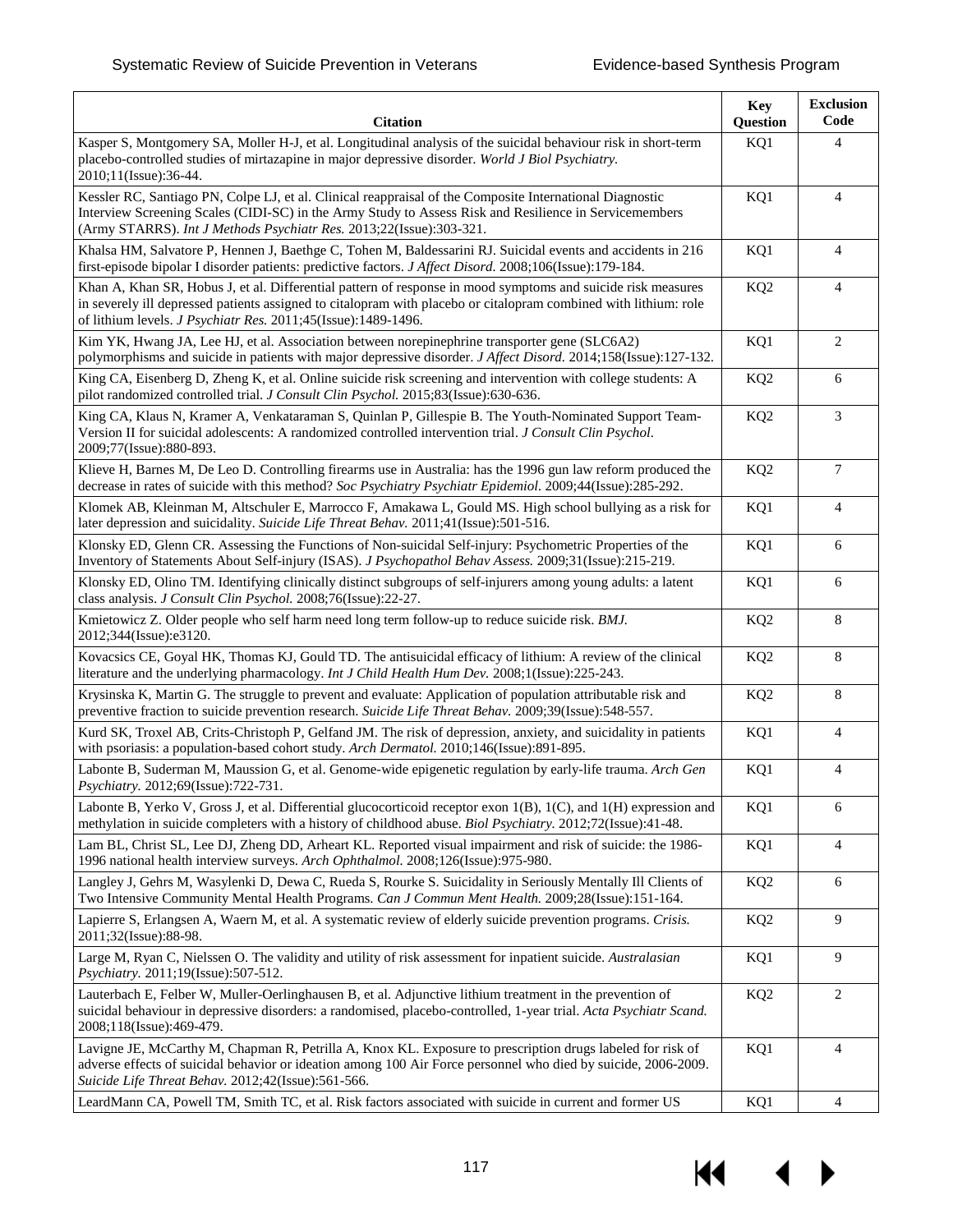| <b>Citation</b>                                                                                                                                                                                                                                                        | <b>Key</b><br>Question | <b>Exclusion</b><br>Code |
|------------------------------------------------------------------------------------------------------------------------------------------------------------------------------------------------------------------------------------------------------------------------|------------------------|--------------------------|
| military personnel. JAMA. 2013;310(Issue):496-506.                                                                                                                                                                                                                     |                        |                          |
| Lee BH, Kim YK. Potential peripheral biological predictors of suicidal behavior in major depressive disorder.<br>Prog Neuropsychopharmacol Biol Psychiatry. 2011;35(Issue):842-847.                                                                                    | KQ1                    | $\overline{4}$           |
| Lee J, Hahm HC. HIV Risk, Substance Use, and Suicidal Behaviors Among Asian American Lesbian and<br>Bisexual Women. AIDS Educ Prev. 2012;24(Issue):549-563.                                                                                                            | KQ1                    | $\overline{4}$           |
| Legris J, Links PS, van Reekum R, Tannock R, Toplak M. Executive function and suicidal risk in women with<br>Borderline Personality Disorder. Psychiatry Res. 2012;196(Issue):101-108.                                                                                 | KQ1                    | 6                        |
| Lesser I, Rosales A, Zisook S, et al. Depression outcomes of Spanish- and english-speaking Hispanic outpatients<br>in STAR*D. Psychiatr Serv. 2008;59(Issue):1273-1284.                                                                                                | KQ <sub>2</sub>        | 6                        |
| Lester D, McSwain S, Gunn JF, 3rd. A test of the validity of the IS PATH WARM warning signs for suicide.<br>Psychol Rep. 2011;108(Issue):402-404.                                                                                                                      | KQ1                    | 7                        |
| Lester D. The Use of the Internet for Counseling the Suicidal Individual: Possibilities and Drawbacks. Omega<br>(Westport). 2008;58(Issue):233-250.                                                                                                                    | KQ <sub>2</sub>        | 8                        |
| Li H, Xie W, Luo X, et al. Clarifying the role of psychological pain in the risks of suicidal ideation and suicidal<br>acts among patients with major depressive episodes. Suicide Life Threat Behav. 2014;44(Issue):78-88.                                            | KQ1                    | 2                        |
| Li Y, Zhang J, McKeown RE. Cross-sectional assessment of diet quality in individuals with a lifetime history of<br>attempted suicide. Psychiatry Res. 2009;165(Issue):111-119.                                                                                         | KQ1                    | $\overline{4}$           |
| Lineberry TW, Allen JD, Nash J, Galardy CW. Population-based prevalence of smoking in psychiatric inpatients:<br>a focus on acute suicide risk and major diagnostic groups. Compr Psychiatry. 2009;50(Issue):526-532.                                                  | KQ1                    | $\overline{4}$           |
| Links PS, Bergmans Y, Cook M. Psychotherapeutic Interventions to Prevent Repeated Suicidal Behavior. Brief<br>Treatment and Crisis Intervention. 2003;3(Issue):445-464.                                                                                                | KQ1                    | 8                        |
| Lizardi D, Dervic K, Grunebaum MF, Burke AK, Mann JJ, Oquendo MA. The role of moral objections to suicide<br>in the assessment of suicidal patients. <i>J Psychiatr Res.</i> 2008;42(Issue):815-821.                                                                   | KQ1                    | $\overline{4}$           |
| Lizardi D, Stanley B. Treatment engagement: A neglected aspect in the psychiatric care of suicidal patients.<br>Psychiatr Serv. 2010;61(Issue):1183-1191.                                                                                                              | KQ <sub>2</sub>        | 6                        |
| Logan J, Hall J, Karch D. Suicide categories by patterns of known risk factors: a latent class analysis. Arch Gen<br>Psychiatry. 2011;68(Issue):935-941.                                                                                                               | KQ1                    | $\overline{4}$           |
| Love J, Zatzick D. Screening and intervention for comorbid substance disorders, PTSD, depression, and suicide:<br>A trauma center survey. Psychiatr Serv. 2014;65(Issue):918-923.                                                                                      | KQ1                    | $\overline{4}$           |
| Lubin G, Werbeloff N, Halperin D, Shmushkevitch M, Weiser M, Knobler HY. Decrease in suicide rates after a<br>change of policy reducing access to firearms in adolescents: a naturalistic epidemiological study. Suicide Life<br>Threat Behav. 2010;40(Issue):421-424. | KQ <sub>2</sub>        | 2                        |
| Luxton DD, June JD, Comtois KA. Can postdischarge follow-up contacts prevent suicide and suicidal behavior?<br>A review of the evidence. Crisis. 2013;34(Issue):32-41.                                                                                                 | KQ <sub>2</sub>        | 9                        |
| Luxton DD, Kinn JT, June JD, Pierre LW, Reger MA, Gahm GA. Caring Letters Project: a military suicide-<br>prevention pilot program. Crisis. 2012;33(Issue):5-12.                                                                                                       | KQ <sub>2</sub>        | $\tau$                   |
| Luxton DD, Rudd MD, Reger MA, Gahm GA. A psychometric study of the Suicide Ideation Scale. Arch Suicide<br>Res. 2011;15(Issue):250-258.                                                                                                                                | KQ1                    | 6                        |
| Luxton DD, Thomas EK, Chipps J, et al. Caring letters for suicide prevention: Implementation of a multi-site<br>randomized clinical trial in the U.S. military and veteran affairs healthcare systems. Contemp Clin Trials.<br>2014;37(Issue):252-260.                 | KQ <sub>2</sub>        | 8                        |
| Lyddon R, Dwork AJ, Keddache M, Siever LJ, Dracheva S. Serotonin 2c receptor RNA editing in major<br>depression and suicide. World J Biol Psychiatry. 2013;14(Issue):590-601.                                                                                          | KQ1                    | $\overline{4}$           |
| Lynch SM, Forman E, Mendelsohn M, Herman J. Attending to Dissociation: Assessing Change in Dissociation<br>and Predicting Treatment Outcome. J Trauma Dissociation. 2008;9(Issue):301-319.                                                                             | KQ1                    | 6                        |
| Magno LA, Miranda DM, Neves FS, et al. Association between AKT1 but not AKTIP genetic variants and<br>increased risk for suicidal behavior in bipolar patients. Genes Brain Behav. 2010;9(Issue):411-418.                                                              | KQ1                    | $\overline{c}$           |
| Malloy-Diniz LF, Neves FS, Abrantes SS, Fuentes D, Correa H. Suicide behavior and neuropsychological<br>assessment of type I bipolar patients. J Affect Disord. 2009;112(Issue):231-236.                                                                               | KQ1                    | $\overline{4}$           |
| Maloney E, Degenhardt L, Darke S, Nelson EC. Impulsivity and borderline personality as risk factors for suicide<br>attempts among opioid-dependent individuals. Psychiatry Res. 2009;169(Issue):16-21.                                                                 | KQ1                    | $\overline{4}$           |
| Marshall E, York J, Magruder K, et al. Implementation of online suicide-specific training for VA providers. Acad                                                                                                                                                       | KQ <sub>2</sub>        | 6                        |

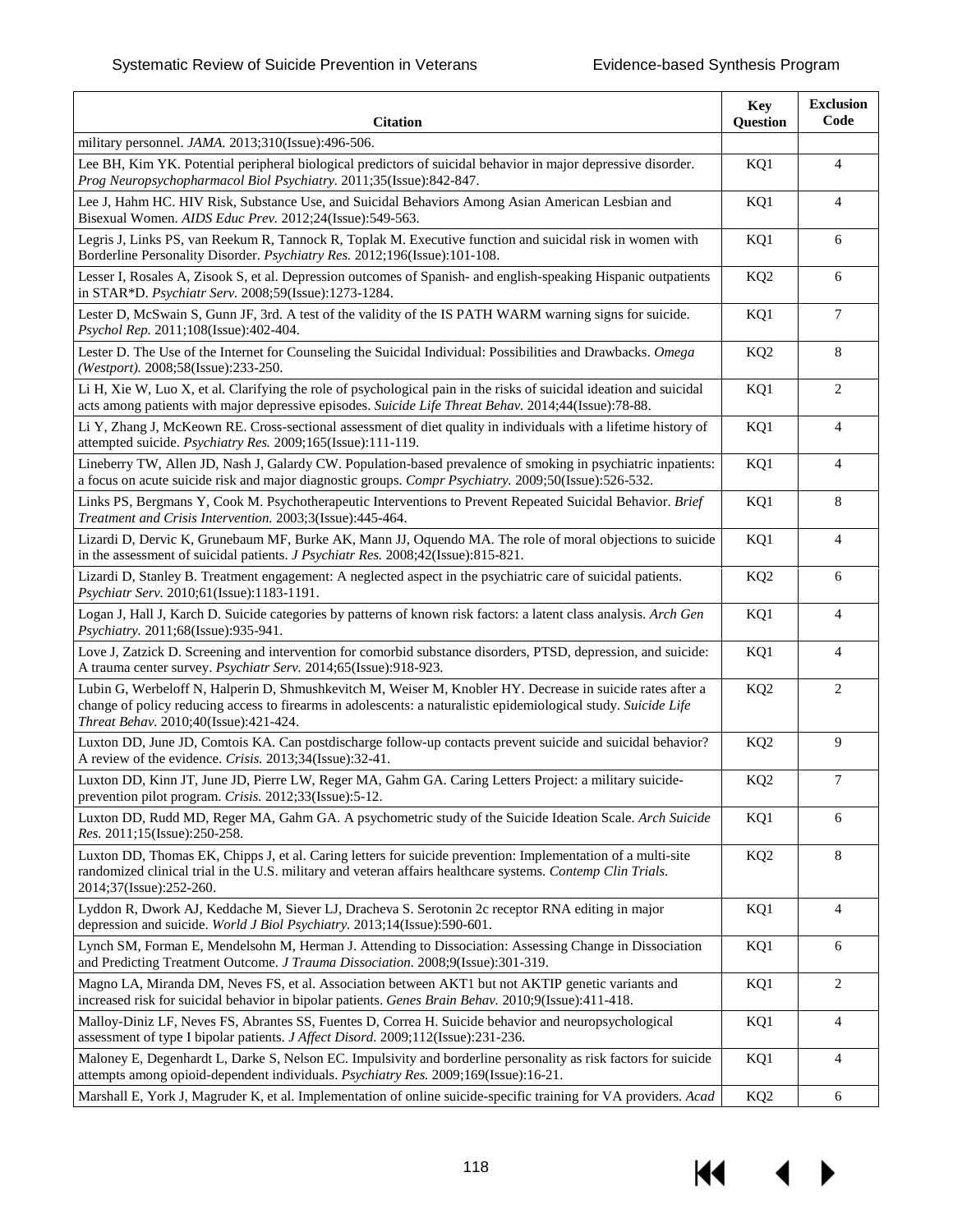| <b>Citation</b>                                                                                                                                                                                                                                                                | <b>Key</b><br>Question | <b>Exclusion</b><br>Code |
|--------------------------------------------------------------------------------------------------------------------------------------------------------------------------------------------------------------------------------------------------------------------------------|------------------------|--------------------------|
| Psychiatry. 2014;38(Issue):566-574.                                                                                                                                                                                                                                            |                        |                          |
| Massachusetts General H. Development of a Positive Psychology Intervention to Reduce Suicide Risk (HOPE).<br>ClinicalTrials.gov. 2013; https://ClinicalTrials.gov/show/NCT01398891. Accessed September 25, 2015.                                                               | KQ <sub>2</sub>        | 8                        |
| Massachusetts General Hospital, American Foundation for Suicide Prevention. Intranasal Ketamine for Late-Life<br>Depression and Suicidal Ideation. ClinicalTrials.gov. 2015; https://ClinicalTrials.gov/show/NCT02295787.<br>Accessed September 25, 2015.                      | KQ <sub>2</sub>        | 8                        |
| Massachusetts General Hospital, American Foundation for Suicide Prevention. Trial of a Positive Psychology<br>Intervention in Major Depressive Disorder (HOPE). ClinicalTrials.gov. 2014;<br>https://ClinicalTrials.gov/show/NCT02004145. Accessed September 25, 2015.         | KQ <sub>2</sub>        | 8                        |
| Massachusetts General Hospital, American Foundation for Suicide Prevention. Brief Sleep Intervention for<br>Bipolar Disorder. ClinicalTrials.gov. 2014; https://ClinicalTrials.gov/show/NCT01764074. Accessed September<br>25, 2015.                                           | KQ <sub>2</sub>        | 8                        |
| Matarazzo B. Improving the Inpatient-to-Outpatient Transition. Military Suicide Research Consortium.<br>https://msrc.fsu.edu/funded-research/improving-inpatient-outpatient-transition. Accessed September 25, 2015.                                                           | KQ <sub>2</sub>        | $8\dagger$               |
| Matarazzo BB, Hoffberg AS, Clemans TA, Signoracci GM, Simpson GK, Brenner LA. Cross-cultural adaptation<br>of the Window to Hope: a psychological intervention to reduce hopelessness among U.S. veterans with traumatic<br>brain injury. Brain Inj. 2014;28(Issue):1238-1247. | KQ <sub>2</sub>        | 8                        |
| Matsubayashi T, Ueda M. The effect of national suicide prevention programs on suicide rates in 21 OECD<br>nations. Soc Sci Med. 2011;73(Issue):1395-1400.                                                                                                                      | KQ <sub>2</sub>        | 2                        |
| Matthews S, Spadoni A, Knox K, Strigo I, Simmons A. Combat-exposed war veterans at risk for suicide show<br>hyperactivation of prefrontal cortex and anterior cingulate during error processing. Psychosom Med.<br>2012;74(Issue):471-475.                                     | KQ1                    | 6                        |
| Matthieu MM, Chen Y, Schohn M, Lantinga LJ, Knox KL. Educational preferences and outcomes from suicide<br>prevention training in the Veterans Health Administration: one-year follow-up with healthcare employees in<br>Upstate New York. Mil Med. 2009;174(Issue):1123-1131.  | KQ <sub>2</sub>        | 6                        |
| Matthieu MM, Cross W, Batres AR, Flora CM, Knox KL. Evaluation of gatekeeper training for suicide<br>prevention in veterans. Arch Suicide Res. 2008;12(Issue):148-154.                                                                                                         | KQ <sub>2</sub>        | 6                        |
| Maussion G, Yang J, Yerko V, et al. Regulation of a truncated form of tropomyosin-related kinase B (TrkB) by<br>Hsa-miR-185* in frontal cortex of suicide completers. PLoS One. 2012;7(Issue):e39301.                                                                          | KQ1                    | 4                        |
| May AM, Klonsky ED, Klein DN. Predicting future suicide attempts among depressed suicide ideators: a 10-year<br>longitudinal study. J Psychiatr Res. 2012;46(Issue):946-952.                                                                                                   | KQ1                    | $\overline{4}$           |
| May AM, Klonsky ED. Assessing motivations for suicide attempts: development and psychometric properties of<br>the inventory of motivations for suicide attempts. Suicide Life Threat Behav. 2013;43(Issue):532-546.                                                            | KQ1                    | $\overline{4}$           |
| Mayo Clinic. Ketamine for Depression and Suicide Risk. ClinicalTrials.gov. 2015;<br>https://ClinicalTrials.gov/show/NCT02094898. Accessed September 25, 2015.                                                                                                                  | KQ <sub>2</sub>        | 8                        |
| McCarthy JF, Blow FC, Ignacio RV, Ilgen MA, Austin KL, Valenstein M. Suicide Among Patients in the<br>Veterans Affairs Health System: Rural-Urban Differences in Rates, Risks, and Methods. Am J Public Health.<br>2012;102(Issue):S111-S117.                                  | KQ1                    | 4                        |
| McCloskey MS, Ben-Zeev D, Lee R, Berman ME, Coccaro EF. Acute tryptophan depletion and self-injurious<br>behavior in aggressive patients and healthy volunteers. Psychopharmacology (Berl). 2009;203(Issue):53-61.                                                             | KQ1                    | 6                        |
| McGirr A, Alda M, Seguin M, Cabot S, Lesage A, Turecki G. Familial aggregation of suicide explained by<br>cluster B traits: a three-group family study of suicide controlling for major depressive disorder. Am J Psychiatry.<br>2009;166(Issue):1124-1134.                    | KQ1                    | 4                        |
| McGirr A, Diaconu G, Berlim MT, et al. Dysregulation of the sympathetic nervous system, hypothalamic-<br>pituitary-adrenal axis and executive function in individuals at risk for suicide. J Psychiatry Neurosci.<br>2010;35(Issue):399-408.                                   | KQ1                    | 6                        |
| McGirr A, Dombrovski AY, Butters MA, Clark L, Szanto K. Deterministic learning and attempted suicide among<br>older depressed individuals: cognitive assessment using the Wisconsin Card Sorting Task. J Psychiatr Res.<br>2012;46(Issue):226-232.                             | KQ1                    | $\overline{4}$           |
| McGirr A, Paris J, Lesage A, Renaud J, Turecki G. An examination of DSM-IV borderline personality disorder<br>symptoms and risk for death by suicide: a psychological autopsy study. Can J Psychiatry. 2009;54(Issue):87-92.                                                   | KQ1                    | $\overline{4}$           |
| McGrath PJ, Khan AY, Trivedi MH, et al. Response to a selective serotonin reuptake inhibitor (citalopram) in<br>major depressive disorder with melancholic features: A STAR*D report. J Clin Psychiatry. 2008;69(Issue):1847-<br>1855.                                         | KQ <sub>2</sub>        | $\overline{4}$           |

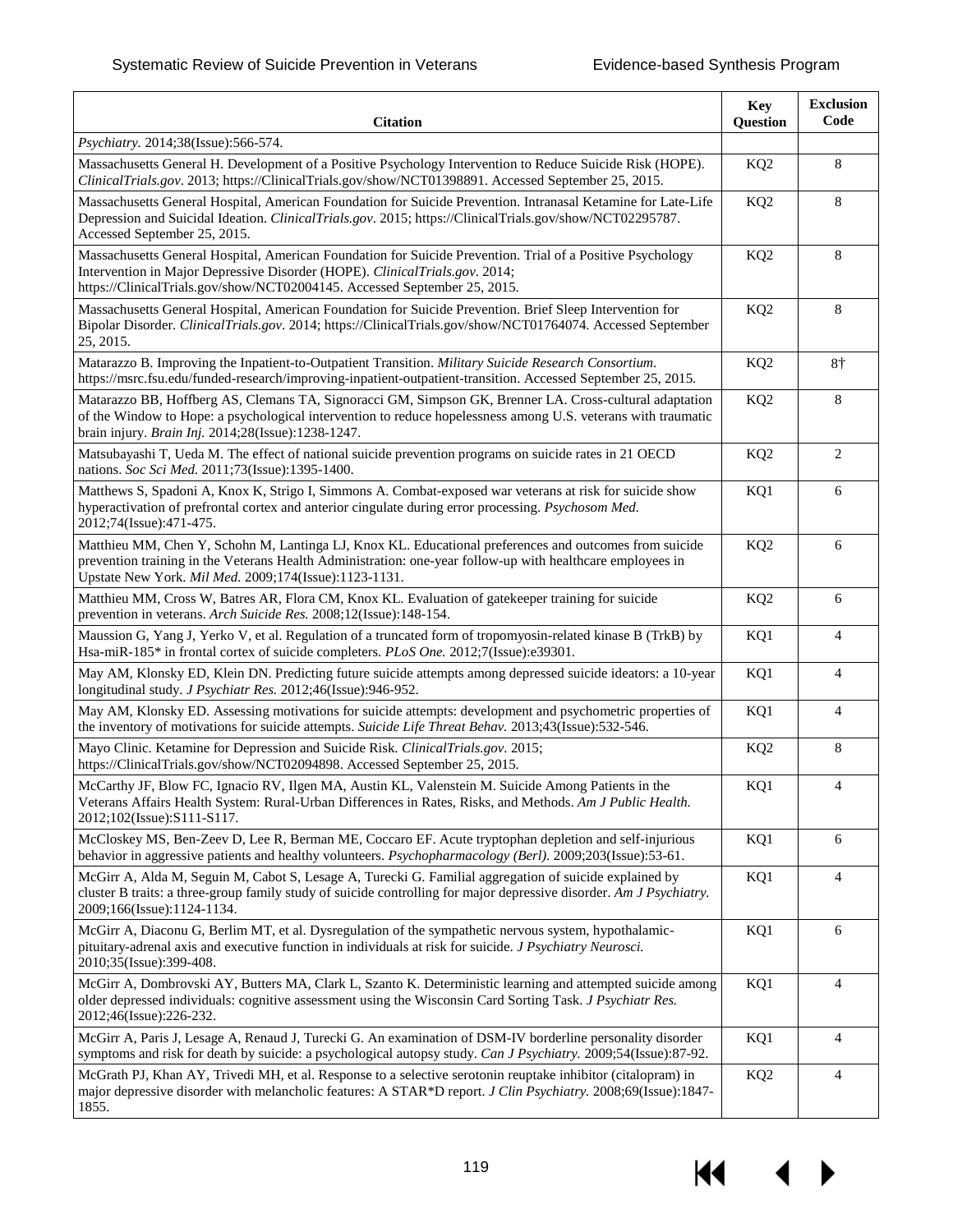| <b>Citation</b>                                                                                                                                                                                                                                                                                                                              | <b>Key</b><br>Question | <b>Exclusion</b><br>Code |
|----------------------------------------------------------------------------------------------------------------------------------------------------------------------------------------------------------------------------------------------------------------------------------------------------------------------------------------------|------------------------|--------------------------|
| McMain SF, Links PS, Gnam WH, et al. A randomized trial of dialectical behavior therapy versus general<br>psychiatric management for borderline personality disorder. Am J Psychiatry. 2009;166(Issue):1365-1374.                                                                                                                            | KQ <sub>2</sub>        | 6                        |
| McNulty J, Olsne MA. Improving Marriages to Decrease Suicide Risk. Military Suicide Research Consortium.<br>https://msrc.fsu.edu/funded-research/improving-marriages-decrease-suicide-risk. Accessed September 25, 2015.                                                                                                                     | KQ <sub>2</sub>        | 8                        |
| Medical University of South C, Research USAM, Materiel C. The Better Resiliency Among Veterans With<br>Omega-3's (BRAVO) Study. ClinicalTrials.gov. 2015; https://ClinicalTrials.gov/show/NCT01901887. Accessed<br>September 25, 2015.                                                                                                       | KQ <sub>2</sub>        | 6                        |
| Mehl-Madrona L, Jul E, Mainguy B. Results of a transpersonal, narrative, and phenomenological psychotherapy<br>for psychosis. International Journal of Transpersonal Studies. 2014;33(Issue):57-76.                                                                                                                                          | KQ <sub>2</sub>        | 6                        |
| Mental Health Services in the Capital Region of Denmark, Lundbeck Foundation, University of Copenhagen.<br>Efficacy of Dialectical Behavior Therapy Versus CAMS-informed Supportive Psychotherapy on Self Harming<br>Behavior (DiaS). ClinicalTrials.gov. 2015; https://ClinicalTrials.gov/show/NCT01512602. Accessed September<br>25, 2015. | KQ <sub>2</sub>        | 2                        |
| Mezuk B, Larkin GL, Prescott MR, et al. The influence of a major disaster on suicide risk in the population. J<br>Trauma Stress. 2009;22(Issue):481-488.                                                                                                                                                                                     | KQ1                    | $\overline{4}$           |
| Michigan Uo, Abuse NIoD. Developing an Intervention to Address Suicide Risk During Substance Use Disorder.<br>ClinicalTrials.gov. 2015; https://ClinicalTrials.gov/show/NCT01127932. Accessed September 25, 2015.                                                                                                                            | KQ <sub>2</sub>        | 8                        |
| Mihaljevic S, Vuksan-Cusa B, Marcinko D, Koic E, Kusevic Z, Jakovljevic M. Spiritual well-being, cortisol, and<br>suicidality in Croatian war veterans suffering from PTSD. J Relig Health. 2011;50(Issue):464-473.                                                                                                                          | KQ1                    | 2                        |
| Miller M, Hempstead K, Nguyen T, Barber C, Rosenberg-Wohl S, Azrael D. Method choice in nonfatal self-<br>harm as a predictor of subsequent episodes of self-harm and suicide: implications for clinical practice. Am J<br>Public Health. 2013;103(Issue):e61-68.                                                                            | KQ1                    | $\overline{4}$           |
| Miller M, Pate V, Swanson SA, Azrael D, White A, Sturmer T. Antidepressant class, age, and the risk of<br>deliberate self-harm: a propensity score matched cohort study of SSRI and SNRI users in the USA. CNS Drugs.<br>2014;28(Issue):79-88.                                                                                               | KQ <sub>2</sub>        | $\overline{4}$           |
| Miller M, Swanson SA, Azrael D, Pate V, Sturmer T. Antidepressant dose, age, and the risk of deliberate self-<br>harm. JAMA Intern Med. 2014;174(Issue):899-909.                                                                                                                                                                             | KQ1                    | $\overline{4}$           |
| Mills PD, Watts B, Miller S, et al. A checklist to identify inpatient suicide hazards in Veterans Affairs hospitals.<br>Joint Commission Journal on Quality and Patient Safety. 2010;36(Issue):87-93.                                                                                                                                        | KQ1                    | 4                        |
| Milner A, Page K, Spencer-Thomas S, Lamotagne AD. Workplace suicide prevention: A systematic review of<br>published and unpublished activities. Health Prom Int. 2015;30(Issue):29-37.                                                                                                                                                       | KQ <sub>2</sub>        | 9                        |
| Milner AJ, Carter G, Pirkis J, Robinson J, Spittal MJ. Letters, green cards, telephone calls and postcards:<br>systematic and meta-analytic review of brief contact interventions for reducing self-harm, suicide attempts and<br>suicide. Br J Psychiatry. 2015;206(Issue):184-190.                                                         | KQ <sub>2</sub>        | 9                        |
| Mishara BL. Reconciling clinical experience with evidence-based knowledge in suicide prevention policy and<br>practice. Crisis. 2008;29(Issue):1-3.                                                                                                                                                                                          | KQ <sub>2</sub>        | 7                        |
| Misson H, Mathieu F, Jollant F, et al. Factor analyses of the Suicidal Intent Scale (SIS) and the Risk-Rescue<br>Rating Scale (RRRS): toward the identification of homogeneous subgroups of suicidal behaviors. J Affect Disord.<br>2010;121(Issue):80-87.                                                                                   | KQ1                    | 2                        |
| Mohamed S, Rosenheck R, Cuerdon T. Who terminates from ACT and why? Data from the National VA Mental<br>Health Intensive Case Management Program. Psychiatr Serv. 2010;61(Issue):675-683.                                                                                                                                                    | KQ <sub>2</sub>        | 4                        |
| Mollan KR, Smurzynski M, Eron JJ, et al. Association between efavirenz as initial therapy for HIV-1 infection<br>and increased risk for suicidal ideation or attempted or completed suicide: an analysis of trial data. Ann Intern<br><i>Med.</i> 2014;161(Issue):1-10.                                                                      | KQ <sub>2</sub>        | 4                        |
| Morley KC, Sitharthan G, Haber PS, Tucker P, Sitharthan T. The efficacy of an opportunistic cognitive<br>behavioral intervention package (OCB) on substance use and comorbid suicide risk: A multisite randomized<br>controlled trial. J Consult Clin Psychol. 2014;82(Issue):130-140.                                                       | KQ <sub>2</sub>        | 6                        |
| Morriss R, Kapur N, Byng R. Assessing risk of suicide or self harm in adults. <i>BMJ</i> . 2013;347(Issue):f4572.                                                                                                                                                                                                                            | KQ1                    | 7                        |
| Morthorst B, Krogh J, Erlangsen A, Alberdi F, Nordentoft M. Effect of assertive outreach after suicide attempt in<br>the AID (assertive intervention for deliberate self harm) trial: randomised controlled trial. BMJ. Aug<br>2012;345(Issue):e4972.                                                                                        | KQ <sub>2</sub>        | $\overline{2}$           |
| Mrnak-Meyer J, Tate SR, Tripp JC, Worley MJ, Jajodia A, McQuaid JR. Predictors of suicide-related<br>hospitalization among U.S. veterans receiving treatment for comorbid depression and substance dependence: who<br>is the riskiest of the risky? Suicide Life Threat Behav. 2011;41(Issue):532-542.                                       | KQ1                    | 6                        |

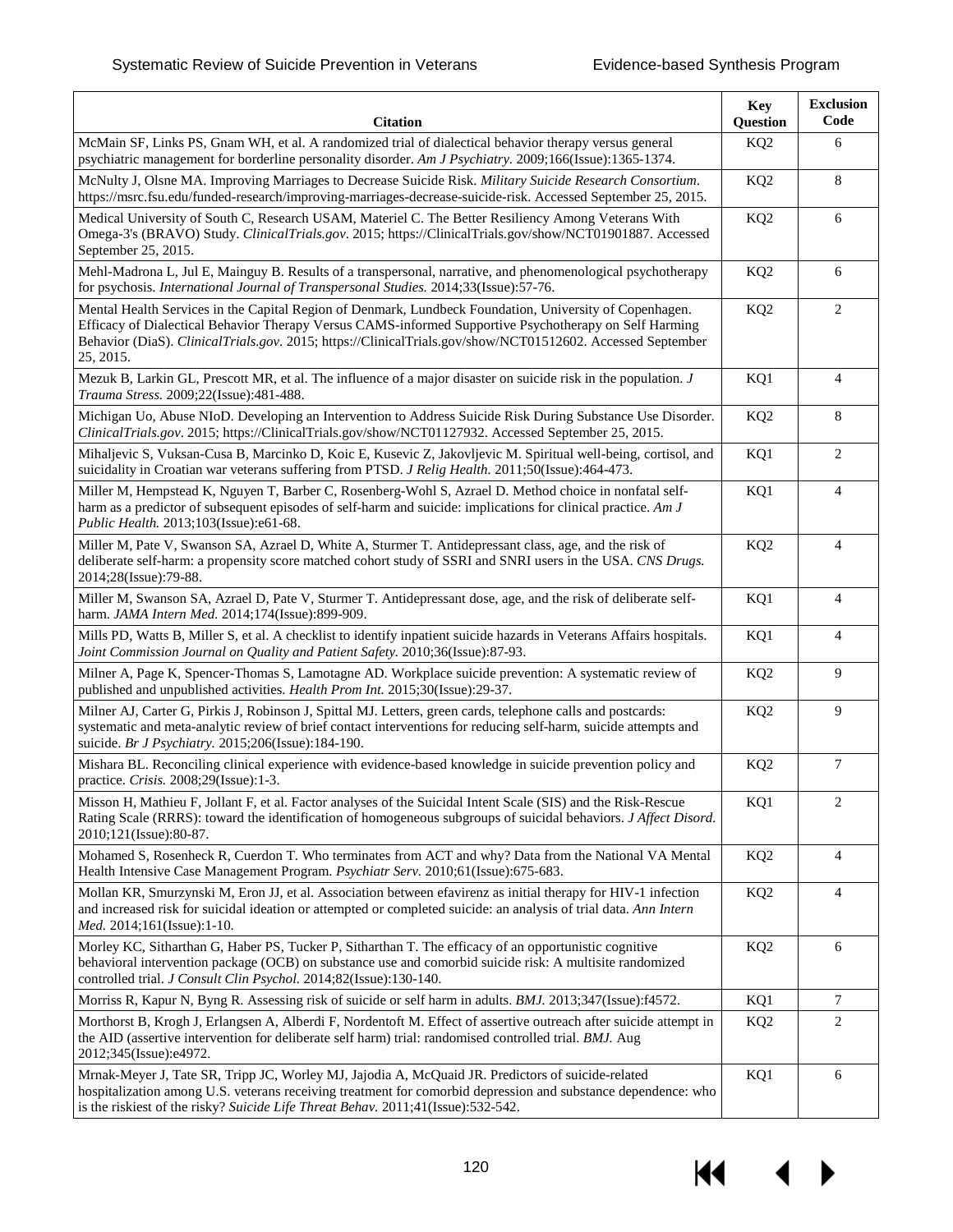| <b>Citation</b>                                                                                                                                                                                                                                                                                                                                                                                          | <b>Key</b><br>Question | <b>Exclusion</b><br>Code |
|----------------------------------------------------------------------------------------------------------------------------------------------------------------------------------------------------------------------------------------------------------------------------------------------------------------------------------------------------------------------------------------------------------|------------------------|--------------------------|
| Mukamal KJ, Miller M. BMI and risk factors for suicide: why is BMI inversely related to suicide? Obesity (Silver<br>Spring). 2009;17(Issue):532-538.                                                                                                                                                                                                                                                     | KQ1                    | $\overline{4}$           |
| Mukamal KJ, Rimm EB, Kawachi I, O'Reilly EJ, Calle EE, Miller M. Body mass index and risk of suicide<br>among one million US adults. Epidemiology. 2010;21(Issue):82-86.                                                                                                                                                                                                                                 | KQ1                    | $\overline{4}$           |
| Mula M, Jauch R, Cavanna A, et al. Manic/hypomanic symptoms and quality of life measures in patients with<br>epilepsy. Seizure. 2009;18(Issue):530-532.                                                                                                                                                                                                                                                  | KQ1                    | $\overline{4}$           |
| Mulder RT, Joyce PR, Frampton CM, Luty SE. Antidepressant treatment is associated with a reduction in<br>suicidal ideation and suicide attempts. Acta Psychiatr Scand. 2008;118(Issue):116-122.                                                                                                                                                                                                          | KQ <sub>2</sub>        | $\overline{4}$           |
| Muller B, Georgi K, Schnabel A, Schneider B. Does sport have a protective effect against suicide? Epidemiol<br>Psichiatr Soc. 2009;18(Issue):331-335.                                                                                                                                                                                                                                                    | KQ1                    | 2                        |
| Muller-Oerlinghausen B, Lewitzka U. Lithium reduces pathological aggression and suicidality: A mini-review.<br>Neuropsychobiology. 2010;62(Issue):43-49.                                                                                                                                                                                                                                                 | KQ <sub>2</sub>        | 8                        |
| Murphy E, Kapur N, Webb R, Cooper J. Risk assessment following self-harm: comparison of mental health<br>nurses and psychiatrists. J Adv Nurs. 2011;67(Issue):127-139.                                                                                                                                                                                                                                   | KQ1                    | 6                        |
| Murphy TM, Ryan M, Foster T, et al. Risk and protective genetic variants in suicidal behaviour: association with<br>SLC1A2, SLC1A3, 5-HTR1B &NTRK2 polymorphisms. Behav Brain Funct. 2011;7(Issue):22.                                                                                                                                                                                                   | KQ1                    | $\overline{c}$           |
| Murrough J, Medicine MSSo. Ketamine For Suicidal Ideation. ClinicalTrials.gov. 2014;<br>https://ClinicalTrials.gov/show/NCT01507181. Accessed September 25, 2015.                                                                                                                                                                                                                                        | KQ <sub>2</sub>        | 8                        |
| Mustanski B, Andrews R, Herrick A, Schnarrs PW, Stall R. A Syndemic of Psychosocial Health Disparities and<br>Associations With Risk for Attempting Suicide Among Young Sexual Minority Men. Am J Public Health.<br>2014;104(Issue):287-294.                                                                                                                                                             | KQ1                    | $\overline{4}$           |
| Nademin E, Jobes DA, Pflanz SE, et al. An investigation of interpersonal-psychological variables in air force<br>suicides: a controlled-comparison study. Arch Suicide Res. 2008;12(Issue):309-326.                                                                                                                                                                                                      | KQ1                    | 6                        |
| Najavits LM. Assessment of Risk for Suicide, Violence and Related High-Risk Behaviors in Veterans. VA Health<br>Services Research & Development. 2015;<br>http://www.hsrd.research.va.gov/research/abstracts.cfm?Project_ID=2141702991. Accessed September 25, 2015.                                                                                                                                     | KQ1                    | $8*$                     |
| National Center for Telehealth and Technology, Department of Defense, U.S. Army Medical Research and<br>Materiel Command. Caring Letters for Military Suicide Prevention. ClinicalTrials.gov. 2015;<br>https://ClinicalTrials.gov/show/NCT01473771. Accessed September 25, 2015.                                                                                                                         | KQ <sub>2</sub>        | $8+$                     |
| National Center for Telehealth and Technology, The Geneva Foundation, Portland V. A. Medical Center. Virtual<br>Hope Box - Effectiveness of a Smartphone App for Coping With Suicidal Ideation. ClinicalTrials.gov. 2015;<br>https://ClinicalTrials.gov/show/NCT01982773. Accessed September 25, 2015.                                                                                                   | KQ <sub>2</sub>        | $8+$                     |
| National Institute of Mental Health, Boston Childrens Hospital, Childrens National Medical Center, Nationwide<br>Childrens Hospital in Columbus Ohio, National Institutes of Health Clinical Center. Validation of the Ask<br>Suicide-Screening Questions (ASQ) in the Inpatient Medical Setting. ClinicalTrials.gov. 2014;<br>https://ClinicalTrials.gov/show/NCT02050867. Accessed September 25, 2015. | KQ1                    | 3                        |
| Naylor JC, Dolber TR, Strauss JL, et al. A pilot randomized controlled trial with paroxetine for subthreshold<br>PTSD in Operation Enduring Freedom/Operation Iraqi Freedom era veterans. Psychiatry Res.<br>2013;206(Issue):318-320.                                                                                                                                                                    | KQ <sub>2</sub>        | $\overline{4}$           |
| Neely LL, Irwin K, Ponce J, Perera K, Grammer G, Ghahramanlou-Holloway M. Post-Admission Cognitive<br>Therapy (PACT) for the prevention of suicide in military personnel with histories of trauma: Treatment<br>development and case example. Clin Case Stud. 2013;12(Issue):457-473.                                                                                                                    | KQ <sub>2</sub>        | 7                        |
| Nelson C, Johnston M, Shrivastava A. Improving risk assessment with suicidal patients: a preliminary evaluation<br>of the clinical utility of the Scale for Impact of Suicidality--Management, Assessment and Planning of Care (SIS-<br>MAP). Crisis. 2010;31(Issue):231-237.                                                                                                                            | KQ1                    | $\overline{4}$           |
| Neves FS, Malloy-Diniz LF, Romano-Silva MA, Aguiar GC, de Matos LO, Correa H. Is the serotonin transporter<br>polymorphism (5-HTTLPR) a potential marker for suicidal behavior in bipolar disorder patients? J Affect Disord.<br>2010;125(Issue):98-102.                                                                                                                                                 | KQ1                    | 2                        |
| New SAMHSA Study on Link Between Suicide and Substance Abuse. Policy & Practice (19426828).<br>2008;66(Issue):8-8.                                                                                                                                                                                                                                                                                       | KQ1                    | 8                        |
| New York State Psychiatric Institute, Brain & Behavior Research Foundation. Ketamine for Suicidality in<br>Bipolar Depression. ClinicalTrials.gov. 2015; https://ClinicalTrials.gov/show/NCT01944293. Accessed<br>September 25, 2015.                                                                                                                                                                    | KQ <sub>2</sub>        | 8                        |
| New York State Psychiatric Institute, National Institute of Mental Health. Ketamine in the Treatment of Suicidal                                                                                                                                                                                                                                                                                         | KQ <sub>2</sub>        | 8                        |

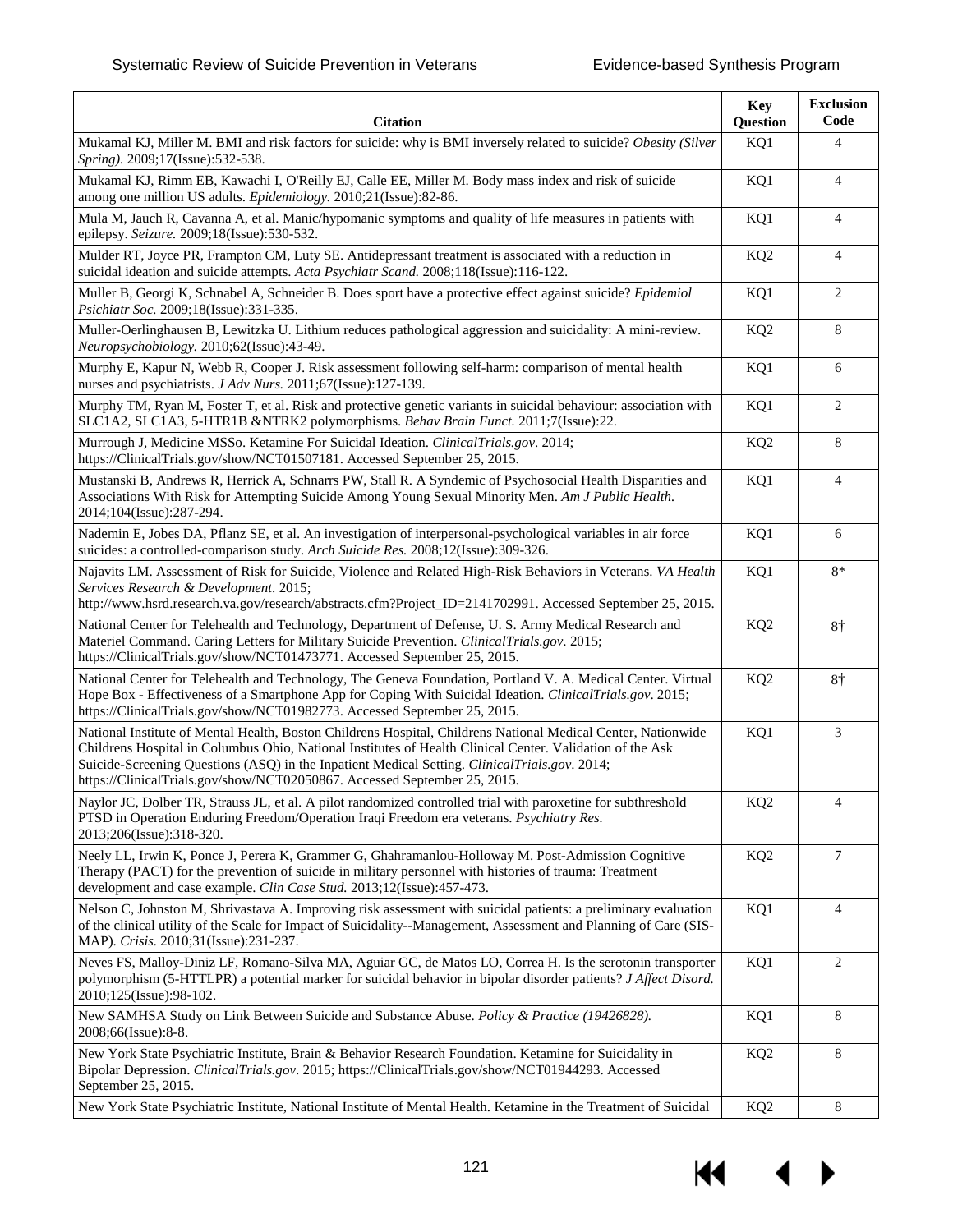| <b>Citation</b>                                                                                                                                                                                                                                                                                     | <b>Key</b><br>Question   | <b>Exclusion</b><br>Code |
|-----------------------------------------------------------------------------------------------------------------------------------------------------------------------------------------------------------------------------------------------------------------------------------------------------|--------------------------|--------------------------|
| Depression. ClinicalTrials.gov. 2015; https://ClinicalTrials.gov/show/NCT01700829. Accessed September 25,<br>2015.                                                                                                                                                                                  |                          |                          |
| Nierenberg AA, Sylvia LG, Leon AC, et al. Lithium treatment -- moderate dose use study (LiTMUS) for bipolar<br>disorder: rationale and design. Clin Trials. 2009;6(Issue):637-648.                                                                                                                  | KQ <sub>2</sub>          | 8                        |
| Niner S, Pirkis J, Krysinska K, et al. Research priorities in suicide prevention: A qualitative study of stakeholders'<br>views. AeJAMH (Australian e-Journal for the Advancement of Mental Health). 2009;8(Issue):1-9.                                                                             | KQ <sub>2</sub>          | $\tau$                   |
| Nisenbaum R, Links PS, Eynan R, Heisel MJ. Variability and predictors of negative mood intensity in patients<br>with borderline personality disorder and recurrent suicidal behavior: multilevel analyses applied to experience<br>sampling methodology. J Abnorm Psychol. 2010;119(Issue):433-439. | KQ1                      | $\overline{4}$           |
| Nkansah-Amankra S, Diedhiou A, Agbanu SK, Agbanu HL, Opoku-Adomako NS, Twumasi-Ankrah P. A<br>longitudinal evaluation of religiosity and psychosocial determinants of suicidal behaviors among a population-<br>based sample in the United States. J Affect Disord. 2012;139(Issue):40-51.          | KQ1                      | $\overline{4}$           |
| Nkansah-Amankra S. Adolescent suicidal trajectories through young adulthood: prospective assessment of<br>religiosity and psychosocial factors among a population-based sample in the United States. Suicide Life Threat<br>Behav. 2013;43(Issue):439-459.                                          | KQ1                      | $\overline{4}$           |
| Nock M. Looking for Cognitive Differences in Suicidal Veterans. Military Suicide Research Consortium.<br>https://msrc.fsu.edu/funded-research/looking-cognitive-differences-suicidal-veterans. Accessed September 25,<br>2015.                                                                      | KQ1                      | $8*$                     |
| Nock MK, Banaji MR. Prediction of suicide ideation and attempts among adolescents using a brief performance-<br>based test. J Consult Clin Psychol. 2007;75(Issue):707-715.                                                                                                                         | KQ1                      | 3                        |
| Nock MK, Borges G, Bromet EJ, et al. Cross-national prevalence and risk factors for suicidal ideation, plans and<br>attempts. Br J Psychiatry. 2008;192(Issue):98-105.                                                                                                                              | KQ1                      | $\overline{4}$           |
| Nock MK, Stein MB, Heeringa SG, et al. Prevalence and correlates of suicidal behavior among soldiers: results<br>from the Army Study to Assess Risk and Resilience in Servicemembers (Army STARRS). JAMA Psychiatry.<br>2014;71(Issue):514-522.                                                     | KQ1                      | $\overline{4}$           |
| Norquist GS. Introduction to the STAR*D special section. Psychiatr Serv. 2009;60(Issue):1437-1438.                                                                                                                                                                                                  | KQ <sub>2</sub>          | 8                        |
| O'Connor E, Gaynes, B, Burda, BU, Williams, C, Whitlock, EP. Screening for suicide risk in primary care: a<br>systematic evidence review for the U.S. Preventive Services Task Force. Agency for Healthcare Research and<br>Quality (AHRQ);2013.                                                    | KQ1 &<br>KQ <sub>2</sub> | 9                        |
| O'Connor RC, Smyth R, Ferguson E, Ryan C, Williams JM. Psychological processes and repeat suicidal<br>behavior: a four-year prospective study. J Consult Clin Psychol. 2013;81(Issue):1137-1143.                                                                                                    | KQ1                      | 6                        |
| O'Connor RC, Smyth R, Williams JM. Intrapersonal positive future thinking predicts repeat suicide attempts in<br>hospital-treated suicide attempters. J Consult Clin Psychol. 2015;83(Issue):169-176.                                                                                               | KQ1                      | 6                        |
| O'Connor SS, Jobes DA, Lineberry TW, Michael Bostwick J. An investigation of emotional upset in suicide<br>ideation. Arch Suicide Res. 2010;14(Issue):35-43.                                                                                                                                        | KQ1                      | 6                        |
| O'Donnell S, Meyer IH, Schwartz S. Increased risk of suicide attempts among Black and Latino lesbians, gay<br>men, and bisexuals. Am J Public Health. 2011;101(Issue):1055-1059.                                                                                                                    | KQ1                      | 4                        |
| Olfson M, Marcus SC. A case-control study of antidepressants and attempted suicide during early phase<br>treatment of major depressive episodes. J Clin Psychiatry. 2008;69(Issue):425-432.                                                                                                         | KQ1                      | 4                        |
| Olie E, Picot MC, Guillaume S, Abbar M, Courtet P. Measurement of total serum cholesterol in the evaluation of<br>suicidal risk. J Affect Disord. 2011;133(Issue):234-238.                                                                                                                          | KQ1                      | 4                        |
| Omrani MD, Bushehri B, Bagheri M, et al. Role of IL-10 -1082, IFN-gamma +874, and TNF-alpha -308 genes<br>polymorphisms in suicidal behavior. Arch Suicide Res. 2009;13(Issue):330-339.                                                                                                             | KQ1                      | 2                        |
| Oquendo MA, Galfalvy HC, Currier D, et al. Treatment of suicide attempters with bipolar disorder: A<br>randomized clinical trial comparing lithium and valproate in the prevention of suicidal behavior. Am J Psychiatry.<br>2011;168(Issue):1050-1056.                                             | KQ <sub>2</sub>          | $\overline{4}$           |
| Osman A, Gutierrez PM, Wong JL, Freedenthal S, Bagge CL, Smith KD. Development and Psychometric<br>Evaluation of the Suicide Anger Expression Inventory-28. J Psychopathol Behav Assess. 2010;32(Issue):595-<br>608.                                                                                | KQ1                      | 6                        |
| Ougrin D, Boege I, Stahl D, Banarsee R, Taylor E. Randomised controlled trial of therapeutic assessment versus<br>usual assessment in adolescents with self-harm: 2-year follow-up. Arch Dis Child. 2013;98(Issue):772-776.                                                                         | KQ <sub>2</sub>          | 3                        |
| Ougrin D, Zundel T, Ng A, Banarsee R, Bottle A, Taylor E. Trial of Therapeutic Assessment in London:<br>randomised controlled trial of Therapeutic Assessment versus standard psychosocial assessment in adolescents                                                                                | KQ <sub>2</sub>          | $\mathfrak{Z}$           |

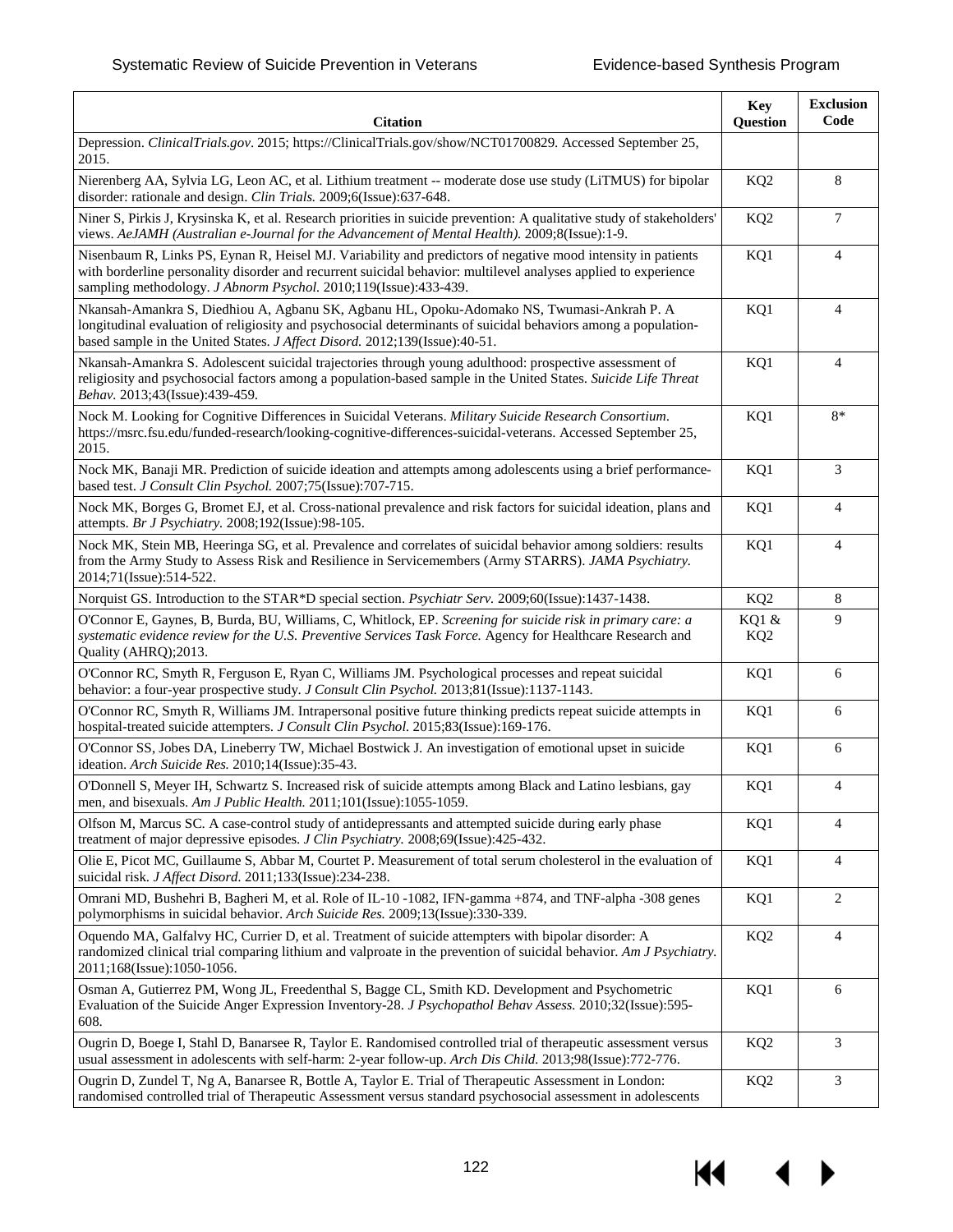| <b>Citation</b>                                                                                                                                                                                                                                                                 | <b>Key</b><br>Question | <b>Exclusion</b><br>Code |
|---------------------------------------------------------------------------------------------------------------------------------------------------------------------------------------------------------------------------------------------------------------------------------|------------------------|--------------------------|
| presenting with self-harm. Arch Dis Child. 2011;96(Issue):148-153.                                                                                                                                                                                                              |                        |                          |
| Overholser JC, Braden A, Dieter L. Understanding suicide risk: identification of high-risk groups during high-<br>risk times. J Clin Psychol. 2012;68(Issue):349-361.                                                                                                           | KQ1                    | $\overline{4}$           |
| Owens C, Owen G, Lambert H, et al. Public involvement in suicide prevention: understanding and strengthening<br>lay responses to distress. BMC Public Health. 2009;9(Issue):308.                                                                                                | KQ <sub>2</sub>        | 7                        |
| Pacchiarotti I, Valenti M, Colom F, et al. Differential outcome of bipolar patients receiving antidepressant<br>monotherapy versus combination with an antimanic drug. J Affect Disord. 2011;129(Issue):321-326.                                                                | KQ <sub>2</sub>        | 2                        |
| Palmier-Claus JE, Taylor PJ, Gooding P, Dunn G, Lewis SW. Affective variability predicts suicidal ideation in<br>individuals at ultra-high risk of developing psychosis: an experience sampling study. Br J Clin Psychol.<br>2012;51(Issue):72-83.                              | KQ1                    | $\overline{4}$           |
| Pan YJ, Chang WH, Lee MB, Chen CH, Liao SC, Caine ED. Effectiveness of a nationwide aftercare program for<br>suicide attempters. Psychol Med. 2013;43(Issue):1447-1454.                                                                                                         | KQ <sub>2</sub>        | 2                        |
| Pan YJ, Stewart R, Chang CK. Socioeconomic disadvantage, mental disorders and risk of 12-month suicide<br>ideation and attempt in the National Comorbidity Survey Replication (NCS-R) in US. Soc Psychiatry Psychiatr<br>Epidemiol. 2013;48(Issue):71-79.                       | KQ1                    | $\overline{4}$           |
| Panos PT, Jackson JW, Hasan O, Panos A. Meta-analysis and systematic review assessing the efficacy of<br>Dialectical Behavior Therapy (DBT). Research on Social Work Practice. 2014;24(Issue):213-223.                                                                          | KQ <sub>2</sub>        | 9                        |
| Patel AS, Harrison A, Bruce-Jones W. Evaluation of the risk assessment matrix: a mental health triage tool.<br>Emerg Med J. 2009;26(Issue):11-14.                                                                                                                               | KQ1                    | 6                        |
| Patorno E, Bohn RL, Wahl PM, et al. Anticonvulsant medications and the risk of suicide, attempted suicide, or<br>violent death. JAMA. 2010;303(Issue):1401-1409.                                                                                                                | KQ1                    | $\overline{4}$           |
| Payne SE, Hill JV, Johnson DE. The use of unit watch or command interest profile in the management of suicide<br>and homicide risk: rationale and guidelines for the military mental health professional. Mil Med.<br>2008;173(Issue):25-35.                                    | KQ <sub>2</sub>        | $\tau$                   |
| Perron S, Burrows S, Fournier M, Perron P-A, Ouellet F. Installation of a bridge barrier as a suicide prevention<br>strategy in Montreal, Quebec, Canada. Am J Public Health. 2013;103(Issue):1235-1239.                                                                        | KQ <sub>2</sub>        | $\overline{4}$           |
| Pfeiffer PN, Ganoczy D, Ilgen M, Zivin K, Valenstein M. Comorbid anxiety as a suicide risk factor among<br>depressed veterans. Depress Anxiety. 2009;26(Issue):752-757.                                                                                                         | KQ1                    | 4                        |
| Pfeiffer PN, Kim HM, Ganoczy D, Zivin K, Valenstein M. Treatment-resistant depression and risk of suicide.<br>Suicide Life Threat Behav. 2013;43(Issue):356-365.                                                                                                                | KQ1                    | $\overline{4}$           |
| Pheister M, Kangas G, Thompson C, Lehrmann J, Berger B, Kemp J. Suicide prevention and postvention<br>resources: what psychiatry residencies can learn from the Veteran's Administration experience. Acad Psychiatry.<br>2014;38(Issue):600-604.                                | KQ <sub>2</sub>        | 7                        |
| Phelan JC, Sinkewicz M, Castille DM, Huz S, Muenzenmaier K, Link BG. Effectiveness and outcomes of<br>assisted outpatient treatment in New York State. Psychiatr Serv. 2010;61(Issue):137-143.                                                                                  | KQ <sub>2</sub>        | 6                        |
| Pickles A, Aglan A, Collishaw S, Messer J, Rutter M, Maughan B. Predictors of suicidality across the life span:<br>the Isle of Wight study. <i>Psychol Med.</i> 2010;40(Issue):1453-1466.                                                                                       | KQ1                    | 4                        |
| Pigeon WR, Caine ED. Insomnia and the risk for suicide: Does sleep medicine have interventions that can make a<br>difference? Sleep Med. 2010;11(Issue):816-817.                                                                                                                | KQ <sub>2</sub>        | 8                        |
| Pintor L, Torres X, Navarro V, Martinez de Osaba MA, Matrai S, Gasto C. Prediction of relapse in melancholic<br>depressive patients in a 2-year follow-up study with corticotropin releasing factor test. Prog<br>Neuropsychopharmacol Biol Psychiatry. 2009;33(Issue):463-469. | KQ1                    | $\overline{4}$           |
| Pistorello J, Fruzzetti AE, Maclane C, Gallop R, Iverson KM. Dialectical behavior therapy (DBT) applied to<br>college students: a randomized clinical trial. J Consult Clin Psychol. 2012;80(Issue):982-994.                                                                    | KQ <sub>2</sub>        | 6                        |
| Plakun EM. A view from Riggs: treatment resistance and patient authority-XI. An alliance based intervention for<br>suicide. J Am Acad Psychoanal Dyn Psychiatry. 2009;37(Issue):539-560.                                                                                        | KQ <sub>2</sub>        | 8                        |
| Pompili M, Baldessarini RJ, Tondo L, et al. Response to intravenous antidepressant treatment by suicidal vs.<br>nonsuicidal depressed patients. J Affect Disord. 2010;122(Issue):154-158.                                                                                       | KQ <sub>2</sub>        | 2                        |
| Pompili M, Innamorati M, Mann JJ, et al. Periventricular white matter hyperintensities as predictors of suicide<br>attempts in bipolar disorders and unipolar depression. Prog Neuropsychopharmacol Biol Psychiatry.<br>2008;32(Issue):1501-1507.                               | KQ1                    | $\overline{c}$           |
| Pompili M, Lester D, Innamorati M, et al. Suicide risk and exposure to mobbing. Work. 2008;31(Issue):237-243.                                                                                                                                                                   | KQ1                    | 2                        |
| Popovic D, Torrent C, Goikolea J, et al. Clinical implications of predominant polarity and the polarity index in                                                                                                                                                                | KQ1                    | $\overline{4}$           |

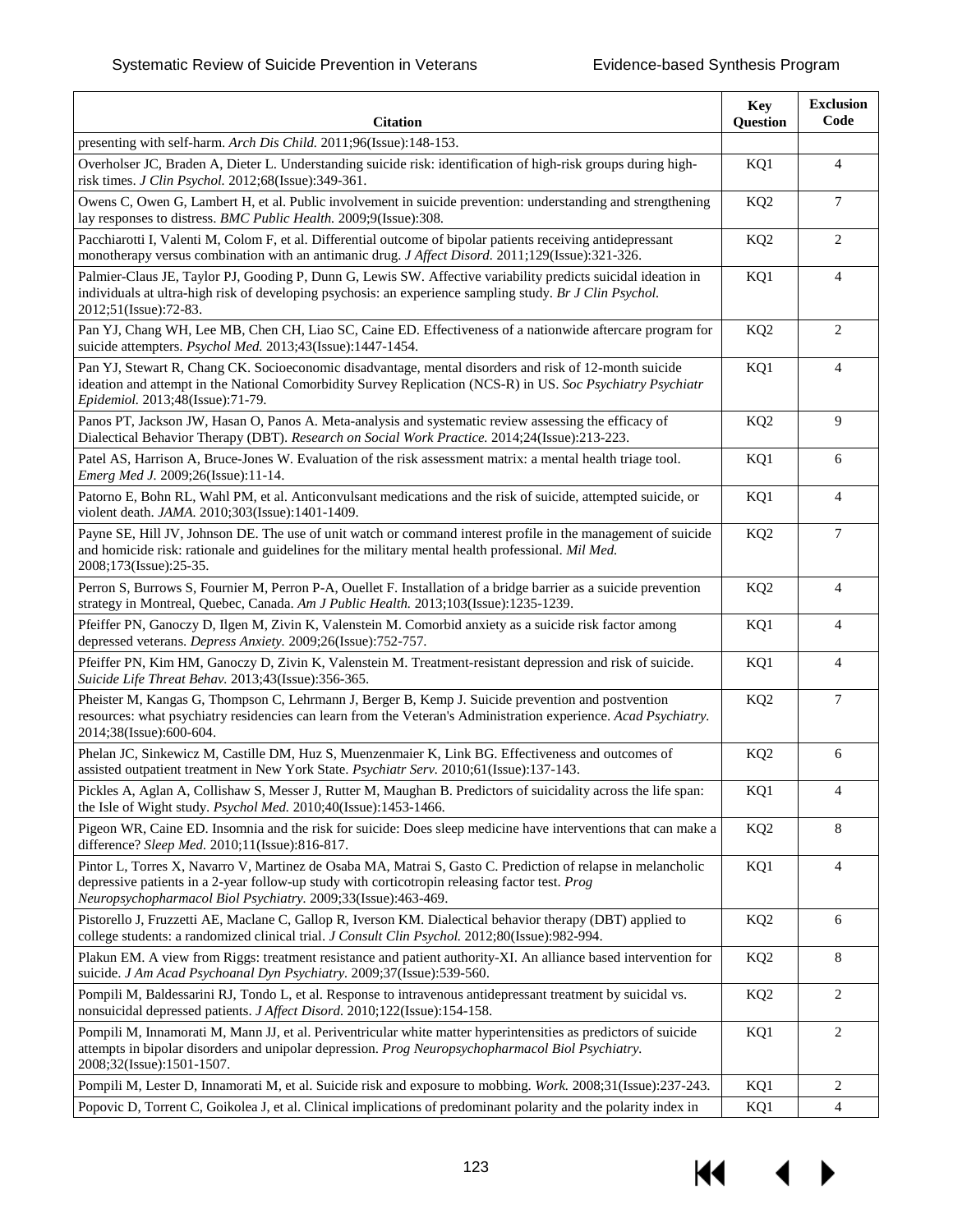**K** 

▶

| <b>Citation</b>                                                                                                                                                                                                                                                                          | <b>Key</b><br>Question | <b>Exclusion</b><br>Code |
|------------------------------------------------------------------------------------------------------------------------------------------------------------------------------------------------------------------------------------------------------------------------------------------|------------------------|--------------------------|
| bipolar disorder: A naturalistic study. Acta Psychiatr Scand. 2014;129(Issue):366-374.                                                                                                                                                                                                   |                        |                          |
| Posner K, Brown GK, Stanley B, et al. The Columbia-Suicide Severity Rating Scale: initial validity and internal<br>consistency findings from three multisite studies with adolescents and adults. Am J Psychiatry.<br>2011;168(Issue):1266-1277.                                         | KQ1                    | 6                        |
| Pregelj P, Nedic G, Paska AV, et al. The association between brain-derived neurotrophic factor polymorphism<br>(BDNF Val66Met) and suicide. J Affect Disord. 2011;128(Issue):287-290.                                                                                                    | KQ1                    | 2                        |
| Preuss UW, Wurst FM, Ridinger M, et al. Association of functional DBH genetic variants with alcohol<br>dependence risk and related depression and suicide attempt phenotypes: results from a large multicenter<br>association study. Drug Alcohol Depend. 2013;133(Issue):459-467.       | KQ1                    | $\overline{c}$           |
| Price RB, Iosifescu DV, Murrough JW, et al. Effects of ketamine on explicit and implicit suicidal cognition: a<br>randomized controlled trial in treatment-resistant depression. Depress Anxiety. 2014;31(Issue):335-343.                                                                | KQ <sub>2</sub>        | 6                        |
| Pukay-Martin ND, Pontoski KE, Maxwell MA, et al. The influence of depressive symptoms on suicidal ideation<br>among U.S. Vietnam-era and Afghanistan/Iraq-era veterans with posttraumatic stress disorder. J Trauma Stress.<br>2012;25(Issue):578-582.                                   | KQ1                    | 6                        |
| Quevedo L, da Silva RA, Coelho F, et al. Risk of suicide and mixed episode in men in the postpartum period. J<br>Affect Disord. 2011;132(Issue):243-246.                                                                                                                                 | KQ1                    | 2                        |
| Rahme E, Dasgupta K, Turecki G, Nedjar H, Galbaud du Fort G. Risks of suicide and poisoning among elderly<br>patients prescribed selective serotonin reuptake inhibitors: a retrospective cohort study. J Clin Psychiatry.<br>2008;69(Issue):349-357.                                    | KQ1                    | 4                        |
| Raja M, Azzoni A. Are antidepressants warranted in the treatment of patients who present suicidal behavior?<br>Hum Psychopharmacol. 2008;23(Issue):661-668.                                                                                                                              | KQ <sub>2</sub>        | 6                        |
| Rajalin M, Hirvikoski T, Jokinen J. Family history of suicide and exposure to interpersonal violence in childhood<br>predict suicide in male suicide attempters. J Affect Disord. 2013;148(Issue):92-97.                                                                                 | KQ1                    | $\overline{c}$           |
| Randall JR, Colman I, Rowe BH. A systematic review of psychometric assessment of self-harm risk in the<br>emergency department. J Affect Disord. 2011;134(Issue):348-355.                                                                                                                | KQ1                    | 9                        |
| Randall JR, Rowe BH, Colman I. Emergency department assessment of self-harm risk using psychometric<br>questionnaires. Can J Psychiatry. 2012;57(Issue):21-28.                                                                                                                           | KQ1                    | 6                        |
| Randall JR, Rowe BH, Dong KA, Nock MK, Colman I. Assessment of self-harm risk using implicit thoughts.<br>Psychol Assess. 2013;25(Issue):714-721.                                                                                                                                        | KQ1                    | 6                        |
| Randall JR, Walld R, Finlayson G, Sareen J, Martens PJ, Bolton JM. Acute risk of suicide and suicide attempts<br>associated with recent diagnosis of mental disorders: a population-based, propensity score-matched analysis. Can<br>J Psychiatry. 2014;59(Issue):531-538.               | KQ1                    | $\overline{4}$           |
| Razykov I, Ziegelstein RC, Whooley MA, Thombs BD. The PHQ-9 versus the PHQ-8--is item 9 useful for<br>assessing suicide risk in coronary artery disease patients? Data from the Heart and Soul Study. J Psychosom Res.<br>2012;73(Issue):163-168.                                        | KQ1                    | 6                        |
| Reeves H, Batra S, May RS, Zhang R, Dahl DC, Li X. Efficacy of risperidone augmentation to antidepressants in<br>the management of suicidality in major depressive disorder: A randomized, double-blind, placebo-controlled pilot<br>study. J Clin Psychiatry. 2008;69(Issue):1228-1236. | KQ <sub>2</sub>        | 6                        |
| Reijas T, Ferrer E, Gonzalez A, Iglesias F. Evaluation of an intensive intervention program in suicidal behaviour.<br>Actas Esp Psiquiatr. 2013;41(Issue):279-286.                                                                                                                       | KQ <sub>2</sub>        | $\overline{c}$           |
| Ribeiro J, Franklin J, Fox K, et al. Self-injurious thoughts and behaviors as risk factors for future suicide ideation,<br>attempts, and death: a meta-analysis of longitudinal studies. Psychol Med. 2015;2015 Sep 15 [Epub ahead of<br>$print](Issue):1-12.$                           | KQ1                    | $\overline{c}$           |
| Ribeiro JD, Braithwaite SR, Pfaff JJ, Joiner TE. Examining a brief suicide screening tool in older adults engaging<br>in risky alcohol use. Suicide Life Threat Behav. 2012;42(Issue):405-415.                                                                                           | KQ1                    | 6                        |
| Ribeiro JD, Silva C, Joiner TE. Overarousal interacts with a sense of fearlessness about death to predict suicide<br>risk in a sample of clinical outpatients. <i>Psychiatry Res.</i> 2014;218(Issue):106-112.                                                                           | KQ1                    | $\overline{4}$           |
| Ribeiro JD, Yen S, Joiner T, Siegler IC. Capability for suicide interacts with states of heightened arousal to<br>predict death by suicide beyond the effects of depression and hopelessness. <i>J Affect Disord</i> . 2015;188(Issue):53–<br>59.                                        | KQ1                    | 6                        |
| Richard-Devantoy S, Jollant F, Kefi Z, et al. Deficit of cognitive inhibition in depressed elderly: a neurocognitive<br>marker of suicidal risk. J Affect Disord. 2012;140(Issue):193-199.                                                                                               | KQ1                    | $\overline{4}$           |
| Richardson JD, St Cyr KC, McIntyre-Smith AM, Haslam D, Elhai JD, Sareen J. Examining the association                                                                                                                                                                                     | KQ1                    | 4                        |

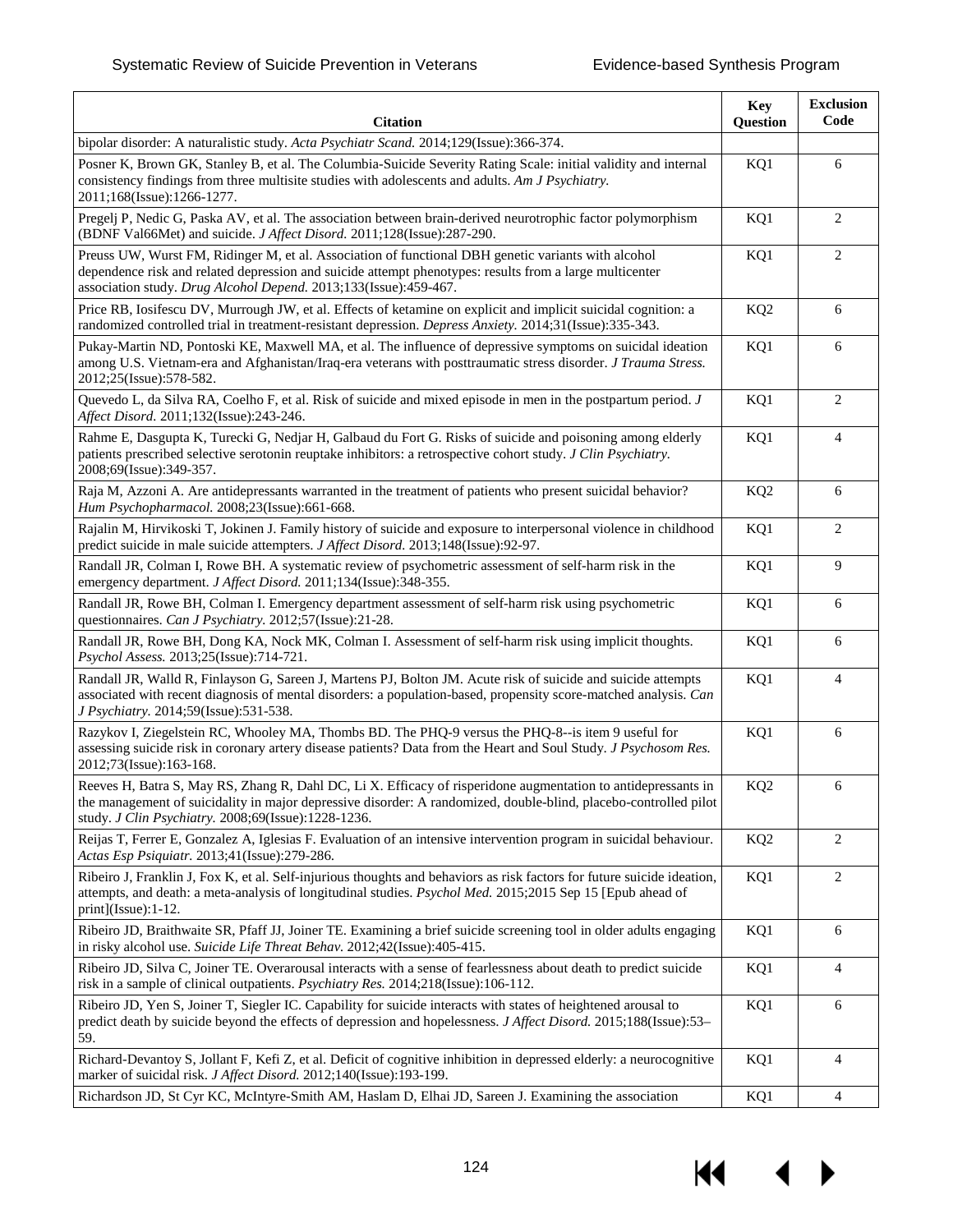KI

▶

| <b>Citation</b>                                                                                                                                                                                                                                                                                          | <b>Key</b><br>Question   | <b>Exclusion</b><br>Code |
|----------------------------------------------------------------------------------------------------------------------------------------------------------------------------------------------------------------------------------------------------------------------------------------------------------|--------------------------|--------------------------|
| between psychiatric illness and suicidal ideation in a sample of treatment-seeking Canadian peacekeeping and<br>combat veterans with posttraumatic stress disorder PTSD. Can J Psychiatry. 2012;57(Issue):496-504.                                                                                       |                          |                          |
| Rings JA, Alexander PA, Silvers VN, Gutierrez PM. Adapting the Safety Planning Intervention for use in a<br>veterans psychiatric inpatient group setting. J Ment Health Couns. 2012;34(Issue):95-109.                                                                                                    | KQ <sub>2</sub>          | 6                        |
| Roaldset JO, Linaker OM, Bjorkly S. Predictive validity of the MINI suicidal scale for self-harm in acute<br>psychiatry: a prospective study of the first year after discharge. Arch Suicide Res. 2012;16(Issue):287-302.                                                                                | KQ1                      | 2                        |
| Robinson J, Cotton S, Conus P, Schimmelmann BG, McGorry P, Lambert M. Prevalence and predictors of<br>suicide attempt in an incidence cohort of 661 young people with first-episode psychosis. Aust N Z J Psychiatry.<br>2009;43(Issue):149-157.                                                         | KQ1                      | 3                        |
| Robinson J, Hetrick SE, Martin C. Preventing suicide in young people: systematic review. Aust N Z J Psychiatry.<br>2011;45(Issue):3-26.                                                                                                                                                                  | KQ1                      | 9                        |
| Robinson J, Rodrigues M, Fisher S, Bailey E, Herrman H. Social media and suicide prevention: Findings from a<br>stakeholder survey. Shanghai Archives of Psychiatry. 2014;27(Issue):27-35.                                                                                                               | KQ <sub>2</sub>          | 6                        |
| Rock DJ, Hallmayer JF. The seasonal risk for deliberate self-harm. Determined by place of birth, but occurrence<br>determined by place of residence. Crisis. 2008;29(Issue):191-201.                                                                                                                     | KQ1                      | $\overline{4}$           |
| Rodriguez JR, Quinones-Maldonado R, Alvarado-Pomales A. Military suicide: factors that need to be taken into<br>consideration to understand the phenomena. Bol Asoc Med P R. 2009;101(Issue):33-41.                                                                                                      | KQ1 &<br>KQ <sub>2</sub> | 8                        |
| Rodriguez R, Molet J, Puerta P, Perez V, Puigdemont D, Gironell A. Deep brain stimulation for severe treatment-<br>resistant depression. Stereotact Funct Neurosurg. 2013;91(Issue).                                                                                                                     | KQ <sub>2</sub>          | 2                        |
| Ronquillo L, Minassian A, Vilke GM, Wilson MP. Literature-based recommendations for suicide assessment in<br>the emergency department: a review. <i>J Emerg Med.</i> 2012;43(Issue):836-842.                                                                                                             | KQ1                      | 9                        |
| Rossouw TI, Fonagy P. Mentalization-based treatment for self-harm in adolescents: a randomized controlled trial.<br>J Am Acad Child Adolesc Psychiatry. 2012;51(Issue):1304-1313.e1303.                                                                                                                  | KQ <sub>2</sub>          | 3                        |
| Rossow I, Mehlum L, Gjertsen F, Moller B. Chain of care for patients with intentional self-harm: An effective<br>strategy to reduce suicide rates? Suicide Life Threat Behav. 2009;39(Issue):614-622.                                                                                                    | KQ <sub>2</sub>          | 2                        |
| Roux P, Villes V, Blanche J, et al. Buprenorphine in primary care: risk factors for treatment injection and<br>implications for clinical management. Drug Alcohol Depend. 2008;97(Issue):105-113.                                                                                                        | KQ1                      | 2                        |
| Roy A, Carli V, Sarchiapone M. Resilience mitigates the suicide risk associated with childhood trauma. J Affect<br>Disord. 2011;133(Issue):591-594.                                                                                                                                                      | KQ1                      | $\overline{4}$           |
| Roy A. Combination of family history of suicidal behavior and childhood trauma may represent correlate of<br>increased suicide risk. J Affect Disord. 2011;130(Issue):205-208.                                                                                                                           | KQ1                      | $\overline{4}$           |
| Roy A. Risk factors for attempting suicide in heroin addicts. Suicide Life Threat Behav. 2010;40(Issue):416-420.                                                                                                                                                                                         | KQ1                      | 6                        |
| Rudd MD, Berman AL, Joiner TE, Jr., et al. Warning signs for suicide: theory, research, and clinical applications.<br>Suicide Life Threat Behav. 2006;36(Issue):255-262.                                                                                                                                 | KQ1                      | 6                        |
| Rusch N, Schiel S, Corrigan PW, et al. Predictors of dropout from inpatient dialectical behavior therapy among<br>women with borderline personality disorder. J Behav Ther Exp Psychiatry. 2008;39(Issue):497-503.                                                                                       | KQ1                      | $\overline{2}$           |
| Russell G, Owens D. Psychosocial assessment following self-harm: repetition of nonfatal self-harm after<br>assessment by psychiatrists or mental health nurses. Crisis. 2010;31(Issue):211-216.                                                                                                          | KQ1                      | 6                        |
| Ryan C, Huebner D, Diaz RM, Sanchez J. Family rejection as a predictor of negative health outcomes in white<br>and Latino lesbian, gay, and bisexual young adults. Pediatrics. 2009;123(Issue):346-352.                                                                                                  | KQ1                      | 6                        |
| Ryb GE, Cooper CC, Dischinger PC, Kufera JA, Auman KM, Soderstrom CA. Suicides, homicides, and<br>unintentional injury deaths after trauma center discharge: cocaine use as a risk factor. J Trauma.<br>2009;67(Issue):490-496; discussion 497.                                                          | KQ1                      | $\overline{4}$           |
| Sabodash V, Mendez MF, Fong S, Hsiao JJ. Suicidal behavior in dementia: a special risk in semantic dementia.<br>Am J Alzheimers Dis Other Demen. 2013;28(Issue):592-599.                                                                                                                                 | KQ1                      | $\mathfrak{Z}$           |
| Sadeh N, McNiel DE. Facets of anger, childhood sexual victimization, and gender as predictors of suicide<br>attempts by psychiatric patients after hospital discharge. J Abnorm Psychol. 2013;122(Issue):879-890.                                                                                        | KQ1                      | $\overline{4}$           |
| Sahlem GL, Kalivas B, Fox JB, et al. Adjunctive triple chronotherapy (combined total sleep deprivation, sleep<br>phase advance, and bright light therapy) rapidly improves mood and suicidality in suicidal depressed inpatients:<br>An open label pilot study. J Psychiatr Res. 2014;59(Issue):101-107. | KQ <sub>2</sub>          | 6                        |
| Saman DM, Walsh S, Borowko A, Odoi A. Does place of residence affect risk of suicide? a spatial epidemiologic<br>investigation in Kentucky from 1999 to 2008. BMC Public Health. 2012;12(Issue):108.                                                                                                     | KQ1                      | 4                        |

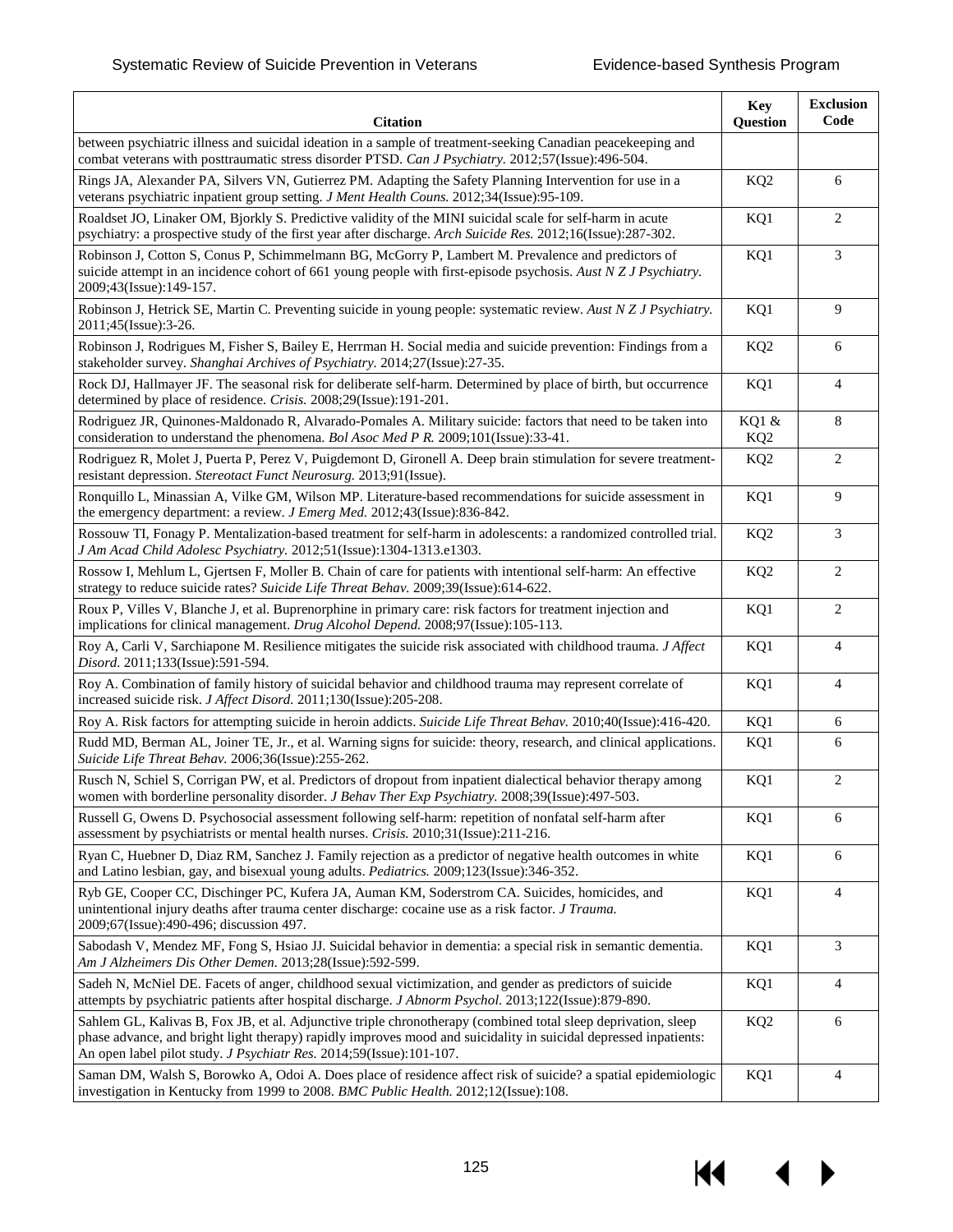KI

| <b>Citation</b>                                                                                                                                                                                                                                                                                                 | <b>Key</b><br>Question | <b>Exclusion</b><br>Code |
|-----------------------------------------------------------------------------------------------------------------------------------------------------------------------------------------------------------------------------------------------------------------------------------------------------------------|------------------------|--------------------------|
| Samandari G, Martin SL, Kupper LL, Schiro S, Norwood T, Avery M. Are pregnant and postpartum women: at<br>increased risk for violent death? Suicide and homicide findings from North Carolina. Matern Child Health J.<br>2011;15(Issue):660-669.                                                                | KQ1                    | 4                        |
| Sanmukhani J, Satodia V, Trivedi J, et al. Efficacy and safety of curcumin in major depressive disorder: A<br>randomized controlled trial. Phytotherapy research : PTR. 2014;28(Issue):579-585.                                                                                                                 | KQ <sub>2</sub>        | 2                        |
| Sarchiapone M, Carli V, Roy A, et al. Association of polymorphism (Val66Met) of brain-derived neurotrophic<br>factor with suicide attempts in depressed patients. Neuropsychobiology. 2008;57(Issue):139-145.                                                                                                   | KQ1                    | $\overline{2}$           |
| Saulsberry A, Marko-Holguin M, Blomeke K, et al. Randomized clinical trial of a primary care internet-based<br>intervention to prevent adolescent depression: One-year outcomes. J Can Acad Child Adolesc Psychiatry.<br>2013;22(Issue):106-117.                                                                | KQ <sub>2</sub>        | 3                        |
| Sauvaget A, Guitteny M, Bulteau S, et al. Consultation-liaison psychiatry interventions for the assessment of<br>inpatients with suicidal behaviour: A prospective study in general hospital. J Psychosom Res.<br>2013;74(Issue):557-558.                                                                       | KQ <sub>2</sub>        | $\overline{2}$           |
| Schechter M, Lineberry TW. Self-harming behavior and suicidality: suicide risk assessment. Suicide Life Threat<br>Behav. 2011;41(Issue):227-234.                                                                                                                                                                | KQ1                    | 8                        |
| Schmidt NB, Capron DW, Raines AM, Allan NP. Randomized clinical trial evaluating the efficacy of a brief<br>intervention targeting anxiety sensitivity cognitive concerns. J Consult Clin Psychol. 2015;82(Issue):1023-1033.                                                                                    | KQ <sub>2</sub>        | 6                        |
| Schneeweiss S, Patrick AR, Solomon DH, et al. Variation in the risk of suicide attempts and completed suicides<br>by antidepressant agent in adults: a propensity score-adjusted analysis of 9 years' data. Arch Gen Psychiatry.<br>2010;67(Issue):497-506.                                                     | KQ1                    | $\overline{4}$           |
| Schneider B, Grebner K, Schnabel A, Hampel H, Georgi K, Seidler A. Impact of employment status and work-<br>related factors on risk of completed suicide. A case-control psychological autopsy study. Psychiatry Res.<br>2011;190(Issue):265-270.                                                               | KQ1                    | 2                        |
| Schneider B, Schnabel A, Wetterling T, Bartusch B, Weber B, Georgi K. How do personality disorders modify<br>suicide risk? J Pers Disord. 2008;22(Issue):233-245.                                                                                                                                               | KQ1                    | $\overline{4}$           |
| Schneider B, Wetterling T, Georgi K, Bartusch B, Schnabel A, Blettner M. Smoking differently modifies suicide<br>risk of affective disorders, substance use disorders, and social factors. J Affect Disord. 2009;112(Issue):165-173.                                                                            | KQ1                    | $\overline{2}$           |
| Schoenbaum M, Kessler RC, Gilman SE, et al. Predictors of suicide and accident death in the Army Study to<br>Assess Risk and Resilience in Servicemembers (Army STARRS): results from the Army Study to Assess Risk<br>and Resilience in Servicemembers (Army STARRS). JAMA Psychiatry. 2014;71(Issue):493-503. | KQ1                    | $\overline{4}$           |
| Schwartz AJ. Rate, relative risk, and method of suicide by students at 4-year colleges and universities in the<br>United States, 2004-2005 through 2008-2009. Suicide Life Threat Behav. 2011;41(Issue):353-371.                                                                                                | KQ1                    | $\overline{4}$           |
| Scott A, Doughty C, Kahi H. 'Having those conversations': The politics of risk in peer support practice. Health<br>Sociology Review. 2011;20(Issue):187-201.                                                                                                                                                    | KQ <sub>2</sub>        | $\overline{4}$           |
| Scott A, Guo B. For which strategies of suicide prevention is there evidence of effectiveness? Copenhagen,<br>Denmark: World Health Organization, HEN synthesis report; 2012.                                                                                                                                   | KQ <sub>2</sub>        | 9                        |
| Seemuller F, Meier S, Obermeier M, et al. Three-year long-term outcome of 458 naturalistically treated inpatients<br>with major depressive episode: Severe relapse rates and risk factors. Eur Arch Psychiatry Clin Neurosci.<br>2014;264(Issue):567-575.                                                       | KQ <sub>2</sub>        | 2                        |
| Selaman ZM, Chartrand HK, Bolton JM, Sareen J. Which symptoms of post-traumatic stress disorder are<br>associated with suicide attempts? J Anxiety Disord. 2014;28(Issue):246-251.                                                                                                                              | KQ1                    | 4                        |
| Serafini G, Pompili M, Innamorati M, et al. Affective temperamental profiles are associated with white matter<br>hyperintensity and suicidal risk in patients with mood disorders. <i>J Affect Disord</i> . 2011;129(Issue):47-55.                                                                              | KQ1                    | 2                        |
| Serpa JG, Taylor SL, Tillisch K. Mindfulness-based stress reduction (MBSR) reduces anxiety, depression, and<br>suicidal ideation in veterans. Med Care. 2014;52(Issue):S19-24.                                                                                                                                  | KQ <sub>2</sub>        | 6                        |
| Shah A. Does improvement in the treatment of those who attempt suicide contribute to a reduction in elderly<br>suicide rates in England? Int Psychogeriatr. 2009;21(Issue):768-773.                                                                                                                             | KQ <sub>2</sub>        | $\overline{4}$           |
| Sheehan DV, Rozova A, Gossen ER, Gibertini M. The efficacy and tolerability of once-daily controlled-release<br>trazodone for depressed mood, anxiety, insomnia, and suicidality in major depressive disorder. <i>Psychopharmacol</i><br>Bull. 2009;42(Issue):5-22.                                             | KQ <sub>2</sub>        | 6                        |
| Shinozaki G, Romanowicz M, Passov V, Rundell J, Mrazek D, Kung S. State dependent gene-environment<br>interaction: serotonin transporter gene-child abuse interaction associated with suicide attempt history among<br>depressed psychiatric inpatients. <i>J Affect Disord.</i> 2013;147(Issue):373-378.       | KQ1                    | $\overline{4}$           |

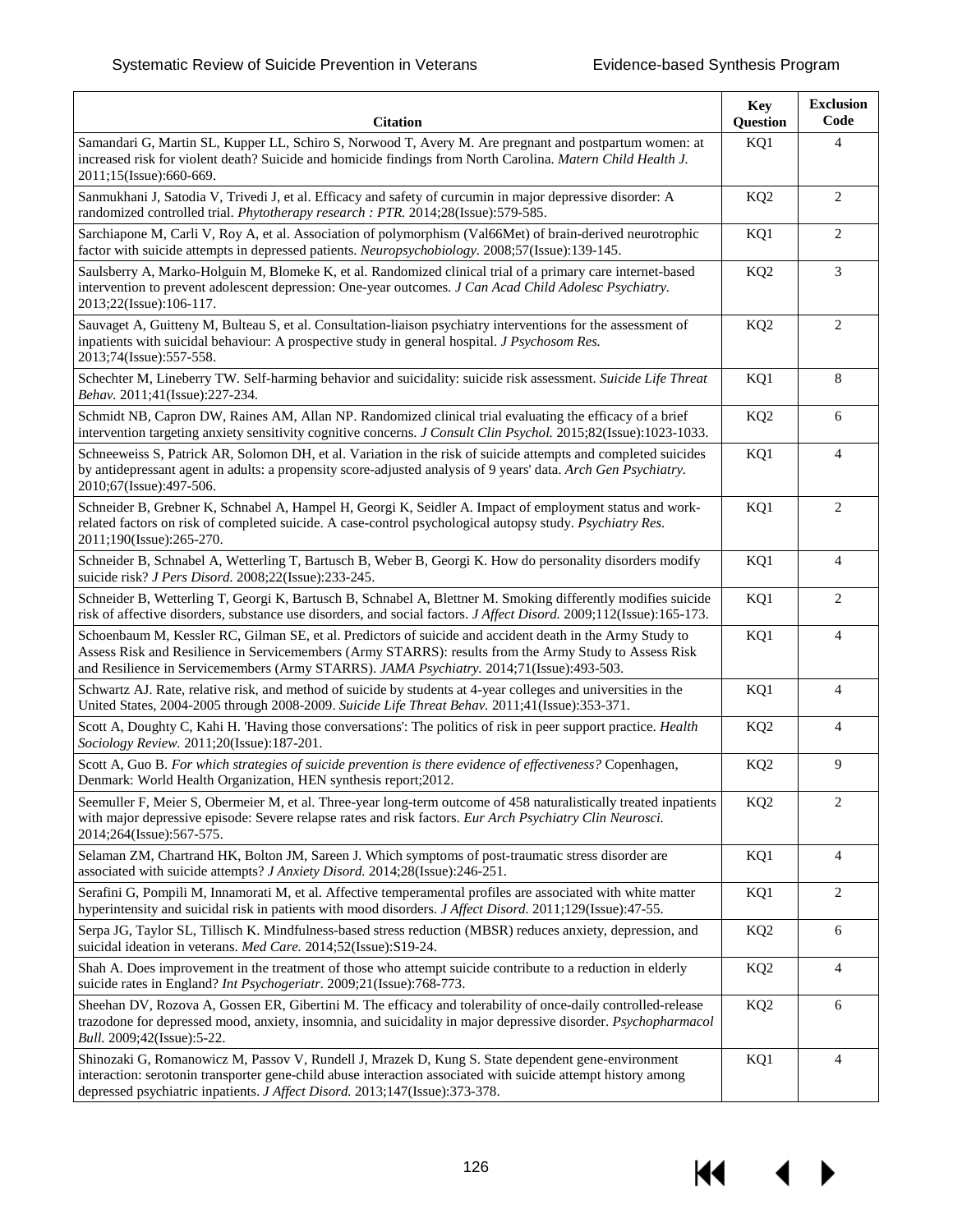14

 $\blacktriangleright$ 

| <b>Citation</b>                                                                                                                                                                                                                                                        | <b>Key</b><br>Question | <b>Exclusion</b><br>Code |
|------------------------------------------------------------------------------------------------------------------------------------------------------------------------------------------------------------------------------------------------------------------------|------------------------|--------------------------|
| Shrivastava A, Johnston M, Nelson C, Lester D. Predicting suicidality among psychiatric patients. Psychol Rep.<br>2011;109(Issue):367-368.                                                                                                                             | KQ1                    | 6                        |
| Simmons M, Meador-Woodruff JH, Sodhi MS. Increased cortical expression of an RNA editing enzyme occurs<br>in major depressive suicide victims. Neuroreport. 2010;21(Issue):993-997.                                                                                    | KQ1                    | $\overline{4}$           |
| Simon GE, Rutter CM, Peterson D, et al. Does response on the PHQ-9 Depression Questionnaire predict<br>subsequent suicide attempt or suicide death? Psychiatr Serv. 2013;64(Issue):1195-1202.                                                                          | KQ1                    | $\overline{4}$           |
| Singh AB, Bousman CA, Ng CH, Berk M. High impact child abuse may predict risk of elevated suicidality<br>during antidepressant initiation. Aust N Z J Psychiatry. 2013;47(Issue):1191-1195.                                                                            | KQ1                    | 6                        |
| Slade K, Edelman R. Can theory predict the process of suicide on entry to prison? Predicting dynamic risk factors<br>for suicide ideation in a high-risk prison population. Crisis. 2014;35(Issue):82-89.                                                              | KQ1                    | $\overline{4}$           |
| Slama F, Courtet P, Golmard JL, et al. Admixture analysis of age at first suicide attempt. J Psychiatr Res.<br>2009;43(Issue):895-900.                                                                                                                                 | KQ1                    | 2                        |
| Slee N, Spinhoven P, Garnefski N, Arensman E. Emotion regulation as mediator of treatment outcome in therapy<br>for deliberate self-harm. Clin Psychol Psychother. 2008;15(Issue):205-216.                                                                             | KQ <sub>2</sub>        | 2                        |
| Smith GW, Shevlin M, Murphy J, Houston JE. An assessment of the demographic and clinical correlates of the<br>dimensions of alcohol use behaviour. Alcohol Alcohol. 2010;45(Issue):563-572.                                                                            | KQ1                    | $\overline{4}$           |
| Sockalingam S, Flett H, Bergmans Y. A pilot study in suicide intervention training using a group intervention for<br>patients with recurrent suicide attempts. Acad Psychiatry. 2010;34(Issue):132-135.                                                                | KQ1                    | $\overline{7}$           |
| Sokolowski M, Ben-Efraim YJ, Wasserman J, Wasserman D. Glutamatergic GRIN2B and polyaminergic ODC1<br>genes in suicide attempts: associations and gene-environment interactions with childhood/adolescent physical<br>assault. Mol Psychiatry. 2013;18(Issue):985-992. | KQ1                    | 2                        |
| Soloff PH, Chiappetta L. Prospective predictors of suicidal behavior in borderline personality disorder at 6-year<br>follow-up. Am J Psychiatry. 2012;169(Issue):484-490.                                                                                              | KQ1                    | $\overline{4}$           |
| Soloff PH, Fabio A. Prospective predictors of suicide attempts in borderline personality disorder at one, two, and<br>two-to-five year follow-up. J Pers Disord. 2008;22(Issue):123-134.                                                                               | KQ1                    | $\overline{4}$           |
| Song JY, Yu HY, Kim SH, et al. Assessment of risk factors related to suicide attempts in patients with bipolar<br>disorder. J Nerv Ment Dis. 2012;200(Issue):978-984.                                                                                                  | KQ1                    | 2                        |
| Sorenson SB, Vines KA. Mental Health and Firearms in Community-Based Surveys: Implications for Suicide<br>Prevention. Eval Rev. 2008;32(Issue):239-256.                                                                                                                | KQ <sub>2</sub>        | $\overline{4}$           |
| Sparks DL, Hunsaker JC, 3rd, Amouyel P, et al. Angiotensin I-converting enzyme I/D polymorphism and<br>suicidal behaviors. Am J Med Genet B Neuropsychiatr Genet. 2009;150B(Issue):290-294.                                                                            | KQ1                    | $\overline{4}$           |
| Spiwak R, Pagura J, Bolton JM, et al. Childhood exposure to caregiver suicidal behavior and risk for adult<br>suicide attempts: findings from a national survey. Arch Suicide Res. 2011;15(Issue):313-326.                                                             | KQ1                    | $\overline{4}$           |
| Spring B, Ferguson MJ. CALM technology-supported intervention: Synopsis of evidence for an emerging class<br>of practice tool. Transl Behav Med. 2011;1(Issue):8-9.                                                                                                    | KQ <sub>2</sub>        | 6                        |
| Stanford University, National Institute of Mental Health. A Sleep-Oriented Intervention for Suicidal Behaviors.<br>ClinicalTrials.gov. 2014; https://ClinicalTrials.gov/show/NCT01770587. Accessed September 25, 2015.                                                 | KQ <sub>2</sub>        | 8                        |
| Stanford University, VA Palo Alto Health Care System. A Brief Behavioral Sleep Intervention for Depression<br>Among Military Veterans. ClinicalTrials.gov. 2014; https://ClinicalTrials.gov/show/NCT01958541. Accessed<br>September 25, 2015.                          | KQ <sub>2</sub>        | 8                        |
| Stanley B, Brown GK. Safety planning intervention: A brief intervention to mitigate suicide risk. Cogn Behav<br>Pract. 2012;19(Issue):256-264.                                                                                                                         | KQ <sub>2</sub>        | $8\,$                    |
| Stefansson J, Nordstrom P, Jokinen J. Suicide Intent Scale in the prediction of suicide. J Affect Disord.<br>2012;136(Issue):167-171.                                                                                                                                  | KQ1                    | $\overline{2}$           |
| Stevens D, Wilcox HC, MacKinnon DF, et al. Posttraumatic stress disorder increases risk for suicide attempt in<br>adults with recurrent major depression. Depress Anxiety. 2013;30(Issue):940-946.                                                                     | KQ1                    | $\overline{4}$           |
| Stone M, Laughren T, Jones M, et al. Risk of suicidality in clinical trials of antidepressants in adults: Analysis of<br>proprietary data submitted to US Food and Drug Administration. BMJ. 2009;339(Issue).                                                          | KQ1                    | $\overline{4}$           |
| Strauss J, McGregor S, Freeman N, et al. Association study of early-immediate genes in childhood-onset mood<br>disorders and suicide attempt. Psychiatry Res. 2012;197(Issue):49-54.                                                                                   | KQ1                    | $\overline{4}$           |
| Strom TQ, Leskela J, James LM, et al. An exploratory examination of risk-taking behavior and PTSD symptom<br>severity in a veteran sample. Mil Med. 2012;177(Issue):390-396.                                                                                           | KQ1                    | 6                        |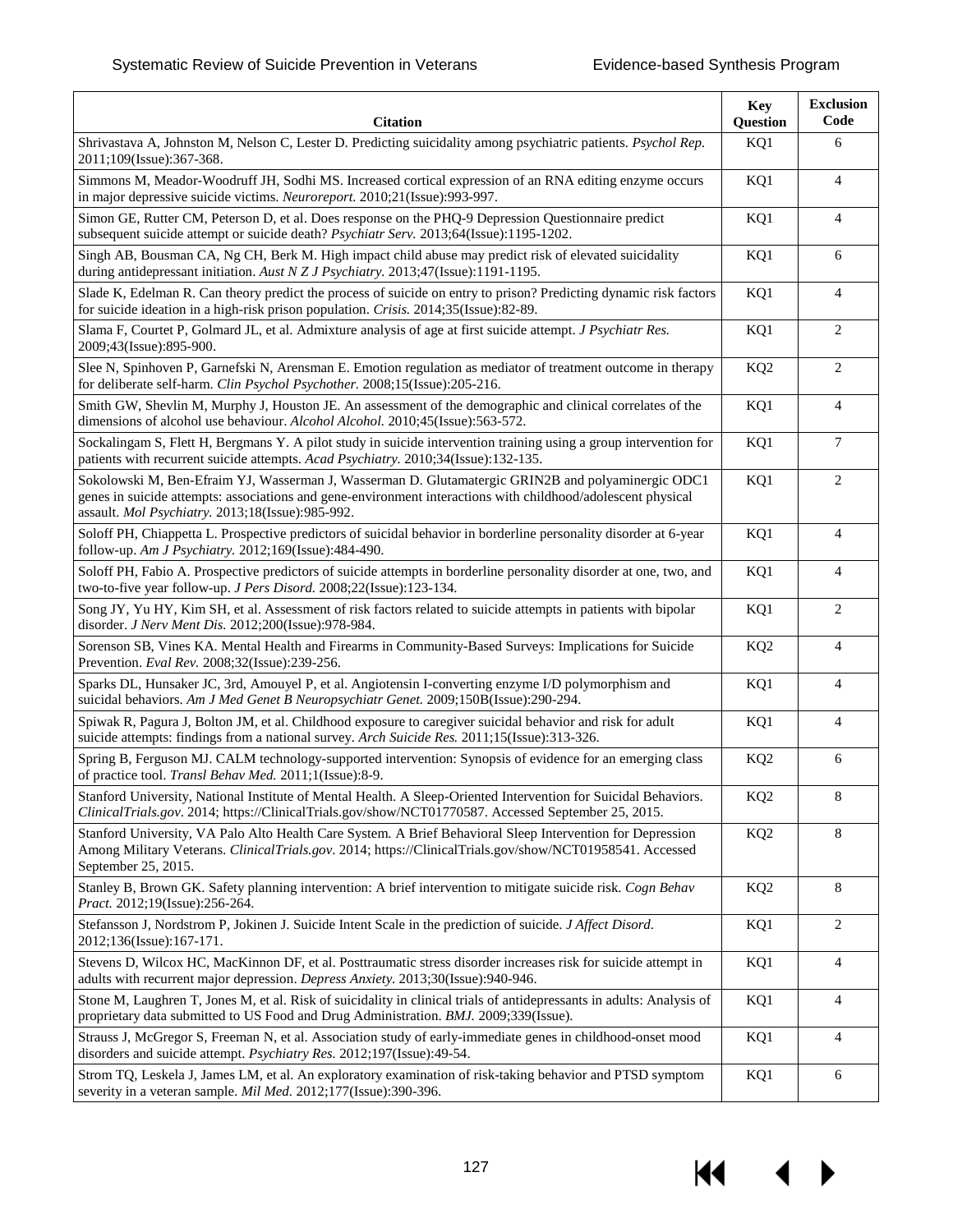| <b>Citation</b>                                                                                                                                                                                                                                                                                  | <b>Key</b><br>Question | <b>Exclusion</b><br>Code |
|--------------------------------------------------------------------------------------------------------------------------------------------------------------------------------------------------------------------------------------------------------------------------------------------------|------------------------|--------------------------|
| Sublette ME, Galfalvy HC, Fuchs D, et al. Plasma kynurenine levels are elevated in suicide attempters with major<br>depressive disorder. Brain Behav Immun. 2011;25(Issue):1272-1278.                                                                                                            | KQ1                    | $\overline{4}$           |
| Sunnqvist C, Westrin A, Traskman-Bendz L. Suicide attempters: biological stressmarkers and adverse life events.<br>Eur Arch Psychiatry Clin Neurosci. 2008;258(Issue):456-462.                                                                                                                   | KQ1                    | 2                        |
| System VECHC. Clinician Access to Soldier Suicide Information (CASSI). ClinicalTrials.gov. 2014;<br>https://ClinicalTrials.gov/show/NCT01502865. Accessed September 25, 2015.                                                                                                                    | KQ <sub>2</sub>        | $\overline{4}$           |
| Szumilas M, Kutcher S. Post-suicide intervention programs: a systematic review. Can J Public Health.<br>2011;102(Issue):18-29.                                                                                                                                                                   | KQ <sub>2</sub>        | 9                        |
| Tarescavage AM, Windover A, Ben-Porath YS, et al. Use of the MMPI-2-RF Suicidal/Death Ideation and<br>Substance Abuse scales in screening bariatric surgery candidates. Psychol Assess. 2013;25(Issue):1384-1389.                                                                                | KQ1                    | $\overline{4}$           |
| Tarrier N, Taylor K, Gooding P. Cognitive-behavioral interventions to reduce suicide behavior: a systematic<br>review and meta-analysis. Behav Modif. 2008;32(Issue):77-108.                                                                                                                     | KQ <sub>2</sub>        | 9                        |
| Taylor LM, Oldershaw A, Richards C, Davidson K, Schmidt U, Simic M. Development and pilot evaluation of a<br>manualized cognitive-behavioural treatment package for adolescent self-harm. Behav Cogn Psychother.<br>2011;39(Issue):619-625.                                                      | KQ <sub>2</sub>        | 3                        |
| Taylor-Rodgers E, Batterham PJ. Evaluation of an online psychoeducation intervention to promote mental health<br>help seeking attitudes and intentions among young adults: Randomised controlled trial. J Affect Disord.<br>2014;168(Issue):65-71.                                               | KQ <sub>2</sub>        | 6                        |
| Thase M, Edwards J, Chen D, Ruth A. The efficacy of vilazodone on anxiety symptoms in patients with major<br>depressive disorder: A post hoc analysis of two randomized controlled trials. Neuropsychopharmacology.<br>2012;38(Issue).                                                           | KQ <sub>2</sub>        | 6                        |
| The Catholic University of America, University of Washington, Department of Veterans Affairs. Operation<br>Worth Living Project With Suicidal Soldiers at Ft. Stewart (OWL). ClinicalTrials.gov. 2015;<br>https://ClinicalTrials.gov/show/NCT01300169. Accessed September 25, 2015.              | KQ <sub>2</sub>        | $8\dagger$               |
| Titelman D, Nilsson A, Svensson B, Karlsson H, Bruchfeld S. Suicide-nearness assessed with PORT, the<br>Percept-genetic Object-Relation Test: A replication and a reliability study. Bull Menninger Clin.<br>2011;75(Issue):295-314.                                                             | KQ1                    | $\overline{4}$           |
| Tohen M, Brunner E, Osuntokun O, Landry J, Schroer R, Thase M. Longer-term efficacy and safety of<br>olanzapine and fluoxetine combination versus fluoxetine monotherapy following successful combination therapy<br>of treatment-resistant depression. Neuropsychopharmacology. 2012;38(Issue). | KQ <sub>2</sub>        | $\overline{4}$           |
| Tondo L, Baldessarini RJ. Long-term lithium treatment in the prevention of suicidal behavior in bipolar disorder<br>patients. Epidemiol Psychiatr Sci. 2009;18(Issue):179-183.                                                                                                                   | KQ <sub>2</sub>        | 8                        |
| Tonstad S, Davies S, Flammer M, Russ C, Hughes J. Psychiatric adverse events in randomized, double-blind,<br>placebo-controlled clinical trials of varenicline: a pooled analysis. Drug Saf. 2010;33(Issue):289-301.                                                                             | KQ <sub>2</sub>        | $\overline{4}$           |
| Torchalla I, Strehlau V, Li K, Schuetz C, Krausz M. The association between childhood maltreatment subtypes<br>and current suicide risk among homeless men and women. Child Maltreat. 2012;17(Issue):132-143.                                                                                    | KQ1                    | $\overline{4}$           |
| Toro K, Dunay G, Rona K, Klausz G, Feher S. Alcohol-related mortality risk in natural and non-natural death<br>cases. J Forensic Sci. 2009;54(Issue):1429-1432.                                                                                                                                  | KQ1                    | $\mathbf{2}$             |
| Trivedi MH, Wisniewski SR, Morris DW, et al. Concise Associated Symptoms Tracking scale: a brief self-report<br>and clinician rating of symptoms associated with suicidality. J Clin Psychiatry. 2011;72(Issue):765-774.                                                                         | KQ1                    | 4                        |
| Tsai SJ, Hong CJ, Liou YJ. Recent molecular genetic studies and methodological issues in suicide research. Prog<br>Neuropsychopharmacol Biol Psychiatry. 2011;35(Issue):809-817.                                                                                                                 | KQ1                    | 4                        |
| Turecki G, Ernst C, Jollant F, Labonte B, Mechawar N. The neurodevelopmental origins of suicidal behavior.<br>Trends Neurosci. 2012;35(Issue):14-23.                                                                                                                                             | KQ1                    | 4                        |
| Tzang RF, Hong CJ, Liou YJ, Yu YW, Chen TJ, Tsai SJ. Association study of p11 gene with major depressive<br>disorder, suicidal behaviors and treatment response. Neurosci Lett. 2008;447(Issue):92-95.                                                                                           | KQ1                    | 2                        |
| Uebelacker LA, German NM, Gaudiano BA, Miller IW. Patient health questionnaire depression scale as a suicide<br>screening instrument in depressed primary care patients: a cross-sectional study. Prim Care Companion CNS<br>Disord. 2011;13(Issue).                                             | KQ1                    | 6                        |
| United States Naval Medical Center-San Diego. A Study to Decrease Suicidal Thinking Using Ketamine.<br>ClinicalTrials.gov. 2015; https://ClinicalTrials.gov/show/NCT02418702. Accessed September 25, 2015.                                                                                       | KQ <sub>2</sub>        | 8                        |
| University Hospital of Brest, Technopôle Brest-Iroise: Lanestel Sarl. Short Message System (SMS) Monitoring<br>Intended for the Suicidal Patients. ClinicalTrials.gov. 2015; https://ClinicalTrials.gov/show/NCT02106949.                                                                        | KQ <sub>2</sub>        | $\sqrt{2}$               |

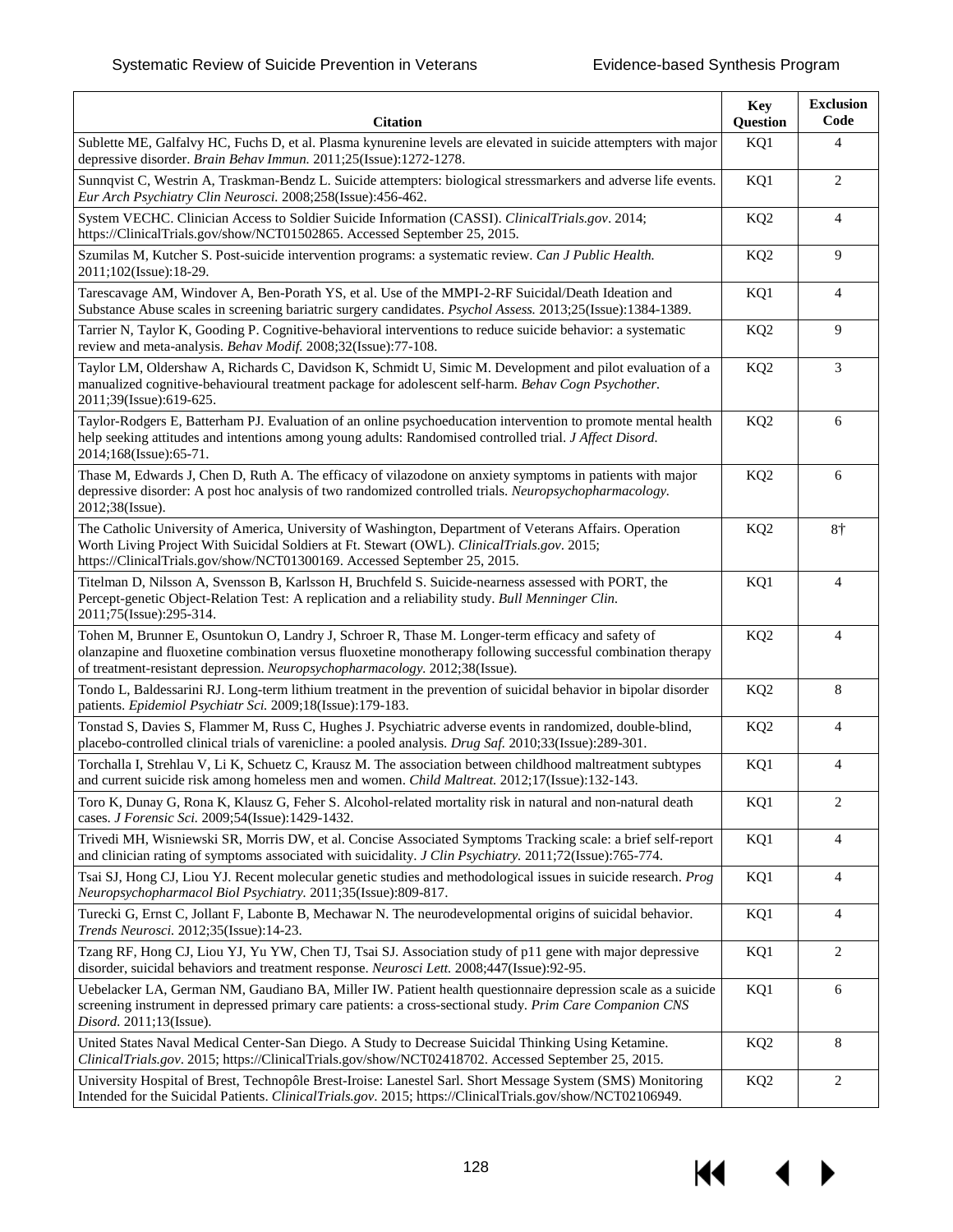| <b>Citation</b>                                                                                                                                                                                                                                                                                                        | <b>Key</b><br>Question   | <b>Exclusion</b><br>Code |
|------------------------------------------------------------------------------------------------------------------------------------------------------------------------------------------------------------------------------------------------------------------------------------------------------------------------|--------------------------|--------------------------|
| Accessed September 25, 2015.                                                                                                                                                                                                                                                                                           |                          |                          |
| University Hospital of Lille. Effectiveness of a Case Management Algorithm: ALGOS After a Suicide Attempt.<br>ClinicalTrials.gov. 2015; https://ClinicalTrials.gov/show/NCT01123174. Accessed September 25, 2015.                                                                                                      | KQ <sub>2</sub>          | 2                        |
| University of Alabama at Birmingham, National Institute of Mental Health. miRNAs, Suicide, and Ketamine -<br>Plasma Exosomal microRNAs as Novel Biomarkers for Suicidality and Treatment Outcome. ClinicalTrials.gov.<br>2015; https://ClinicalTrials.gov/show/NCT02418195. Accessed September 25, 2015.               | KQ <sub>2</sub>          | 8                        |
| University of Alabama at Birmingham. Treatment of Suicidal Ideation With Intravenous Ketamine Infusion.<br>ClinicalTrials.gov. 2015; https://ClinicalTrials.gov/show/NCT01887990. Accessed September 25, 2015.                                                                                                         | KQ <sub>2</sub>          | 8                        |
| University of Cincinnati. Emergency Ketamine Treatment of Suicidal Ideation. ClinicalTrials.gov. 2015;<br>https://ClinicalTrials.gov/show/NCT02183272. Accessed September 25, 2015.                                                                                                                                    | KQ <sub>2</sub>          | 8                        |
| University of Manitoba, American Foundation for Suicide Prevention. Evaluation of a Gatekeeper Training<br>Program. ClinicalTrials.gov. 2014; https://ClinicalTrials.gov/show/NCT01252927. Accessed September 25,<br>2015.                                                                                             | KQ <sub>2</sub>          | 8                        |
| University of Manitoba, Canadian Institutes of Health Research. Circle of Life. Improving Capacity of Swampy<br>Cree Community Members to Recognize People at Risk for Suicide. ClinicalTrials.gov. 2014;<br>https://ClinicalTrials.gov/show/NCT01287416. Accessed September 25, 2015.                                 | KQ <sub>2</sub>          | 3                        |
| University of Manitoba, Manitoba Health, First Nations and Inuit Health. The Safety and Effectiveness of<br>Gatekeeper Training in First Nations Communities. ClinicalTrials.gov. 2014;<br>https://ClinicalTrials.gov/show/NCT02118116. Accessed September 25, 2015.                                                   | KQ <sub>2</sub>          | 3                        |
| University of Massachusetts at Worcester, National Institute of Mental Health. Emergency Department Safety<br>Assessment and Follow-up Evaluation 2 (ED-SAFE-2). ClinicalTrials.gov. 2015;<br>https://ClinicalTrials.gov/show/NCT02453243. Accessed September 25, 2015.                                                | KQ <sub>2</sub>          | 8                        |
| University of Massachusetts W, National Institute of Mental H. Emergency Department Safety Assessment and<br>Follow-up Evaluation (ED-SAFE). ClinicalTrials.gov. 2015; https://ClinicalTrials.gov/show/NCT01150994.<br>Accessed September 25, 2015.                                                                    | KQ1 &<br>KQ <sub>2</sub> | 8                        |
| University of Michigan, National Institutes of Health, Pfeiffer P. Peer Mentorship to Reduce Suicide Risk<br>Following Psychiatric Hospitalization (PREVAIL Study). ClinicalTrials.gov. 2015; NCT02365116.<br>https://ClinicalTrials.gov/show/NCT02365116. Accessed September 25, 2015.                                | KQ <sub>2</sub>          | 8                        |
| University of Michigan, U.S. Army Medical Research and Materiel Command, Department of Defense,<br>Department of Veterans Affairs. Intervening to Reduce Suicide Risk in Veterans With Substance Use Disorders.<br>ClinicalTrials.gov. 2015; https://ClinicalTrials.gov/show/NCT02439762. Accessed September 25, 2015. | KQ <sub>2</sub>          | $8+$                     |
| University of Nevada at Reno, The Catholic University of America, National Institute of Mental Health.<br>Developing Adaptive Interventions for Suicidal College Students Seeking Treatment - SMART.<br>ClinicalTrials.gov. 2015; https://ClinicalTrials.gov/show/NCT02442869. Accessed September 25, 2015.            | KQ <sub>2</sub>          | 8                        |
| University of Pennsylvania, National Institute of Mental Health, Beck AT, Brown GK. Cognitive Therapy for<br>Suicidal Older Men in Primary Care Settings. ClinicalTrials.gov. 2015;<br>https://ClinicalTrials.gov/show/NCT00149773. Accessed September 25, 2015.                                                       | KQ <sub>2</sub>          | 8                        |
| University of Pennsylvania, National Institute of Mental Health. Cognitive Therapy for Suicidal Older Men.<br>ClinicalTrials.gov. 2015; https://ClinicalTrials.gov/show/NCT01535482. Accessed September 25, 2015.                                                                                                      | KQ <sub>2</sub>          | 8                        |
| University of Rochester, National Institute of Mental Health. Social Connections and Late Life Suicide.<br>ClinicalTrials.gov. 2015; https://ClinicalTrials.gov/show/NCT02188485. Accessed September 25, 2015.                                                                                                         | KQ <sub>2</sub>          | 8                        |
| University of Utah, The University of Texas Health Science Center at San Antonio. Brief Interventions for Short-<br>Term Suicide Risk Reduction in Military Populations. ClinicalTrials.gov. 2015;<br>https://ClinicalTrials.gov/show/NCT02042131. Accessed September 25, 2015.                                        | KQ <sub>2</sub>          | $8+$                     |
| University of Washington, Military Suicide Research Consortium, Department of Veterans Affairs, Department<br>of Defense. Military Continuity Project. ClinicalTrials.gov. 2013; https://ClinicalTrials.gov/show/NCT01829620.<br>Accessed September 25, 2015.                                                          | KQ <sub>2</sub>          | $8+$                     |
| University of Washington, National Institute of Mental Health. Treating PTSD in Patients With Borderline<br>Personality Disorder. ClinicalTrials.gov. 2013; https://ClinicalTrials.gov/show/NCT01081314. Accessed<br>September 25, 2015.                                                                               | KQ <sub>2</sub>          | 8                        |
| University of Washington. A Policy Relevant US Trauma Care System Pragmatic Trial for PTSD and<br>Comorbidity Pilot. ClinicalTrials.gov. 2015; https://ClinicalTrials.gov/show/NCT02335125. Accessed September<br>25, 2015.                                                                                            | KQ <sub>2</sub>          | $\overline{4}$           |
| University of Washington. Brief Skills Training Intervention for Suicidal Individuals. ClinicalTrials.gov. 2014;                                                                                                                                                                                                       | KQ <sub>2</sub>          | 8                        |

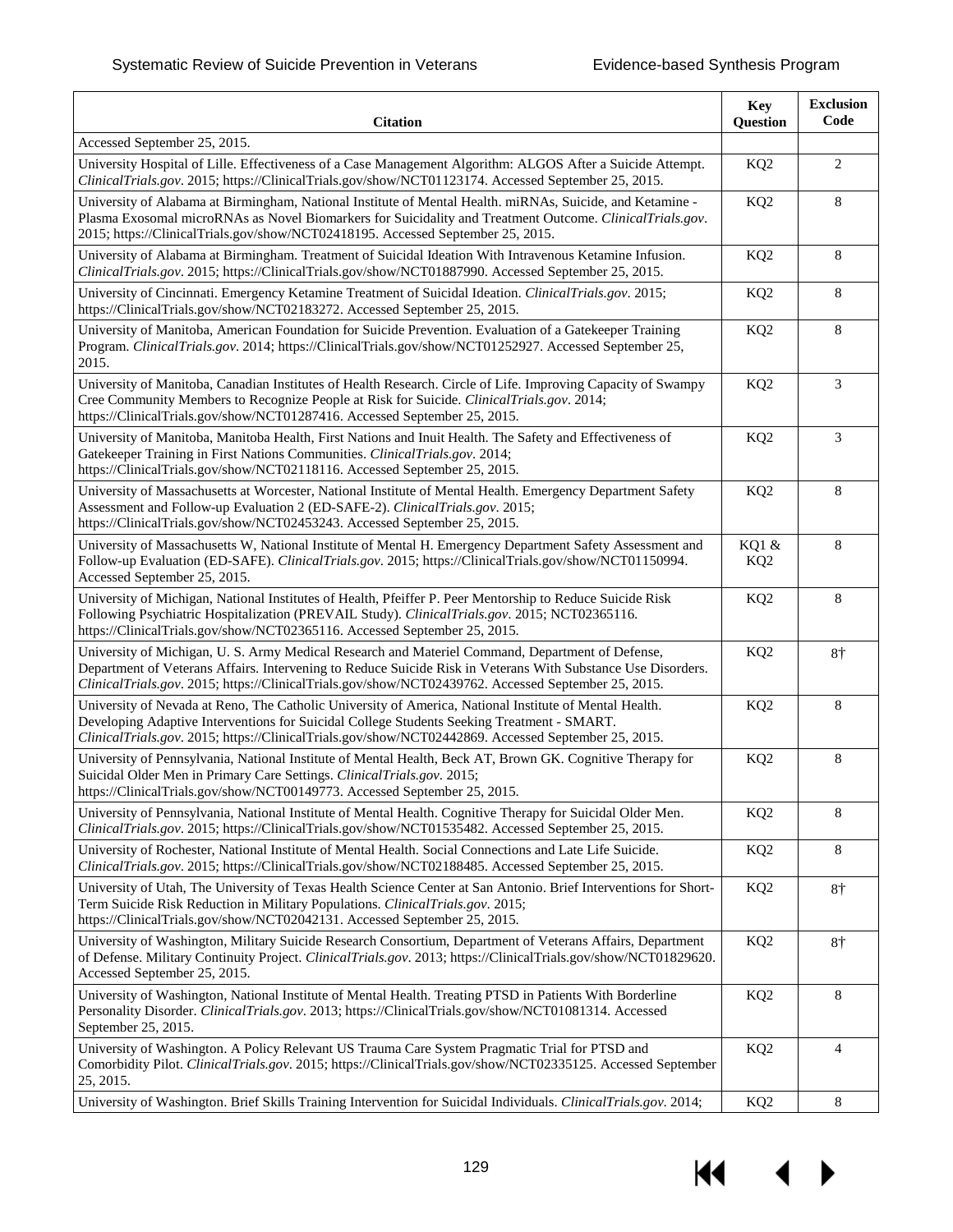KI

 $\blacktriangleright$ 

| <b>Citation</b>                                                                                                                                                                                                                                                                                                                                                                                                   | <b>Key</b><br>Question | <b>Exclusion</b><br>Code |
|-------------------------------------------------------------------------------------------------------------------------------------------------------------------------------------------------------------------------------------------------------------------------------------------------------------------------------------------------------------------------------------------------------------------|------------------------|--------------------------|
| https://ClinicalTrials.gov/show/NCT02236325. Accessed September 25, 2015.                                                                                                                                                                                                                                                                                                                                         |                        |                          |
| University of Washington. Improving Care Provided to Patients Treated in a Level 1 Trauma Center Post-suicide<br>Attempt. ClinicalTrials.gov. 2015; https://ClinicalTrials.gov/show/NCT01355848. Accessed September 25, 2015.                                                                                                                                                                                     | KQ <sub>2</sub>        | 8                        |
| VA Connecticut Healthcare System, Department of Veterans Affairs. Dialectical Behavior Therapy Skills Group<br>Pilot Evaluation. ClinicalTrials.gov. 2015; https://ClinicalTrials.gov/show/NCT02499406. Accessed September<br>25, 2015.                                                                                                                                                                           | KQ <sub>2</sub>        | 8                        |
| VA Eastern Colorado Health Care System, Department of Defense, Gutierrez P. Blister Packaging Medication to<br>Increase Treatment Adherence and Clinical Response. ClinicalTrials.gov. 2015; NCT01118208.<br>https://ClinicalTrials.gov/show/NCT01118208. Accessed September 25, 2015.                                                                                                                            | KQ <sub>2</sub>        | $8+$                     |
| VA Eastern Colorado Health Care System, Department of Veterans Affairs, Department of Defense, Columbia<br>University, University of Pennsylvania, Uniformed Services University of the Health Sciences. A Brief<br>Intervention to Reduce Suicide Risk in Military Service Members and Veterans- Study 1. ClinicalTrials.gov.<br>2014; https://ClinicalTrials.gov/show/NCT01334541. Accessed September 25, 2015. | KQ <sub>2</sub>        | $8+$                     |
| VA Eastern Colorado Health Care System, University of Colorado at Denver, Portland State University,<br>University of Missouri at Kansas City. Operation Enduring Freedom/Operation Iraqi Freedom Veterans'<br>Experiences of Habituation to Pain, Perceived Burdensomeness, and Failed Belongingness. ClinicalTrials.gov.<br>2011; https://ClinicalTrials.gov/show/NCT01334385. Accessed September 25, 2015.     | KQ1                    | $\overline{4}$           |
| VA Eastern Colorado Health Care System, University of Colorado at Denver. Prolonged Grief and Suicide<br>Among Veterans. ClinicalTrials.gov. 2014; https://ClinicalTrials.gov/show/NCT01247025. Accessed September<br>25, 2015.                                                                                                                                                                                   | KQ1                    | $\overline{4}$           |
| VA Eastern Colorado Health Care System. An Exploration of the Relationship Between Chronic Pain and<br>Suicide Attempt Among Veterans. ClinicalTrials.gov. 2012; https://ClinicalTrials.gov/show/NCT01502436.<br>Accessed September 25, 2015.                                                                                                                                                                     | KQ1                    | 4                        |
| VA Eastern Colorado Health Care System. Experiential Avoidance in Combat Veterans With and Without<br>Posttraumatic Stress Disorder. ClinicalTrials.gov. 2015; https://ClinicalTrials.gov/show/NCT01652430.<br>Accessed September 25, 2015.                                                                                                                                                                       | KQ1                    | $\overline{4}$           |
| VA Eastern Colorado Health Care System. Personal Values, Interpersonal Needs, and Suicidal Ideation in a<br>Veteran Population. ClinicalTrials.gov. 2011; https://ClinicalTrials.gov/show/NCT01118169. Accessed<br>September 25, 2015.                                                                                                                                                                            | KQ1                    | 4                        |
| Vaiva G, Vaiva G, Ducrocq F, et al. Effect of telephone contact on further suicide attempts in patients discharged<br>from an emergency department: randomised controlled study. BMJ. 2006;332(Issue):1241-1245.                                                                                                                                                                                                  | KQ <sub>2</sub>        | 2                        |
| Valenstein M, Eisenberg D, McCarthy JF, et al. Service implications of providing intensive monitoring during<br>high-risk periods for suicide among VA patients with depression. <i>Psychiatr Serv.</i> 2009;60(Issue):439-444.                                                                                                                                                                                   | KQ <sub>2</sub>        | 6                        |
| Valuck RJ, Orton HD, Libby AM. Antidepressant discontinuation and risk of suicide attempt: a retrospective,<br>nested case-control study. J Clin Psychiatry. 2009;70(Issue):1069-1077.                                                                                                                                                                                                                            | KQ1                    | 4                        |
| van Beek W, Kerkhof A, Beekman A. Future oriented group training for suicidal patients: a randomized clinical<br>trial. <i>BMC Psychiatry.</i> 2009;9(Issue):65.                                                                                                                                                                                                                                                  | KQ <sub>2</sub>        | $\overline{2}$           |
| van der Feltz-Cornelis CM, Sarchiapone M, Postuvan V, et al. Best practice elements of multilevel suicide<br>prevention strategies: a review of systematic reviews. Crisis. 2011;32(Issue):319-333.                                                                                                                                                                                                               | KQ <sub>2</sub>        | 9                        |
| van Spijker BAJ, Calear AL, Batterham PJ, et al. Reducing suicidal thoughts in the Australian general population<br>through web-based self-help: Study protocol for a randomized controlled trial. Trials. 2015;16(Issue).                                                                                                                                                                                        | KQ <sub>2</sub>        | 8                        |
| Vang FJ, Lindstrom M, Sunnqvist C, Bah-Rosman J, Johanson A, Traskman-Bendz L. Life-time adversities,<br>reported thirteen years after a suicide attempt: relationship to recovery, 5HTTLPR genotype, and past and present<br>morbidity. Arch Suicide Res. 2009;13(Issue):214-229.                                                                                                                                | KQ1                    | $\overline{2}$           |
| Vriniotis M, Barber C, Frank E, Demicco R. A suicide prevention campaign for firearm dealers in new<br>hampshire. Suicide Life Threat Behav. 2015;45(Issue):157-163.                                                                                                                                                                                                                                              | KQ <sub>2</sub>        | 6                        |
| Wachtel S, Vocks S, Edel MA, Nyhuis P, Willutzki U, Teismann T. Validation and psychometric properties of<br>the German Capability for Suicide Questionnaire. Compr Psychiatry. 2014;55(Issue):1292-1302.                                                                                                                                                                                                         | KQ1                    | 2                        |
| Waern M, Sjostrom N, Marlow T, Hetta J. Does the Suicide Assessment Scale predict risk of repetition? A<br>prospective study of suicide attempters at a hospital emergency department. Eur Psychiatry. 2010;25(Issue):421-<br>426.                                                                                                                                                                                | KQ1                    | 2                        |
| Wagner G, Koch K, Schachtzabel C, Schultz CC, Sauer H, Schlosser RG. Structural brain alterations in patients<br>with major depressive disorder and high risk for suicide: evidence for a distinct neurobiological entity?<br>Neuroimage. 2011;54(Issue):1607-1614.                                                                                                                                               | KQ1                    | 2                        |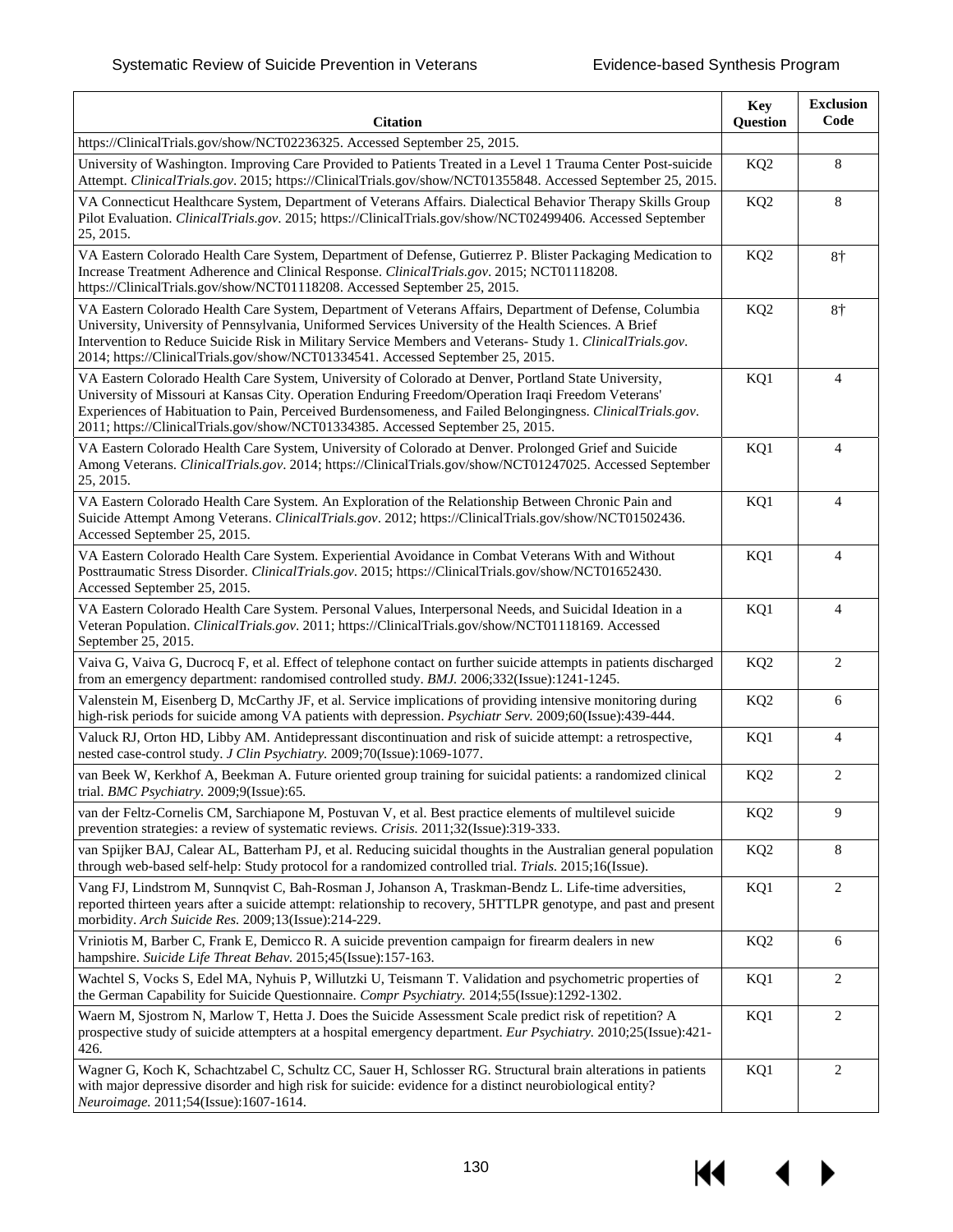| <b>Citation</b>                                                                                                                                                                                                                                                      | Key<br>Question | <b>Exclusion</b><br>Code |
|----------------------------------------------------------------------------------------------------------------------------------------------------------------------------------------------------------------------------------------------------------------------|-----------------|--------------------------|
| Wagner G, Schultz CC, Koch K, Schachtzabel C, Sauer H, Schlosser RG. Prefrontal cortical thickness in<br>depressed patients with high-risk for suicidal behavior. J Psychiatr Res. 2012;46(Issue):1449-1455.                                                         | KQ1             | 2                        |
| Wang L-J, Wu Y-W, Chen C-K. Is case management effective for long-lasting suicide prevention? A community<br>cohort study in Northern Taiwan. Crisis. 2015;36(Issue):194-201.                                                                                        | KQ <sub>2</sub> | 2                        |
| Ward-Ciesielski EF. An open pilot feasibility study of a brief dialectical behavior therapy skills-based<br>intervention for suicidal individuals. Suicide Life Threat Behav. 2013;43(Issue):324-335.                                                                | KQ <sub>2</sub> | 6                        |
| Wasserman D, Sokolowski M, Rozanov V, Wasserman J. The CRHR1 gene: a marker for suicidality in depressed<br>males exposed to low stress. Genes Brain Behav. 2008;7(Issue):14-19.                                                                                     | KQ1             | 2                        |
| Wasserman D, Terenius L, Wasserman J, Sokolowski M. The 2009 Nobel conference on the role of genetics in<br>promoting suicide prevention and the mental health of the population. Mol Psychiatry. 2010;15(Issue):12-17.                                              | KQ <sub>2</sub> | 8                        |
| Wells TS, Horton JL, LeardMann CA, Jacobson IG, Boyko EJ. A comparison of the PRIME-MD PHQ-9 and<br>PHQ-8 in a large military prospective study, the Millennium Cohort Study. J Affect Disord. 2013;148(Issue):77-<br>83.                                            | KQ1             | 4                        |
| Western Kentucky University, Vanderbilt University. Pilot Study of a Brief Intervention for Medically<br>Hospitalized Suicide Attempt Survivors. ClinicalTrials.gov. 2015;<br>https://ClinicalTrials.gov/show/NCT02414763. Accessed September 25, 2015.              | KQ <sub>2</sub> | 8                        |
| White R, Barber C, Azrael D, Mukamal KJ, Miller M. History of military service and the risk of suicidal<br>ideation: findings from the 2008 national survey on drug use and health. Suicide Life Threat Behav.<br>2011;41(Issue):554-561.                            | KQ1             | 4                        |
| Williams AD, Andrews G. The effectiveness of internet cognitive behavioural therapy (iCBT) for depression in<br>primary care: A quality assurance study. PLoS One. 2013;8(Issue).                                                                                    | KQ <sub>2</sub> | 6                        |
| Willour VL, Seifuddin F, Mahon PB, et al. A genome-wide association study of attempted suicide. Mol<br>Psychiatry. 2012;17(Issue):433-444.                                                                                                                           | KQ1             | 4                        |
| Winter D, Bradshaw S, Bunn F, Wellsted D. A systematic review of the literature on counselling and<br>psychotherapy for the prevention of suicide: 2. Qualitative studies. Counselling and Psychotherapy Research.<br>2014;14(Issue):64-79.                          | KQ <sub>2</sub> | 6                        |
| Winter D, Bradshaw S, Bunn F, Wellsted D. A systematic review of the literature on counselling and<br>psychotherapy for the prevention of suicide: 1. Quantitative outcome and process studies. Counselling and<br>Psychotherapy Research. 2013;13(Issue):164-183.   | KQ <sub>2</sub> | 9                        |
| Witte TK, Gould MS, Munfakh JL, Kleinman M, Joiner TE, Jr., Kalafat J. Assessing suicide risk among callers<br>to crisis hotlines: a confirmatory factor analysis. J Clin Psychol. 2010;66(Issue):941-964.                                                           | KQ1             | $\overline{4}$           |
| Witte TK, Timmons KA, Fink E, Smith AR, Joiner TE. Do major depressive disorder and dysthymic disorder<br>confer differential risk for suicide? J Affect Disord. 2009;115(Issue):69-78.                                                                              | KQ1             | $\overline{4}$           |
| Wolk CB, Kendall PC, Beidas RS. Cognitive-behavioral therapy for child anxiety confers long-term protection<br>from suicidality. J Am Acad Child Adolesc Psychiatry. 2015;54(Issue):175-179.                                                                         | KQ <sub>2</sub> | $\overline{4}$           |
| Woodhead C, Rona RJ, Iversen A, et al. Mental health and health service use among post-national service<br>veterans: results from the 2007 Adult Psychiatric Morbidity Survey of England. Psychol Med.<br>2011;41(Issue):363-372.                                    | KQ1             |                          |
| Woolley SB, Fredman L, Goethe JW, Lincoln AK, Heeren T. Headache complaints and the risk of suicidal<br>thoughts or behaviors. J Nerv Ment Dis. 2008;196(Issue):822-828.                                                                                             | KQ1             | 4                        |
| Wray M, Gurvey J, Miller M, Kawachi I. Estimating visitor suicide risk in destination cities: A reply to<br>Zarkowski and Nguyen. Soc Sci Med. 2012;74(Issue):1474-1476.                                                                                             | KQ1             | 4                        |
| Wray M, Miller M, Gurvey J, Carroll J, Kawachi I. Leaving Las Vegas: Exposure to Las Vegas and risk of<br>suicide. Soc Sci Med. 2008;67(Issue):1882-1888.                                                                                                            | KQ1             | 4                        |
| Wright KM, Adler AB, Bliese PD, Eckford RD. Structured clinical interview guide for postdeployment<br>psychological screening programs. Mil Med. 2008;173(Issue):411-421.                                                                                            | KQ1             | 6                        |
| Wyder M, Ward P, De Leo D. Separation as a suicide risk factor. <i>J Affect Disord.</i> 2009;116(Issue):208-213.                                                                                                                                                     | KQ1             | 4                        |
| Yaldizli O, Kuhl HC, Graf M, Wiesbeck GA, Wurst FM. Risk factors for suicide attempts in patients with alcohol<br>dependence or abuse and a history of depressive symptoms: a subgroup analysis from the WHO/ISBRA study.<br>Drug Alcohol Rev. 2010;29(Issue):64-74. | KQ1             | 2                        |
| Yaseen Z, Katz C, Johnson MS, Eisenberg D, Cohen LJ, Galynker, II. Construct development: The Suicide<br>Trigger Scale (STS-2), a measure of a hypothesized suicide trigger state. BMC Psychiatry. 2010;10(Issue):110.                                               | KQ1             | 6                        |
| Yen CF, Chen CS, Yen JY, Ko CH. The predictive effect of insight on adverse clinical outcomes in bipolar I                                                                                                                                                           | KQ1             | 2                        |